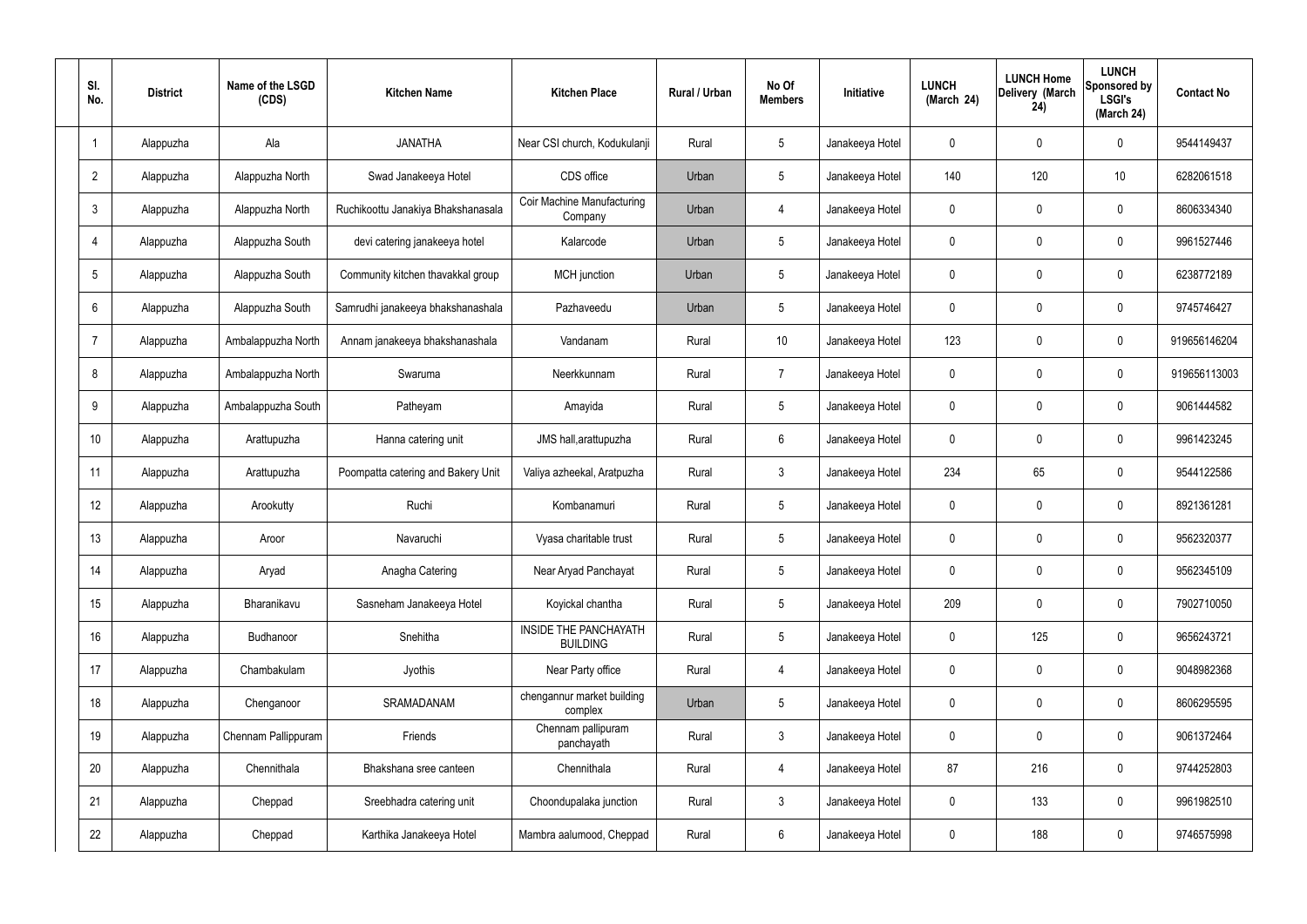|    | SI.<br>No. | <b>District</b> | Name of the LSGD<br>(CDS) | <b>Kitchen Name</b>           | <b>Kitchen Place</b>                    | <b>Rural / Urban</b> | No Of<br><b>Members</b> | Initiative      | <b>LUNCH</b><br>(March 24) | <b>LUNCH Home</b><br>Delivery (March<br>24) | <b>LUNCH</b><br>Sponsored by<br><b>LSGI's</b><br>(March 24) | <b>Contact No</b> |
|----|------------|-----------------|---------------------------|-------------------------------|-----------------------------------------|----------------------|-------------------------|-----------------|----------------------------|---------------------------------------------|-------------------------------------------------------------|-------------------|
|    | 23         | Alappuzha       | Cheriyanad                | <b>DARSANA</b>                | Near GOLDEN PALACE<br><b>AUDITORIUM</b> | Rural                | 5                       | Janakeeya Hotel |                            | $\mathbf 0$                                 | $\mathbf 0$                                                 | 9747958424        |
|    | 24         | Alappuzha       | Cherthala Municipality    | Santwanam                     | Ward 10                                 | Urban                | 5                       | Janakeeya Hotel | 0                          | $\mathbf 0$                                 | $\mathbf 0$                                                 | 8848178001        |
|    | 25         | Alappuzha       | Cherthala Municipality    | NULM canteen                  | Cherthala Municipality                  | Urban                | 5                       | Janakeeya Hotel | 0                          | $\mathbf 0$                                 | $\mathbf 0$                                                 | 6282870356        |
|    | 26         | Alappuzha       | Cherthala South           | Kashinandana                  | Cherthala S                             | Rural                | 10                      | Janakeeya Hotel | 0                          | $\mathbf 0$                                 | $\mathbf 0$                                                 | 9745940057        |
|    | 27         | Alappuzha       | Cheruthana                | Sreedurga janakeeya hotel     | Near govt HSS aayaparambu               | Rural                | $\overline{4}$          | Janakeeya Hotel | 171                        | $\mathbf 0$                                 | $\mathbf 0$                                                 | 9961178936        |
|    | 28         | Alappuzha       | Chettikulangara           | SREE VINAYAKA JANAKEEYA HOTEL | <b>KARIPUZHA</b>                        | Rural                | $\mathfrak{Z}$          | Janakeeya Hotel | 205                        | $\mathbf 0$                                 | $\mathbf 0$                                                 | 9656810109        |
|    | 29         | Alappuzha       | Chingoli                  | souhridam unit                | karthikappally I p school               | Rural                | 3                       | Janakeeya Hotel | 0                          | $\mathbf 0$                                 | $\mathbf 0$                                                 | 7559808470        |
|    | 30         | Alappuzha       | Chunakkara                | Vanitha Canteen               | Chunakkara                              | Rural                | 3                       | Janakeeya Hotel | 0                          | $\mathbf 0$                                 | $\boldsymbol{0}$                                            | 9400509985        |
|    | 31         | Alappuzha       | Devikulangara             | Thripthi                      | Buds school, devikulangara              | Rural                | $\overline{4}$          | Janakeeya Hotel | 0                          | $\mathbf 0$                                 | $\mathbf 0$                                                 | 9746712528        |
|    | 32         | Alappuzha       | Edathua                   | Theertham                     | Edathua market                          | Rural                | 3                       | Janakeeya Hotel | $\mathbf 0$                | $\mathbf 0$                                 | $\mathbf 0$                                                 | 9544351169        |
|    | 33         | Alappuzha       | Ezhupunna                 | Neethipeedam                  | Eramalloor                              | Rural                | 8                       | Janakeeya Hotel | 0                          | $\mathbf 0$                                 | $\mathbf 0$                                                 | 9946790986        |
|    | 34         | Alappuzha       | Harippad                  | Swad                          | A private Hotel's Kitchen               | Urban                | $\overline{4}$          | Janakeeya Hotel | 0                          | $\mathbf 0$                                 | $\boldsymbol{0}$                                            | 9562373933        |
|    | 35         | Alappuzha       | Kadakkarappally           | Soorya                        | Kandamangalam temple<br>auditorium      | Rural                | 5                       | Janakeeya Hotel | 0                          | $\mathbf 0$                                 | $\mathbf 0$                                                 | 9895266763        |
|    | 36         | Alappuzha       | Kainakary                 | Sivakashi                     | Near Panchayath                         | Rural                | 5                       | Janakeeya Hotel | 125                        | $\mathbf 0$                                 | $\pmb{0}$                                                   | 8111821552        |
|    | 37         | Alappuzha       | Kandalloor                | Annapoorna Hotel              | Near Velanchira junction                | Rural                | $\overline{4}$          | Janakeeya Hotel | 0                          | $\mathbf 0$                                 | $\mathsf{0}$                                                | -9747600181       |
|    | 38         | Alappuzha       | Kanjikuzhy                | Santhwanam                    | Opposite NSS college                    | Rural                | 5                       | Janakeeya Hotel | $\mathbf 0$                | $\pmb{0}$                                   | $\pmb{0}$                                                   | 9605307328        |
|    | 39         | Alappuzha       | Karthikappally            | Ruchi                         | Community hall                          | Rural                | $6\phantom{.}6$         | Janakeeya Hotel | 0                          | $\mathbf 0$                                 | $\boldsymbol{0}$                                            | 9747607478        |
|    | 40         | Alappuzha       | Karuvatta                 | Karunya janakeeya hotel       | Near Aashramam junction                 | Rural                | $6\phantom{.}6$         | Janakeeya Hotel | 198                        | $\boldsymbol{0}$                            | $\pmb{0}$                                                   | 916282508791      |
|    | 41         | Alappuzha       | Kavalam                   | Koottukari Janakeeya Hotel    | Near Permanent Outlet                   | Rural                | 5                       | Janakeeya Hotel | 0                          | $\mathbf 0$                                 | $\mathbf 0$                                                 | 9744173219        |
|    | 42         | Alappuzha       | Kayamkulam West           | palazhy catering unit         | Kallummood junction                     | Urban                | 5                       | Janakeeya Hotel | 0                          | 121                                         | $\mathbf 0$                                                 | 9388819110        |
| 89 | 43         | Alappuzha       | Kodamthurath              | <b>MATRUSAKTHI</b>            | <b>KUTHIYATHODE</b>                     | Rural                | 5                       | Janakeeya Hotel | 0                          | $\mathbf 0$                                 | $\mathsf{0}$                                                | 8281687439        |
|    | 44         | Alappuzha       | Krishnapuram              | Kanivu catering unit          | Near SCB, kappil                        | Rural                | $\overline{4}$          | Janakeeya Hotel | 0                          | $\mathbf 0$                                 | $\pmb{0}$                                                   | 9544047480        |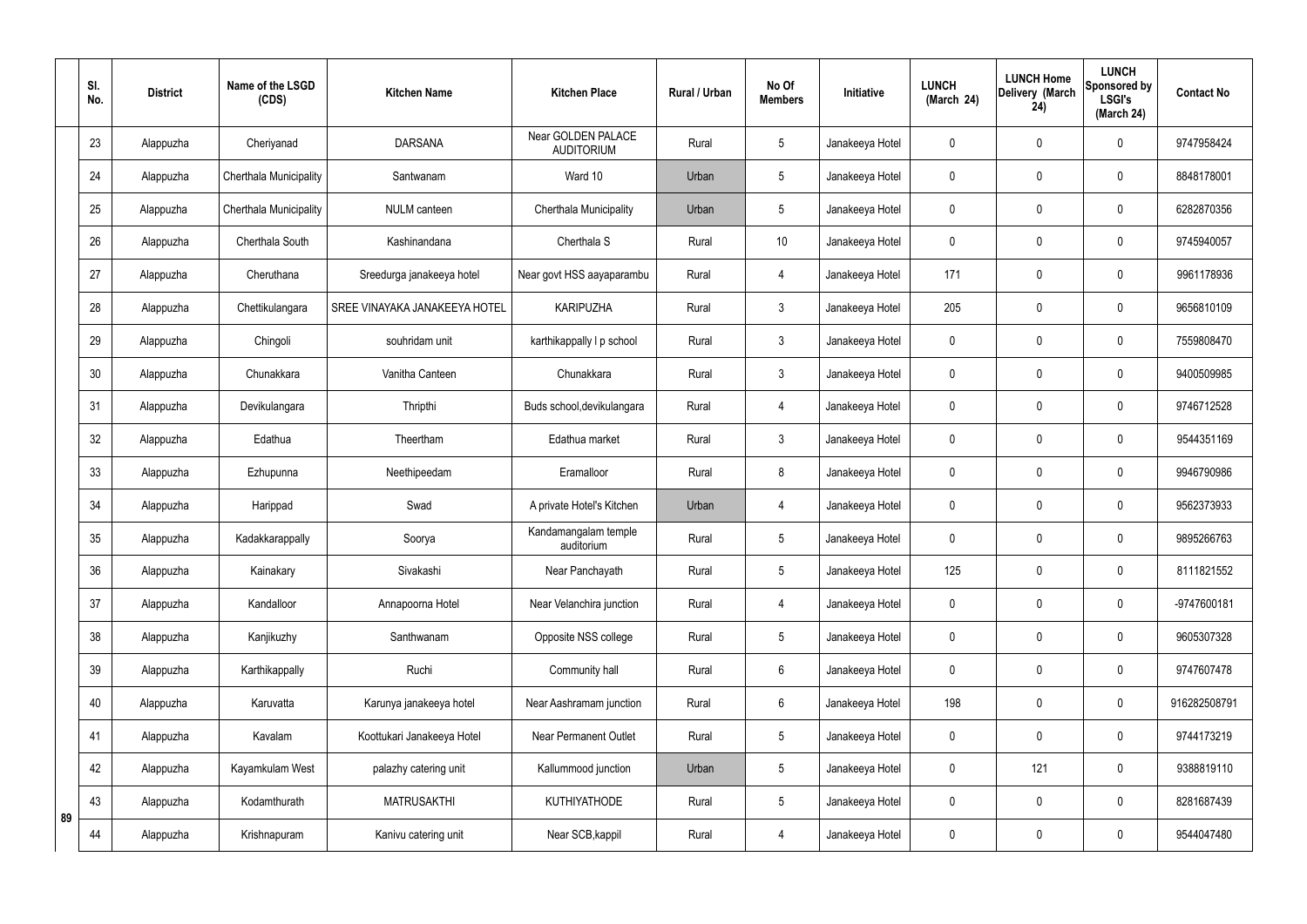| SI.<br>No. | <b>District</b> | Name of the LSGD<br>(CDS)   | <b>Kitchen Name</b>             | <b>Kitchen Place</b>                        | Rural / Urban | No Of<br><b>Members</b> | Initiative      | <b>LUNCH</b><br>(March 24) | <b>LUNCH Home</b><br>Delivery (March<br>24) | <b>LUNCH</b><br>Sponsored by<br><b>LSGI's</b><br>(March 24) | <b>Contact No</b> |
|------------|-----------------|-----------------------------|---------------------------------|---------------------------------------------|---------------|-------------------------|-----------------|----------------------------|---------------------------------------------|-------------------------------------------------------------|-------------------|
| 45         | Alappuzha       | Kumarapuram                 | Mahadeva jankeeya hotel         | Near kavarattu temple                       | Rural         | $\mathfrak{Z}$          | Janakeeya Hotel | 339                        | 0                                           | $\mathbf 0$                                                 | 918606736168      |
| 46         | Alappuzha       | Kumarapuram                 | Navodhaya janakeeya hotel       | Kumarapuram                                 | Rural         | $\mathbf{3}$            | Janakeeya Hotel | 184                        | 0                                           | $\pmb{0}$                                                   | 9037499871        |
| 47         | Alappuzha       | Kuthiyathode                | Ruchi Janakeeya Hotel           | Near kuthiyathode panchayath<br>office      | Rural         | $5\phantom{.0}$         | Janakeeya Hotel | 0                          | 0                                           | $\mathbf 0$                                                 | 9249269374        |
| 48         | Alappuzha       | Mannanchery                 | Snehitha                        | Panchayat building                          | Rural         | $\overline{4}$          | Janakeeya Hotel | $\mathbf 0$                | 34                                          | $\mathbf 0$                                                 | 9544461740        |
| 49         | Alappuzha       | Mannar                      | Snehadhara                      | Kunnathur devasom                           | Rural         | $5\phantom{.0}$         | Janakeeya Hotel | 0                          | 0                                           | $\mathbf 0$                                                 | 9567853570        |
| 50         | Alappuzha       | Mararikulam South           | Snehasparsham                   | Kattoor                                     | Rural         | 4                       | Janakeeya Hotel | $\mathbf 0$                | 60                                          | $\overline{2}$                                              | 9747881642        |
| 51         | Alappuzha       | Mavelikkara<br>Thamarakulam | Thripthi Catering               | Thamarakulam                                | Rural         | $\sqrt{5}$              | Janakeeya Hotel | 0                          | $\boldsymbol{0}$                            | $\mathbf 0$                                                 | 8281558036        |
| 52         | Alappuzha       | Mavelikkara<br>Thekkekara   | Bhai catering                   | Pallarimangalam                             | Rural         | $\sqrt{5}$              | Janakeeya Hotel | 158                        | 0                                           | $\mathbf 0$                                                 | 9539851155        |
| 53         | Alappuzha       | Mavelikkara<br>Thekkekara   | Snehatheeram                    | Kurathikkadu                                | Rural         | $5\phantom{.0}$         | Janakeeya Hotel | 0                          | $\boldsymbol{0}$                            | $\mathbf 0$                                                 | 9656960190        |
| 54         | Alappuzha       | Muhamma                     | <b>SNV Catering</b>             | <b>Near Community Health</b><br>Centre      | Rural         | $5\phantom{.0}$         | Janakeeya Hotel | 100                        | 0                                           | $\boldsymbol{0}$                                            | 9605388763        |
| 55         | Alappuzha       | Mulakkuzha                  | Snehathanal                     | Mulakkuzha                                  | Rural         | $5\phantom{.0}$         | Janakeeya Hotel | 0                          | 0                                           | $\boldsymbol{0}$                                            | 9037085079        |
| 56         | Alappuzha       | Muttar                      | Ruchi Catering Unit             | Panchayat Building                          | Rural         |                         | Janakeeya Hotel | 0                          | 0                                           | $\boldsymbol{0}$                                            | 9072276826        |
| 57         | Alappuzha       | Nedumudy                    | Oruma                           | Champakulam                                 | Rural         | $5\phantom{.0}$         | Janakeeya Hotel | 0                          | 0                                           | 0                                                           | 9188536147        |
| 58         | Alappuzha       | Neelamperoor                | Amrutha Janakeeya Bhakshanasala | Panchayat Building                          | Rural         | $\mathfrak{Z}$          | Janakeeya Hotel | $\mathbf 0$                | $\mathbf 0$                                 | $\mathbf 0$                                                 | 9656167060        |
| 59         | Alappuzha       | Nooranad                    | Amma Canteen                    | Inside market place, Noornad                | Rural         | $5\phantom{.0}$         | Janakeeya Hotel | 200                        | $\mathbf 0$                                 | $\mathbf 0$                                                 | 7034377340        |
| 60         | Alappuzha       | Palamel                     | Arogya Canteen                  | Panchayat office compound                   | Rural         | 4                       | Janakeeya Hotel | 280                        | $\mathbf 0$                                 | $\mathbf 0$                                                 | 9497107651        |
| 61         | Alappuzha       | Pallippad                   | Annapoorneswari catering unit   | Irattakulangara junction                    | Rural         | $5\phantom{.0}$         | Janakeeya Hotel | 189                        | $\mathbf 0$                                 | $\mathbf 0$                                                 | 9562318624        |
| 62         | Alappuzha       | Panavally                   | Harikrishnan                    | near nalpatheneswaram<br>temple             | Rural         | $\overline{1}$          | Janakeeya Hotel | $\mathbf 0$                | $\mathbf 0$                                 | $\mathbf 0$                                                 | 9961774363        |
| 63         | Alappuzha       | Pandanad                    | Sreebhadra                      | Muthavazhi                                  | Rural         | $5\,$                   | Janakeeya Hotel | $\mathbf 0$                | $\mathbf 0$                                 | $\mathbf 0$                                                 | 9947120239        |
| 64         | Alappuzha       | Pathiyoor                   | Dakshina catering unit          | Mahalekshmi auditorium,<br>kareelakulangara | Rural         | $5\phantom{.0}$         | Janakeeya Hotel | $\mathbf 0$                | 233                                         | $\mathbf 0$                                                 | 9048200655        |
| 65         | Alappuzha       | Pattanakkad                 | Aparna                          | Opposite of pattanakkad<br>gramapanchayath  | Rural         | $5\phantom{.0}$         | Janakeeya Hotel | $\mathbf 0$                | 0                                           | $\mathbf 0$                                                 | 9037450634        |
| 66         | Alappuzha       | Perumbalam                  | Amritham                        | Near by govt hospital                       | Rural         | 4                       | Janakeeya Hotel | 144                        | $\pmb{0}$                                   | $\boldsymbol{0}$                                            | 8592809257        |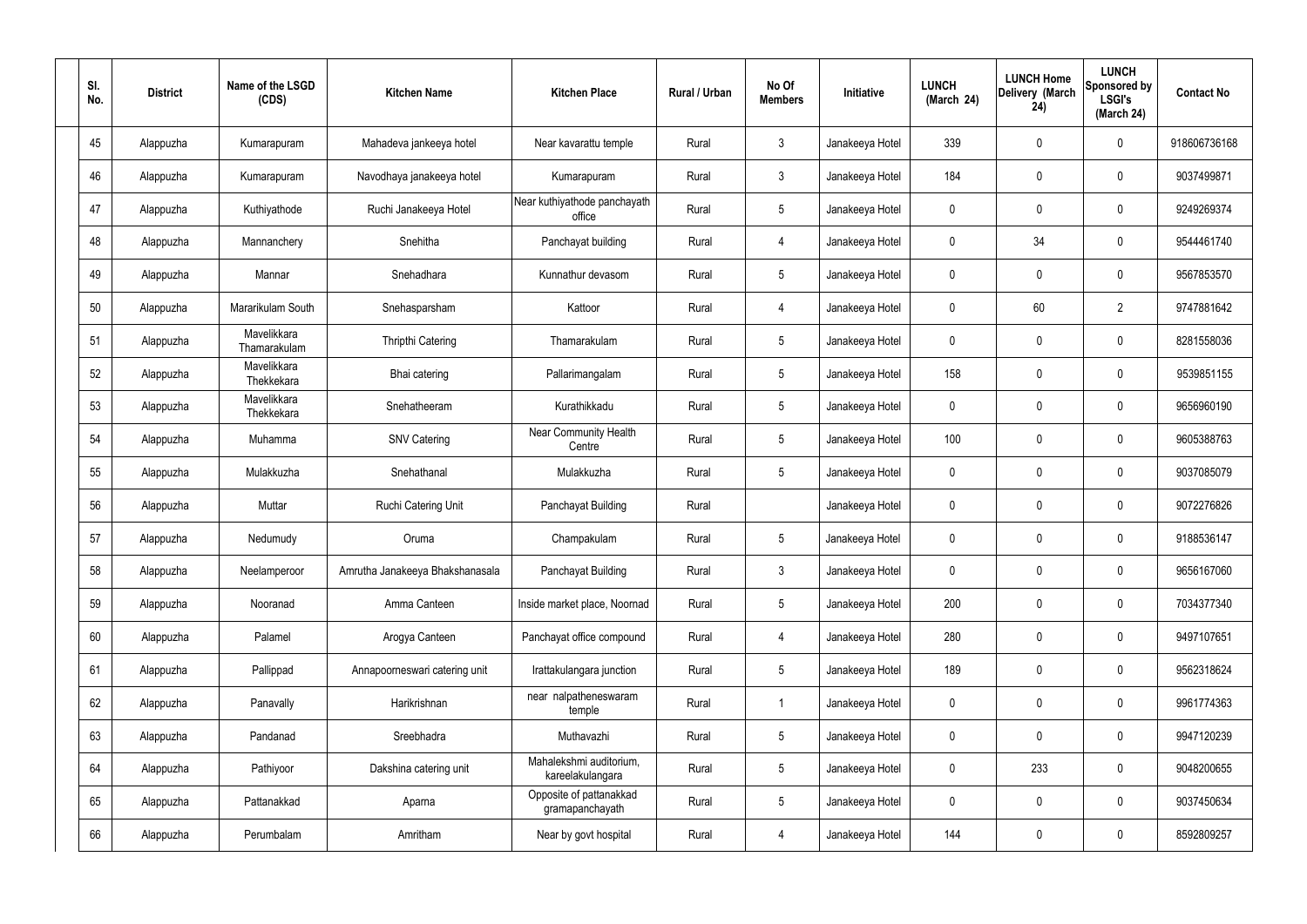|    | SI.<br>No. | <b>District</b> | Name of the LSGD<br>(CDS) | <b>Kitchen Name</b>         | <b>Kitchen Place</b>                                        | Rural / Urban | No Of<br><b>Members</b> | Initiative      | <b>LUNCH</b><br>(March 24) | <b>LUNCH Home</b><br>Delivery (March<br>24) | <b>LUNCH</b><br>Sponsored by<br><b>LSGI's</b><br>(March 24) | <b>Contact No</b> |
|----|------------|-----------------|---------------------------|-----------------------------|-------------------------------------------------------------|---------------|-------------------------|-----------------|----------------------------|---------------------------------------------|-------------------------------------------------------------|-------------------|
|    | 67         | Alappuzha       | Pulincunnu                | Nanma Janakeeya Hotel       | Near Krishi Bhavan                                          | Rural         | 5                       | Janakeeya Hotel | $\mathbf 0$                | $\mathbf 0$                                 | $\mathbf 0$                                                 | 9544752465        |
|    | 68         | Alappuzha       | Puliyoor                  | <b>UPPUM MULAKUM</b>        | <b>INSIDE PANCHAYATH</b><br><b>COMPOUND</b>                 | Rural         | $5\overline{)}$         | Janakeeya Hotel | $\mathbf 0$                | $\mathbf 0$                                 | $\mathbf 0$                                                 | 6238836314        |
|    | 69         | Alappuzha       | Punnapra North            | Annapoorneshwary            | Janajagrithi                                                | Rural         | $\overline{4}$          | Janakeeya Hotel | $\mathbf 0$                | $\mathbf 0$                                 | $\mathbf 0$                                                 | 8129450136        |
|    | 70         | Alappuzha       | Punnapra South            | Thripthy janakeeya hotel    | Punnapra south                                              | Rural         | 9                       | Janakeeya Hotel | $\mathbf 0$                | $\mathbf 0$                                 | $\mathbf 0$                                                 | 9846179646        |
|    | 71         | Alappuzha       | Purakad                   | Pulari                      | Purakkad gp                                                 | Rural         | $5\phantom{.0}$         | Janakeeya Hotel | $\mathbf 0$                | $\mathbf 0$                                 | $\mathbf 0$                                                 | 7034494313        |
|    | 72         | Alappuzha       | Purakad                   | Thiruvonam catering service | Thottappally                                                | Rural         | $\overline{4}$          | Janakeeya Hotel | $\mathbf 0$                | $\mathbf 0$                                 | $\mathbf 0$                                                 |                   |
|    | 73         | Alappuzha       | Ramankary                 | Kudumbashree Vanitha Hotel  | Ramankary Town, Opposite<br>Judicial First Class Magistrate | Rural         | $\overline{4}$          | Janakeeya Hotel | $\mathbf 0$                | $\mathbf 0$                                 | $\mathbf 0$                                                 | 8281314746        |
|    | 74         | Alappuzha       | Thaicattussery            | Unarv                       | Thyakattusheri junction                                     | Rural         | 4                       | Janakeeya Hotel | $\mathbf 0$                | $\mathbf 0$                                 | $\mathbf 0$                                                 | 9605897567        |
|    | 75         | Alappuzha       | Thakazhy                  | Thripthi Thakazhy           | <b>GBHSS Thakazhy</b>                                       | Rural         | $6\overline{6}$         | Janakeeya Hotel | $\mathbf 0$                | $\mathbf 0$                                 | $\mathbf 0$                                                 | 9747405368        |
|    | 76         | Alappuzha       | Thannermukkom             | Patheyam                    | Panchayath office                                           | Rural         | $\overline{4}$          | Janakeeya Hotel | $\mathbf 0$                | $\mathbf 0$                                 | $\mathbf 0$                                                 | 9633933288        |
|    | 77         | Alappuzha       | Thazhakkara               | Akshaya catering            | Building at glassfactory<br>junction                        | Rural         | $5\phantom{.0}$         | Janakeeya Hotel | 160                        | $\mathbf 0$                                 | $\mathbf 0$                                                 | 9847177930        |
|    | 78         | Alappuzha       | Thiruvanvandoor           | <b>SREE KRISHNA</b>         | Near pravinkoodu junction,                                  | Rural         | $5\overline{)}$         | Janakeeya Hotel | $\mathbf 0$                | $\mathbf 0$                                 | $\mathbf 0$                                                 | 9446627175        |
|    | 79         | Alappuzha       | Thrikkunnappuzha          | Akshara janakeeya hotel     | KV jetty road                                               | Rural         | $5\overline{)}$         | Janakeeya Hotel | 136                        | $\mathbf 0$                                 | $\mathbf 0$                                                 | 918891921223      |
|    | 80         | Alappuzha       | Thuravoor                 | RUCHI JANAKEEYA HOTEL       | Near alakkaparambu                                          | Rural         | $5\phantom{.0}$         | Janakeeya Hotel | $\mathbf 0$                | $\mathbf 0$                                 | $\mathbf 0$                                                 | 8157934346        |
|    | 81         | Alappuzha       | Vallikunnam               | Samthripthi                 | Padayanivattom temple<br>Auditorium                         | Rural         | $\overline{4}$          | Janakeeya Hotel | 175                        | $\mathbf 0$                                 | $\mathbf 0$                                                 | 8078962129        |
|    | 82         | Alappuzha       | Vayalar                   | Five star                   | Near Nagamkulangara Market                                  | Rural         | $5\overline{)}$         | Janakeeya Hotel | $\pmb{0}$                  | $\mathbf 0$                                 | $\mathbf 0$                                                 | 8606081847        |
|    | 83         | Alappuzha       | Veeyapuram                | Swad 2                      | Veeyapuram jn                                               | Rural         | $5\phantom{.0}$         | Janakeeya Hotel | 336                        | $\pmb{0}$                                   | $\mathbf 0$                                                 |                   |
|    | 84         | Alappuzha       | Veeyapuram                | Karuthal                    | Payippad LPS                                                | Rural         | $5\phantom{.0}$         | Janakeeya Hotel | 225                        | $\pmb{0}$                                   | $\mathbf 0$                                                 | 8606846513        |
|    | 85         | Alappuzha       | Veliyanad                 | Manus Janakeeya Hotel       | Kurishmoodu, Near Veliyanadu<br>Grama Panchayat             | Rural         | $\mathbf{3}$            | Janakeeya Hotel | $\pmb{0}$                  | $\mathbf 0$                                 | $\mathbf 0$                                                 | 8086782924        |
|    | 86         | Alappuzha       | Venmoney                  | Annapoorna                  | Poyka                                                       | Rural         | $5\overline{)}$         | Janakeeya Hotel | $\pmb{0}$                  | $\mathbf 0$                                 | $\mathbf 0$                                                 |                   |
| 89 |            |                 |                           |                             |                                                             |               | 405                     |                 | 4118                       | 1295                                        | 12                                                          |                   |
|    |            | Ernakulam       | Aikkaranad                | Subiksha Janakeeya Hotel    | Kolancherry                                                 | Rural         | 4                       | Janakeeya Hotel | 511                        | $\pmb{0}$                                   | $\mathbf 0$                                                 | 9074033529        |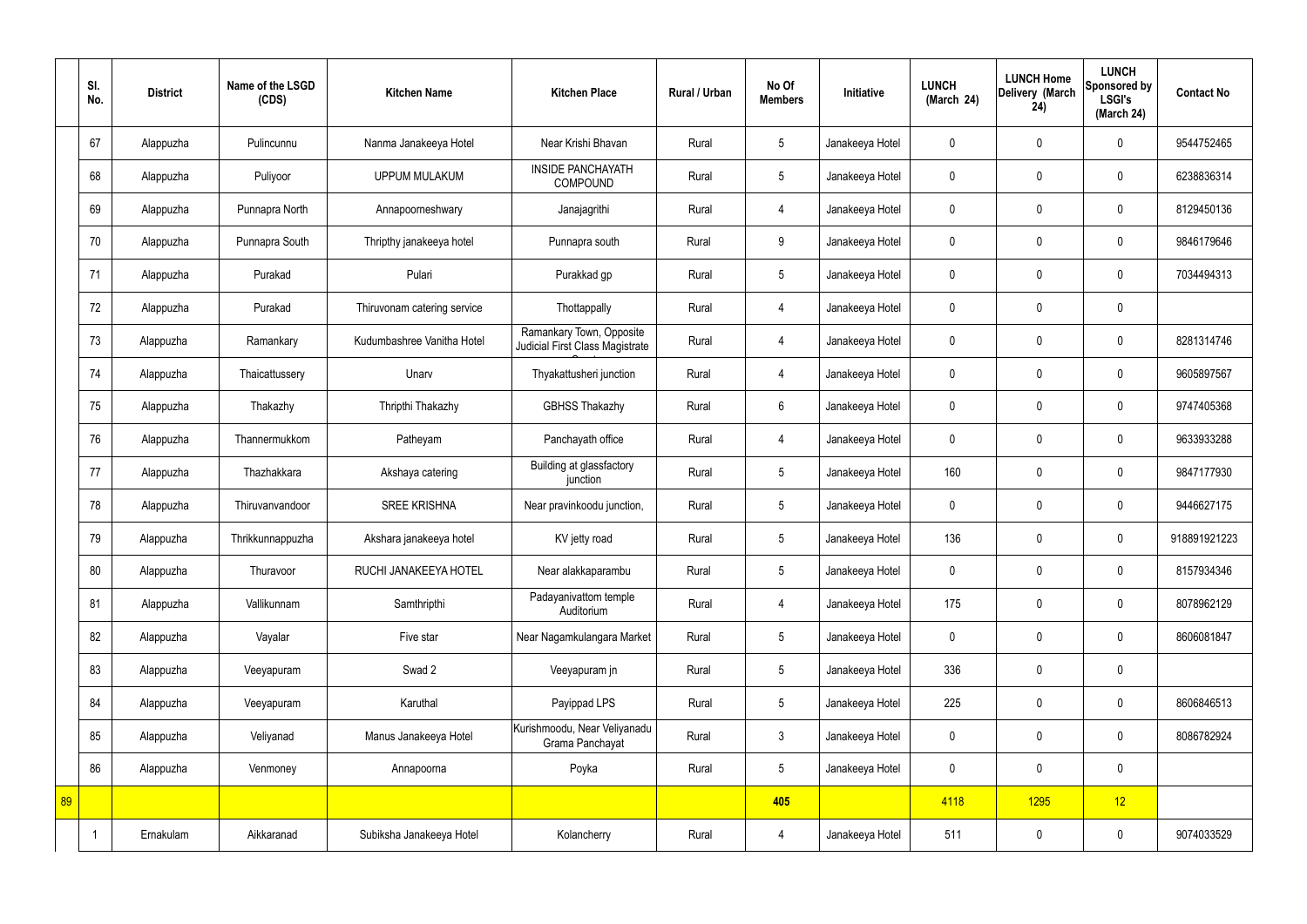| SI.<br>No.      | <b>District</b> | Name of the LSGD<br>(CDS) | <b>Kitchen Name</b>              | <b>Kitchen Place</b>         | Rural / Urban | No Of<br><b>Members</b> | Initiative      | <b>LUNCH</b><br>(March 24) | <b>LUNCH Home</b><br>Delivery (March<br>24) | <b>LUNCH</b><br>Sponsored by<br><b>LSGI's</b><br>(March 24) | <b>Contact No</b> |
|-----------------|-----------------|---------------------------|----------------------------------|------------------------------|---------------|-------------------------|-----------------|----------------------------|---------------------------------------------|-------------------------------------------------------------|-------------------|
| $\overline{2}$  | Ernakulam       | Alengade                  | Kasthurba kitchen                | Neerikkode                   | Rural         | $\mathbf{3}$            | Janakeeya Hotel | 100                        | $\mathbf 0$                                 | 0                                                           | 9388462558        |
| $\mathbf{3}$    | Ernakulam       | Alengade                  | Thanima foods                    | Koduvazhanga                 | Rural         | $\mathbf{3}$            | Janakeeya Hotel | 63                         | $\mathbf 0$                                 | 0                                                           | 9349013322        |
| $\overline{4}$  | Ernakulam       | Alengade                  | Mr.Bakers                        | Malikam peedika              | Rural         | $\mathbf{3}$            | Janakeeya Hotel | 55                         | $\mathbf 0$                                 | 0                                                           | 9633887779        |
| $5\overline{)}$ | Ernakulam       | Aluva                     | Ruchi janakeeya hotel            | Aluva                        | Urban         | $\overline{4}$          | Janakeeya Hotel | 88                         | $\mathbf 0$                                 | 0                                                           | 9947236080        |
| 6               | Ernakulam       | Amballoor                 | Dhanshree catering               | St.ignatius schools Amballur | Rural         | $5\phantom{.0}$         | Janakeeya Hotel | 132                        | $\mathbf 0$                                 | 0                                                           | 8330081552        |
| $\overline{7}$  | Ernakulam       | Angamaly                  | Cafe Shree Canteen               | <b>Municipality Canteen</b>  | Urban         | $5\phantom{.0}$         | Janakeeya Hotel | 478                        | $\mathbf 0$                                 | 0                                                           | 9656619614        |
| 8               | Ernakulam       | Angamaly                  | Cafe Kudumbashree                | T B Junction                 | Urban         | $\mathbf{3}$            | Janakeeya Hotel | 187                        | $\mathbf 0$                                 | 0                                                           | 9447924974        |
| 9               | Ernakulam       | Arakuzha                  | Ruchi Janakeeya hotel, Arakkuzha | Pandappilly                  | Rural         | $5\phantom{.0}$         | Janakeeya Hotel | 150                        | $\mathbf 0$                                 | 0                                                           | 9744864225        |
| 10              | Ernakulam       | Assamannoor               | New Life kudumbasree Hotel       | Cherukunnam                  | Rural         | $\mathbf{3}$            | Janakeeya Hotel | $\mathbf 0$                | $\mathbf 0$                                 | 0                                                           | 9656729450        |
| 11              | Ernakulam       | Avoly                     | Janakeeya Hotel, Avoli           | Hostel Junction, Avoli       | Rural         | $\mathbf{3}$            | Janakeeya Hotel | 176                        | $\mathbf 0$                                 | 0                                                           | 9847983621        |
| 12              | Ernakulam       | Ayavana                   | Keralashree Janakeeya hotel      | Ayavana                      | Rural         | $5\phantom{.0}$         | Janakeeya Hotel | 30                         | 0                                           | 0                                                           | 9744864210        |
| 13              | Ernakulam       | Ayyampuzha                | Sneha Janakeeya Hotel            | Ayyamppuzha                  | Rural         | $\overline{4}$          | Janakeeya Hotel | 219                        | 0                                           | 0                                                           | 8590753551        |
| 14              | Ernakulam       | Ayyampuzha                | Five Star Hotel and Catering     | Panchayat Junction           | Rural         | $\overline{4}$          | Janakeeya Hotel | 107                        | $\mathbf 0$                                 | 0                                                           | 9744836324        |
| 15              | Ernakulam       | Chendamangalam            | Anugraha Kudumbashree hotel      | Vadakkumpuram                | Rural         | $5\phantom{.0}$         | Janakeeya Hotel | $\mathbf 0$                | $\mathbf 0$                                 | 0                                                           | 9061419729        |
| 16              | Ernakulam       | Chengamanade              | Mythri janakeeya hotel           | Purayar                      | Rural         | $5\phantom{.0}$         | Janakeeya Hotel | 411                        | $\pmb{0}$                                   | 0                                                           | 9496818865        |
| 17              | Ernakulam       | Cheranalloor              | Chaithanya Janakeeya hotel       | Vishnupuram                  | Rural         | $5\phantom{.0}$         | Janakeeya Hotel | $\mathbf 0$                | $\mathbf 0$                                 | 0                                                           | 9747411465        |
| 18              | Ernakulam       | Cheranalloor              | Adukkala                         | Chittoor                     | Rural         | $5\phantom{.0}$         | Janakeeya Hotel | $\mathbf 0$                | $\mathbf 0$                                 | 0                                                           | 9846423001        |
| 19              | Ernakulam       | Chittattukara             | Swadh Janakeeya Hotel            | Neendoor                     | Rural         | $5\phantom{.0}$         | Janakeeya Hotel | 173                        | $\pmb{0}$                                   | 0                                                           | 9447812788        |
| 20              | Ernakulam       | Choornikkara              | Metro hotel                      | Ambattukavu                  | Rural         | $\mathbf{3}$            | Janakeeya Hotel | 300                        | $\mathbf 0$                                 | 0                                                           | 9605319455        |
| 21              | Ernakulam       | Chottanikkara             | Ahalya Cafe                      | Kottayatthupara              | Rural         | $6\phantom{.}6$         | Janakeeya Hotel | 91                         | $\mathbf 0$                                 | 0                                                           | 9567512337        |
| 22              | Ernakulam       | Edakkattuvayal            | SANDHVANAM JANAKEEYA HOTEL       | <b>PEPPATHI</b>              | Rural         | $\mathbf{3}$            | Janakeeya Hotel | $\mathbf 0$                | $\mathbf 0$                                 | $\mathbf 0$                                                 | 9447047980        |
| 23              | Ernakulam       | Edathala                  | Veetiloru oonne                  | Manalimukke                  | Rural         | $\mathbf{3}$            | Janakeeya Hotel | 278                        | $\pmb{0}$                                   | 0                                                           |                   |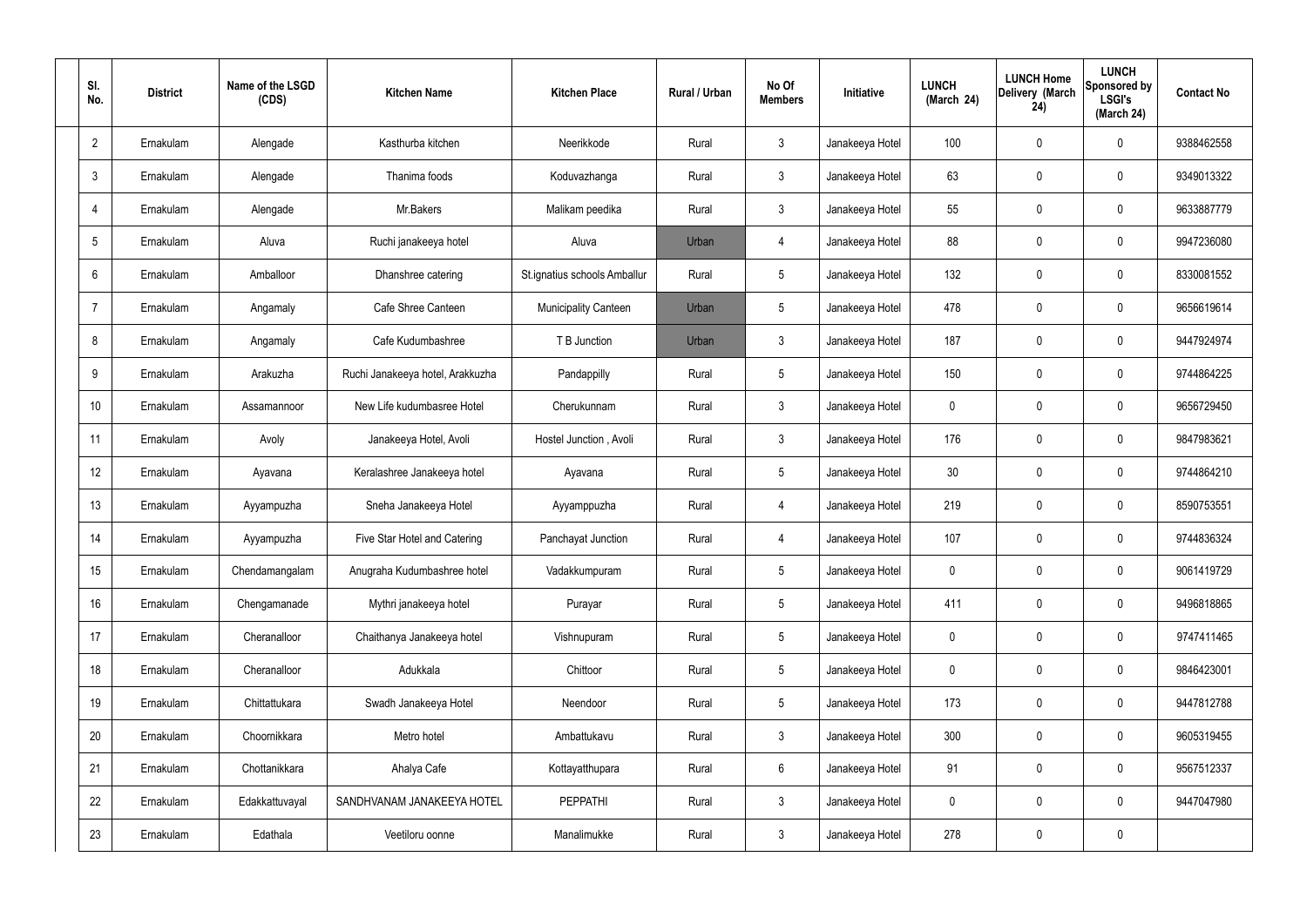| SI.<br>No. | <b>District</b> | Name of the LSGD<br>(CDS) | <b>Kitchen Name</b>                | <b>Kitchen Place</b>                      | Rural / Urban | No Of<br><b>Members</b> | Initiative      | <b>LUNCH</b><br>(March 24) | <b>LUNCH Home</b><br>Delivery (March<br>24) | <b>LUNCH</b><br>Sponsored by<br><b>LSGI's</b><br>(March 24) | <b>Contact No</b> |
|------------|-----------------|---------------------------|------------------------------------|-------------------------------------------|---------------|-------------------------|-----------------|----------------------------|---------------------------------------------|-------------------------------------------------------------|-------------------|
| 24         | Ernakulam       | Edathala                  | Souhridam Kudumbashree canteen     | Edathala                                  | Rural         | $\mathfrak{Z}$          | Janakeeya Hotel | 285                        | $\mathbf 0$                                 | $\mathbf 0$                                                 | 7593057378        |
| 25         | Ernakulam       | Edavanakkad               | Royal Hotel                        | Edavanakad                                | Rural         | $\mathbf{3}$            | Janakeeya Hotel | 39                         | 0                                           | $\mathbf 0$                                                 | 9446742863        |
| 26         | Ernakulam       | Elanji                    | janakiya hotel elanji              | elanji punjayathu junction                | Rural         | $5\phantom{.0}$         | Janakeeya Hotel | 42                         | 0                                           | $\mathbf 0$                                                 | 8921266850        |
| 27         | Ernakulam       | Eloor                     | Nalanandhana janakeeya hotel       | Eloor                                     | Urban         | $\mathfrak{Z}$          | Janakeeya Hotel | 126                        | 0                                           | $\mathbf 0$                                                 | 8848524108        |
| 28         | Ernakulam       | Ezhikkara                 | Sree Rajarajeswari Janakeeya Hotel | Ezhikkara                                 | Rural         | $5\phantom{.0}$         | Janakeeya Hotel | 138                        | 0                                           | $\mathbf 0$                                                 | 7558020438        |
| 29         | Ernakulam       | Kadungalloor              | Snehitha janakeeya hotel           | Kadungalloor                              | Rural         | $\mathbf{3}$            | Janakeeya Hotel | 236                        | 0                                           | $\mathbf 0$                                                 | $9.20E+11$        |
| 30         | Ernakulam       | Kalady                    | Jyothi Vanitha Canteen             | Kalady                                    | Rural         | $5\overline{)}$         | Janakeeya Hotel | 305                        | $\mathbf 0$                                 | $\mathbf 0$                                                 | 9544624439        |
| 31         | Ernakulam       | <b>Kalamassery East</b>   | Thanima Janakeeya Hotel            | Kangarappady Medical college<br>Road      | Urban         | $\mathfrak{Z}$          | Janakeeya Hotel | 319                        | 0                                           | $\mathbf 0$                                                 | 9745481742        |
| 32         | Ernakulam       | <b>Kalamassery East</b>   | Nanma janakeeya hotel              | HMT, kalammassery                         | Urban         | $\mathbf{3}$            | Janakeeya Hotel | 380                        | 0                                           | $\mathbf 0$                                                 | 9061986861        |
| 33         | Ernakulam       | Kalamassery West          | Pulari janakeeya hotel             | Kunamthai                                 | Urban         | $\mathbf{3}$            | Janakeeya Hotel | 435                        | 0                                           | $\mathbf 0$                                                 | 7736594305        |
| 34         | Ernakulam       | Kalamassery West          | Kismath janakeeya hotel            | Vattekkunnam                              | Urban         | $\mathfrak{Z}$          | Janakeeya Hotel | 163                        | 0                                           | $\boldsymbol{0}$                                            | 9895049873        |
| 35         | Ernakulam       | Kalloorkkad               | Puthuma Janakeeya Hotel            | Kallorkkad                                | Rural         | $\mathbf{3}$            | Janakeeya Hotel | 190                        | 0                                           | $\boldsymbol{0}$                                            | 7558091353        |
| 36         | Ernakulam       | Kanjoor                   | Ammachiyude Adukkala               | Parappuram                                | Rural         | $\mathbf{3}$            | Janakeeya Hotel | 210                        | 0                                           | 0                                                           | 8547064578        |
| 37         | Ernakulam       | Karukutty                 | Anugraha Janakeeya Hotel           | Pallissery                                | Rural         | $5\,$                   | Janakeeya Hotel | 80                         | 0                                           | $\mathbf 0$                                                 | 8943838295        |
| 38         | Ernakulam       | Karumalloor               | Koottayma janakeeya hotel          | Kariyachira                               | Rural         | $\overline{4}$          | Janakeeya Hotel | 113                        | $\mathbf 0$                                 | $\mathbf 0$                                                 | 8281548828        |
| 39         | Ernakulam       | Kavalangad                | Five star Janakeeya Hotel          | Nellimattom                               | Rural         | $5\phantom{.0}$         | Janakeeya Hotel | 310                        | $\mathbf 0$                                 | $\mathbf 0$                                                 | 9744705648        |
| 40         | Ernakulam       | Keerampara                | Abhaya Janakeeya Hotel             | Punnekkad                                 | Rural         | $\overline{4}$          | Janakeeya Hotel | 105                        | $\mathbf 0$                                 | $\mathbf 0$                                                 | 9074528135        |
| 41         | Ernakulam       | Keezhmad                  | Sadyalayam janakeeya hotel         | Keezhmad                                  | Rural         | $5\phantom{.0}$         | Janakeeya Hotel | $\mathbf 0$                | $\mathbf 0$                                 | $\mathbf 0$                                                 | 7012778281        |
| 42         | Ernakulam       | Kochi East                | ANNAPOORNA JANAKEEYA HOTEL         | ALINCHUVADU                               | Urban         | $5\phantom{.0}$         | Janakeeya Hotel | $\mathbf 0$                | 0                                           | $\mathbf 0$                                                 | 9567529849        |
| 43         | Ernakulam       | Kochi East                | YUMMEES KITCHEN                    | VADUTHALA                                 | Urban         | $5\phantom{.0}$         | Janakeeya Hotel | 140                        | 0                                           | $\mathbf 0$                                                 | 9497680558        |
| 44         | Ernakulam       | Kochi East                | ORUMA KITCHEN                      | <b>PACHALAM</b>                           | Urban         | $\mathbf{3}$            | Janakeeya Hotel | 267                        | $\mathbf 0$                                 | $\mathbf 0$                                                 | 9497680558        |
| 45         | Ernakulam       | Kochi East                | PONPULARI                          | <b>KEERHI NAGAR,</b><br><b>ELAMAKKARA</b> | Urban         | $\mathfrak{Z}$          | Janakeeya Hotel | 344                        | 0                                           | $\bf{0}$                                                    | 9446607548        |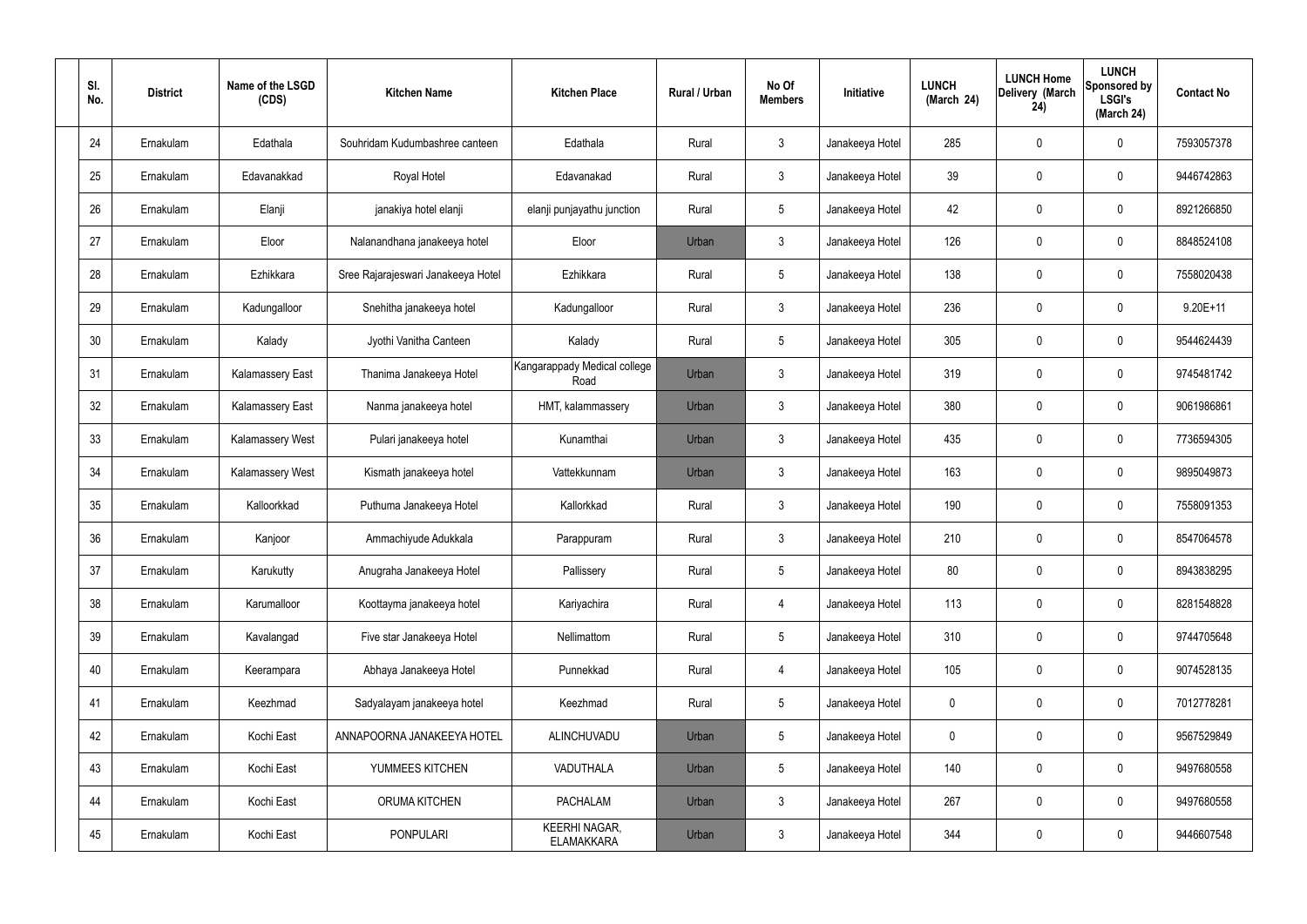|     | SI.<br>No. | <b>District</b> | Name of the LSGD<br>(CDS) | <b>Kitchen Name</b>              | <b>Kitchen Place</b>                   | <b>Rural / Urban</b> | No Of<br><b>Members</b> | Initiative      | <b>LUNCH</b><br>(March 24) | <b>LUNCH Home</b><br>Delivery (March<br>24) | <b>LUNCH</b><br>Sponsored by<br><b>LSGI's</b><br>(March 24) | <b>Contact No</b> |
|-----|------------|-----------------|---------------------------|----------------------------------|----------------------------------------|----------------------|-------------------------|-----------------|----------------------------|---------------------------------------------|-------------------------------------------------------------|-------------------|
|     | 46         | Ernakulam       | Kochi East                | <b>RUCHI CATERING</b>            | PUNNACKAL                              | Urban                | 5                       | Janakeeya Hotel | 334                        | 0                                           | $\mathbf 0$                                                 | 9947080022        |
|     | 47         | Ernakulam       | Kochi East                | Samrudhi @ Kochi                 | Ernakulam North                        | Urban                | 14                      | Janakeeya Hotel | 1200                       | 920                                         | $\boldsymbol{0}$                                            | 9048609615        |
|     | 48         | Ernakulam       | Kochi South               | NEW AKSHAYA HOTEL                | <b>PONNURUNNI</b>                      | Urban                | 5                       | Janakeeya Hotel | 525                        | 0                                           | $\pmb{0}$                                                   | 8547855284        |
|     | 49         | Ernakulam       | Kochi South               | <b>AMMAS KITCHEN</b>             | <b>THEVARA</b>                         | Urban                | 4                       | Janakeeya Hotel | 0                          | 0                                           | $\boldsymbol{0}$                                            | 8547855284        |
|     | 50         | Ernakulam       | Kochi South               | <b>FRIENDS</b>                   | <b>MINI PARK</b>                       | Urban                | 5                       | Janakeeya Hotel | 224                        | 0                                           | $\pmb{0}$                                                   | 9567127064        |
|     | 51         | Ernakulam       | Kochi West                | NAMMUDE ADUKKALA                 | <b>ERAVELI COLONY</b>                  | Urban                | 5                       | Janakeeya Hotel | 0                          | 0                                           | $\pmb{0}$                                                   | 9496025576        |
|     | 52         | Ernakulam       | Kochi West                | PUTHUMA KUDUMBASHREE HOTEL       | PALLURUTHY NADA                        | Urban                | 5                       | Janakeeya Hotel | 162                        | 0                                           | $\pmb{0}$                                                   | 9496025576        |
|     | 53         | Ernakulam       | Kochi West                | USHUS KUDUMBASHREE HOTEL         | <b>FORT KOCHI</b>                      | Urban                | 4                       | Janakeeya Hotel | 0                          | 0                                           | $\pmb{0}$                                                   | 9847866090        |
|     | 54         | Ernakulam       | Koothattukulam            | Niravu janakeeya hotel           | Near ksrtc bus stand<br>koothattukulam | Urban                | $\mathfrak{Z}$          | Janakeeya Hotel | 180                        | 0                                           | $\pmb{0}$                                                   | 9656619614        |
|     | 55         | Ernakulam       | Koovappady                | Kaipunyam Janakeeya hotel        | Koovappady                             | Rural                | 5                       | Janakeeya Hotel | 115                        | 0                                           | $\pmb{0}$                                                   | 9526628158        |
|     | 56         | Ernakulam       | Kothamangalam             | P.K Janakeeya hotel              | Kothamangalam                          | Urban                | $\mathbf{3}$            | Janakeeya Hotel | 320                        | 0                                           | $\pmb{0}$                                                   | 8156869114        |
|     | 57         | Ernakulam       | Kothamangalam             | Thanima catering unit            | Kothamangalam                          | Urban                | $\mathbf{3}$            | Janakeeya Hotel | 120                        | 0                                           | $\pmb{0}$                                                   | 9846664377        |
| 114 | 58         | Ernakulam       | Kottapady                 | Janakeeya Hotel                  | Kottappady junction                    | Rural                | $\mathbf{3}$            | Janakeeya Hotel | 184                        | 0                                           | $\mathbf 0$                                                 | 9497406993        |
|     | 59         | Ernakulam       | Kottuvally                | Amritha Janakeeya Hotel          | kottuvally                             | Rural                | 5                       | Janakeeya Hotel | 116                        | 0                                           | $\mathbf 0$                                                 | 8590034196        |
|     | 60         | Ernakulam       | Kumbalam                  | JANAKEEYA HOTEL KUMBALAM         | <b>MADAVANA</b>                        | Rural                | $5\phantom{.0}$         | Janakeeya Hotel | 368                        | 0                                           | $\pmb{0}$                                                   | 9746652717        |
|     | 61         | Ernakulam       | Kumbalangy                | St Antoneys kudumbashree         | OLD POST OFFICE                        | Rural                | $\mathfrak{Z}$          | Janakeeya Hotel | 198                        | 0                                           | $\pmb{0}$                                                   | 8138860764        |
|     | 62         | Ernakulam       | Kunnathunad               | Thripthi Janakeeya Hotel         | Pallikkara                             | Rural                | $6\phantom{.}6$         | Janakeeya Hotel | 98                         | 0                                           | $\pmb{0}$                                                   | 9744561425        |
|     | 63         | Ernakulam       | Kunnukara                 | Greenchilly cafe                 | Kunnukara                              | Rural                | $\mathbf{3}$            | Janakeeya Hotel | 140                        | 0                                           | $\pmb{0}$                                                   | 9496852989        |
|     | 64         | Ernakulam       | Kunnukara                 | Thanima canteen                  | North aduvassery                       | Rural                | $5\phantom{.0}$         | Janakeeya Hotel | 0                          | 0                                           | $\pmb{0}$                                                   | 9744200583        |
|     | 65         | Ernakulam       | Kuttampuzha               | Nila kudumbashree janakiya hotel | Mini stadium, vadattupara              | Rural                | $6\phantom{.}6$         | Janakeeya Hotel | 68                         | 0                                           | $\mathbf 0$                                                 | 9496754018        |
|     | 66         | Ernakulam       | Kuzhippilly               | Janakeeya hotel                  | Kuzhupilli                             | Rural                | $\mathbf 0$             | Janakeeya Hotel | 105                        | 0                                           | $\mathbf 0$                                                 | 9744631998        |
|     | 67         | Ernakulam       | Malayattoor               | Whats app Janakeeya Hotel        | Thottuva                               | Rural                | $\mathfrak{Z}$          | Janakeeya Hotel | 321                        | 0                                           | $\pmb{0}$                                                   | $9.19E + 11$      |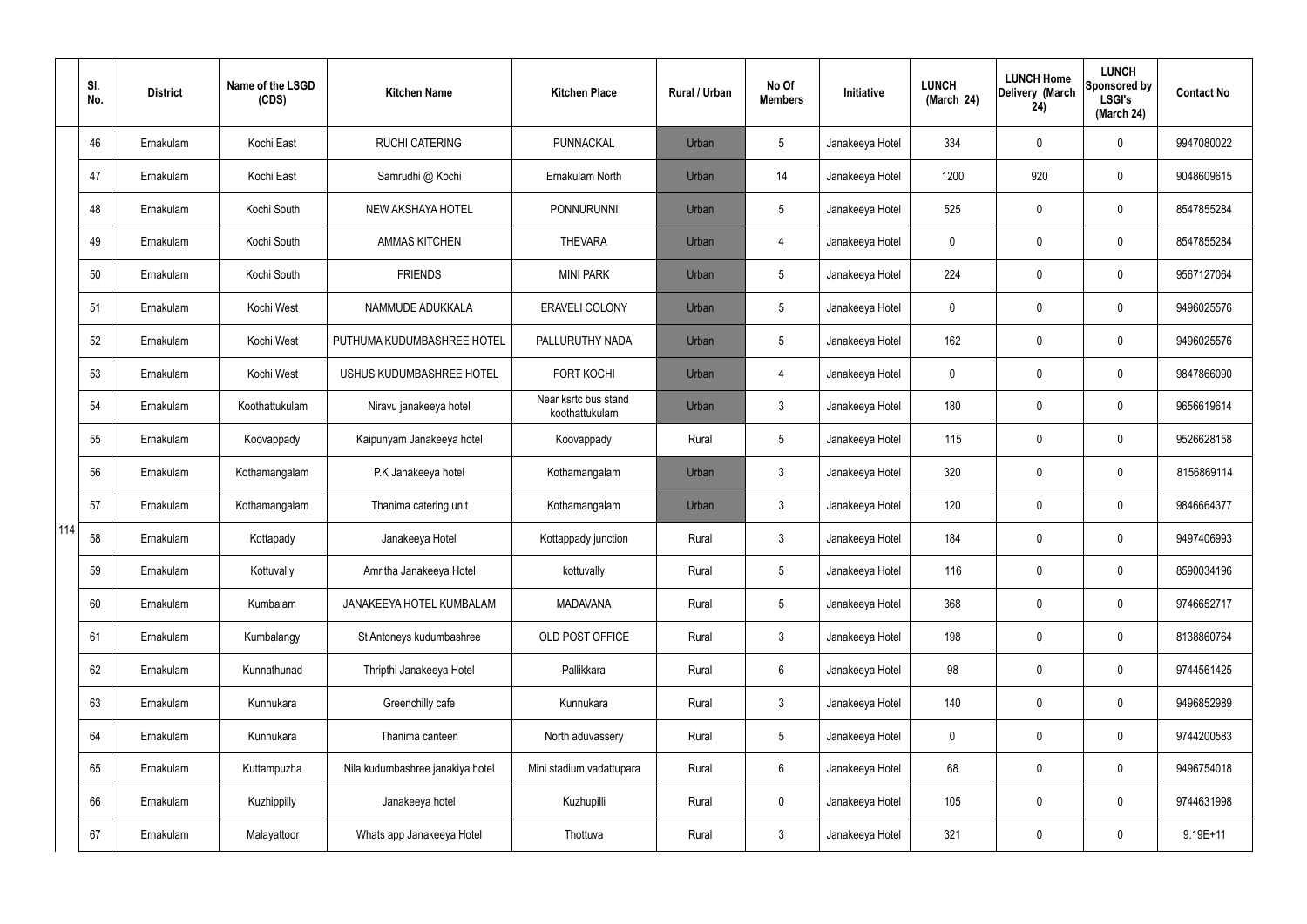| SI.<br>No. | <b>District</b> | Name of the LSGD<br>(CDS) | <b>Kitchen Name</b>            | <b>Kitchen Place</b>                    | Rural / Urban | No Of<br><b>Members</b> | Initiative      | <b>LUNCH</b><br>(March 24) | <b>LUNCH Home</b><br>Delivery (March<br>24) | <b>LUNCH</b><br>Sponsored by<br><b>LSGI's</b><br>(March 24) | <b>Contact No</b> |
|------------|-----------------|---------------------------|--------------------------------|-----------------------------------------|---------------|-------------------------|-----------------|----------------------------|---------------------------------------------|-------------------------------------------------------------|-------------------|
| 68         | Ernakulam       | Malayattoor               | Natturuchi Janakeeya Hotel     | Ettakkadavu                             | Rural         | $\mathbf{3}$            | Janakeeya Hotel | 271                        | 0                                           | $\mathbf 0$                                                 | 9745470234        |
| 69         | Ernakulam       | Maneed                    | Coral Island                   | Maneed                                  | Rural         | $\overline{4}$          | Janakeeya Hotel | 117                        | 0                                           | $\mathbf 0$                                                 | 7012652495        |
| 70         | Ernakulam       | Manjalloor                | Thanima Kudumbashree hotel     | Vazhakkulam                             | Rural         | $5\phantom{.0}$         | Janakeeya Hotel | 0                          | 0                                           | $\mathbf 0$                                                 | 7306907918        |
| 71         | Ernakulam       | Manjapra                  | Sara's Kitchen                 | Puthenpalli                             | Rural         | $\mathbf{3}$            | Janakeeya Hotel | 180                        | 0                                           | $\mathbf 0$                                                 | 8547392730        |
| 72         | Ernakulam       | Maradu                    | <b>VANITHA HOTEL</b>           | <b>KUNDANNOR JN</b>                     | Urban         | $\overline{4}$          | Janakeeya Hotel | 0                          | 0                                           | $\mathbf 0$                                                 | 9349505008        |
| 73         | Ernakulam       | Marady                    | Janakeeya hotel, Marady        | Unnakkuppa                              | Rural         | $\overline{4}$          | Janakeeya Hotel | 60                         | 0                                           | $\boldsymbol{0}$                                            | 9947943177        |
| 74         | Ernakulam       | Mazhuvannoor              | Sruthi Janakeeya Hotel         | Valayanchirangara                       | Rural         | $\mathbf{3}$            | Janakeeya Hotel | 199                        | 0                                           | $\mathbf 0$                                                 | 9747924485        |
| 75         | Ernakulam       | Mookkannoor               | Mammaks Kitchen                | Mookkannoor                             | Rural         | $\mathbf{3}$            | Janakeeya Hotel | 203                        | 0                                           | $\boldsymbol{0}$                                            | 9.19E+11          |
| 76         | Ernakulam       | Mudakkuzha                | Janakeeya Hotel                | Mudakkuzha                              | Rural         | $\mathbf{3}$            | Janakeeya Hotel | 146                        | 0                                           | $\boldsymbol{0}$                                            | $9.19E + 11$      |
| 77         | Ernakulam       | Mulanthuruthy             | Sulabha                        | karikode, mulanthuruthy                 | Rural         | $\mathbf 0$             | Janakeeya Hotel | 230                        | 0                                           | $\mathbf 0$                                                 | 9633427553        |
| 78         | Ernakulam       | Mulavukad                 | Kudumbashree Veetile bakshanam | Mulavukad                               | Rural         | $5\phantom{.0}$         | Janakeeya Hotel | 87                         | 50                                          | $\mathbf 0$                                                 | 9061339557        |
| 79         | Ernakulam       | Muvattupuzha              | Oottupura                      | Muvattupuzha                            | Urban         | $\mathbf{3}$            | Janakeeya Hotel | 277                        | 0                                           | $\pmb{0}$                                                   |                   |
| 80         | Ernakulam       | Nayarambalam              | Four star cafe                 | Nayarambalam                            | Rural         | $\mathbf{3}$            | Janakeeya Hotel | 61                         | $\boldsymbol{0}$                            | 0                                                           | 8891755948        |
| 81         | Ernakulam       | Nedumbassery              | Thani Nadan                    | Athani                                  | Rural         | $\sqrt{5}$              | Janakeeya Hotel | 254                        | 0                                           | $\mathbf 0$                                                 | 8138917514        |
| 82         | Ernakulam       | Nellikuzhy                | Janakeeya Hotel                | Nellikkuzhi                             | Rural         | 3 <sup>1</sup>          | Janakeeya Hotel | 297                        | 0                                           | $\mathbf 0$                                                 | 9562713076        |
| 83         | Ernakulam       | Njarakkal                 | Kripa Catering Unit            | Njarakkal                               | Rural         | $\mathbf{3}$            | Janakeeya Hotel | 58                         | 0                                           | $\mathbf 0$                                                 | 9567534006        |
| 84         | Ernakulam       | Okkal                     | Manna Janakeeya Hotel          | Edavoor                                 | Rural         | $\overline{4}$          | Janakeeya Hotel | 95                         | 0                                           | $\mathbf 0$                                                 | 9539507674        |
| 85         | Ernakulam       | Paingottoor               | Janakeeya hotel                | Paingottoor                             | Rural         | $\overline{7}$          | Janakeeya Hotel | $\pmb{0}$                  | 0                                           | $\mathbf 0$                                                 | 9656855730        |
| 86         | Ernakulam       | Paipra                    | Nanma Janakeeya Hotel          | Pezhakkappilly                          | Rural         | $\mathfrak{Z}$          | Janakeeya Hotel | 178                        | 0                                           | $\mathbf 0$                                                 | 9567747725        |
| 87         | Ernakulam       | Pallarimangalam           | Janakeeya Hotel                | Janakeeya Hotel, Koovalloor             | Rural         | $\overline{4}$          | Janakeeya Hotel | 128                        | 0                                           | $\mathbf 0$                                                 | 7025992310        |
| 88         | Ernakulam       | Pallipuram                | SANTHWANAM Janakeeyahotel      | Pothen valav                            | Rural         | $5\,$                   | Janakeeya Hotel | 233                        | 0                                           | $\mathbf 0$                                                 | 9747525176        |
| 89         | Ernakulam       | Pambakkuda                | viswastha catering unit        | pambakkuda block punjayathu<br>building | Rural         | $\overline{4}$          | Janakeeya Hotel | 65                         | 0                                           | $\mathbf 0$                                                 | 9946404045        |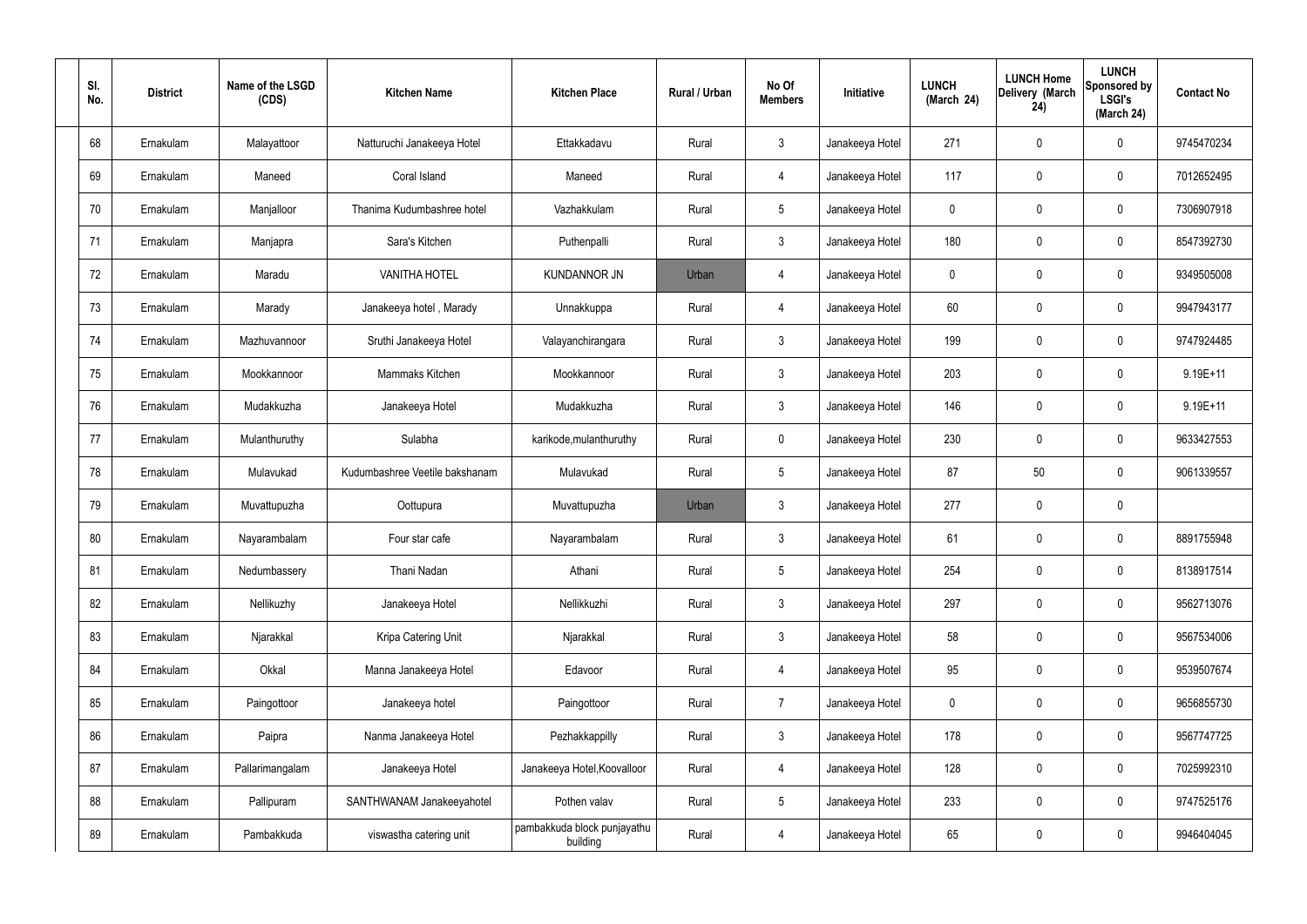| SI.<br>No. | <b>District</b> | Name of the LSGD<br>(CDS) | <b>Kitchen Name</b>                                             | <b>Kitchen Place</b>                        | Rural / Urban | No Of<br><b>Members</b> | Initiative      | <b>LUNCH</b><br>(March 24) | <b>LUNCH Home</b><br>Delivery (March<br>24) | <b>LUNCH</b><br>Sponsored by<br><b>LSGI's</b><br>(March 24) | <b>Contact No</b> |
|------------|-----------------|---------------------------|-----------------------------------------------------------------|---------------------------------------------|---------------|-------------------------|-----------------|----------------------------|---------------------------------------------|-------------------------------------------------------------|-------------------|
| 90         | Ernakulam       | Parakkadave               | Thejus catering unit                                            | Moozhikkulam                                | Rural         | 10                      | Janakeeya Hotel | 115                        | 0                                           | 0                                                           | 9847936303        |
| 91         | Ernakulam       | Paravoor                  | sree vigneswara sc cafe                                         | Govt.boys' HSS, N.Paravur                   | Urban         | 4                       | Janakeeya Hotel | 78                         | $\mathbf 0$                                 | 0                                                           |                   |
| 92         | Ernakulam       | Perumbavoor               | <b>JANAKEEYA HOTEL MINI CIVIL</b><br><b>STATION PERUMBAVOOR</b> | <b>CIVIL STATION</b>                        | Urban         | $\mathbf{3}$            | Janakeeya Hotel | 397                        | $\mathbf 0$                                 | 0                                                           | 9847008734        |
| 93         | Ernakulam       | Perumbavoor               | Swath kudumbashree canteen                                      | Perumbavoor                                 | Urban         | $\mathbf{3}$            | Janakeeya Hotel | 297                        | $\mathbf 0$                                 | 0                                                           | 9847015470        |
| 94         | Ernakulam       | Perumbavoor               | Janakeeya Hotel                                                 | Kanjirakkad pallippady                      | Urban         | $\mathbf{3}$            | Janakeeya Hotel | 344                        | $\mathbf 0$                                 | 0                                                           | 9847015470        |
| 95         | Ernakulam       | Pindimana                 | Janakeeya hotel                                                 | Muthamkuzhi                                 | Rural         | $\overline{4}$          | Janakeeya Hotel | 75                         | $\mathbf 0$                                 | 0                                                           | 9656297799        |
| 96         | Ernakulam       | Piravam                   | sneha canteen                                                   | municipality building base floor<br>piravom | Urban         | $\overline{4}$          | Janakeeya Hotel | 350                        | 0                                           | 0                                                           | 8075376906        |
| 97         | Ernakulam       | Pootrikka                 | <b>GRANDMA JANAKEEYA HOTEL</b>                                  | <b>CHOONDI</b>                              | Rural         | $\mathbf{3}$            | Janakeeya Hotel | $\mathbf 0$                | $\mathbf 0$                                 | 0                                                           | 9400550287        |
| 98         | Ernakulam       | Pothanikkad               | Taj hotel                                                       | Pothanikkad                                 | Rural         | $\mathbf{3}$            | Janakeeya Hotel | 94                         | 0                                           | 0                                                           | 9645079573        |
| 99         | Ernakulam       | Puthanvelikkara           | Panjami cafe kudumbashree                                       | Near panjayath office                       | Rural         | $5\phantom{.0}$         | Janakeeya Hotel | 114                        | $\mathbf 0$                                 | 0                                                           | 9645530669        |
| 100        | Ernakulam       | Ramamangalam              | Kalavara janakeeya hotel                                        | ramamngalam                                 | Rural         | $\overline{4}$          | Janakeeya Hotel | 210                        | $\boldsymbol{0}$                            | 0                                                           | 9961344346        |
| 101        | Ernakulam       | Rayamangalam              | Arya canteen                                                    | Kuruppampady                                | Rural         | $\mathbf{3}$            | Janakeeya Hotel | 141                        | $\mathbf 0$                                 | 0                                                           | 8281825730        |
| 102        | Ernakulam       | Thirumarady               | janakiya hotel thirumarady                                      | edappara jn.                                | Rural         | $\mathbf{3}$            | Janakeeya Hotel | 45                         | $\mathbf 0$                                 | 0                                                           | 7594811868        |
| 103        | Ernakulam       | Thiruvaniyoor             | Thanima                                                         | Thiruvaniyoor                               | Rural         | $\pmb{0}$               | Janakeeya Hotel | 140                        | $\pmb{0}$                                   | 0                                                           | 9061239698        |
| 104        | Ernakulam       | Thrikkakkara East         | Thanima Janakeeya Hotel                                         | Kakkanad                                    | Urban         | 8                       | Janakeeya Hotel | $\mathbf 0$                | $\boldsymbol{0}$                            | 0                                                           | 9207134763        |
| 105        | Ernakulam       | Thrikkakkara west         | Janakeeya hotel                                                 | Chembumukku                                 | Urban         | $5\phantom{.0}$         | Janakeeya Hotel | $\mathbf 0$                | $\pmb{0}$                                   | 0                                                           | 9496530576        |
| 106        | Ernakulam       | Thuravoor                 | e-grill Janakeeya Hotel                                         | Yudapuram                                   | Rural         | $\overline{4}$          | Janakeeya Hotel | 479                        | $\pmb{0}$                                   | 0                                                           | 9526845935        |
| 107        | Ernakulam       | Tripunithura              | Janakeeya Hotel Tripunithura                                    | Eroor                                       | Urban         | $\mathbf{3}$            | Janakeeya Hotel | 124                        | $\pmb{0}$                                   | 0                                                           | 8137977644        |
| 108        | Ernakulam       | Vadakkekkara              | vadakkekkara kudumbasree janakeeya<br>hotel                     | Madaplathuruth                              | Rural         | $\overline{4}$          | Janakeeya Hotel | 178                        | $\mathbf 0$                                 | 0                                                           | 8301806778        |
| 109        | Ernakulam       | Vadavukode<br>Puthancruz  | JANAKEEYA HOTEL                                                 | Puthencruz                                  | Rural         | $\mathbf{3}$            | Janakeeya Hotel | 150                        | $\boldsymbol{0}$                            | 0                                                           | $9.19E + 11$      |
| 110        | Ernakulam       | Valakom                   | Ruchi                                                           | Valakom                                     | Rural         | $\overline{5}$          | Janakeeya Hotel | $\overline{0}$             | $\boldsymbol{0}$                            | 0                                                           | 9074232700        |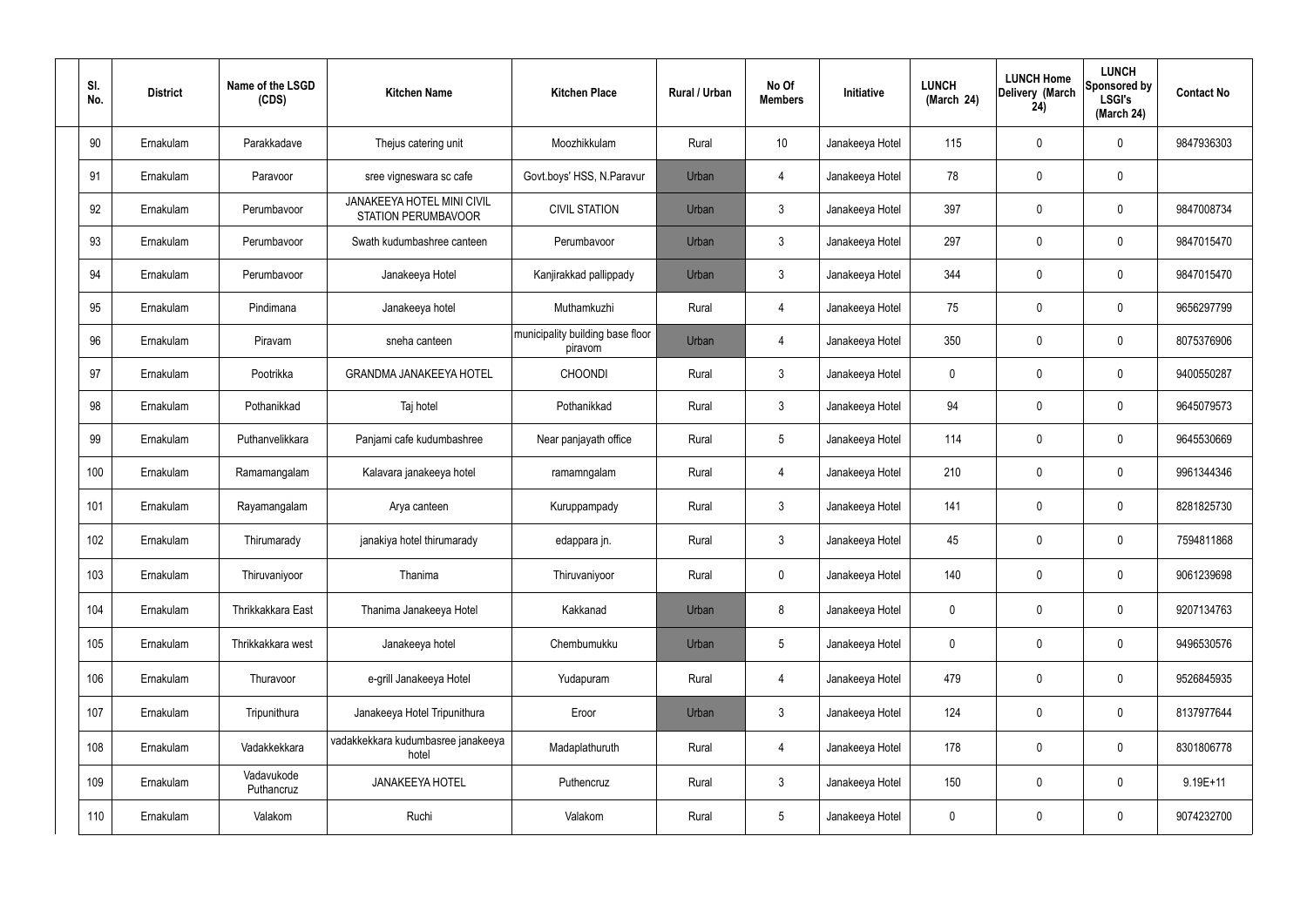|     | SI.<br>No.     | <b>District</b> | Name of the LSGD<br>(CDS) | <b>Kitchen Name</b>          | <b>Kitchen Place</b>                              | Rural / Urban | No Of<br><b>Members</b> | Initiative      | <b>LUNCH</b><br>(March 24) | <b>LUNCH Home</b><br>Delivery (March<br>24) | <b>LUNCH</b><br>Sponsored by<br><b>LSGI's</b><br>(March 24) | <b>Contact No</b> |
|-----|----------------|-----------------|---------------------------|------------------------------|---------------------------------------------------|---------------|-------------------------|-----------------|----------------------------|---------------------------------------------|-------------------------------------------------------------|-------------------|
|     | 111            | Ernakulam       | Varapuzha                 | DURGA ACTIVITY               | CHETTIBHAGAM                                      | Rural         | 8                       | Janakeeya Hotel | 130                        | 0                                           | $\mathbf 0$                                                 | 9496160074        |
|     | 112            | Ernakulam       | Vazhakulam                | Three Star Hotel             | Marampally                                        | Rural         | $\mathbf{3}$            | Janakeeya Hotel | 313                        | $\mathbf 0$                                 | $\mathbf 0$                                                 | 6282644893        |
|     | 113            | Ernakulam       | Vengola                   | Janakeeya Hotel              | Pathipalam                                        | Rural         | $5\phantom{.0}$         | Janakeeya Hotel | 91                         | 0                                           | $\mathbf 0$                                                 | 8137887455        |
|     | 114            | Ernakulam       | Vengoor                   | <b>JANAKEEYA HOTEL</b>       | Choorathod                                        | Rural         | $\overline{4}$          | Janakeeya Hotel | 140                        | $\mathbf 0$                                 | $\mathbf 0$                                                 | 9656904682        |
| 114 |                |                 |                           |                              |                                                   |               | 449                     |                 | 19698                      | 970                                         | $\overline{0}$                                              |                   |
|     |                | Idukki          | Adimaly                   | Friends Janakeeya Hotel      | Adimaly                                           | Rural         | $\overline{4}$          | Janakeeya Hotel | 0                          | 0                                           | $\mathbf 0$                                                 | 9961635779        |
|     | $\overline{2}$ | Idukki          | Alackode                  | Five Star Canteen            | Elamdesham Block<br>Panchayath Building, Alakode  | Rural         | $5\phantom{.0}$         | Janakeeya Hotel | 31                         | 0                                           | $\mathbf 0$                                                 | 9961482164        |
|     | 3              | Idukki          | Arakkulam                 | Sabhalyam                    | Moolamattom                                       | Rural         | $\overline{4}$          | Janakeeya Hotel | 240                        | $\boldsymbol{0}$                            | $\mathbf 0$                                                 | 8848124921        |
|     | 4              | Idukki          | Ayyappancovil             | Maria Janakeeya Hotel        | Parappu                                           | Rural         | $\mathbf{3}$            | Janakeeya Hotel | 96                         |                                             |                                                             | 9544622096        |
|     | 5              | Idukki          | Bysonvalley               | Famous Janakiya Hotel        | Pottankad                                         | Rural         | 4                       | Janakeeya Hotel | 76                         |                                             |                                                             | 9744566398        |
|     | 6              | Idukki          | Chakkupallam              | Vanithasree Janakeeya Hotel  | Anakkara                                          | Rural         | $\mathfrak{Z}$          | Janakeeya Hotel | 267                        |                                             |                                                             | 8075143547        |
|     |                | Idukki          | Devikulam                 | Kudumbashree Janakeeya Hotel | Echo point                                        | Rural         | $\mathbf{3}$            | Janakeeya Hotel | 102                        | $\mathbf 0$                                 | $\mathbf 0$                                                 | 8281640208        |
|     | 8              | Idukki          | Edavetty                  | Kudumbashree Janakeeya Hotel | Edavetty                                          | Rural         | $\mathbf{3}$            | Janakeeya Hotel | 0                          | $\mathbf 0$                                 | $\mathbf 0$                                                 | 6238694173        |
|     | 9              | Idukki          | Erattayar                 | Vanitha Janakeeya Hotel      | Erattayar                                         | Rural         | $\overline{4}$          | Janakeeya Hotel | 118                        |                                             |                                                             | 9188166929        |
|     | 10             | Idukki          | Kamakshi                  | Kripa Catering               | Thankamani                                        | Rural         | $5\phantom{.0}$         | Janakeeya Hotel | 255                        | 0                                           | $\mathbf 0$                                                 | 9544021398        |
|     | 11             | Idukki          | Kanchiyar                 | Swadh Janakeeya Hotel        | Kanchiyar                                         | Rural         | $5\phantom{.0}$         | Janakeeya Hotel | 214                        |                                             |                                                             | 8606856496        |
|     | 12             | Idukki          | Kanjikkuzhi               | Samarppanam                  | Kanjikkuzhi                                       | Rural         | $\overline{4}$          | Janakeeya Hotel | 170                        | 0                                           | $\overline{2}$                                              | 9447169262        |
|     | 13             | Idukki          | Kanthaloor                | Morningstar Janakeeya Hotel  | Sahayagiri complex, near<br>Kanthalloor Bus stand | Rural         | $\overline{4}$          | Janakeeya Hotel | 120                        | 0                                           | $\mathbf 0$                                                 | 9447941632        |
|     | 14             | Idukki          | Karimannoor               | Rujiya Catering Unit         | Karimannoor                                       | Rural         | $5\phantom{.0}$         | Janakeeya Hotel | 69                         | $\mathbf 0$                                 | $\mathbf 0$                                                 | 9497454952        |
|     | 15             | Idukki          | Karunapuram               | Karuna Hotel                 | Panchayathu complex                               | Rural         | $\overline{4}$          | Janakeeya Hotel | 226                        |                                             |                                                             | 9961152820        |
|     | 16             | Idukki          | Kattappana                | Karunya Janakeeya Hotel      | Kattappana                                        | Urban         | $5\phantom{.0}$         | Janakeeya Hotel | 260                        |                                             |                                                             | 9497684477        |
|     | 17             | Idukki          | Kodikkulam                | Kulirma Janakiya Hotel       | Kodikkulam                                        | Rural         | $6\phantom{.0}$         | Janakeeya Hotel | 64                         | $\pmb{0}$                                   | $\pmb{0}$                                                   | 9605111852        |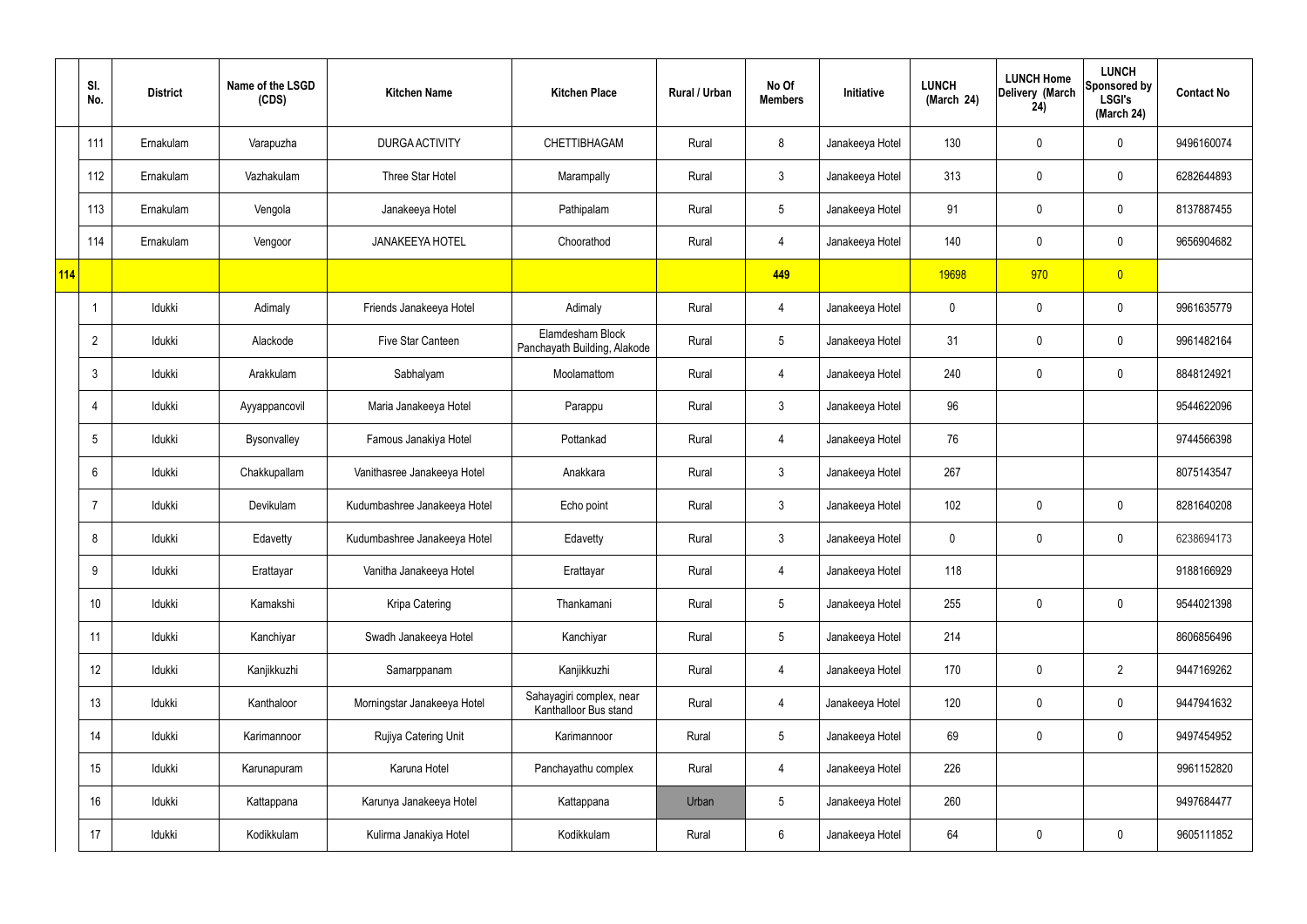|    | SI.<br>No. | <b>District</b> | Name of the LSGD<br>(CDS) | <b>Kitchen Name</b>                | <b>Kitchen Place</b>          | Rural / Urban | No Of<br><b>Members</b> | Initiative      | <b>LUNCH</b><br>(March 24) | <b>LUNCH Home</b><br>Delivery (March<br>24) | <b>LUNCH</b><br>Sponsored by<br><b>LSGI's</b><br>(March 24) | <b>Contact No</b> |
|----|------------|-----------------|---------------------------|------------------------------------|-------------------------------|---------------|-------------------------|-----------------|----------------------------|---------------------------------------------|-------------------------------------------------------------|-------------------|
|    | 18         | Idukki          | Kokkayar                  | Sevana Janakeeya hotel             | 35th Mile                     | Rural         | $\mathbf{3}$            | Janakeeya Hotel | 18                         | $\mathbf 0$                                 | $\mathbf 0$                                                 | 9562067674        |
|    | 19         | Idukki          | Konnathadi                | Friends Janakeeya Hotel            | Panickankudi                  | Rural         | $6\overline{6}$         | Janakeeya Hotel | 65                         | $\mathbf 0$                                 | $\mathbf 0$                                                 | 9544048878        |
|    | 20         | Idukki          | Konnathadi                | Janapriya Janakeeya Hotel          | Konnathadi                    | Rural         | 3                       | Janakeeya Hotel | 190                        | $\mathbf 0$                                 | $\mathbf 0$                                                 | 9895147074        |
|    | 21         | Idukki          | Kudayathoor               | Kudumbashree Janakeeya Hotel       | Kanjar                        | Rural         | $\mathbf{3}$            | Janakeeya Hotel | 105                        | $\mathbf 0$                                 | $\mathbf 0$                                                 | 9526762560        |
|    | 22         | Idukki          | Kumaramangalam            | Kumaramangalam Janakeeya Hotel     | Kumaramangalam                | Rural         | $\overline{4}$          | Janakeeya Hotel | 130                        | $\mathbf 0$                                 | $\mathbf 0$                                                 | 9745633509        |
|    | 23         | Idukki          | Kumili                    | Ruchi Hotel                        | Kumili                        | Rural         | 4                       | Janakeeya Hotel | 120                        | $\mathbf 0$                                 | $\mathbf 0$                                                 | 9447980637        |
|    | 24         | Idukki          | Manakkadu                 | Vanitha Hotel                      | Chittoor                      | Rural         | $\mathbf{3}$            | Janakeeya Hotel | $\mathbf 0$                | $\mathbf 0$                                 | $\mathbf 0$                                                 | 8330097933        |
| 50 | 25         | Idukki          | Mankulam                  | Jeevanam Catering Janakeeya Hotel  | Panchayathu Building          | Rural         | 4                       | Janakeeya Hotel | 113                        | $\mathbf 0$                                 | $\mathbf 0$                                                 | 9495060505        |
|    | 26         | Idukki          | Mankulam                  | Happy Janakéeya Hotel              | Aanakkulam                    | Rural         | $\mathbf{3}$            | Janakeeya Hotel | 60                         | 0                                           | $\mathbf 0$                                                 | 9496251027        |
|    | 27         | Idukki          | Marayoor                  | Malabar food court Janakeeya Hotel | Marayoor Near IDCB bank       | Rural         | 4                       | Janakeeya Hotel | 168                        | $\mathbf 0$                                 | $\mathbf 0$                                                 | 9446925610        |
|    | 28         | Idukki          | Mariyapuram               | Anaswara Hotel & Catering          | Idukki                        | Rural         | $\overline{4}$          | Janakeeya Hotel | 190                        | $\mathbf 0$                                 | $\mathbf 0$                                                 | 9526329438        |
|    | 29         | Idukki          | Munnar                    | Annapoorna catering                | Lorry stand, old munnar       | Rural         | $5\phantom{.0}$         | Janakeeya Hotel | 182                        |                                             |                                                             | 8281009478        |
|    | 30         | Idukki          | Muttom                    | Nila Janakeeya Hotel               | Muttom                        | Rural         | $\mathbf{3}$            | Janakeeya hotel | 220                        | $\mathbf 0$                                 | $\mathbf 0$                                                 | 9961104818        |
|    | 31         | Idukki          | Nedumkandam               | Annus catering                     | Nedumkandam<br>Kizhakkekavala | Rural         | $\overline{4}$          | Janakeeya Hotel | 240                        | $\pmb{0}$                                   | $\mathbf 0$                                                 | 9747458576        |
|    | 32         | Idukki          | Pallivasal                | <b>Blessing Janakeeya Hotel</b>    | Pallivasal                    | Rural         | $\overline{4}$          | Janakeeya Hotel | 122                        | $\pmb{0}$                                   | $\mathbf 0$                                                 | 9947981574        |
|    | 33         | Idukki          | Pampadumpara              | Thripthy Janakeeya Hotel           | Pampadumpara                  | Rural         | $\mathbf{3}$            | Janakeeya Hotel | 223                        | $\pmb{0}$                                   | $\mathbf 0$                                                 | 9207150558        |
|    | 34         | Idukki          | Peermedu                  | Thripthy Janakeeya Hotel           | Peermedu                      | Rural         | $\mathbf{3}$            | Janakeeya Hotel | 115                        | $\pmb{0}$                                   | $\mathbf 0$                                                 | 9633311267        |
|    | 35         | Idukki          | Peruvanthanam             | Janakeeya Hotel                    | Peruvanthanam                 | Rural         | $5\phantom{.0}$         | Janakeeya Hotel | 47                         |                                             |                                                             | 9562274720        |
|    | 36         | Idukki          | Purappuzha                | Ammas Janakeeya Hotel              | Purappuzha                    | Rural         | 3                       | Janakeeya Hotel | 50                         | $\pmb{0}$                                   | $\mathbf 0$                                                 | 9744954032        |
|    | 37         | Idukki          | Rajakkadu                 | Janakeeya Hotel                    | Rajakkadu Town                | Rural         | 3                       | Janakeeya Hotel | 449                        | 0                                           | $\mathbf 0$                                                 | 9446766999        |
|    | 38         | Idukki          | Rajakumari                | Aiswarya Vanitha Restaurent        | Rajakumari South              | Rural         | $\overline{4}$          | Janakeeya Hotel | 410                        | 0                                           | $\mathbf 0$                                                 | 9526570410        |
|    | 39         | Idukki          | Santhanpara               | Janakeeya Hotel                    | Santhanpara                   | Rural         | 4                       | Janakeeya Hotel | 198                        | $\pmb{0}$                                   | $\boldsymbol{0}$                                            | 9526174553        |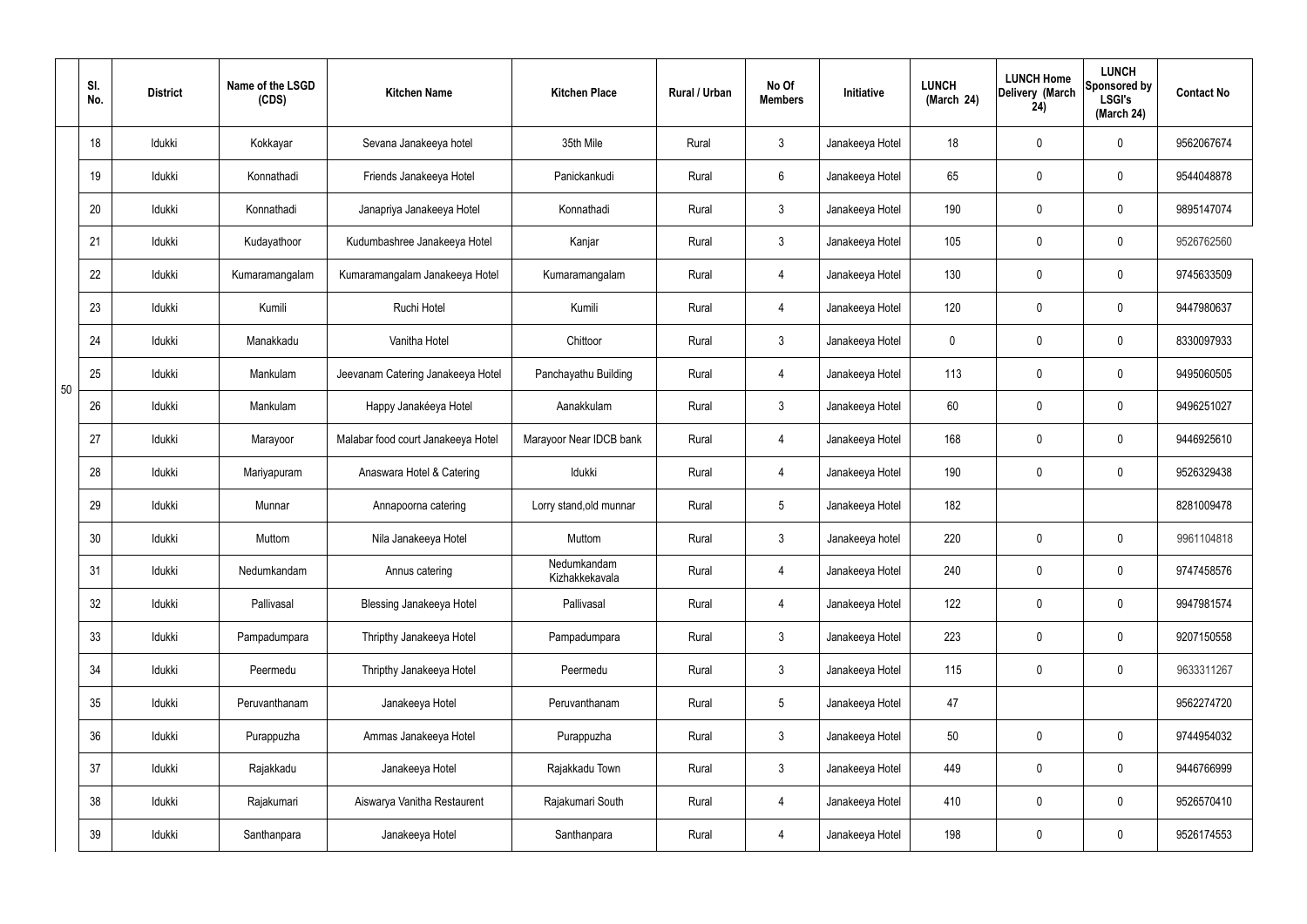|    | SI.<br>No.      | <b>District</b> | Name of the LSGD<br>(CDS)   | <b>Kitchen Name</b>                       | <b>Kitchen Place</b>                      | Rural / Urban | No Of<br><b>Members</b> | Initiative      | <b>LUNCH</b><br>(March 24) | <b>LUNCH Home</b><br>Delivery (March<br>24) | <b>LUNCH</b><br>Sponsored by<br><b>LSGI's</b><br>(March 24) | <b>Contact No</b> |
|----|-----------------|-----------------|-----------------------------|-------------------------------------------|-------------------------------------------|---------------|-------------------------|-----------------|----------------------------|---------------------------------------------|-------------------------------------------------------------|-------------------|
|    | 40              | Idukki          | Senapathy                   | Ammoose Hotel                             | Mangathotty                               | Rural         | $\mathbf{3}$            | Janakeeya Hotel | 110                        | $\mathbf 0$                                 | $\mathbf 0$                                                 | 9539396626        |
|    | 41              | Idukki          | Udumbannoor                 | Kudumbashree Janakeeya Hotel              | Udumbannor                                | Rural         | $\mathbf{3}$            | Janakeeya Hotel | 320                        | $\mathbf 0$                                 | $\mathbf 0$                                                 | 9633678438        |
|    | 42              | Idukki          | Upputhara                   | Samarppitha Janakeeya hotel               | Upputhara                                 | Rural         | 5 <sup>5</sup>          | Janakeeya Hotel | 106                        |                                             |                                                             | 9526590710        |
|    | 43              | Idukki          | Vandanmedu                  | Dharshana Janakeeya Hotel                 | Vandanmedu                                | Rural         | $\overline{4}$          | Janakeeya Hotel | 186                        |                                             |                                                             | 9744038737        |
|    | 44              | Idukki          | Vandiperiyar                | Vandiperiyar Janakeeya Hotel              | Vandiperiyar                              | Rural         | $5\phantom{.0}$         | Janakeeya Hotel | 256                        | $\mathbf 0$                                 | $\mathbf 0$                                                 | 8086863254        |
|    | 45              | Idukki          | Vannappuram                 | Souhrudham Janakeeya Hotel                | Vannappuram                               | Rural         | $5\overline{)}$         | Janakeeya Hotel | 41                         | $\mathbf 0$                                 | $\mathbf 0$                                                 | 8113054492        |
|    | 46              | Idukki          | Vathikudy                   | Mahima                                    | Murickassery                              | Rural         | 3                       | Janakeeya Hotel | 154                        | $\mathbf 0$                                 |                                                             | 8289945652        |
|    | 47              | Idukki          | Vattavada                   | Vattavada Kudumbashree Janakeeya<br>Hotel | Keekkara, Kovilur                         | Rural         | $\overline{4}$          | Janakeeya Hotel | 170                        | $\mathbf 0$                                 |                                                             | 9497790469        |
|    | 48              | Idukki          | Vazhathoppu                 | Grahalakshmi Hotel & Catering             | Cheruthoni                                | Rural         | 4                       | Janakeeya Hotel | 142                        | $\mathbf 0$                                 | $\mathbf{3}$                                                | 9496178884        |
|    | 49              | Idukki          | Vellathooval                | Flowers Janakeeya Hotel                   | Vellathooval                              | Rural         | $\overline{4}$          | Janakeeya Hotel | 45                         | $\mathbf 0$                                 | $\mathbf 0$                                                 | 9961419892        |
|    | 50              | Idukki          | Velliyamattam               | Padhayam Kudumbashree Janakeeya<br>Hotel  | Velliyamattam                             | Rural         | 4                       | Janakeeya Hotel | 32                         | $\mathbf 0$                                 | $\mathbf 0$                                                 | 7902854627        |
| 50 |                 |                 |                             |                                           |                                           |               | 197                     |                 | 7285                       | $\bullet$                                   | $5\overline{)}$                                             |                   |
|    |                 | Kannur          | Maloor                      | Maloor Janakeeya Hotel                    | Thrikandaripoyil, PO-<br>Thrikandaripoyil | Rural         | $\mathbf{3}$            | Janakeeya Hotel | 151                        | $\mathbf 0$                                 | $\mathbf 0$                                                 | 9656132294        |
|    | $\overline{2}$  | Kannur          | Kolachery                   | Janakeeya Hotel                           | Kolachery Paramba, PO-<br>Kolacheri       | Rural         | $5\overline{)}$         | Janakeeya Hotel | 331                        | $\pmb{0}$                                   | $\mathfrak{Z}$                                              | 9895324699        |
|    | 3               | Kannur          | Pinarayi                    | Janakeeya hotel, Pinarayi                 | Pinarayi                                  | Rural         | $6\overline{6}$         | Janakeeya Hotel | 160                        | $\pmb{0}$                                   | $\mathbf 0$                                                 | 9447215211        |
|    | 4               | Kannur          | Muzhakunnu                  | Thripthy Janakeeya Hotel                  | Kakkayangad, Muzhakkunnu                  | Rural         | 5 <sub>5</sub>          | Janakeeya Hotel | 331                        | $\mathbf 0$                                 | $\overline{2}$                                              | 9526047538        |
|    | $5\phantom{.0}$ | Kannur          | Chapparappadavu             | Kudumbasree janakeeya hotel               | Near village office,<br>Chapparappadav    | Rural         | $\mathbf{3}$            | Janakeeya Hotel | 205                        | $\pmb{0}$                                   | $\mathbf 0$                                                 | 9605413324        |
|    | 6               | Kannur          | Iritty                      | Roopasree Kudumbashree hotel              | Koolichembra                              | Urban         | 8                       | Janakeeya Hotel | 322                        | $\mathbf 0$                                 | $\mathbf 0$                                                 | 8589921533        |
|    | 7               | Kannur          | Dharmadam                   | Dharmadam Janakeeya hotel                 | Near Andalloor kav,<br>Dharmadam          | Rural         | $\mathbf{3}$            | Janakeeya Hotel | 99                         | $\mathbf 0$                                 | $\mathbf 0$                                                 | 9526975778        |
|    | 8               | Kannur          | Peralassery                 | Janakeeya Hotel                           | Peralassery Town, PO -<br>Mundallur       | Rural         | $9\phantom{.0}$         | Janakeeya Hotel | 449                        | $\pmb{0}$                                   | $\mathbf 0$                                                 | 70256213909       |
|    | 9               | Kannur          | Kadannappalli<br>Panappuzha | Kudumbasree janakeeya hotel               | Chanthappura                              | Rural         | $\overline{4}$          | Janakeeya Hotel | 112                        | $\mathbf 0$                                 | $\mathbf 0$                                                 | 9961089935        |
|    | 10 <sup>°</sup> | Kannur          | Anthur                      | Janakeeya hotel                           | Dharmasala                                | Urban         | 5 <sub>5</sub>          | Janakeeya Hotel | 258                        | $\pmb{0}$                                   | $\boldsymbol{0}$                                            | 9544138650        |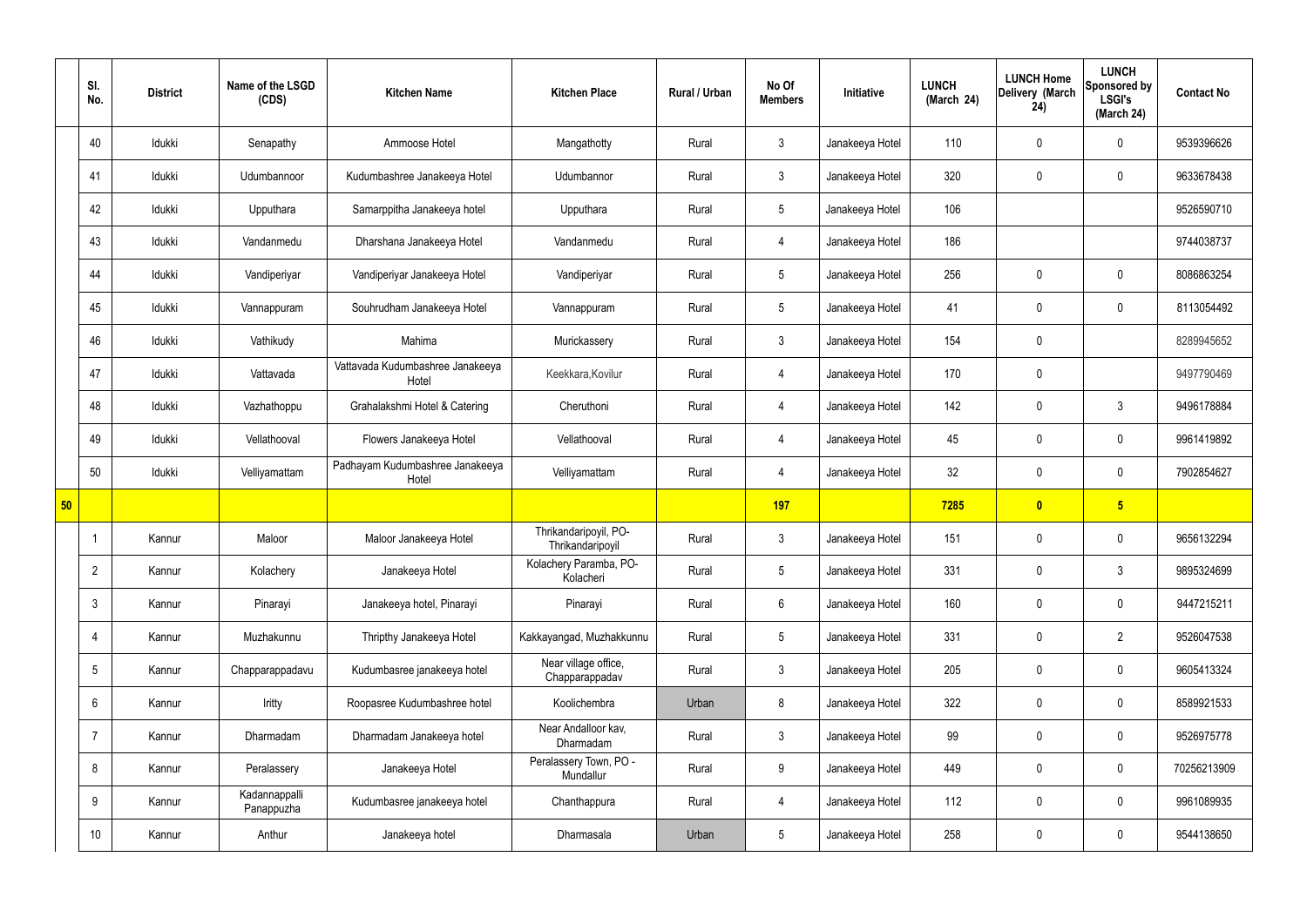| SI.<br>No. | <b>District</b> | Name of the LSGD<br>(CDS) | <b>Kitchen Name</b>                                | <b>Kitchen Place</b>                           | Rural / Urban | No Of<br><b>Members</b> | Initiative      | <b>LUNCH</b><br>(March 24) | <b>LUNCH Home</b><br>Delivery (March<br>24) | <b>LUNCH</b><br>Sponsored by<br><b>LSGI's</b><br>(March 24) | <b>Contact No</b> |
|------------|-----------------|---------------------------|----------------------------------------------------|------------------------------------------------|---------------|-------------------------|-----------------|----------------------------|---------------------------------------------|-------------------------------------------------------------|-------------------|
| 11         | Kannur          | Cheruthazham              | Janakeeya Hotel (Thripthi<br>Kudumbashree Canteen) | Pilathara                                      | Rural         | $\mathbf{3}$            | Janakeeya Hotel | 249                        | 0                                           | $\mathbf 0$                                                 | 9947540361        |
| 12         | Kannur          | Peravoor                  | Kudumbashree Janakeeya Hotel                       | Peravoor Bus stand, Peravoor<br>P <sub>O</sub> | Rural         | $\mathbf{3}$            | Janakeeya Hotel | 184                        | $\mathbf 0$                                 | $\mathbf 0$                                                 | 9947567857        |
| 13         | Kannur          | Kalliassery               | Janakeeya Hotel                                    | Irinav Road, Payyattam, PO-<br>Irinav          | Rural         | $\overline{4}$          | Janakeeya Hotel | 202                        | 0                                           | $\mathbf 0$                                                 | 8848330570        |
| 14         | Kannur          | Panniyannur               | Janakeeya Hotel                                    | Panoor Block office compound                   | Rural         | $6\phantom{.}6$         | Janakeeya Hotel | 304                        | 0                                           | $\mathbf 0$                                                 | 9447449875        |
| 15         | Kannur          | Kannapuram                | Janakeeya Hotel                                    | Chynaclay road, Kannapuram                     | Rural         | $5\phantom{.0}$         | Janakeeya Hotel | 174                        | 0                                           | $\overline{2}$                                              | 8089127045        |
| 16         | Kannur          | Sreekandapuram            | Janakeeya Hotel                                    | Sreekandapuram, near bus<br>stand              | Urban         | 5                       | Janakeeya Hotel | 221                        | 0                                           | $\mathbf 0$                                                 | 7591948757        |
| 17         | Kannur          | Thalasseri                | Janakeeya Hotel                                    | New bus stand, Thalasseri                      | Urban         | $6\phantom{.}6$         | Janakeeya Hotel | 631                        | 0                                           | $\mathbf 0$                                                 | 9446263864        |
| 18         | Kannur          | Chokli                    | Janakeeya Hotel                                    | Olavilam, Chokli                               | Rural         | $5\phantom{.0}$         | Janakeeya Hotel | 150                        | 0                                           | $\mathbf 0$                                                 | 9846892821        |
| 19         | Kannur          | Udayagiri                 | Janakeeya Hotel                                    | Karthikapuram                                  | Rural         | $\overline{4}$          | Janakeeya Hotel | 284                        | 0                                           | $\mathbf 0$                                                 | 9562375342        |
| 20         | Kannur          | <b>Karivellur Peralam</b> | Janakeeya Hotel                                    | Panchayah building,<br>Onakkunnu               | Rural         | $\overline{4}$          | Janakeeya Hotel | 205                        | 0                                           | $\mathbf 0$                                                 | 7025519714        |
| 21         | Kannur          | Muzhappilangad            | Janakeeya Hotel                                    | Near FCI godown,<br>Muzhappilangad             | Rural         | $5\phantom{.0}$         | Janakeeya Hotel | 193                        | 0                                           | $\mathbf 0$                                                 | 7306005267        |
| 22         | Kannur          | Narath                    | Janakeeya Hotel                                    | Janakeeya Hotel, Kambil,<br>Narath             | Rural         | $\overline{7}$          | Janakeeya Hotel | 162                        | 0                                           | $\overline{2}$                                              | 9747441162        |
| 23         | Kannur          | Payyannur                 | Janakeeya Hotel                                    | Municipality compoud,<br>Payyannur             | Urban         | $\mathbf{3}$            | Janakeeya Hotel | 325                        | $\mathbf 0$                                 | 0                                                           | 9526620805        |
| 24         | Kannur          | Kangol Alappadamba        | Janakeeya Hotel                                    | Mathil, Near Kangol<br>Alappadamba Panchayath  | Rural         | $\overline{4}$          | Janakeeya Hotel | 137                        | 0                                           | $\mathbf 0$                                                 | 9495296142        |
| 25         | Kannur          | Naduvil                   | Janakeeya Hotel                                    | Panchayath compound,<br>Naduvil town           | Rural         | $\overline{4}$          | Janakeeya Hotel | 182                        | 0                                           | $\mathbf 0$                                                 | 7902902490        |
| 26         | Kannur          | Koothuparamba             | Janakeeya Hotel                                    | Manghad Vayal, Near HSS<br>Koothuparamba, PO-  | Urban         | 8                       | Janakeeya Hotel | 398                        | 0                                           | $\mathbf 0$                                                 | 9645608253        |
| 27         | Kannur          | Kuttiatoor                | Janakeeya Hotel                                    | Near Panchayath office,<br>Chattukappara       | Rural         | $5\phantom{.0}$         | Janakeeya Hotel | 88                         | 0                                           | $\mathbf 0$                                                 | 9544644195        |
| 28         | Kannur          | Kathirur                  | Janakeeya Hotel                                    | Panchayath office building,<br>Kathirur        | Rural         | $5\phantom{.0}$         | Janakeeya Hotel | 246                        | 0                                           | $\mathbf{1}$                                                | 8129404833        |
| 29         | Kannur          | Panoor                    | Janakeeya Hotel                                    | Elangode, Panoor                               | Urban         | $5\phantom{.0}$         | Janakeeya Hotel | 216                        | 0                                           | $\mathbf 0$                                                 | 9605852157        |
| 30         | Kannur          | Chirakkal                 | Janakeeya Hotel                                    | Chirakkal weavers,<br>Puthiyatheru             | Rural         | $5\phantom{.0}$         | Janakeeya Hotel | 271                        | 0                                           | $\mathbf 0$                                                 | 9895854873        |
| 31         | Kannur          | Eranjoli                  | Janakeeya Hotel                                    | Near Thalassery RTO office,<br>Chungam         | Rural         | $5\phantom{.0}$         | Janakeeya Hotel | 238                        | 0                                           | $\mathbf 0$                                                 | 9656368808        |
| 32         | Kannur          | Payam                     | Janakeeya Hotel                                    | Near Panchayath office,<br>Madathil            | Rural         | $\overline{4}$          | Janakeeya Hotel | 143                        | $\pmb{0}$                                   | $\boldsymbol{0}$                                            | 9496554678        |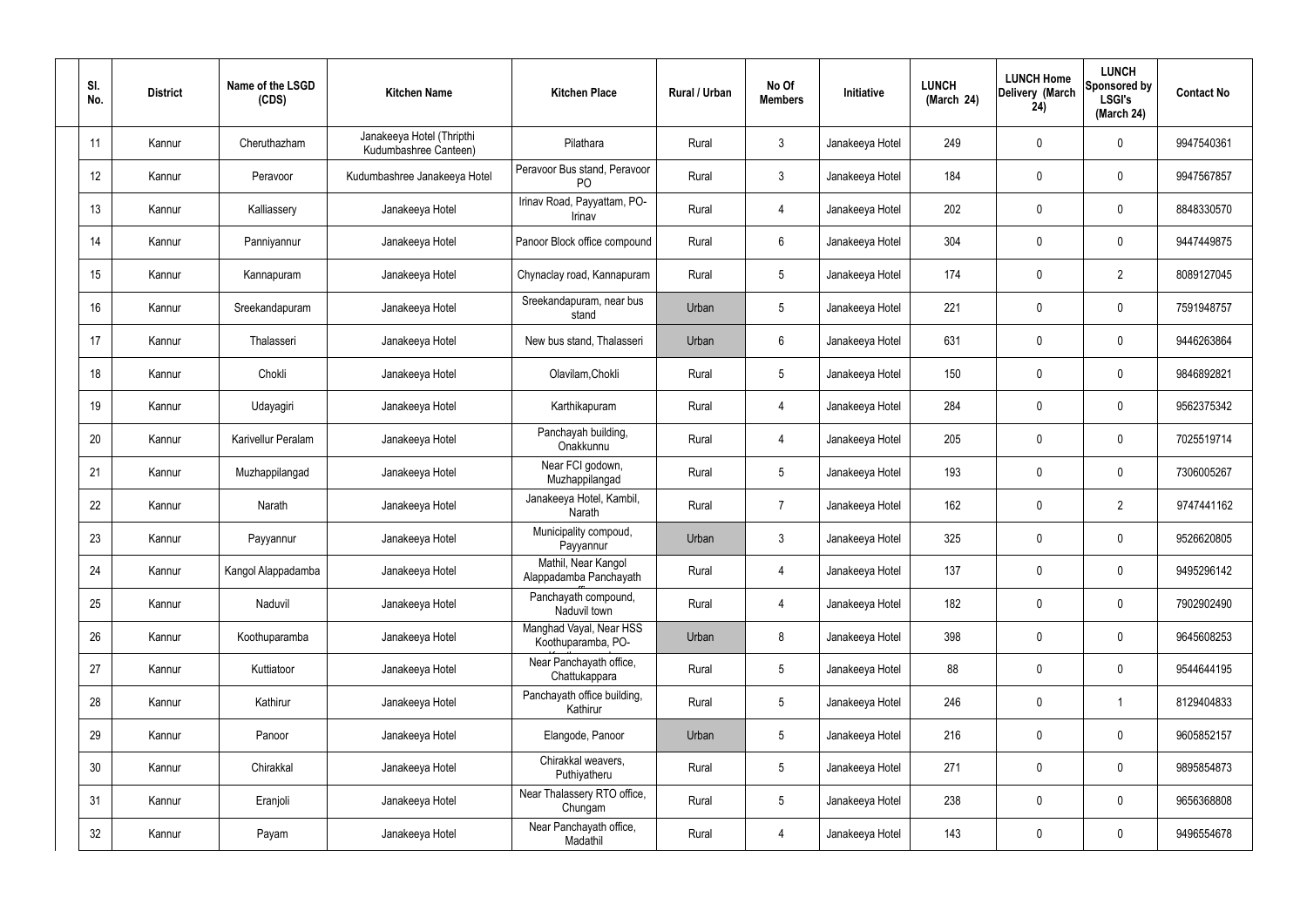|    | SI.<br>No. | <b>District</b> | Name of the LSGD<br>(CDS) | <b>Kitchen Name</b> | <b>Kitchen Place</b>                                           | Rural / Urban | No Of<br><b>Members</b> | Initiative      | <b>LUNCH</b><br>(March 24) | <b>LUNCH Home</b><br>Delivery (March<br>24) | <b>LUNCH</b><br>Sponsored by<br><b>LSGI's</b><br>(March 24) | <b>Contact No</b> |
|----|------------|-----------------|---------------------------|---------------------|----------------------------------------------------------------|---------------|-------------------------|-----------------|----------------------------|---------------------------------------------|-------------------------------------------------------------|-------------------|
|    | 33         | Kannur          | Eramam Kuttoor            | Janakeeya Hotel     | Mathamangalam, Near CDS<br>office                              | Rural         | 4                       | Janakeeya Hotel | 170                        | 0                                           | $\mathbf 0$                                                 | 9562473576        |
|    | 34         | Kannur          | Ramanthally               | Janakeeya hotel     | Ramanthally                                                    | Rural         | 4                       | Janakeeya Hotel | 220                        | $\mathbf 0$                                 | $\overline{0}$                                              | 9496705429        |
|    | 35         | Kannur          | Thripangottur             | Janakeeya Hotel     | Kallikkandy, Thripangottur                                     | Rural         | $\mathbf{3}$            | Janakeeya Hotel | $\mathbf 0$                | 0                                           | $\mathbf 0$                                                 | 9495191659        |
|    | 36         | Kannur          | Madayi                    | Janakeeya Hotel     | Eripuram, Near Vrindhavan<br>Residency, PO Pazhayangadi        | Rural         | $\mathbf{3}$            | Janakeeya Hotel | 180                        | 0                                           |                                                             | 7561006271        |
|    | 37         | Kannur          | Kelakam                   | Janakeeya Hotel     | Kelakam PO                                                     | Rural         | $\mathbf{3}$            | Janakeeya Hotel | 141                        | 0                                           | $\mathbf 0$                                                 | 8113866296        |
|    | 38         | Kannur          | Kurumathoor               | Janakeeya Hotel     | Near GVHSS, Kurumathoor                                        | Rural         | $\mathbf{3}$            | Janakeeya Hotel | 113                        | 0                                           | $\mathbf 0$                                                 | 9633816470        |
|    | 39         | Kannur          | Peringome Vayakkara       | Janakeeya Hotel     | Peringome, Near Police station                                 | Rural         | $5\phantom{.0}$         | Janakeeya Hotel | 125                        | 0                                           | $\mathbf 0$                                                 | 9961413726        |
|    | 40         | Kannur          | Munderi                   | Janakeeya Hotel     | Kanjirode Karakkadu, Munderi                                   | Rural         | $\overline{4}$          | Janakeeya Hotel | 324                        | 0                                           | $\mathbf 0$                                                 | 8547609196        |
|    | 41         | Kannur          | Anjarakandy               | Janakeeya Hotel     | Panayatham Paramba,<br>Anjarankandy                            | Rural         | 4                       | Janakeeya Hotel | 185                        | 0                                           | $\mathbf 0$                                                 | 9496900755        |
| 90 | 42         | Kannur          | Ayyankkunnu               | Janakeeya Hotel     | Ayyankunnu Panchayth<br>Anghadikkadavu                         | Rural         | $\overline{4}$          | Janakeeya Hotel | 161                        | 0                                           | $\mathbf 0$                                                 | 9946734976        |
|    | 43         | Kannur          | Padiyoor                  | Janakeeya Hotel     | Padiyoor PO                                                    | Rural         | 4                       | Janakeeya Hotel | 50                         | 0                                           | $\mathbf 0$                                                 | 9539028498        |
|    | 44         | Kannur          | Ezhome                    | Janakeeya Hotel     | Pazhayangadi bus stand,<br>Ezhom                               | Rural         | $5\phantom{.0}$         | Janakeeya Hotel | 205                        | 0                                           | $\mathbf 0$                                                 | 8086910862        |
|    | 45         | Kannur          | Koodali                   | Janakeeya Hotel     | Near Koodali Panchayath<br>Office, Kololam, PO -<br>Edavannoor | Rural         |                         | Janakeeya Hotel | 164                        | $\mathbf 0$                                 | 0                                                           | 9526524230        |
|    | 46         | Kannur          | Pappinisseri              | Janakeeya Hotel     | Near EMS Smaraka Govt.<br>Higher secondary school,             | Rural         | $\overline{4}$          | Janakeeya Hotel | 276                        | $\pmb{0}$                                   | $\mathbf 0$                                                 | 9605727307        |
|    | 47         | Kannur          | Mattannur                 | Janakeeya Hotel     | Near Municipality office,<br>Mattannur                         | Urban         | $5\phantom{.0}$         | Janakeeya Hotel | 203                        | $\pmb{0}$                                   | $\mathbf 0$                                                 | 7510706897        |
|    | 48         | Kannur          | Chenghalayi               | Janakeeya Hotel     | Valakai, Chenghalayi                                           | Rural         | $\mathbf{3}$            | Janakeeya Hotel | 120                        | $\pmb{0}$                                   | $\mathbf 0$                                                 | 8547696233        |
|    | 49         | Kannur          | Pattiam                   | Janakeeya Hotel     | Cheruvancheri PO,<br>Cheruvancheri                             | Rural         | $\overline{4}$          | Janakeeya Hotel | 219                        | $\pmb{0}$                                   | $\mathbf 0$                                                 | 7025025275        |
|    | 50         | Kannur          | Thaliparamba              | Janakeeya Hotel     | Municipality compoud,<br>Thaliparamba                          | Urban         | 4                       | Janakeeya Hotel | 159                        | $\pmb{0}$                                   | $\mathbf 0$                                                 | 8547849019        |
|    | 51         | Kannur          | Payyavoor                 | Janakeeya Hotel     | Payyavoor - PO, Payyavoor                                      | Rural         | $5\phantom{.0}$         | Janakeeya Hotel | 274                        | $\pmb{0}$                                   | $\mathbf 0$                                                 | 9495311608        |
|    | 52         | Kannur          | Kottiyoor                 | Janakeeya Hotel     | Neendunokki, Kottiyoor - PO                                    | Rural         | $5\overline{)}$         | Janakeeya Hotel | 125                        | 0                                           | $\mathbf 0$                                                 | 6282565854        |
|    | 53         | Kannur          | Kunnothparamba            | Janakeeya Hotel     | Kunnothparamba PO,<br>Kunnothparamba                           | Rural         | 3 <sup>2</sup>          | Janakeeya Hotel | 335                        | 0                                           | $\boldsymbol{0}$                                            | 8156840487        |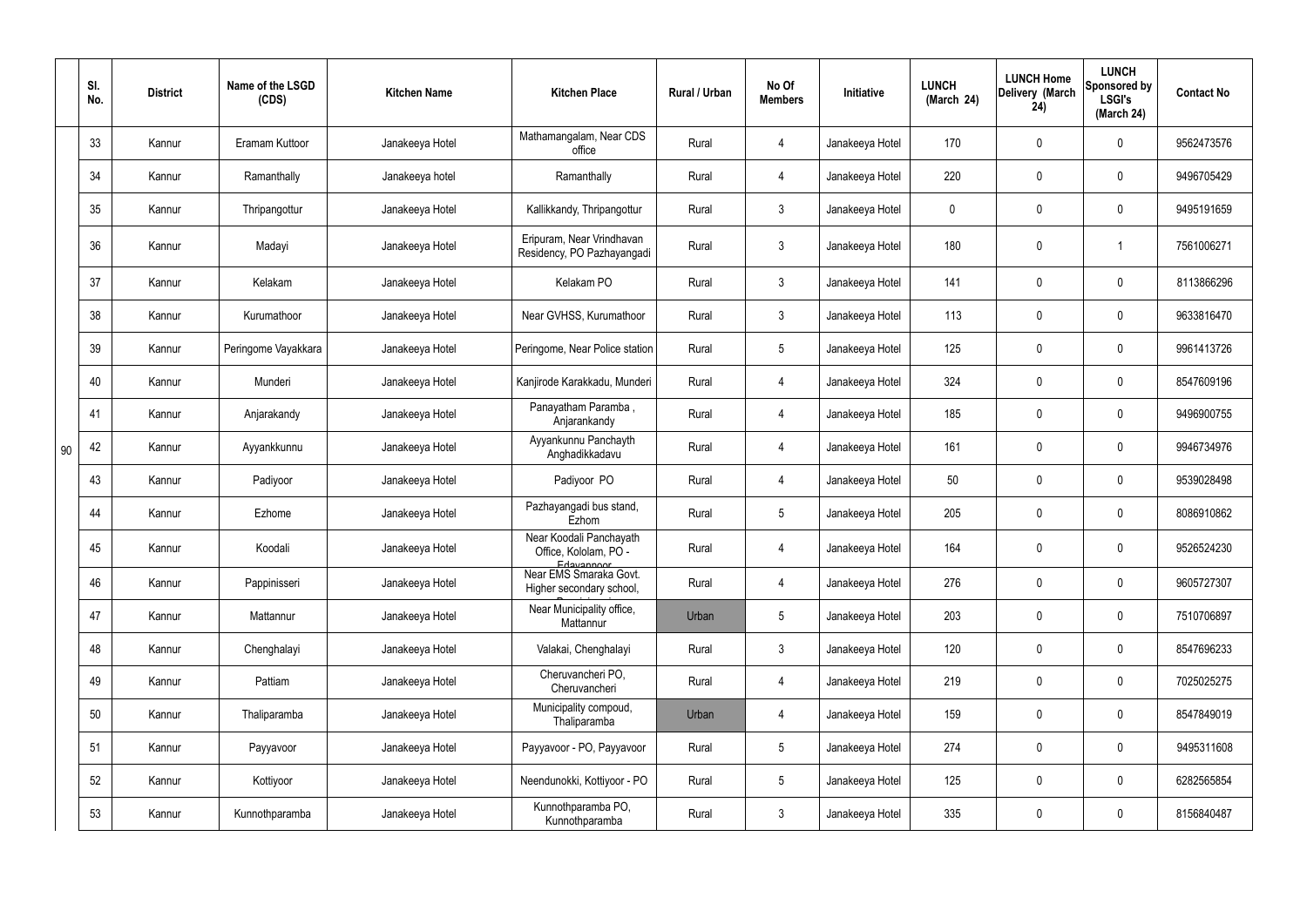| SI.<br>No. | <b>District</b> | Name of the LSGD<br>(CDS) | <b>Kitchen Name</b>                          | <b>Kitchen Place</b>                                    | Rural / Urban | No Of<br><b>Members</b> | Initiative      | <b>LUNCH</b><br>(March 24) | <b>LUNCH Home</b><br>Delivery (March<br>24) | <b>LUNCH</b><br>Sponsored by<br><b>LSGI's</b><br>(March 24) | <b>Contact No</b> |
|------------|-----------------|---------------------------|----------------------------------------------|---------------------------------------------------------|---------------|-------------------------|-----------------|----------------------------|---------------------------------------------|-------------------------------------------------------------|-------------------|
| 54         | Kannur          | Pariyaram                 | Janakeeya Hotel                              | Near Panchayath Office,<br>Chithappile poyil, Pariyaram | Rural         | 4                       | Janakeeya Hotel | 133                        | 0                                           | $\boldsymbol{0}$                                            | 9744385083        |
| 55         | Kannur          | Kunjimangalam             | Janakeeya Hotel                              | Old Post office building,<br>Andamkovil, Kunjimangalam  | Rural         | $\overline{4}$          | Janakeeya Hotel | 161                        | $\mathbf 0$                                 | $\mathbf 0$                                                 | 9526981326        |
| 56         | Kannur          | Thillenkeri               | Janakeeya Hotel                              | Thekkam poyil, Near Uliyil<br>Town                      | Rural         | $\mathbf{3}$            | Janakeeya Hotel | 248                        | 0                                           | $\mathbf 0$                                                 | 9745059451        |
| 57         | Kannur          | Chittariparamba           | Janakeeya Hotel                              | Poovathinkeezhil, PO-<br>Chittariparamba                | Rural         | 6                       | Janakeeya Hotel | 173                        | 0                                           | $\mathbf 0$                                                 | 8943506825        |
| 58         | Kannur          | Mayyil                    | Janakeeya Hotel                              | Near Mayyil Panchayath office,<br>Mayyil                | Rural         | 4                       | Janakeeya Hotel | 123                        | 0                                           | $\mathbf 0$                                                 | 9526072638        |
| 59         | Kannur          | Cherukunnu                | Janakeeya Hotel                              | Pallichal, PO - Cherukunnu,<br>Pin -670301              | Rural         | $\overline{4}$          | Janakeeya Hotel | 204                        | 0                                           | $\mathbf 0$                                                 | 8547361298        |
| 60         | Kannur          | Aaralam                   | Janakeeya Hotel                              | Athikkal, PO - Keezhpally                               | Rural         | $5\overline{)}$         | Janakeeya Hotel | 211                        | 0                                           | $\mathbf 0$                                                 | 9961285762        |
| 61         | Kannur          | Alakkode                  | Janakeeya Hotel                              | Therthally, Therthally PO,<br>Alakkode                  | Rural         | $5\phantom{.0}$         | Janakeeya Hotel | 213                        | 0                                           | $\pmb{0}$                                                   | 8547045070        |
| 62         | Kannur          | Malappattam               | Janakeeya Hotel                              | Near Malappattam<br>panchayath, Malappattam             | Rural         | $\mathbf{3}$            | Janakeeya Hotel | 179                        | 0                                           | $\mathbf 0$                                                 | 9400571842        |
| 63         | Kannur          | Kanichar                  | Janakeeya Hotel                              | Kanichar PO, Kanichar                                   | Rural         | $\mathbf{3}$            | Janakeeya Hotel | 196                        | $\mathbf 0$                                 | $\mathbf 0$                                                 | 9526167667        |
| 64         | Kannur          | Mokeri                    | Kudumbashree Janakeeya Hotel,<br>Mokeri      | Vallangad, Mokeri                                       | Rural         | $5\overline{)}$         | Janakeeya Hotel | 263                        | 0                                           | $\mathbf 0$                                                 | 9947037223        |
| 65         | Kannur          | Anjarakandy 2             | Kudumbashree Janakeeya Hotel,<br>Anjarakandy | Kavinmoola, Anjarakandy                                 | Rural         | $5\overline{)}$         | Janakeeya Hotel | 185                        | 0                                           | $\mathbf 0$                                                 | 9446657510        |
| 66         | Kannur          | Newmahi                   | Kudumbashree Janakeeya Hotel                 | Newmahi bridge, Newmahi                                 | Rural         | 3                       | Janakeeya Hotel | 257\$                      | 0\$                                         | 0\$                                                         | 9946056862        |
| 67         | Kannur          | Keezhallur                | Janakeeya Hotel                              | Kummanam, Elambara                                      | Rural         | 3                       | Janakeeya Hotel | 152                        | $\pmb{0}$                                   | $\mathbf 0$                                                 | 9947648580        |
| 68         | Kannur          | Chembilode                | Janakeeya hotel                              | Chakkarakal bus stand,<br>mowanchery                    | Rural         | $5\overline{)}$         | Janakeeya Hotel | 559                        | 0                                           | $\mathbf 0$                                                 | 9847951631        |
| 69         | Kannur          | vengad                    | Janakeeya hotel                              | mambaram                                                | Rural         | $6\overline{6}$         | Janakeeya Hotel | 217                        | 0                                           | $\mathbf 0$                                                 | 7902970902        |
| 70         | Kannur          | Azhikode                  | Janakeeya hotel                              | vankulathvayayal                                        | Rural         | $\overline{4}$          | Janakeeya Hotel | 163                        | 0                                           | $\mathbf 0$                                                 | 9895910633        |
| 71         | Kannur          | Kolayad                   | Janakeeya hotel                              | kolayad                                                 | rural         | $\mathbf{3}$            | janakeeya hotel | 160                        | 0                                           | $\mathbf 0$                                                 | 8592065431        |
| 72         | Kannur          | valapattanam              | janakeeya hotel                              | mill road, valapattanam                                 | rural         | $\mathbf{3}$            | janakeeya hotel | $\boldsymbol{0}$           | 0                                           | $\mathbf 0$                                                 | 9061345312        |
| 73         | Kannur          | Anthur 2                  | annapoorna janakeeya hotel                   | paliyath valapp, po morazha                             | urban         | $\mathbf{3}$            | janakeeya hotel | 157                        | 0                                           | $\mathbf 0$                                                 | 9526183004        |
| 74         | Kannur          | payyannur 2               | janakeeya hotel                              | kaniyeri, po vellur                                     | urban         | $\mathbf{3}$            | janakeeya hotel | 40                         | 0                                           | $\boldsymbol{0}$                                            | 8301817232        |
| 75         | Kannur          | cherupuzha                | janakeeya hotel                              | near panjayath office,<br>cherupuzha, 670511            | rural         | $\overline{4}$          | janakeeya hotel | 336                        | 0                                           | $\overline{0}$                                              | 8547114024        |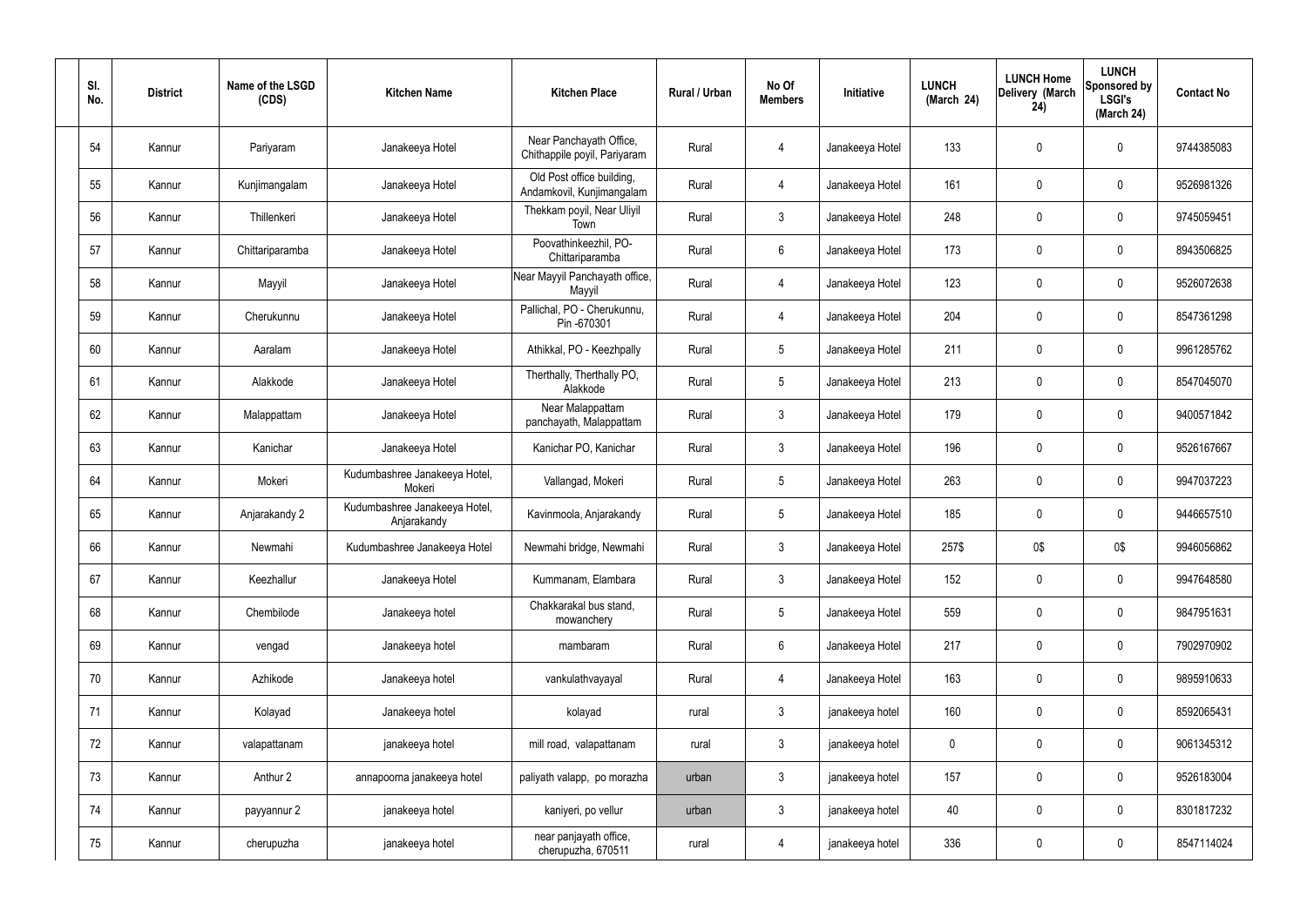|    | SI.<br>No.      | <b>District</b> | Name of the LSGD<br>(CDS) | <b>Kitchen Name</b>             | <b>Kitchen Place</b>                                        | <b>Rural / Urban</b> | No Of<br><b>Members</b> | Initiative      | <b>LUNCH</b><br>(March 24) | <b>LUNCH Home</b><br>Delivery (March<br>24) | <b>LUNCH</b><br>Sponsored by<br><b>LSGI's</b><br>(March 24) | <b>Contact No</b> |
|----|-----------------|-----------------|---------------------------|---------------------------------|-------------------------------------------------------------|----------------------|-------------------------|-----------------|----------------------------|---------------------------------------------|-------------------------------------------------------------|-------------------|
|    | 76              | Kannur          | Eruvessy                  | Janakeeya hotel                 | Panchayath office road,<br>Chemberi                         | Rural                | 4                       | Janakeeya hotel | 396                        | $\mathbf 0$                                 | $\mathbf 0$                                                 | 9544893463        |
|    | 77              | Kannur          | Pattuvam                  | Janakeeya Hotel                 | Near Pattuvam panchayath<br>office, Pattuvam                | Rural                | 5                       | Janakeeya hotel | 166                        | $\mathbf 0$                                 | $\mathbf 0$                                                 | 9539731430        |
|    | 78              | Kannur          | Mangattidom               | Janakeeya Hotel                 | Kaitheri idam, Nirmalagiri PO,<br>Mangattidom               | Rural                | $\overline{7}$          | Janakeeya hotel | 166                        | $\mathbf 0$                                 | $\overline{2}$                                              | 9207253934        |
|    | 79              | Kannur          | Panoor                    | Janakeeya Hotel                 | Thundayi peedika, Pukkom,<br>Panoor PO                      | Urban                | 5                       | Janakeeya hotel | 232                        | $\mathbf 0$                                 | $\mathbf 0$                                                 | 9605852157        |
|    | 80              | Kannur          | Kottayam                  | Janakeeya hotel                 | Kottayam malabar, Kottayam<br>panchayath building, Kottayam | Rural                | 5                       | Janakeeya hotel | 146                        | $\mathbf 0$                                 | $\mathbf 0$                                                 | 9656672187        |
|    | 81              | Kannur          | Ulikkal                   | Janakeeya hotel                 | Vattiyam thodu (po) Mattara,<br><b>Ulikkal, 670705</b>      | Rural                | 5                       | Janakeeya hotel | 143                        | $\mathbf 0$                                 | $\mathbf 0$                                                 | 8086777517        |
|    | 82              | Kannur          | Kadambur                  | Janakeeya hotel                 | Kadachira, Kadambur                                         | Rural                | 5                       | Janakeeya hotel | 135                        | $\mathbf 0$                                 | $\mathbf 0$                                                 | 9847178332        |
|    | 83              | Kannur          | Irikkoor                  | Janakeeya hotel                 | Peruvalathuparambu, PO -<br>Irikkoor                        | Rural                | 4                       | Janakeeya hotel | 170                        | $\mathbf 0$                                 | $\mathbf 0$                                                 | 9746864255        |
|    | 84              | Kannur          | Mattool                   | Janakeeya hotel                 | Mattool central, Mattool                                    | Rural                | 5                       | Janakeeya hotel | $\mathbf 0$                | $\mathbf 0$                                 | $\mathbf 0$                                                 | 9895321842        |
|    | 85              | Kannur          | Thalasseri -2             | Janakeeya hotel                 | Thalayi harbour, Thalasseri                                 | Urban                | 5                       | Janakeeya hotel | 126                        | $\mathbf 0$                                 | $\mathbf 0$                                                 | 9605745402        |
|    | 86              | Kannur          | Kannur                    | Janakeeya hotel                 | Pallipoyil division, Kannur<br>corporation                  | Urban                | $\mathbf{3}$            | Janakeeya hotel | 143                        | $\pmb{0}$                                   | $\mathbf 0$                                                 | 9745243643        |
|    | 87              | Kannur          | Ulikkal                   | Janakeeya hotel                 | Manikkadavu PO,<br>Manikkadadavu - 670705                   | Rural                | 5                       | Janakeeya hotel | 244                        | $\mathbf 0$                                 | $\mathbf 0$                                                 | 8547972988        |
|    | 88              | Kannur          | payam                     | Janakeeya hotel                 | vallithod, Kiliyanthara po<br>670706                        | Rural                | 5                       | Janakeeya Hotel | 258                        | $\mathbf 0$                                 | $\mathbf 0$                                                 | 8848760234        |
|    | 89              | Kannur          | Naduvil                   | Janakeeya Hotel                 | karuvanchal                                                 | Rural                | $6\overline{6}$         | janakeeya hotel | 200                        | $\pmb{0}$                                   | $\mathbf 0$                                                 | 9495191934        |
|    | 90              | Kannur          | Mattanur-2                | Janakeeya Hotel                 | Uruvachal                                                   | Urban                |                         | Janakeeya Hotel | 223                        | $\pmb{0}$                                   | $\mathbf 0$                                                 | 9400477400        |
| 90 |                 |                 |                           |                                 |                                                             |                      | 396                     |                 | 18448                      | $\pmb{0}$                                   | 13                                                          |                   |
|    | -1              | kasaragod       | kayyur cheemeni           | janakeeya hotel cheemeni        | cheemeni                                                    | Rural                | $\overline{4}$          | janakeeya hotel | 180                        |                                             |                                                             |                   |
|    | $\overline{2}$  | Kasaragod       | Pilicode                  | Janakeeya Hotel, Pilicode       | Kalikkadavu                                                 | Rural                | $\overline{4}$          | Janakeeya Hotel | 217                        | $\pmb{0}$                                   | $\mathbf 0$                                                 | 9944087661        |
|    | $\mathbf{3}$    | Kasaragod       | Kodom belur               | janakeeya hotel kalichanadukkam | Kalichanadukkam                                             | Rural                | $\overline{4}$          | Janakeeya Hotel | 116                        | $\pmb{0}$                                   | $\mathbf 0$                                                 | 9562820280        |
|    | 4               | Kasaragod       | Chemnad                   | Oruma janakeeya hotel           | Koliyadkam                                                  | Rural                | $5\phantom{.0}$         | Janakeeya Hotel | 280                        | $\pmb{0}$                                   | $\mathbf 0$                                                 | 9567660603        |
|    | $5\phantom{.0}$ | Kasaragod       | Trikarpur                 | Janakeeya Hotel                 | Trikaripur                                                  | Rural                | $5\phantom{.0}$         | Janakeeya Hotel | 304                        | $\mathbf 0$                                 | $\mathbf 0$                                                 | 8086392698        |
|    | $6\phantom{.}6$ | Kasaragod       | Panathady                 | janakeeya hotel panthoor        | Panathoor                                                   | Rural                | 4                       | Janakeeya Hotel | 97                         | $\pmb{0}$                                   | $\mathbf 0$                                                 | 8943109804        |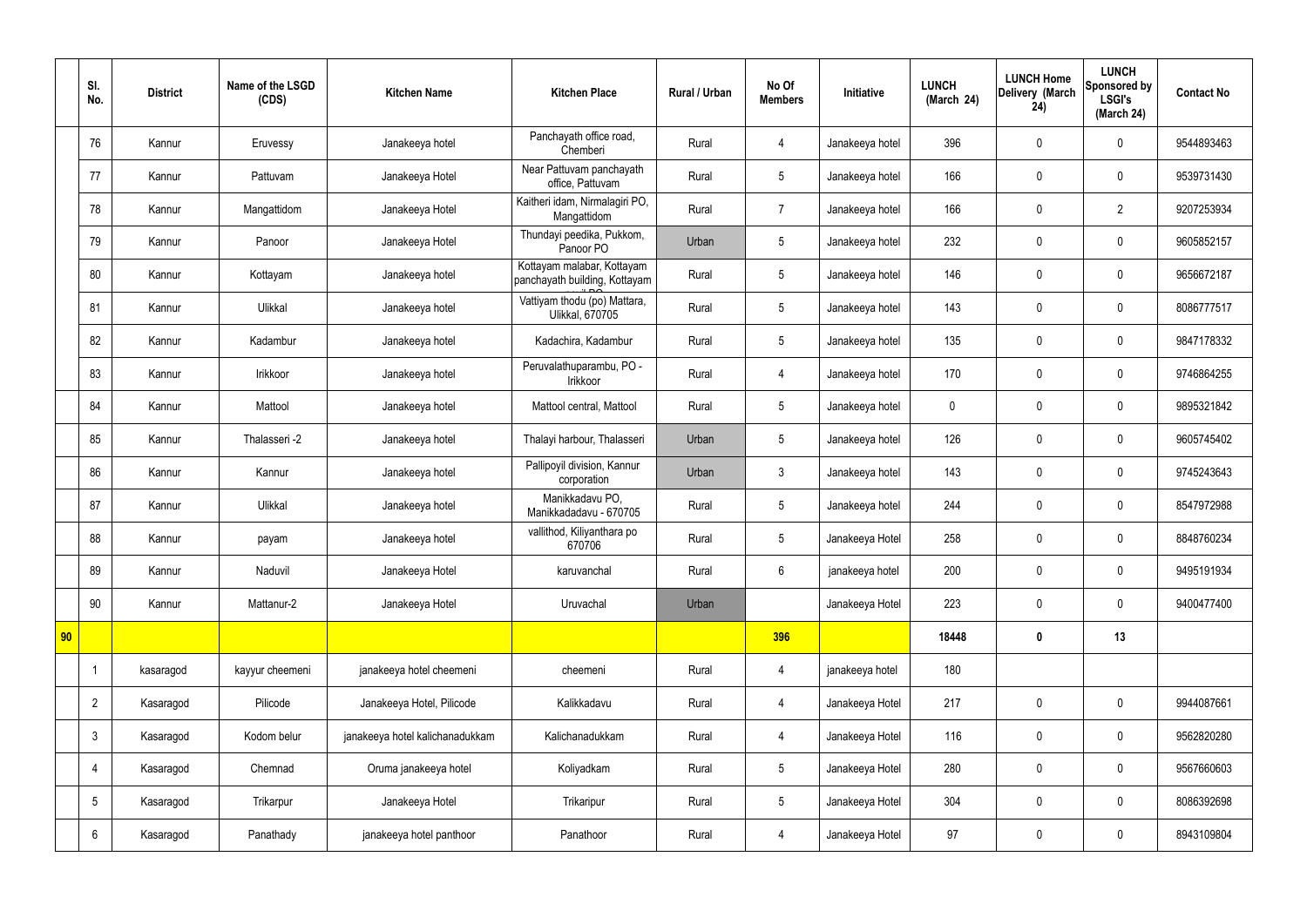| SI.<br>No.     | <b>District</b> | Name of the LSGD<br>(CDS) | <b>Kitchen Name</b>      | <b>Kitchen Place</b>  | Rural / Urban | No Of<br><b>Members</b> | Initiative      | <b>LUNCH</b><br>(March 24) | <b>LUNCH Home</b><br>Delivery (March<br>24) | <b>LUNCH</b><br>Sponsored by<br><b>LSGI's</b><br>(March 24) | <b>Contact No</b> |
|----------------|-----------------|---------------------------|--------------------------|-----------------------|---------------|-------------------------|-----------------|----------------------------|---------------------------------------------|-------------------------------------------------------------|-------------------|
| $\overline{7}$ | Kasaragod       | West eleri                | Thripthi Janakeeya hotel | Bheemanadi            | Rural         | 4                       | Janakeeya Hotel | 255                        | $\pmb{0}$                                   | $\mathbf 0$                                                 | 9497847040        |
| 8              | Kasaragod       | Madikai                   | Salkara Janakeeya hotel  | Madikai               | Rural         | $\mathbf{3}$            | Janakeeya Hotel | 115                        | $\mathbf 0$                                 | $\mathbf 0$                                                 | 8281850733        |
| 9              | Kasaragod       | Valiyaparamba             | Janakeeya hotel          | Valiyaparamba         | Rural         | $\mathbf{3}$            | Janakeeya Hotel | 110                        | $\mathbf 0$                                 | $\mathbf 0$                                                 | 9745962447        |
| 10             | Kasaragod       | Ajanur                    | Janakeeya hotel          | Vellikkoth            | Rural         | $\mathbf{3}$            | Janakeeya Hotel | $\mathbf 0$                | $\mathbf 0$                                 | $\mathbf 0$                                                 | 7558068272        |
| 11             | Kasaragod       | Badiadka                  | Janakeeya hotel          | Badiadka              | Rural         | $\overline{4}$          | Janakeeya Hotel | $\mathbf 0$                | $\pmb{0}$                                   | $\mathbf 0$                                                 | 9539359291        |
| 12             | Kasaragod       | Kuttikkol                 | Janakeeya hotel          | Kuttikkol             | Rural         | $\overline{4}$          | Janakeeya Hotel | 115                        | $\pmb{0}$                                   | $\mathbf 0$                                                 | 8547062480        |
| 13             | Kasaragod       | Delampadi                 | Janakeeya hotel          | Delampadi             | Rural         | $\overline{4}$          | Janakeeya hotel | 123                        | $\pmb{0}$                                   | $\mathbf 0$                                                 | 9496702505        |
| 14             | Kasaragod       | Meenja                    | Janakeeya hotel          | Miyapadav             | Rural         | $\overline{4}$          | Janakeeya Hotel | 72                         | $\mathbf 0$                                 | $\mathbf 0$                                                 | 9497161960        |
| 15             | Kasaragod       | Puthige                   | Janakeeya hotel          | Puthige               | Rural         | $\mathbf{3}$            | Janakeeya hotel | 68                         | $\pmb{0}$                                   | $\mathbf 0$                                                 | 8592071686        |
| 16             | Kasaragod       | Bedaduka                  | Janakeeya hotel          | Kundamkuzhi           | Rural         | $\mathbf{3}$            | Janakeeya hotel | 148                        | $\pmb{0}$                                   | $\mathbf 0$                                                 | 8281092860        |
| 17             | Kasaragod       | muliyar                   | Janakeeya Hotel          | Bovikanam             | Rural         | 9                       | Janakeeya Hotel | 429                        | $\pmb{0}$                                   | $\mathbf 0$                                                 | 7034632654        |
| 18             | Kasaragod       | Pallikara                 | Janakeeya Hotel          | Pallikara             | Rural         | $\overline{4}$          | Janakeeya Hotel | 238                        | $\pmb{0}$                                   | $\mathbf 0$                                                 | 7034016505        |
| 19             | Kasaragod       | Kinanoor karinthalam      | Janakeeya Hotel          | Parappa               | Rural         | $5\phantom{.0}$         | Janakeeya hotel | 211                        | 0                                           | $\mathbf 0$                                                 | 9526063885        |
| 20             | Kasaragod       | Nileswaram                | Janakeeya Hotel          | Nileswaram market     | Urban         | $5\phantom{.0}$         | Janakeeya hotel | 336                        | $\pmb{0}$                                   | $\mathbf 0$                                                 | 6235177323        |
| 21             | Kasaragod       | Kanhangad 1               | Janakeeya hotel          | Kanhangad town        | Urban         | $5\overline{)}$         | Janakeeya hotel | \$439                      | $\pmb{0}$                                   | $\mathbf 0$                                                 | 8111858204        |
| 22             | Kasaragod       | Kanhangad 1               | Janakeeya hotel          | Nr.Mini civil station | Urban         | $\mathbf{3}$            | Janakeeya hotel | 140                        | 125                                         | $\mathbf 0$                                                 | 9495561250        |
| 23             | Kasaragod       | Paivalige                 | Janakeeya hotel          | Paivalige             | Rural         | $\overline{4}$          | Janakeeya hotel | 95                         | $\pmb{0}$                                   | $\mathbf 0$                                                 | 7356491447        |
| 24             | Kasaragod       | Manjeswaram               | Janakeeya Hotel          | Manjeswaram           | Rural         | $\overline{4}$          | Janakeeya Hotel | 86                         | $\pmb{0}$                                   | $\mathbf 0$                                                 | 9562867549        |
| 25             | Kasaragod       | Kanhangad 2               | Janakeeya Hotel          | Kottrachal            | Urban         | $\mathbf{3}$            | Janakeeya Hotel | 155                        | $\pmb{0}$                                   | $\mathbf 0$                                                 | 7025961094        |
| 26             | Kasaragod       | Cheruvathur               | Janakeeya hotel          | Kavumchira            | Rural         | $5\phantom{.0}$         | Janakeeya Hotel | 236                        | $\pmb{0}$                                   | $\mathbf 0$                                                 | 9562358039        |
| 27             | Kasaragod       | Padne                     | Janakeeya Hotel          | Nadakkavu             | Rural         | $\mathfrak{Z}$          | Janakeeya Hotel | 231                        | $\pmb{0}$                                   | $\mathbf 0$                                                 | 9744087661        |
| 28             | Kasaragod       | Kasaragod                 | Janakeeya Hotel          | Kasaragod             | Urban         | 4                       | Janakeeya Hotel | 255                        | $\pmb{0}$                                   | $\boldsymbol{0}$                                            | 9633400269        |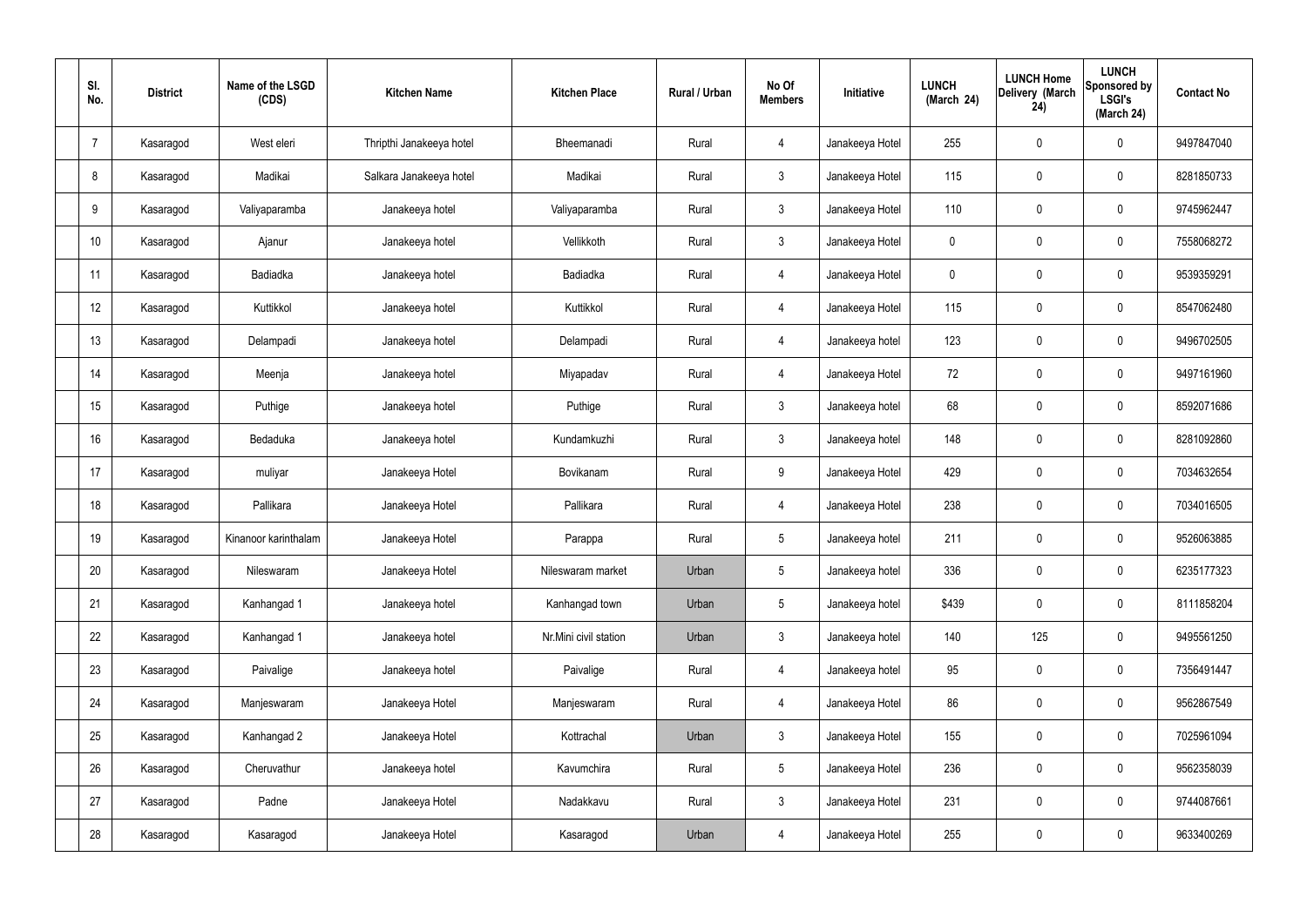|    | SI.<br>No.      | <b>District</b> | Name of the LSGD<br>(CDS) | <b>Kitchen Name</b>          | <b>Kitchen Place</b>                 | Rural / Urban | No Of<br><b>Members</b> | Initiative      | <b>LUNCH</b><br>(March 24) | <b>LUNCH Home</b><br>Delivery (March<br>24) | <b>LUNCH</b><br>Sponsored by<br><b>LSGI's</b><br>(March 24) | <b>Contact No</b> |
|----|-----------------|-----------------|---------------------------|------------------------------|--------------------------------------|---------------|-------------------------|-----------------|----------------------------|---------------------------------------------|-------------------------------------------------------------|-------------------|
|    | 29              | Kasarkode       | Pallikkara                | Janakeeya Hotel              | Perladukkam                          | Rural         | $\overline{4}$          | Janakeeya Hotel | 242                        | $\mathbf 0$                                 | $\mathbf 0$                                                 | 9544582935        |
|    | 30              | Kasargode       | Kumbala                   | Janakeeya Hotel              | Kumbala                              | Rural         | $\mathbf{3}$            | Janakeeya Hotel | 56                         | $\mathbf 0$                                 | $\mathbf 0$                                                 | 7012142329        |
|    | 31              | Kasargode       | Karadka                   | Janakeeya Hotel              | Mulleria                             | Rural         | $\overline{7}$          | Janakeeya Hotel | 100                        | $\mathbf 0$                                 | $\mathbf 0$                                                 | 8281395910        |
|    | 32              | Kasaragode      | Vorkady                   | Janakeeya Hotel              | Vorkady                              | Rural         | $\mathbf{3}$            | Janakeeya Hotel | $\mathbf 0$                | $\pmb{0}$                                   | $\mathbf 0$                                                 | 8547223339        |
|    | 33              | Kasaragode      | Balal                     | Janakeeya hotel              | Balal                                | Rural         | $\mathbf{3}$            | Janakeeya hotel | 85                         | $\mathbf 0$                                 | $\mathbf 0$                                                 | 7510839676        |
|    | 34              | Kasaragod       | Nileswaram                | mahima janakeeya hotel       | kanichira                            | urban         | $\overline{4}$          | janakeeya hotel | 152                        | $\pmb{0}$                                   | $\mathbf 0$                                                 | 8590121681        |
|    | 35              | Kasaragode      | Kallar                    | janakeeya hotel              | kallar                               | rural         | $\overline{4}$          | janakeeya hotel | 174                        | $\mathbf 0$                                 | $\mathbf 0$                                                 | 9562820280        |
|    | 36              | Kasaragode      | Mangalpady                | janakeeya hotel              | mangalpady                           | rural         | $\overline{4}$          | janakeeya hotel | $\mathbf 0$                | $\mathbf 0$                                 | $\mathbf 0$                                                 | 9633488309        |
|    | 37              | kasaragod       | Uduma                     | granma janakeeya hotel       | palakkunnu                           | Rural         | $\overline{4}$          | janakeeya hotel | 394                        | $\mathbf 0$                                 | $\mathbf 0$                                                 | 8129957159        |
|    | 38              | Kasaragod       | pullur periya             | Salkara Janakeeya hotel      | periya                               | Rural         | $5\,$                   | janakeeya hotel | 323                        | $\pmb{0}$                                   | $\mathbf 0$                                                 | 8547309266        |
|    | 39              | kasaragod       | kumbadaje                 | janakeeya hotel              | kumbadaje                            | Rural         | $\mathbf{3}$            | janakeeya hotel | 18                         | $\pmb{0}$                                   | $\mathbf 0$                                                 | 8593848698        |
|    | 40              | Kasaragod       | Chengala                  | Janakeeya Hotel              | Cherkkala                            | Rural         | $\mathbf{3}$            | Janakeeya Hotel | $\mathbf 0$                | $\pmb{0}$                                   | $\mathbf 0$                                                 |                   |
|    | 41              | kasaragod       | East eleri                | janakeeya hotel              | east eleri                           | Rural         | $\mathbf{3}$            | janakeeya hotel | 136                        | $\pmb{0}$                                   | $\mathbf 0$                                                 |                   |
|    | 42              | kasaragod       | karadka                   | janakeeya hotel              | karmam thody                         | Rural         | $10$                    | janakeeya hotel | 80                         | $\pmb{0}$                                   | $\mathbf 0$                                                 |                   |
|    | 43              | kasargod        | madhur                    | janakeeya hotel              | madhur                               | Rural         |                         | janakeeya hotel | 215                        |                                             |                                                             |                   |
| 43 |                 |                 |                           |                              |                                      |               | 175                     |                 | 7026                       | $\pmb{0}$                                   | $\mathbf 0$                                                 |                   |
|    |                 | Kollam          | Chathannur                | Memsahib                     | Sheemaaty junction                   | Rural         | $5\phantom{.0}$         | Janakeeya Hotel | 305                        | $\pmb{0}$                                   | $\mathbf 0$                                                 | 9446246685        |
|    | $\overline{2}$  | Kollam          | Melila                    | Atham Unit                   | Melila                               | Rural         | $\overline{7}$          | Janakeeya Hotel | 228                        | $\pmb{0}$                                   | $\mathbf 0$                                                 | 9961178040        |
|    | $\mathfrak{Z}$  | Kollam          | Kulakkada                 | Ruchi Snacks & Catering Unit | Poovattoor                           | Rural         | $\overline{4}$          | Janakeeya Hotel | 195                        | $\pmb{0}$                                   | $\mathbf 0$                                                 | 7907941183        |
|    | 4               | Kollam          | Ittiva                    | Nanma Janakeeya hotel        | Kattampally                          | Rural         | $5\overline{)}$         | Janakeeya Hotel | $\pmb{0}$                  | $\pmb{0}$                                   | $\mathbf 0$                                                 | 9809171887        |
|    | $5\phantom{.0}$ | Kollam          | Sooranad North            | Nanma catering unit          | Sooranadu higher secondary<br>school | Rural         | $5\phantom{.0}$         | Janakeeya Hotel | 218                        | $\pmb{0}$                                   | $\mathbf 0$                                                 | 9846082469        |
|    | 6               | Kollam          | Clappana                  | Bismi catering               | Palakulangara                        | Rural         | $5\overline{)}$         | Janakeeya Hotel | 99                         | $\pmb{0}$                                   | $\boldsymbol{0}$                                            | 9847901413        |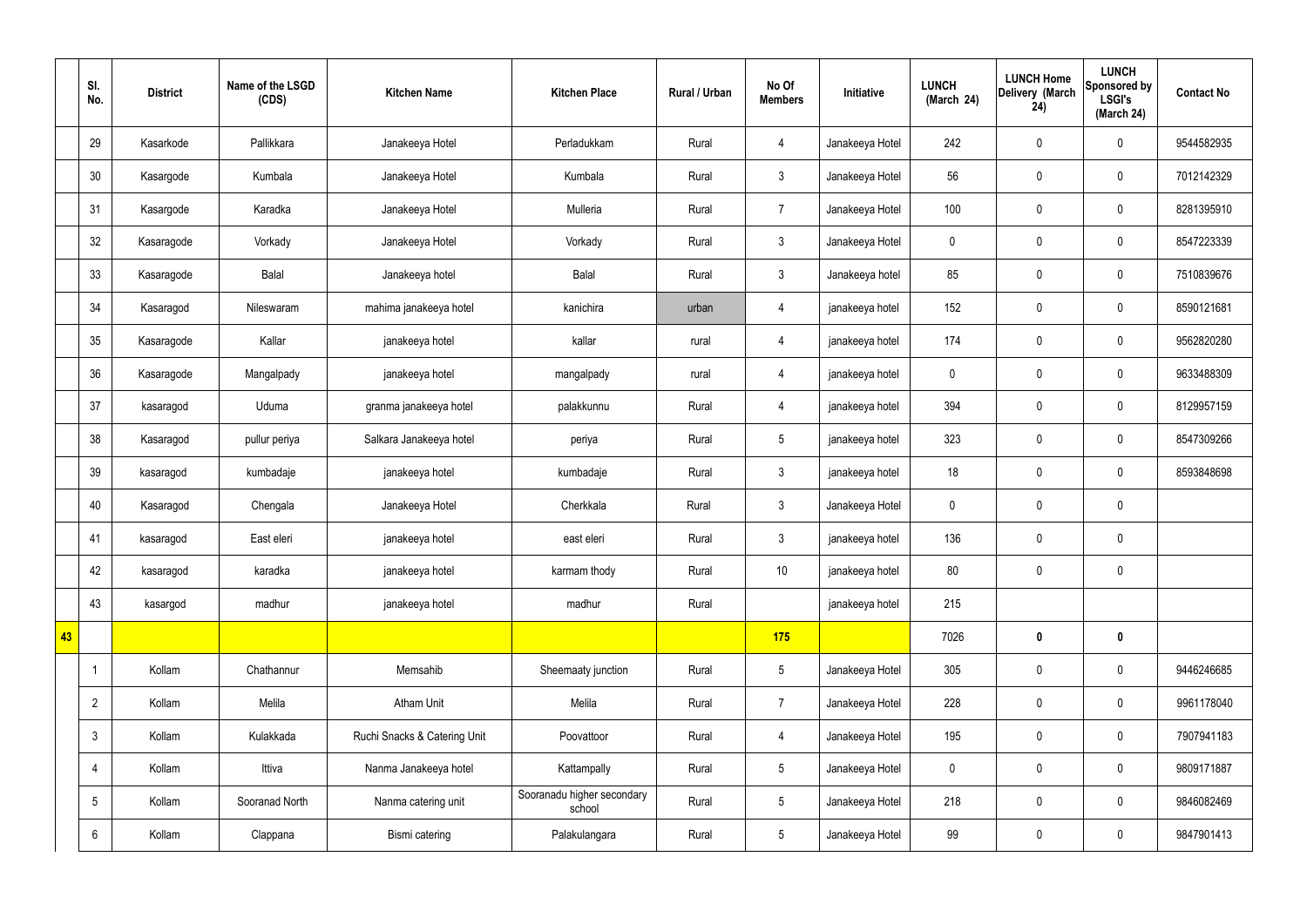| SI.<br>No. | <b>District</b> | Name of the LSGD<br>(CDS) | <b>Kitchen Name</b>              | <b>Kitchen Place</b>         | Rural / Urban | No Of<br><b>Members</b> | Initiative      | <b>LUNCH</b><br>(March 24) | <b>LUNCH Home</b><br>Delivery (March<br>24) | <b>LUNCH</b><br>Sponsored by<br><b>LSGI's</b><br>(March 24) | <b>Contact No</b> |
|------------|-----------------|---------------------------|----------------------------------|------------------------------|---------------|-------------------------|-----------------|----------------------------|---------------------------------------------|-------------------------------------------------------------|-------------------|
| 7          | Kollam          | Mayyanad                  | Krishnas Janakeeya hotel         | Eravipuram                   | Rural         | $\mathbf{3}$            | Janakeeya Hotel | 146                        | 0                                           | $\mathbf 0$                                                 | 9656477455        |
| 8          | Kollam          | Mayyanad                  | Souhridha Janakeeya hotel        | Pattarumukku,                | Rural         | 9                       | Janakeeya Hotel | 242                        | $\mathbf 0$                                 | $\mathbf 0$                                                 | 7902645448        |
| 9          | Kollam          | Kulasekharapuram          | adi sakthi                       | Puthentheruvu.               | Rural         | $5\overline{)}$         | Janakeeya Hotel | 225                        | $\mathbf 0$                                 | $\mathbf 0$                                                 | 9656890790        |
| 10         | Kollam          | Thekkumbhagam             | Krishna hotel                    | Nadakavu junction            | Rural         | $\overline{4}$          | Janakeeya Hotel | 53                         | $\mathbf 0$                                 | $\mathbf 0$                                                 | 9961070031        |
| 11         | Kollam          | Oachira                   | Parabhramam catering             | near oachira , ITI canteen,  | Rural         | $\overline{4}$          | Janakeeya Hotel | 0                          | $\mathbf 0$                                 | $\mathbf 0$                                                 | 9562283927        |
| 12         | Kollam          | Thodiyoor                 | Samridhi activity group          | Lpschool thodiyoor           | Rural         | $5\overline{)}$         | Janakeeya Hotel | 58                         | $\mathbf 0$                                 | $\mathbf 0$                                                 | 9895703572        |
| 13         | Kollam          | Thrikkovilvattom          | Murari catering, janakeeya hotel | Mukhathala                   | Rural         | $\overline{4}$          | Janakeeya Hotel | 48                         | $\mathbf 0$                                 | $\mathbf 0$                                                 | 9847072544        |
| 14         | Kollam          | Sasthamcotta              | Sreedurgha catering              | Jemini hotel sasthamcotta    | Rural         | $\overline{7}$          | Janakeeya Hotel | 558                        | $\mathbf 0$                                 | $\mathbf 0$                                                 | 9744368496        |
| 15         | Kollam          | Kollam                    | Athulya catering                 | Thirumullavaram              | Urban         | 4                       | Janakeeya Hotel | 205                        | $\mathbf 0$                                 | $\mathbf 0$                                                 | 9048646080        |
| 16         | Kollam          | West Kallada              | Keerthi catering                 | Karalimukku                  | Rural         | $5\phantom{.0}$         | Janakeeya Hotel | 176                        | $\mathbf 0$                                 | $\mathbf 0$                                                 | 9605206907        |
| 17         | Kollam          | Thazhava                  | Pavizham                         | Karutheri junction           | Rural         | $5\overline{)}$         | Janakeeya Hotel | 135                        | 0                                           | $\mathbf 0$                                                 | 8086704216        |
| 18         | Kollam          | Kollam                    | Niravu catering                  | Chinnakkada                  | Urban         | $5\phantom{.0}$         | Janakeeya Hotel | 256                        | 0                                           | $\mathbf 0$                                                 | 9633073613        |
| 19         | Kollam          | Kundara                   | Ammu Catering unit               | Mulavana LP school           | Rural         | 4                       | Janakeeya Hotel | 145                        | 0                                           | $\mathbf 0$                                                 | 9633518572        |
| 20         | Kollam          | Neduvathur                | Pooja hotel                      | Thevalappuram                | Rural         | $\mathbf{3}$            | Janakeeya Hotel | 38                         | $\mathbf 0$                                 | $\mathbf 0$                                                 | 9745376675        |
| 21         | Kollam          | Punalur                   | Jyothi Catering                  | Punalur                      | Urban         | $\overline{4}$          | Janakeeya Hotel | 225                        | 0                                           | $\mathbf 0$                                                 | 9961249345        |
| 22         | Kollam          | Punalur                   | Mahima Catering                  | Punalur                      | Urban         | $5\overline{)}$         | Janakeeya Hotel | 277                        | 0                                           | $\mathbf 0$                                                 | 9496112957        |
| 23         | Kollam          | Punalur                   | Safalyam Catering                | Punalur                      | Urban         | $5\phantom{.0}$         | Janakeeya Hotel | 347                        | 0                                           | $\mathbf 0$                                                 | 9495476197        |
| 24         | Kollam          | Thrikkaruva               | Janakeeya Bhakshanashala         | Thinavila Junction Kanjaveli | Rural         | $\overline{4}$          | Janakeeya Hotel | 87                         | 0                                           | $\mathbf 0$                                                 | 9645069880        |
| 25         | Kollam          | Chithara                  | AKG Janakeeya Hotel              | Kizhakkumbagom               | Rural         | $5\overline{)}$         | Janakeeya Hotel | 108                        | 0                                           | $\mathbf 0$                                                 | 9495701987        |
| 26         | Kollam          | South Paravur             | Kshree janakeeya hotel           | Busstand , paravur           | Urban         | $5\phantom{.0}$         | Janakeeya Hotel | 210                        | 0                                           | $5\phantom{.0}$                                             | 8606179380        |
| 27         | Kollam          | Mynagappally              | Anugraha hotel                   | Kadappa                      | Rural         | $5\phantom{.0}$         | Janakeeya Hotel | 243                        | 0                                           | $\mathbf 0$                                                 | 9995085705        |
| 28         | Kollam          | Mandrothuruthu            | Janakeeya Bhakshanashala         | Thoombummukham               | 121           | 4                       | Janakeeya Hotel | 83                         | 0                                           | $\overline{0}$                                              | 9526648057        |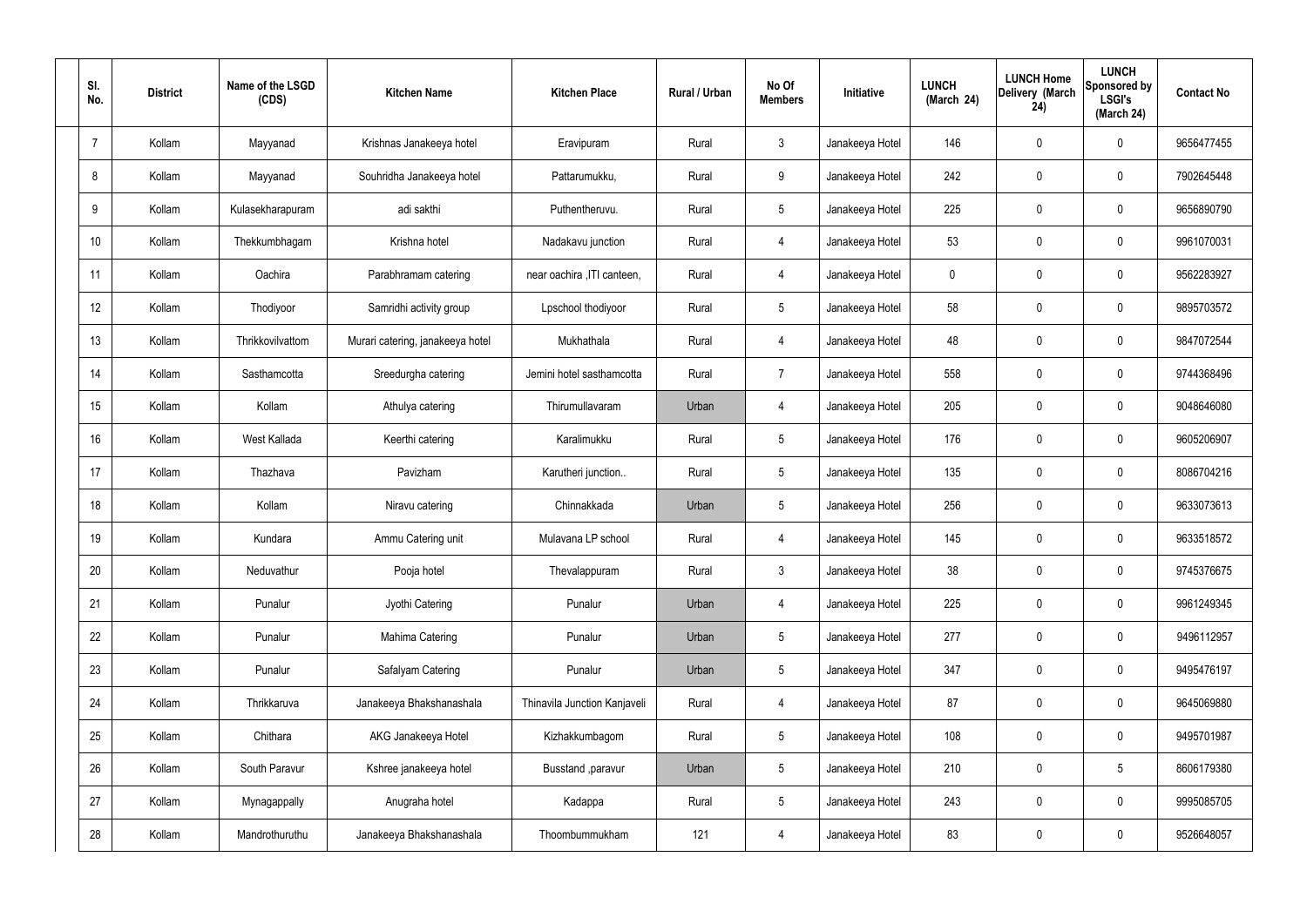|    | SI.<br>No. | <b>District</b> | Name of the LSGD<br>(CDS) | <b>Kitchen Name</b>         | <b>Kitchen Place</b>                                 | Rural / Urban | No Of<br><b>Members</b> | Initiative      | <b>LUNCH</b><br>(March 24) | <b>LUNCH Home</b><br>Delivery (March<br>24) | <b>LUNCH</b><br>Sponsored by<br><b>LSGI's</b><br>(March 24) | <b>Contact No</b> |
|----|------------|-----------------|---------------------------|-----------------------------|------------------------------------------------------|---------------|-------------------------|-----------------|----------------------------|---------------------------------------------|-------------------------------------------------------------|-------------------|
|    | 29         | Kollam          | Karungappally             | Bagya catering              | Muncipality                                          | Urban         | $\overline{4}$          | Janakeeya Hotel | $\mathbf 0$                | 0                                           | $\mathbf 0$                                                 | 9947702130        |
|    | 30         | Kollam          | Kollam East               | Bharathlekshmi              | Vadakkevila                                          | Urban         | $\mathbf{3}$            | Janakeeya Hotel | 325                        | 0                                           | $\mathbf 0$                                                 | 9744300901        |
|    | 31         | Kollam          | Chavara                   | Harisree janakeya hotel     | Panchayath                                           | Rural         | $\mathbf{3}$            | Janakeeya Hotel | 68                         | 0                                           | $\mathbf 0$                                                 | 9995166343        |
|    | 32         | Kollam          | Pavithreswaram            | Kairali                     | Pavithreswaram                                       | Rural         | $\overline{4}$          | Janakeeya Hotel | 225                        | 0                                           | $\mathbf 0$                                                 | 9605836414        |
|    | 33         | Kollam          | Veliyam                   | Kantharees                  | Panchayathu building                                 | Rural         | $5\phantom{.0}$         | Janakeeya Hotel | 121                        | $\mathbf 0$                                 | $\mathbf 0$                                                 | 9562111715        |
|    | 34         | Kollam          | Velinalloor               | Quality Janakeeya hotel     | Alummod, Velinalloor                                 | Rural         | $\overline{4}$          | Janakeeya Hotel | 85                         | 0                                           | $\mathbf 0$                                                 | 9605896303        |
|    | 35         | Kollam          | Elamadu                   | Swaruma janakeeya hotel     | Near cooperative bank,<br>Elamadu                    | Rural         | $\mathbf{3}$            | Janakeeya Hotel | 165                        | $\mathbf 0$                                 | -1                                                          | 8129611321        |
|    | 36         | Kollam          | Kadakkal                  | Nanma janakeeya hotel       | Kadakkal                                             | Rural         | $\overline{4}$          | Janakeeya Hotel | 290                        | 0                                           | $\mathbf 0$                                                 | 9847936390        |
|    | 37         | Kollam          | Perayam                   | Janakeeya hotel             | Onambalam                                            | Rural         | $\overline{4}$          | Janakeeya Hotel | $\mathbf 0$                | 0                                           | $\mathbf 0$                                                 | 9446855866        |
|    | 38         | Kollam          | Ezhukone                  | Ezhukone janakeeya hotel    | Near panchayathu office                              | Rural         | $5\phantom{.0}$         | Janakeeya Hotel | 145                        | 0                                           | $\mathbf 0$                                                 | 8086757275        |
| 80 | 39         | Kollam          | Adichanalloor             | Ruchikkoottu                | Mylakkaadu                                           | Rural         | 4                       | Janakeeya Hotel | 98                         | 0                                           | $\mathbf 0$                                                 | 8136954461        |
|    | 40         | Kollam          | Poruvazhi                 | Amma janakeeya hotel        | Poruvaxhy                                            | Rural         | $5\phantom{.0}$         | Janakeeya Hotel | $\mathbf 0$                | 0                                           | $\mathbf 0$                                                 | 9656421272        |
|    | 41         | Kollam          | Nilamel                   | Vanitha Janakeeya Hotel     | Nilamel                                              | Rural         | 4                       | Janakeeya Hotel | 105                        | 0                                           | $\mathbf 0$                                                 | 9447407264        |
|    | 42         | Kollam          | Panmana                   | SV janakeeya hotel          | Kollaka CN junction                                  | Rural         | $\mathbf{3}$            | Janakeeya Hotel | 294                        | $\mathbf 0$                                 | $\mathbf 0$                                                 | 8113020216        |
|    | 43         | Kollam          | Ummannoor                 | Thanal                      | Nellikunnam                                          | Rural         | $\overline{4}$          | Janakeeya Hotel | 226                        | $\mathbf 0$                                 | $\mathbf 0$                                                 | 9656194614        |
|    | 44         | Kollam          | Kulathupuzha              | Karunya Janakeeya Hotel     | Thinkal karikkam                                     | Rural         | $\overline{4}$          | Janakeeya Hotel | 185                        | 0                                           | $\mathbf 0$                                                 | 9048034267        |
|    | 45         | Kollam          | Kareepra                  | Kareepra janakeeya hotel    | Panchayathu office junction                          | Rural         | $5\phantom{.0}$         | Janakeeya Hotel | $\mathbf 0$                | 0                                           | $\mathbf 0$                                                 | 9656783244        |
|    | 46         | Kollam          | Piravanthur               | Thanima catering unit       | Piravanthoor                                         | Rural         | $5\phantom{.0}$         | Janakeeya Hotel | 190                        | 0                                           | $\mathbf 0$                                                 | 9207907284        |
|    | 47         | Kollam          | Karavaloor                | Sreelekshmi Janakeeya Hotel | Karavalur                                            | Rural         | $5\phantom{.0}$         | Janakeeya Hotel | 187                        | 0                                           | $\mathbf 0$                                                 | 9745719860        |
|    | 48         | Kollam          | Kunnathur                 | Sneha janakeeya hotel       | Bhoothakuzhi                                         | Rural         | $\mathfrak{Z}$          | Janakeeya Hotel | 212                        | 0                                           | $\mathbf 0$                                                 | 9061504141        |
|    | 49         | Kollam          | Alayaman                  | Sreelakam Janakeeya Hotel   | Karukone                                             | Rural         | $\overline{4}$          | Janakeeya Hotel | 184                        | 0                                           | $\mathbf 0$                                                 | 8592858448        |
|    | 50         | Kollam          | Kottarakkara              | Ruchi                       | Kottarakkara christuraj hospital<br>hospital canteen | Urban         | $5\phantom{.0}$         | Janakeeya Hotel | 197                        | 0                                           | $\mathbf 0$                                                 | 9447997809        |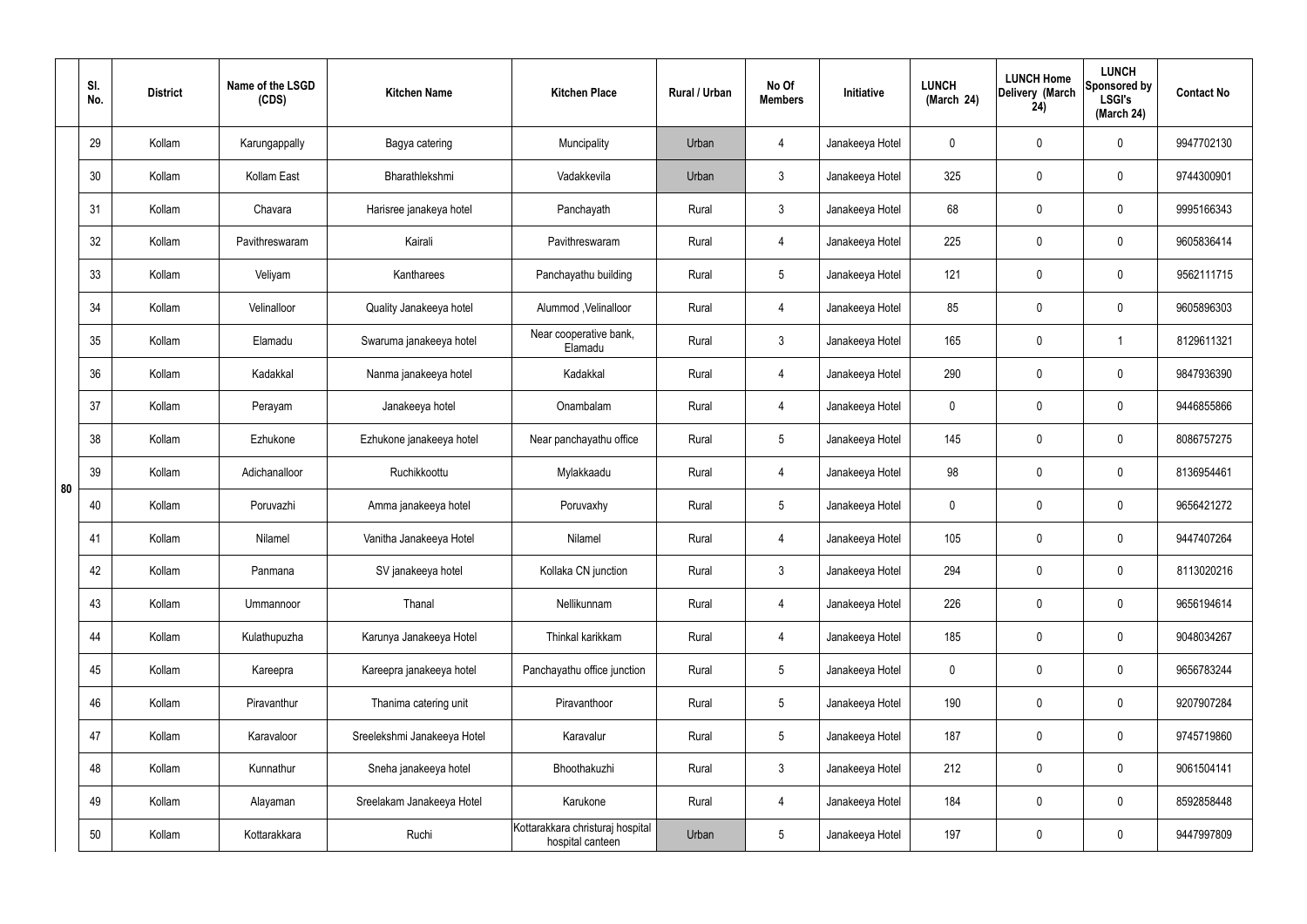| SI.<br>No. | <b>District</b> | Name of the LSGD<br>(CDS) | <b>Kitchen Name</b>                              | <b>Kitchen Place</b>                    | Rural / Urban | No Of<br><b>Members</b> | Initiative      | <b>LUNCH</b><br>(March 24) | <b>LUNCH Home</b><br>Delivery (March<br>24) | <b>LUNCH</b><br>Sponsored by<br><b>LSGI's</b><br>(March 24) | <b>Contact No</b> |
|------------|-----------------|---------------------------|--------------------------------------------------|-----------------------------------------|---------------|-------------------------|-----------------|----------------------------|---------------------------------------------|-------------------------------------------------------------|-------------------|
| 51         | Kollam          | Chirakkara                | Bhoomika Jh                                      | Bhajanamadam mukku                      | Rural         | $5\phantom{.0}$         | Janakeeya Hotel | 167                        | 0                                           | $\mathbf 0$                                                 | 9567024263        |
| 52         | Kollam          | Kalluvathukkal            | Deepam Jh                                        | Parippally                              | Rural         | $\overline{4}$          | Janakeeya Hotel | $\mathbf 0$                | $\mathbf 0$                                 | $\mathbf 0$                                                 | 8593984144        |
| 53         | Kollam          | Chirakkara                | Niram Jh                                         | Vadakkemukku ,chirakkara                | Rural         | $\overline{4}$          | Janakeeya Hotel | 174                        | 0                                           | $\mathbf 0$                                                 | 9847286593        |
| 54         | Kollam          | Velinalloor               | Mathrika janakeeya hotel                         | Govt PHC canteen                        | Rural         | $\overline{4}$          | Janakeeya Hotel | 145                        | $\mathbf 0$                                 | $\mathbf 0$                                                 | 7592859804        |
| 55         | Kollam          | East Kallada              | kudumbashree janakeeya hotel                     | marthandapuram                          | Rural         | $5\phantom{.0}$         | Janakeeya Hotel | 253                        | $\mathbf 0$                                 | $\mathbf 0$                                                 | 9746964557        |
| 56         | Kollam          | Anchal                    | Malu janakeeya hotel                             | Anchal, Town ward                       | Rural         | $\mathbf{3}$            | Janakeeya Hotel | 282                        | 0                                           | $\mathbf 0$                                                 | 9656920091        |
| 57         | Kollam          | Kummil                    | Sreebhadra janakeeya hotel                       | Thachonam                               | Rural         | $\mathbf{3}$            | Janakeeya Hotel | 50                         | $\mathbf 0$                                 | $\mathbf 0$                                                 | 9846327312        |
| 58         | Kollam          | Yeroor                    | Oottupura janakeeya hotel                        | yeroor                                  | Rural         | $6\phantom{.}6$         | Janakeeya Hotel | 160                        | 0                                           | $\mathbf 0$                                                 | 9526031467        |
| 59         | Kollam          | Nedumpana                 | Samthripthy janakeeya hotel                      | Pallimon                                | Rural         | $\overline{4}$          | Janakeeya Hotel | 40                         | $\mathbf 0$                                 | $\mathbf 0$                                                 | 9539780119        |
| 60         | Kollam          | Kollam                    | Ishwarya janakeeya hotel                         | Near collectorate, Thevally<br>division | Urban         | $\mathbf{3}$            | Janakeeya Hotel | $\mathbf 0$                | 0                                           | $\mathbf 0$                                                 | 8848893882        |
| 61         | Kollam          | Edamulakkal               | Sahya janakeeya hotel                            | Edamulackal                             | Rural         | 4                       | Janakeeya Hotel | 157                        | 0                                           | $\mathbf 0$                                                 | 7025532998        |
| 62         | Kollam          | Mylom                     | Amrutha                                          | Inchakkadu                              | Rural         | $5\phantom{.0}$         | Janakeeya Hotel | 167                        | 0                                           | $\mathbf 0$                                                 | 9539780965        |
| 63         | Kollam          | Thevalakkara              | Kerala Janakeeya Hotel                           | Thevalakkara                            | Rural         | $\mathbf{3}$            | Janakeeya Hotel | 71                         | 0                                           | $\mathbf 0$                                                 | 9847291089        |
| 64         | Kollam          | Thalavoor                 | Kudumbasheree Nadan<br>Bhakshanashala            | Pidavoor                                | Rural         | $\overline{4}$          | Janakeeya Hotel | 107                        | $\mathbf 0$                                 | $\mathbf 0$                                                 | 9747324839        |
| 65         | Kollam          | Vilakkudy                 | vadhanam                                         | <b>KUNNICODU</b>                        | Rural         | $5\phantom{.0}$         | Janakeeya Hotel | 180                        | $\mathbf 0$                                 | $\mathbf 0$                                                 | 9526354689        |
| 66         | Kollam          | Poothakkulam              | Avani catering                                   | Poothakkulam gp                         | Rural         | $\overline{4}$          | Janakeeya Hotel | 88                         | $\mathbf 0$                                 | $\mathbf 0$                                                 | 9562782082        |
| 67         | Kollam          | Pathanapuram              | Pathanapuram Grama Panchayath<br>Janakeeya Hotel | Pathanapuram                            | Rural         | $\overline{4}$          | Janakeeya Hotel | 96                         | $\mathbf 0$                                 | $\mathbf 0$                                                 | 9061291033        |
| 68         | Kollam          | Chadayamangalam           | Real janakeeya hotel                             | Chadayamangalam                         | Rural         | $\mathfrak{Z}$          | Janakeeya Hotel | 69                         | 0                                           | $\mathbf 0$                                                 | 9562123039        |
| 69         | Kollam          | Elampalloor               | Kalavara janakeeya hotel                         | Ashupathri mukku, Kundara               | Rural         | $5\phantom{.0}$         | Janakeeya Hotel | 343                        | 0                                           | $\mathbf 0$                                                 | 8943182967        |
| 70         | Kollam          | Kottamkara                | Ishwarya janakeeya hotel                         | Keralapuram                             | Rural         | $5\phantom{.0}$         | Janakeeya Hotel | $\mathbf 0$                | 0                                           | $\mathbf 0$                                                 | 9747765979        |
| 71         | Kollam          | Vettikavala               | Nanma                                            | Vettikkavala                            | Rural         | $\mathfrak{Z}$          | Janakeeya Hotel | 192                        | 0                                           | $\mathbf 0$                                                 | 9645070430        |
| 72         | Kollam          | Pooyappally               | Anaswara janakeeya hotel                         | Maruthamanpally                         | Rural         | $5\,$                   | Janakeeya Hotel | 98                         | 0                                           | $\mathbf 0$                                                 | 9947289476        |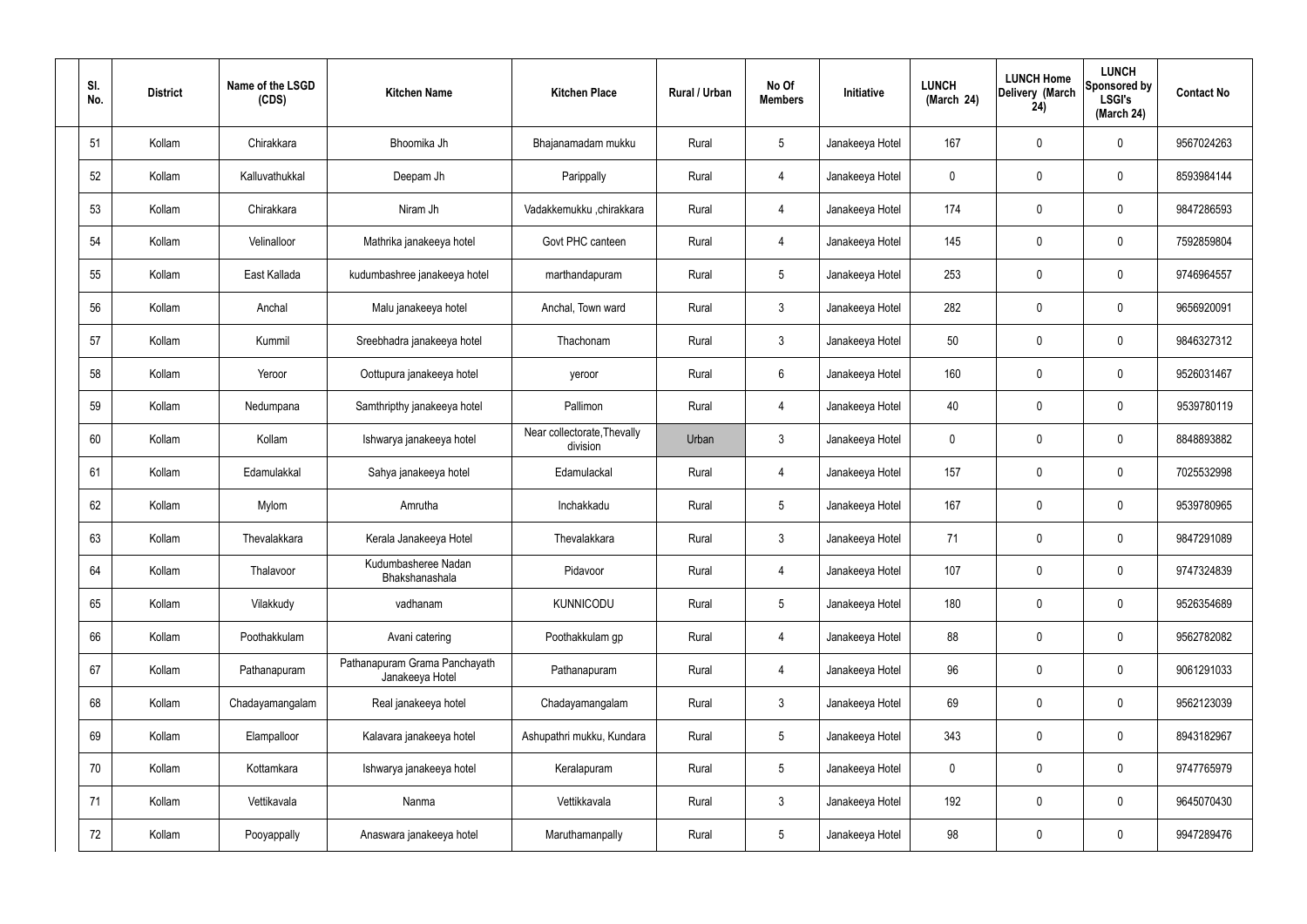|    | SI.<br>No.      | <b>District</b> | Name of the LSGD<br>(CDS) | <b>Kitchen Name</b>             | <b>Kitchen Place</b>                   | Rural / Urban | No Of<br><b>Members</b> | Initiative      | <b>LUNCH</b><br>(March 24) | <b>LUNCH Home</b><br>Delivery (March<br>24) | <b>LUNCH</b><br>Sponsored by<br><b>LSGI's</b><br>(March 24) | <b>Contact No</b> |
|----|-----------------|-----------------|---------------------------|---------------------------------|----------------------------------------|---------------|-------------------------|-----------------|----------------------------|---------------------------------------------|-------------------------------------------------------------|-------------------|
|    | 73              | Kollam          | Thenmala                  | Nanma janakeeya hotel           | Thennala                               | Rural         | 4                       | Janakeeya Hotel | 255                        | $\mathbf 0$                                 | $\mathbf 0$                                                 | 9446274943        |
|    | 74              | Kollam          | Pattazhi                  | Suprabhatham Catering Unit      | pattazhy                               | Rural         | $\overline{4}$          | Janakeeya Hotel | 74                         | $\mathbf 0$                                 | $\mathbf 0$                                                 | 9495195796        |
|    | 75              | Kollam          | Neendakara                | Darshana Janakeeya Hotel        | Puthenthura Junction                   | Rural         | $\mathbf{3}$            | Janakeeya Hotel | 187                        | $\mathbf 0$                                 | $\mathbf 0$                                                 | 9633106463        |
|    | 76              | Kollam          | Panayam                   | snehadeepam activity group      | Thanikkamukku                          | Rural         | $\overline{4}$          | Janakeeya Hotel | $\mathbf 0$                | $\mathbf 0$                                 | $\mathbf 0$                                                 | 8606117577        |
|    | 77              | Kollam          | Clappana                  | Vijayasree                      | Near alumpeedika junction              | Rural         | $5\overline{)}$         | Janakeeya Hotel | 207                        | $\mathbf 0$                                 | $\mathbf 0$                                                 | 9567797660        |
|    | 78              | Kollam          | Sooranad South            | Akshaya janakeeya hotel         | Patharam                               | Rural         | $\overline{4}$          | Janakeeya Hotel | 280                        | $\mathbf 0$                                 | $\mathbf 0$                                                 | 9746919825        |
|    | 79              | Kollam          | Edamulakkal               | Deepam janakeeya hotel          | Edamulackal                            | Rural         | $\mathbf{3}$            | Janakeeya Hotel | 305                        | $\mathbf 0$                                 | $\mathbf 0$                                                 | 9400684494        |
|    | 80              | Kollam          | Aryankavu                 | Sevana janakeeya hotel          | Kazhuthurutty                          | Rural         | $\mathbf{3}$            | Janakeeya Hotel | 136                        | $\mathbf 0$                                 | $\mathbf 0$                                                 | 8921381398        |
|    | 81              | Kollam          | Pattazhi Vadakkekara      | Annapoorna                      | Kaduvathode                            | Rural         | 4                       | Janakeeya Hotel | 109                        | $\mathbf 0$                                 | $\mathbf 0$                                                 | 7561013776        |
|    | 82              | Kollam          | Kulasekharapuram          | Vinayaka                        | Puthiykavu                             | Rural         | $\overline{4}$          | Janakeeya Hotel | 264                        | $\mathbf 0$                                 | $\mathbf 0$                                                 | 9947499053        |
| 82 |                 |                 |                           |                                 |                                        |               | 354                     |                 | 12868                      | $\boldsymbol{0}$                            | 6                                                           |                   |
|    | -1              | Kottayam        | Akalakkunnam              | Navaruchi                       | Chengalam                              | Rural         | $5\phantom{.0}$         | Janakeeya Hotel | 112                        | $\mathbf 0$                                 | $\mathbf 0$                                                 | 9188362235        |
|    | $\overline{2}$  | Kottayam        | Arpookkara                | Niravu                          | <b>Medical College</b>                 | Rural         | 8                       | Janakeeya Hotel | 170                        | $\mathbf 0$                                 | $\mathbf 0$                                                 | 9744719092        |
|    | $\mathbf{3}$    | Kottayam        | Arpookkara                | Ruchi Janakeeya Hotel           | Kaippuzha mutt                         | Rural         | $\overline{4}$          | Janakeeya Hotel | 265                        | $\pmb{0}$                                   | $\mathbf 0$                                                 | 9847147156        |
|    | $\overline{4}$  | Kottayam        | Athirampuzha              | Hannas                          | Mannanam                               | Rural         | $\overline{4}$          | Janakeeya Hotel | 62                         | $\pmb{0}$                                   | $\mathbf 0$                                                 | 9496136682        |
|    | $5\phantom{.0}$ | Kottayam        | Ayarkunnam                | Panchami Unit                   | Near PHC Ayarkunnam                    | Rural         | $5\overline{)}$         | Janakeeya Hotel | $\mathbf 0$                | $\mathbf 0$                                 | $\mathbf 0$                                                 | 9744560994        |
|    | 6               | Kottayam        | Aymanam                   | Bisiya                          | Aymanam panchayath hall                | Rural         | $\mathbf{3}$            | Janakeeya Hotel | $\mathbf 0$                | 0                                           | $\mathbf 0$                                                 | 9544560606        |
|    | $\overline{7}$  | Kottayam        | Bharananganam             | Kudumbshree nadan bhakshanasala | Bharananganam                          | Rural         | $\mathbf{3}$            | Janakeeya Hotel | 151                        | 0                                           | $\mathbf 0$                                                 | 8113827680        |
|    | 8               | Kottayam        | Changanassery             | Janakeeya Hotel                 | Near Railway station                   | Urban         | $\mathbf{3}$            | Janakeeya Hotel | 98                         | 0                                           | $\mathbf 0$                                                 | 7560866821        |
|    | 9               | Kottayam        | Chemp                     | Thanima                         | Chemp                                  | Rural         | $\overline{4}$          | Janakeeya Hotel | $\mathbf 0$                | 0                                           | $\mathbf 0$                                                 | 9809940907        |
|    | 10              | Kottayam        | Chirakkadav               | <b>Udaya Catering Unit</b>      | Mahatma Gandhi Town Hall,<br>Ponkunnam | Rural         | $5\phantom{.0}$         | Janakeeya Hotel | 112                        | 0                                           | $\mathbf 0$                                                 | 6282479410        |
|    | 11              | Kottayam        | Chirakkadav               | Sargam                          | Thekkethu Kavala                       | Rural         | $\mathbf{3}$            | Janakeeya Hotel | 52                         | 0                                           | $\boldsymbol{0}$                                            | 9656087110        |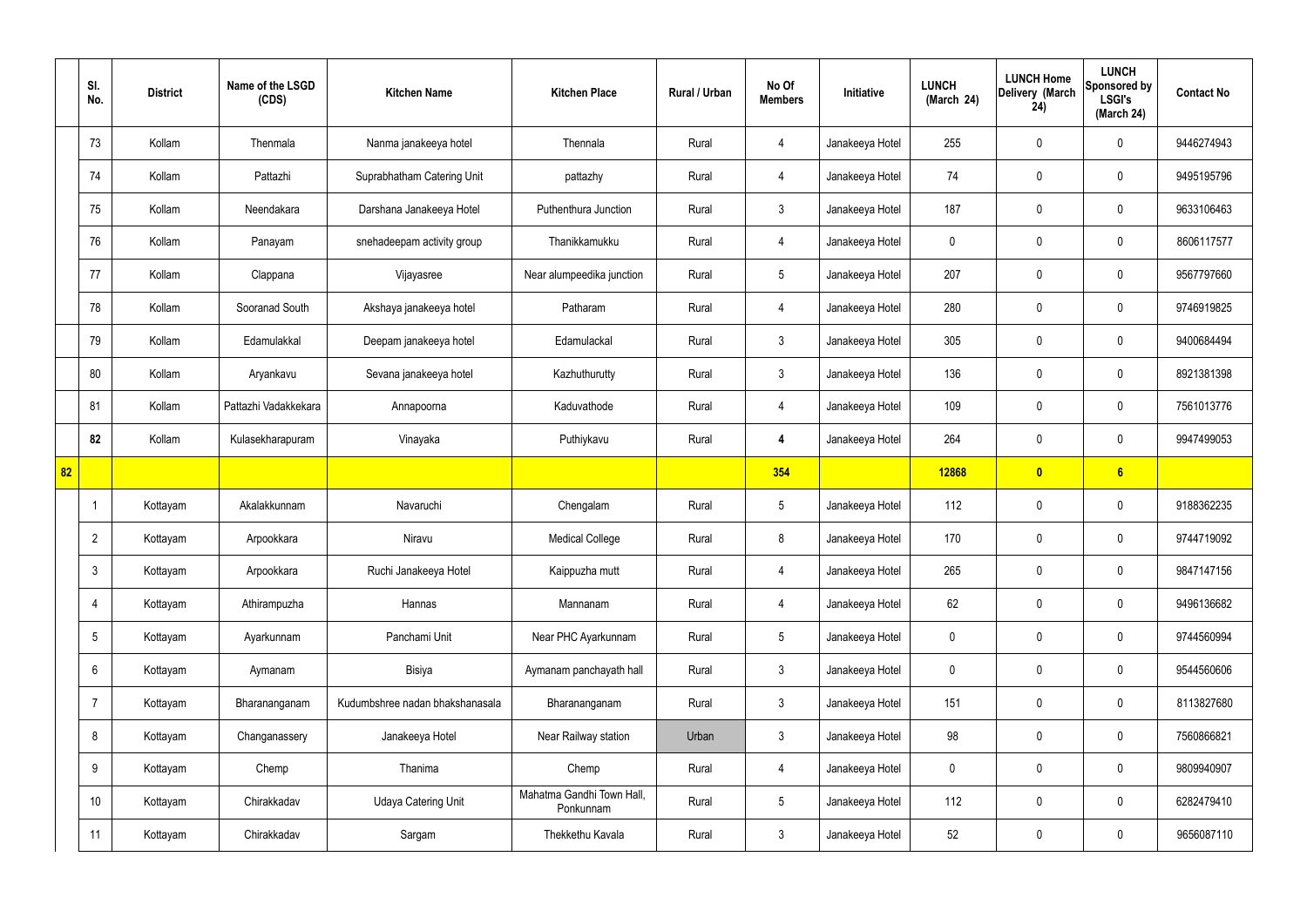| SI.<br>No.      | <b>District</b> | Name of the LSGD<br>(CDS) | <b>Kitchen Name</b>            | <b>Kitchen Place</b>               | Rural / Urban | No Of<br><b>Members</b> | Initiative      | <b>LUNCH</b><br>(March 24) | <b>LUNCH Home</b><br>Delivery (March<br>24) | <b>LUNCH</b><br>Sponsored by<br><b>LSGI's</b><br>(March 24) | <b>Contact No</b> |
|-----------------|-----------------|---------------------------|--------------------------------|------------------------------------|---------------|-------------------------|-----------------|----------------------------|---------------------------------------------|-------------------------------------------------------------|-------------------|
| 12              | Kottayam        | Elikulam                  | Janakeeya Hotel Elikkulam      | Manchakuzhy                        | Rural         | $\mathbf{3}$            | Janakeeya Hotel | 106                        | $\mathbf 0$                                 | 0                                                           | 9074768314        |
| 13              | Kottayam        | Erumeli                   | Janakeeya Hotel Erumeli        | Erumeli                            | Rural         | $\overline{4}$          | Janakeeya Hotel | 114                        | $\mathbf 0$                                 | 0                                                           | 8078201554        |
| 14              | Kottayam        | Ettumanoor                | Gramashree cafe kudumbasree    | Nandanam auditorium,<br>Ettumanoor | Urban         | $5\phantom{.0}$         | Janakeeya Hotel | 12311                      | $\mathbf 0$                                 | 0                                                           | 9847334071        |
| 15              | Kottayam        | Kadanad                   | Thanal catering                | Kadanad                            | Rural         | $5\phantom{.0}$         | Janakeeya Hotel | 76                         | $\mathbf 0$                                 | 0                                                           | 9048099040        |
| 16              | Kottayam        | Kadaplamattam             | Salt &pepper                   | Near Kadaplamattom CDS             | Rural         | $\overline{4}$          | Janakeeya Hotel | 43                         | $\mathbf 0$                                 | 0                                                           | 9645400860        |
| 17              | Kottayam        | Kadaplamattam             | Kadaplamattam Janakeeya Hotel  | Vayala                             | Rural         | $\overline{4}$          | Janakeeya Hotel | 86                         | 57                                          | 0                                                           | 9446804954        |
| 18              | Kottayam        | Kaduthuruthy              | Janakeeya Hotel                | Panchayath premise                 | Rural         | 6                       | Janakeeya Hotel | 110                        | $\mathbf 0$                                 | 0                                                           | 9847166464        |
| 19              | Kottayam        | Kallara                   | Vasuki Janakeeya hotel         | Kallara                            | Rural         | $\mathbf{3}$            | Janakeeya Hotel | 100                        | $\mathbf 0$                                 | 0                                                           | 9846103478        |
| 20              | Kottayam        | Kanakkari                 | Jesus                          | Pattithanam                        | Rural         | $5\phantom{.0}$         | Janakeeya Hotel | 161                        | $\mathbf 0$                                 | 0                                                           | 9447192439        |
| 21              | Kottayam        | Kangazha                  | Sulabha                        | Pathanadu                          | Rural         | $5\phantom{.0}$         | Janakeeya Hotel | 78                         | $\mathbf 0$                                 | 0                                                           | 9847438293        |
| 22              | Kottayam        | Kanjirapally              | Vanitha canteen                | Panchayath premise                 | Rural         | $\mathbf{3}$            | Janakeeya Hotel | 134                        | 0                                           | 0                                                           | 9605391868        |
| 23              | Kottayam        | Karoor                    | Unarvu janakeeya hotel         | Valavoor                           | Rural         | $5\phantom{.0}$         | Janakeeya Hotel | 96                         | 0                                           | 0                                                           | 8304903250        |
| 24              | Kottayam        | Karukachal                | <b>Sukrutham Catering Unit</b> | Karukachal                         | Rural         | 5                       | Janakeeya Hotel | 55                         | $\mathbf 0$                                 | 0                                                           | 9847766843        |
| 25              | Kottayam        | Kidangoor                 | Janakeeya hotel                | Kidangoor Panchayath               | Rural         | $\mathbf{3}$            | Janakeeya Hotel | 92                         | $\mathbf 0$                                 | 0                                                           | 9048080292        |
| 26              | Kottayam        | Kooroppada                | Achus Janakeeya Hotel          | Panchayath                         | Rural         | $\mathbf{3}$            | Janakeeya Hotel | 102                        | $\pmb{0}$                                   | 0                                                           | 9778121989        |
| 27              | Kottayam        | Koottickal                | Janakeeya hotel                | Koottickal                         | Rural         | $5\phantom{.0}$         | Janakeeya Hotel | 139                        | $\mathbf 0$                                 | 0                                                           | 9645219929        |
| 28              | Kottayam        | Koruthodu                 | Koruthodu Janakeeya Hotel      | Koruthodu                          | Rural         | $6\overline{6}$         | Janakeeya Hotel | 128                        | $\pmb{0}$                                   | 0                                                           | 7510770418        |
| 29              | Kottayam        | KottayamNorth             | Alfa Canteen                   | Municipality Kottayam              | Urban         | $5\phantom{.0}$         | Janakeeya Hotel | 152                        | $\mathbf 0$                                 | 0                                                           | 9846571923        |
| 30 <sub>2</sub> | Kottayam        | KottayamNorth             | Kerala cafe janakeeya hotel    | Choottuveli                        | Urban         | $\mathbf{3}$            | Janakeeya Hotel | 390                        | $\pmb{0}$                                   | 0                                                           | 8129337294        |
| 31              | Kottayam        | KottayamNorth             | Maria Janakeeya Hotel          | Chungam                            | Urban         | $5\phantom{.0}$         | Janakeeya Hotel | 292                        | $\mathbf 0$                                 | 0                                                           | 9744843928        |
| 32              | Kottayam        | Kuravilangadu             | kudumbashree janakeeya hotel   | kuravilangady by pass junction     | Rural         | $5\phantom{.0}$         | Janakeeya Hotel | 195                        | $\mathbf 0$                                 | 0                                                           | 7559022364        |
| 33              | Kottayam        | Kurichi                   | Swad Catering                  | Cheruvelippadi                     | Rural         | $\overline{4}$          | Janakeeya Hotel | 97                         | $\pmb{0}$                                   | 0                                                           | 9847891917        |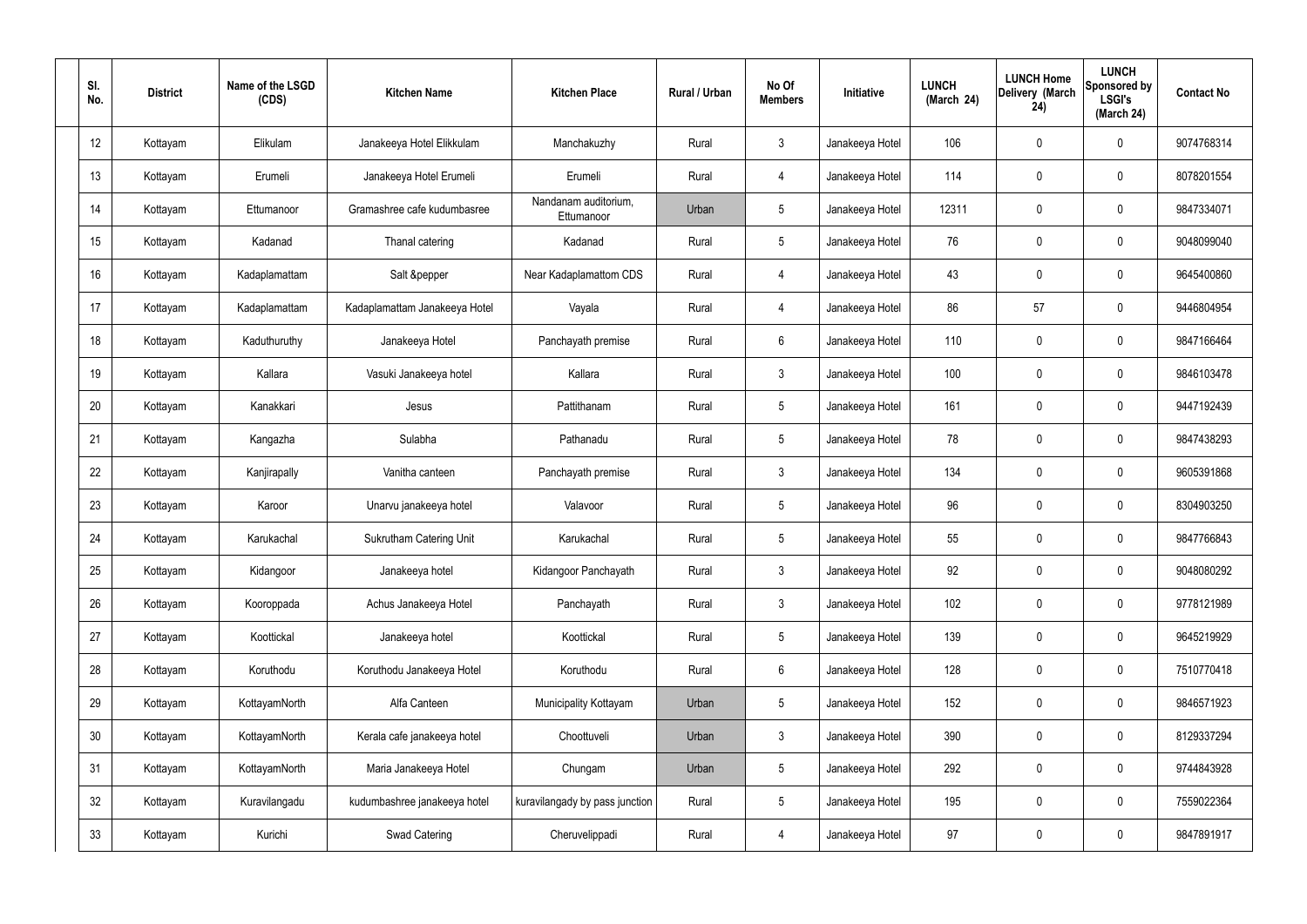|    | SI.<br>No. | <b>District</b> | Name of the LSGD<br>(CDS) | <b>Kitchen Name</b>             | <b>Kitchen Place</b>    | Rural / Urban | No Of<br><b>Members</b> | Initiative      | <b>LUNCH</b><br>(March 24) | <b>LUNCH Home</b><br>Delivery (March<br>24) | <b>LUNCH</b><br>Sponsored by<br><b>LSGI's</b><br>(March 24) | <b>Contact No</b> |
|----|------------|-----------------|---------------------------|---------------------------------|-------------------------|---------------|-------------------------|-----------------|----------------------------|---------------------------------------------|-------------------------------------------------------------|-------------------|
|    | 34         | Kottayam        | Madappally                | SR catering                     | Mammoodu                | Rural         | $\mathbf{3}$            | Janakeeya Hotel | 76                         | 0                                           | $\mathbf 0$                                                 | 9747702203        |
|    | 35         | Kottayam        | Manimala                  | Vanitha canteen                 | Manimala                | Rural         | $\mathbf{3}$            | Janakeeya Hotel | 123                        | $\mathbf 0$                                 | $\mathbf 0$                                                 | 9946318069        |
|    | 36         | Kottayam        | Manjoor                   | Oruma catering unit             | Kuruppanthara           | Rural         | $5\phantom{.0}$         | Janakeeya Hotel | 94                         | 0                                           | $\mathbf 0$                                                 | 9349189590        |
|    | 37         | Kottayam        | Marangattupilly           | Marangattupilly Janakeeya Hotel | Marangattupilly         | Rural         | $\overline{4}$          | Janakeeya Hotel | 191                        | 0                                           | $\mathbf 0$                                                 | 9544416772        |
|    | 38         | Kottayam        | Maravanthuruth            | Changathi                       | Maravanthuruth          | Rural         | $\overline{4}$          | Janakeeya Hotel | 68                         | $\mathbf 0$                                 | $\mathbf 0$                                                 | 9744598169        |
|    | 39         | Kottayam        | Meenachil                 | Akshaya Janakeeya hotel         | Idamattam               | Rural         | $\overline{4}$          | Janakeeya Hotel | 134                        | 0                                           | $\overline{2}$                                              | 9747190979        |
|    | 40         | Kottayam        | Meenachil                 | Archana janakeeya Hotel         | Paika                   | Rural         | $5\phantom{.0}$         | Janakeeya Hotel | 193                        | $\mathbf 0$                                 | $\mathbf 0$                                                 | 9048759539        |
| 82 | 41         | Kottayam        | Meenadom                  | <b>Nainus</b>                   | Meenadom                | Rural         | $\mathbf{3}$            | Janakeeya Hotel | 85                         | 0                                           | $\mathbf 0$                                                 | 9539752801        |
|    | 42         | Kottayam        | Melukavu                  | Seenayi Cafe centre             | Melukavumattam          | Rural         | $5\phantom{.0}$         | Janakeeya Hotel | $\mathbf 0$                | 0                                           | $\mathbf 0$                                                 | 9744546703        |
|    | 43         | Kottayam        | Moonnilav                 | Aiswarya                        | Moonnilav               | Rural         | $\mathbf{3}$            | Janakeeya Hotel | 163                        | 0                                           | $\mathbf 0$                                                 | 8281227689        |
|    | 44         | Kottayam        | Mulakkulam                | Janakeeya Hotel                 | Moorkkattilpadi         | Rural         | 4                       | Janakeeya Hotel | 90                         | 0                                           | $\mathbf 0$                                                 | 9747856382        |
|    | 45         | Kottayam        | Mundakkayam               | Janakeeya Hotel Mundakkayam     | Mundakkayam             | Rural         | $6\phantom{.}6$         | Janakeeya Hotel | 143                        | $\mathbf 0$                                 | $\mathbf 0$                                                 | 9495314979        |
|    | 46         | Kottayam        | Nedumkunnam               | Nanma Kudumbashree Unit         | Nedumkunnam             | Rural         | $5\phantom{.0}$         | Janakeeya Hotel | 59                         | 0                                           |                                                             | 7306791612        |
|    | 47         | Kottayam        | Neendoor                  | Gruhasree ME Unit               | Panchayath              | Rural         | $\mathbf{3}$            | Janakeeya Hotel | 52                         | $\mathbf 0$                                 | $\mathbf 0$                                                 | 9847756958        |
|    | 48         | Kottayam        | Njeezhoor                 | Annapoorna Janakeeya Hotel      | Panchayath              | Rural         | $\overline{4}$          | Janakeeya Hotel | 92                         | $\mathbf 0$                                 | $\mathbf 0$                                                 | 9745246839        |
|    | 49         | Kottayam        | Pala                      | Angel Janakeeya Hotel           | Pala Municipality       | Urban         | $\overline{4}$          | Janakeeya Hotel | 206                        | 0                                           | $\mathbf 0$                                                 | 9745963125        |
|    | 50         | Kottayam        | Pala                      | Harithasree catering            | Chethimattam            | Urban         | $5\phantom{.0}$         | Janakeeya Hotel | 240                        | 0                                           | $\mathbf 0$                                                 | 9895154240        |
|    | 51         | Kottayam        | Pallickathodu             | Sangeetha                       | Pallickathodu Bus stand | Rural         | $\mathbf{3}$            | Janakeeya Hotel | 26                         | 0                                           | $\mathbf 0$                                                 | 9633814381        |
|    | 52         | Kottayam        | Pampady                   | Thrupthi                        | Pampady Town            | Rural         | $5\overline{)}$         | Janakeeya Hotel | $\pmb{0}$                  | 0                                           | $\mathbf 0$                                                 | 9633013622        |
|    | 53         | Kottayam        | Panachikkadu              | Ruchi Canteen                   | Paruthumpara            | Rural         | $5\phantom{.0}$         | Janakeeya Hotel | 130                        | 0                                           | $\mathbf 0$                                                 | 9656411494        |
|    | 54         | Kottayam        | Parathodu                 | Janakeeya Hotel Parathodu       | Panchayath              | Rural         | $\overline{4}$          | Janakeeya Hotel | 106                        | 0                                           | $\mathbf 0$                                                 | 7907455541        |
|    | 55         | Kottayam        | Paippadu                  | Thejus                          | Paippadu                | Rural         | $5\,$                   | Janakeeya Hotel | 103                        | 0                                           | $\mathbf 0$                                                 | 7034621426        |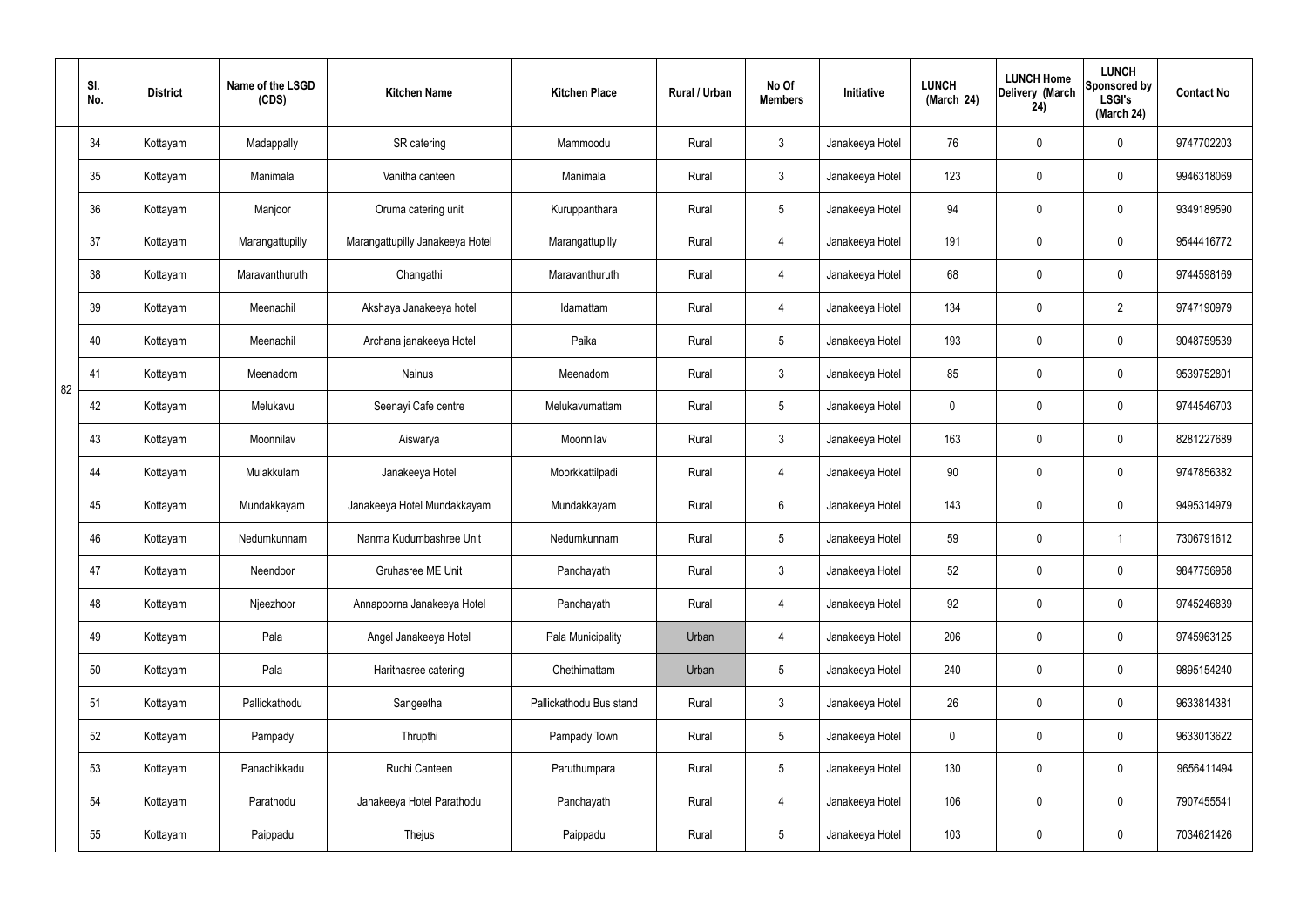| SI.<br>No. | <b>District</b> | Name of the LSGD<br>(CDS) | <b>Kitchen Name</b>                                      | <b>Kitchen Place</b>                        | Rural / Urban | No Of<br><b>Members</b> | Initiative      | <b>LUNCH</b><br>(March 24) | <b>LUNCH Home</b><br>Delivery (March<br>24) | <b>LUNCH</b><br>Sponsored by<br><b>LSGI's</b><br>(March 24) | <b>Contact No</b> |
|------------|-----------------|---------------------------|----------------------------------------------------------|---------------------------------------------|---------------|-------------------------|-----------------|----------------------------|---------------------------------------------|-------------------------------------------------------------|-------------------|
| 56         | Kottayam        | Poonjar                   | Haritham                                                 | Poonjar                                     | Rural         | $5\phantom{.0}$         | Janakeeya Hotel | 93                         | $\mathbf 0$                                 | 0                                                           | 9495235348        |
| 57         | Kottayam        | poonjar south             | Sowbhagya Janakeeya Hotel                                | poonjar south                               | Rural         | $\overline{4}$          | Janakeeya Hotel | 243                        | $\mathbf 0$                                 | 0                                                           | 9495151799        |
| 58         | Kottayam        | Puthuppalli               | Ammaveedu                                                | Puthuppally bus stand                       | Rural         | $5\overline{)}$         | Janakeeya Hotel | 140                        | $\mathbf 0$                                 | 0                                                           | 9947156548        |
| 59         | Kottayam        | Ramapuram                 | Ruchi                                                    | Ramapuram                                   | Rural         | $\overline{4}$          | Janakeeya Hotel | 260                        | 22                                          | 0                                                           | 9495107277        |
| 60         | Kottayam        | T.V.Puram                 | Vijaya Janakeeya Hotel                                   | TV Puram                                    | Rural         | $\mathbf{3}$            | Janakeeya Hotel | 0                          | $\mathbf 0$                                 | 0                                                           | 9847614136        |
| 61         | Kottayam        | Teekkoy                   | Kairali                                                  | Vagamattom, Kallambhagam                    | Rural         | $\mathbf{3}$            | Janakeeya Hotel | 124                        | $\mathbf 0$                                 | 0                                                           | 7025702768        |
| 62         | Kottayam        | Thalanad                  | Nanma                                                    | Muttambhagam Kavala                         | Rural         | $\mathbf{3}$            | Janakeeya Hotel | 0                          | 0                                           | 0                                                           | 9961289547        |
| 63         | Kottayam        | Thalappalam               | Ameya                                                    | Thalappalam                                 | Rural         | $\overline{4}$          | Janakeeya Hotel | 176                        | $\mathbf 0$                                 | 4                                                           | 7025932626        |
| 64         | Kottayam        | Thalayolaparambu          | kudumbashree janakeeya hotel                             | Thalayolaparambu                            | Rural         | $\mathbf{3}$            | Janakeeya Hotel | 107                        | 0                                           | 0                                                           | 7994830570        |
| 65         | Kottayam        | Thidanadu                 | Janani                                                   | Chemmlamattam                               | Rural         | $6\overline{6}$         | Janakeeya Hotel | 106                        | 0                                           | 0\$                                                         | 9562695545        |
| 66         | Kottayam        | Thidanadu                 | Krishna                                                  | Near Panchayath                             | Rural         | $\overline{4}$          | Janakeeya Hotel | 175                        | 0                                           | 0                                                           | 9605565960        |
| 67         | Kottayam        | Thiruvarppu               | Sreeparvathy food products                               | Illickal                                    | Rural         | $\mathbf{3}$            | Janakeeya Hotel | 148                        | 0                                           | 0                                                           | 9747289846        |
| 68         | Kottayam        | Thrikkodithanam           | Swanthanam                                               | Thrikkodithanam                             | Rural         | 5                       | Janakeeya Hotel | 117                        | 0                                           | 0                                                           | 7902729237        |
| 69         | Kottayam        | Udayanapuram              | Uppum Mulakum                                            | Nerekadavu                                  | Rural         | $\mathbf{3}$            | Janakeeya Hotel | 62                         | $\mathbf 0$                                 | 0                                                           | 8111850728        |
| 70         | Kottayam        | Udayanapuram              | Aiswarya Activity Group                                  | Vaikom Block Panchayath                     | Rural         | $5\phantom{.0}$         | Janakeeya Hotel | 86                         | $\pmb{0}$                                   | $\mathbf 0$                                                 | 9847437286        |
| 71         | Kottayam        | Uzhavoor                  | Uzhavoor Janakeeya Hotel                                 | Uzhavoor Town                               | Rural         | 8                       | Janakeeya Hotel | 291                        | $\mathbf 0$                                 | 0                                                           | 9746074266        |
| 72         | Kottayam        | Vaikom                    | <b>Chanees Eats</b>                                      | Chalapparambu                               | Urban         | $\overline{4}$          | Janakeeya Hotel | 96                         | $\mathbf 0$                                 | 0                                                           | 9446467389        |
| 73         | Kottayam        | Vakathanam                | Padheyam                                                 | Njaliakuzhi                                 | Rural         | $6\phantom{.}6$         | Janakeeya Hotel | 110                        | $\mathbf 0$                                 | 0                                                           | 9495010073        |
| 74         | Kottayam        | Vazhappally               | Udayam                                                   | Vazhappally                                 | Rural         | $\overline{4}$          | Janakeeya Hotel | 107                        | $\pmb{0}$                                   | $\mathbf 0$                                                 | 9562267564        |
| 75         | Kottayam        | Vazhoor                   | Kudumbashree Canteen Unit At<br>Vazhoor Grama Panchayath | Vazhoor Grama Panchayath<br><b>Building</b> | Rural         | $5\phantom{.0}$         | Janakeeya Hotel | 67                         | $\mathbf 0$                                 | 0                                                           | 9544717796        |
| 76         | Kottayam        | Vazhoor                   | New India                                                | Nedumavu                                    | Rural         | $\mathbf{3}$            | Janakeeya Hotel | 24                         | $\mathbf 0$                                 | 0                                                           | 9744581242        |
| 77         | Kottayam        | Vechoor                   | Treeland Annapoorna                                      | <b>Bund Road</b>                            | Rural         | $\mathbf{3}$            | Janakeeya Hotel | $\pmb{0}$                  | $\boldsymbol{0}$                            | 0                                                           | 8606814487        |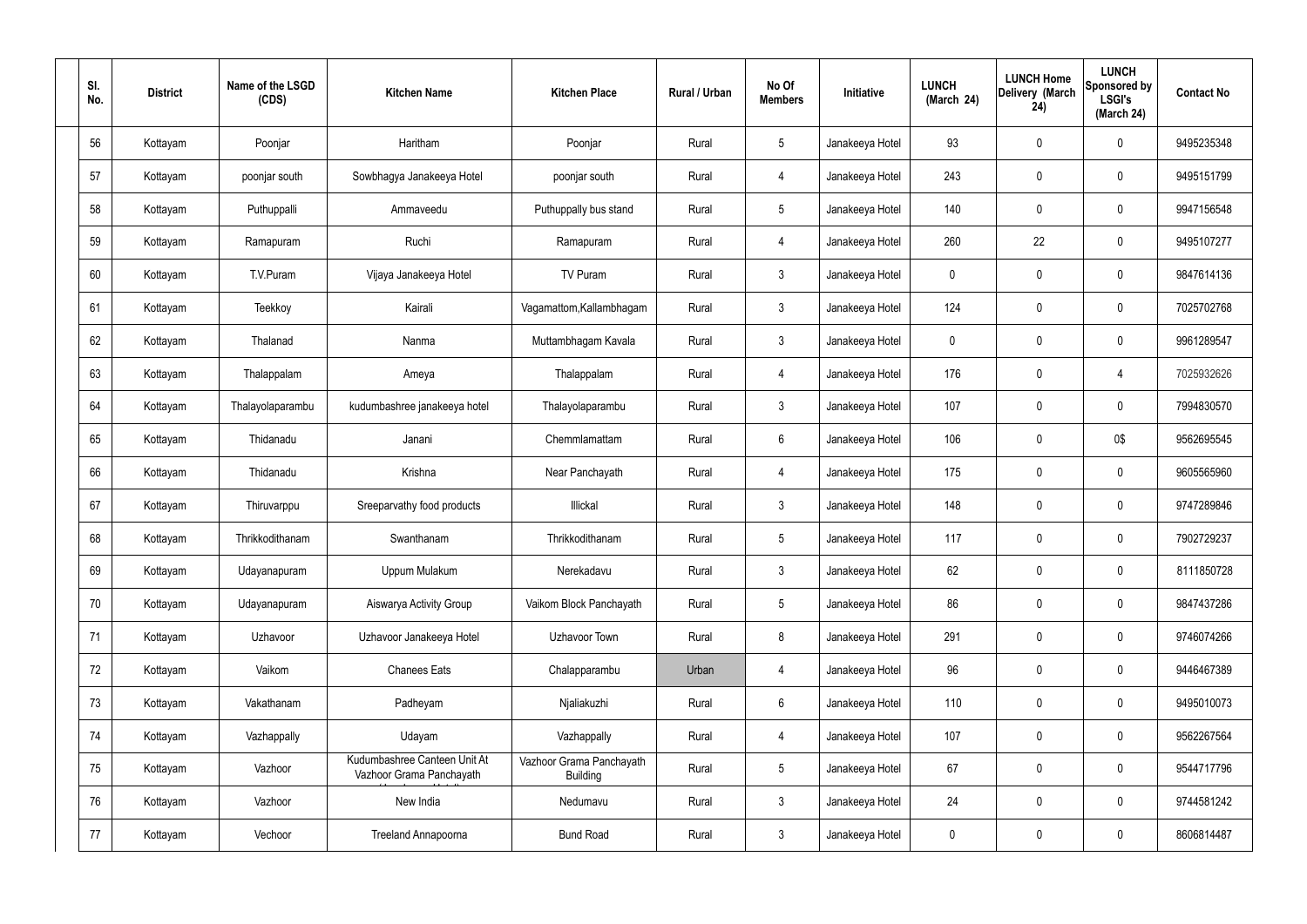|    | SI.<br>No.      | <b>District</b> | Name of the LSGD<br>(CDS) | <b>Kitchen Name</b>            | <b>Kitchen Place</b>                  | Rural / Urban | No Of<br><b>Members</b> | <b>Initiative</b> | <b>LUNCH</b><br>(March 24) | <b>LUNCH Home</b><br>Delivery (March<br>24) | <b>LUNCH</b><br>Sponsored by<br><b>LSGI's</b><br>(March 24) | <b>Contact No</b> |
|----|-----------------|-----------------|---------------------------|--------------------------------|---------------------------------------|---------------|-------------------------|-------------------|----------------------------|---------------------------------------------|-------------------------------------------------------------|-------------------|
|    | 78              | Kottayam        | Veliyannoor               | Thanima foods                  | Veliyannoor                           | Rural         | $\mathbf{3}$            | Janakeeya Hotel   | 142                        | $\mathbf 0$                                 | $\mathbf 0$                                                 | 9744392147        |
|    | 79              | Kottayam        | Vellavoor                 | Uppum Mulakum Janakeeya Hotel  | Panchayath premise                    | Rural         | $5\phantom{.0}$         | Janakeeya Hotel   | 169                        | $\mathbf 0$                                 | $\mathbf 0$                                                 | 9188317288        |
|    | 80              | Kottayam        | Velloor                   | Puzhayoram catering            | Near Velloor cds office               | Rural         | $\overline{4}$          | Janakeeya Hotel   | 90                         | $\mathbf 0$                                 | $\mathbf 0$                                                 | 9895522286        |
|    | 81              | Kottayam        | Vijayapuram               | Niravu                         | Iranjal                               | Rural         | $\mathbf{3}$            | Janakeeya Hotel   | 273                        | $\mathbf 0$                                 | $\mathbf 0$                                                 | 9495245895        |
|    | 82              | Kottayam        | Vijayapuram               | Renown Janakeeya Hotel         | Vadavathoor                           | Rural         | $5\phantom{.0}$         |                   | 214                        | $\mathbf 0$                                 | $\mathbf 0$                                                 | 8606536302        |
| 82 |                 |                 |                           |                                |                                       |               | 336                     |                   | 21873                      | 79                                          | $\overline{7}$                                              |                   |
|    | -1              | Kozhikode       | Balussery                 | Unarvu Janakeeya Hotel         | Balussery                             | Rural         | $5\phantom{.0}$         | Janakeeya Hotel   | 122                        | $\mathbf 0$                                 | $\mathbf 0$                                                 | 95440 03929       |
|    | $\overline{2}$  | Kozhikode       | Panangad                  | Kairali Janakeeya Hotel        | Balussery mukku at KK<br>hospital     | Rural         | $\mathbf{3}$            | Janakeeya Hotel   | 357                        | 0                                           | $\mathbf 0$                                                 | 97450 85782       |
|    | $\mathbf{3}$    | Kozhikode       | Koorachundu               | Koorachundu Janakeeya hotel    | Koorachundu                           | Rural         | $\overline{4}$          | Janakeeya Hotel   | 285                        | $\mathbf 0$                                 | $\mathbf 0$                                                 | 94967 07886       |
|    | $\overline{4}$  | Kozhikode       | Koorachundu               | Koottayma Janakeeya Hotel      | Kallanode                             | Rural         | $5\phantom{.0}$         | Janakeeya Hotel   | 345                        | 0                                           | $\mathbf 0$                                                 | 94967 26850       |
|    | $5\overline{)}$ | Kozhikode       | Kottur                    | Sneha Janakeeya Hotel          | Kottur                                | Rural         | $5\phantom{.0}$         | Janakeeya Hotel   | 137                        | 0                                           | $\mathbf 0$                                                 | 97456 72101       |
|    | 6               | Kozhikode       | Naduvannur                | Naduvannur Janakeeya Hotel     | Naduvannur                            | Rural         | $\overline{7}$          | Janakeeya Hotel   | 403                        | 0                                           | $\mathbf 0$                                                 | 8592-031802       |
|    | $\overline{7}$  | Kozhikode       | Naduvannur                | Kudumbashree Janakeeya Hotel   | Anjolimukku                           | Rural         | $\mathbf{3}$            | Janakeeya Hotel   | 349                        | 0                                           | $\mathbf 0$                                                 | 9995947043        |
|    | 8               | Kozhikode       | Ulliyeri                  | Ulliyeri Janakeeya Hotel       | Ulliyeri                              | Rural         | $\overline{4}$          | Janakeeya Hotel   | 240                        | $\mathbf 0$                                 | $\mathbf 0$                                                 | 89434 06681       |
|    | 9               | Kozhikode       | Unnikulam                 | Swad Janakeeya Hotel           | Ekarool Kaappil Road                  | Rural         | $\mathbf{3}$            | Janakeeya Hotel   | 697                        | $\mathbf 0$                                 | $\mathbf 0$                                                 | 85475 75474       |
|    | 10 <sup>°</sup> | Kozhikode       | Unnikulam                 | Chaithanya Janakeeya Hotel     | Opposite unnikulam<br>gramapanchayath | Rural         | $\mathfrak{Z}$          | Janakeeya Hotel   | 679                        | 0                                           | $\mathbf 0$                                                 | 87141 31460       |
|    | 11              | Kozhikode       | Nanminda                  | Akshaya vanitha hotel          | Nanminda panchayath building          | Rural         | $\mathfrak{Z}$          | Janakeeya Hotel   | 147                        | 0                                           | $\mathbf 0$                                                 | 9961184212        |
|    | 12              | Kozhikode       | Thalakkulathur            | Thalakkulathur Janakeeya Hotel | Parambath                             | Rural         | $\overline{4}$          | Janakeeya Hotel   | 225                        | 0                                           | $\mathbf 0$                                                 | 7593067511        |
|    | 13              | Kozhikode       | Kakkodi                   | Kakkodi Janakeeya Hotel        | Kakkodi Bazar                         | Rural         | $\overline{7}$          | Janakeeya Hotel   | 309                        | 0                                           | $\mathbf 0$                                                 | 8943123615        |
|    | 14              | Kozhikode       | Chelannur                 | Oottupura Janakeeya Hotel      | Ambalathukulangara                    | Rural         | $\overline{7}$          | Janakeeya Hotel   | 176                        | 0                                           | $\overline{2}$                                              | 9846010528        |
|    | 15              | Kozhikode       | Narikkuni                 | Amma Janakeeya Hotel           | Narikkuni                             | Rural         | $\mathfrak{Z}$          | Janakeeya Hotel   | 159                        | 0                                           | $\mathbf 0$                                                 | 9645606562        |
|    | 16              | Kozhikode       | Kakkoor                   | Janakeeya Hotel Kakkoor        | Kakkoor                               | Rural         | $5\,$                   | Janakeeya Hotel   | 160                        | 0                                           | $\mathbf 0$                                                 | 8592050112        |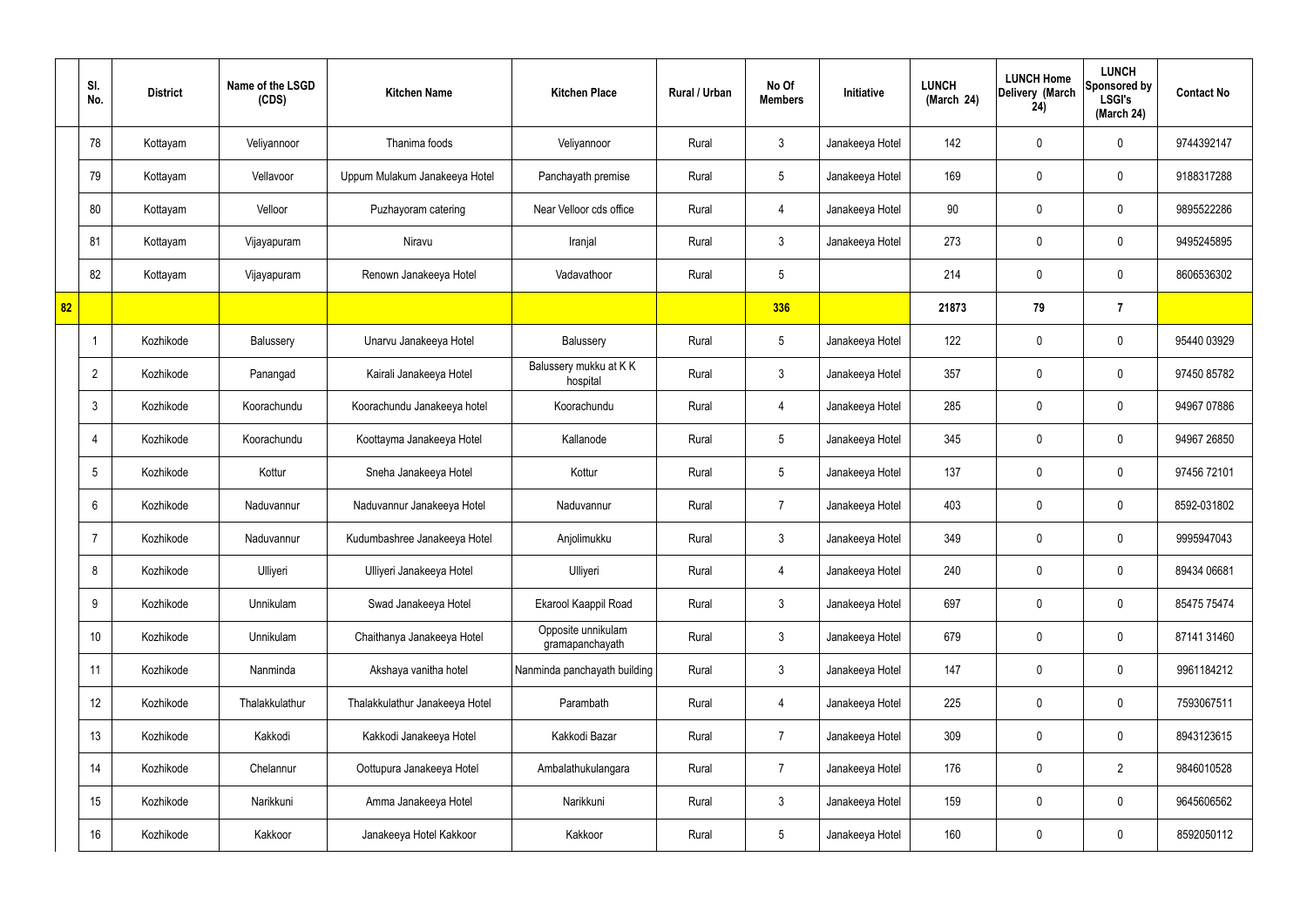| SI.<br>No. | <b>District</b> | Name of the LSGD<br>(CDS) | <b>Kitchen Name</b>                      | <b>Kitchen Place</b>      | Rural / Urban | No Of<br><b>Members</b> | <b>Initiative</b> | <b>LUNCH</b><br>(March 24) | <b>LUNCH Home</b><br>Delivery (March<br>24) | <b>LUNCH</b><br>Sponsored by<br><b>LSGI's</b><br>(March 24) | <b>Contact No</b> |
|------------|-----------------|---------------------------|------------------------------------------|---------------------------|---------------|-------------------------|-------------------|----------------------------|---------------------------------------------|-------------------------------------------------------------|-------------------|
| 17         | Kozhikode       | Koduvally                 | Sadhya Janakeeya Hotel                   | G M L P School, Koduvally | Urban         | $5\phantom{.0}$         | Janakeeya Hotel   | 603                        | 0                                           | $\mathbf 0$                                                 | 8593898831        |
| 18         | Kozhikode       | Koduvally                 | KKN Janakeeya Hotel Koduvally            | Nellamkandi               | Urban         | $\mathbf{3}$            | Janakeeya Hotel   | 164                        | 0                                           | $\mathbf 0$                                                 | 9847650894        |
| 19         | Kozhikode       | Koduvally                 | Swad Janakeeya Hotel                     | Manipuram                 | Urban         | $5\phantom{.0}$         | Janakeeya Hotel   | 317                        | 0                                           | $\mathbf 0$                                                 | 9946991995        |
| 20         | Kozhikode       | Madavoor                  | Madavoor Janakeeya Hotel                 | Near madavoor panchayath  | Rural         | $5\phantom{.0}$         | Janakeeya Hotel   | 213                        | 0                                           | $\mathbf 0$                                                 | 8547590842        |
| 21         | Kozhikode       | Omasseri                  | Annapoornna Janakeeya Hotel              | Omasseri                  | Rural         | $\overline{4}$          | Janakeeya Hotel   | 295                        | 0                                           | $\mathbf 0$                                                 | 9605102599        |
| 22         | Kozhikode       | Puthuppadi                | Ruchi Janakeeya Hotel                    | Puthupadi                 | Rural         | $5\phantom{.0}$         | Janakeeya Hotel   | 332                        | 0                                           | $\mathbf 0$                                                 | 7909113114        |
| 23         | Kozhikode       | Kizhakkoth                | Swad Janakeeya Hotel                     | Mariveettilthazham        | Rural         | $\overline{4}$          | Janakeeya Hotel   | $\mathbf 0$                | 0                                           | $\mathbf 0$                                                 | 9847086665        |
| 24         | Kozhikode       | Thamarassery              | Pavithram Janakeeya hotel                | Thamarassery old stand    | Rural         | $6\phantom{.}6$         | Janakeeya Hotel   | 297                        | 0                                           | $\mathbf 0$                                                 | 9048389661        |
| 25         | Kozhikode       | Kodenchery                | Kairali Janakeeya Hotel                  | Kodenchery                | Rural         | 4                       | Janakeeya Hotel   | 189                        | 0                                           | $\mathbf 0$                                                 | 9446037829        |
| 26         | Kozhikode       | Koodaranji                | Ruchikkoot Janakeeya Hotel               | Koodaranji                | Rural         | $6\phantom{.}6$         | Janakeeya Hotel   | 214                        | 0                                           | $\mathbf 0$                                                 | 9496439278        |
| 27         | Kozhikode       | Thiruvambadi              | Pulari Janakeeya Hotel                   | Thondimmal                | Rural         | $5\phantom{.0}$         | Janakeeya Hotel   | 159                        | 0                                           | $\mathbf 0$                                                 | 7034264232        |
| 28         | Kozhikode       | Kattippara                | Ruchi Janakeeya Hotel                    | Chamal                    | Rural         | $6\phantom{.}6$         | Janakeeya Hotel   | $\mathbf 0$                | 0                                           | $\mathbf 0$                                                 | 7591974045        |
| 29         | Kozhikode       | Koyilandy North           | Naveena canteen                          | Near new bus stand        | Urban         | $\overline{7}$          | Janakeeya Hotel   | 475                        | 0                                           | 3                                                           | 9544185262        |
| 30         | Kozhikode       | Koyilandy North           | Koyilandi Nagarasabha Janakeeya<br>Hotel | Near Kollamchira          | Urban         | 10 <sup>°</sup>         | Janakeeya Hotel   | 424                        | $\mathbf 0$                                 | $\mathbf 1$                                                 | 8943191728        |
| 31         | Kozhikode       | Koyilandi South           | Snehadeepam Janakeeya Hotel              | Muthambi                  | Urban         | $6\overline{6}$         | Janakeeya Hotel   | 135                        | 0                                           | $\mathbf 0$                                                 | 9188198658        |
| 32         | Kozhikode       | Koyilandi South           | Kudumbashree Janakeeya Hotel             | Koyilandi Market          | Urban         | $\mathbf{3}$            | Janakeeya Hotel   | 291                        | 0                                           | $\mathbf 0$                                                 | 9544185262        |
| 33         | Kozhikode       | Chengottukavu             | Amma Janakeeya Hotel                     | Edakkulam                 | Rural         | $5\phantom{.0}$         | Janakeeya Hotel   | 122                        | 0                                           | $\mathbf 0$                                                 | 9048235785        |
| 34         | Kozhikode       | Atholi                    | Atholi Janakeeya Hotel                   | Kodassery                 | Rural         | $\overline{4}$          | Janakeeya Hotel   | $\mathbf 0$                | 0                                           | $\mathbf 0$                                                 | 9072499251        |
| 35         | Kozhikode       | Moodadi                   | Ruchi Janakeeya Hotel                    | Moodadi                   | Rural         | $5\phantom{.0}$         | Janakeeya Hotel   | 338                        | 0                                           | $\mathbf 0$                                                 | 8281226403        |
| 36         | Kozhikode       | Chemancheri               | Annapoornna Janakeeya Hotel              | Pookkad                   | Rural         | $5\phantom{.0}$         | Janakeeya Hotel   | 160                        | 0                                           | $\mathbf 0$                                                 | 9048235785        |
| 37         | Kozhikode       | Arikkulam                 | Thanima Janakeeya Hotel                  | Kurudimukku               | Rural         | $\overline{4}$          | Janakeeya Hotel   | 199                        | 0                                           | $\overline{1}$                                              | 9645137125        |
| 38         | Kozhikode       | Arikkulam                 | Ruchiyidam Janakeeya Hotel               | Arikkulam                 | Rural         | 4                       | Janakeeya Hotel   | 60                         | 0                                           | $\mathbf 0$                                                 | 9048410803        |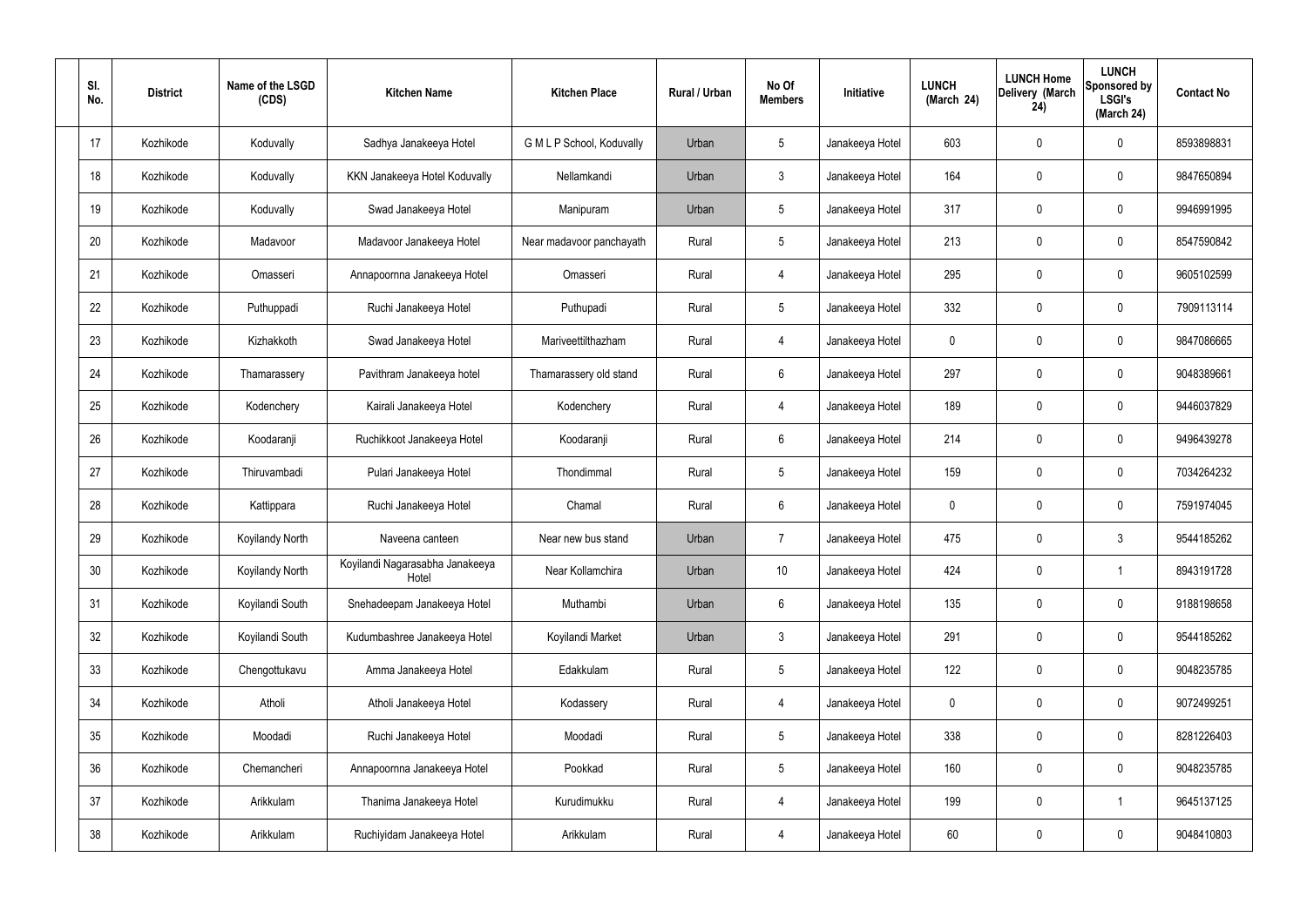|     | SI.<br>No. | <b>District</b> | Name of the LSGD<br>(CDS) | <b>Kitchen Name</b>            | <b>Kitchen Place</b>                        | Rural / Urban | No Of<br><b>Members</b> | Initiative      | <b>LUNCH</b><br>(March 24) | <b>LUNCH Home</b><br>Delivery (March<br>24) | <b>LUNCH</b><br>Sponsored by<br><b>LSGI's</b><br>(March 24) | <b>Contact No</b> |
|-----|------------|-----------------|---------------------------|--------------------------------|---------------------------------------------|---------------|-------------------------|-----------------|----------------------------|---------------------------------------------|-------------------------------------------------------------|-------------------|
|     | 39         | Kozhikode       | Kozhikode Central         | Ruchikkoott                    | <b>District Veterinary Hospital</b>         | Urban         | $\mathbf{3}$            | Janakeeya Hotel | 545                        | 150                                         | $\mathbf 0$                                                 | 7025774213        |
|     | 40         | Kozhikode       | Kozhikode Central         | Sneha Ruchikkoott              | Mankavu                                     | Urban         | 4                       | Janakeeya Hotel | 471                        | 46                                          | $\mathbf 0$                                                 | 8921995031        |
|     | 41         | Kozhikode       | Kozhikode Central         | Tripthi Janakeeya Hotel        | Near AMLP School,<br>Moozhikkal             | Urban         | $\mathbf{3}$            | Janakeeya Hotel | 751                        | 125                                         | $\mathbf 0$                                                 | 8129200288        |
|     | 42         | Kozhikode       | Kozhikode Central         | New Ganesh                     | Kovoor, near library                        | Urban         | $5\phantom{.0}$         | Janakeeya Hotel | 965                        | 20                                          | $\mathbf 0$                                                 | 9349123701        |
|     | 43         | Kozhikode       | Kozhikode Central         | Ruchippura Janakeeya Hotel     | Near Focus mall, New bus<br>stand Kozhikode | Urban         | $\mathbf{3}$            | Janakeeya Hotel | 766                        | 0                                           | $\mathbf 0$                                                 | 9605602806        |
|     | 44         | Kozhikode       | Kozhikode Central         | Souparnika Janakeeya Hotel     | Medical college near chest<br>hospital      | Urban         | $6\phantom{.}6$         | Janakeeya Hotel | 406                        | $\mathbf 0$                                 | $\mathbf 0$                                                 | 8281709784        |
|     | 45         | Kozhikode       | Kozhikode North           | Udayam kudumbasree canteen     | Thadambattuthazham                          | Urban         | $5\phantom{.0}$         | Janakeeya Hotel | 500                        | 85                                          | $\mathbf 0$                                                 | 7736850096        |
|     | 46         | Kozhikode       | Kozhikode North           | Ruchi                          | Elathoor, Chettikulam                       | Urban         | 4                       | Janakeeya Hotel | 331                        | $\mathbf 0$                                 | $\mathbf 0$                                                 | 9947743713        |
|     | 47         | Kozhikode       | Kozhikode North           | Tasty Janakeeya Hotel          | <b>Butt</b> road                            | Urban         | $5\phantom{.0}$         | Janakeeya Hotel | 607                        | 75                                          | $\mathbf 0$                                                 | 9074462795        |
|     | 48         | Kozhikode       | Kozhikode North           | Oruma                          | Eranjikkal                                  | Urban         | 4                       | Janakeeya Hotel | 402                        | 25                                          | $\mathbf 0$                                                 |                   |
|     | 49         | Kozhikode       | Feroke                    | Ruchi vanitha mess             | <b>Feroke Muncipality</b>                   | Urban         | $\overline{7}$          | Janakeeya Hotel | 246                        | 0                                           | $\mathbf 0$                                                 | 9544468026        |
|     | 50         | Kozhikode       | Feroke                    | Mithra Janakeeya Hotel         | Ambalangadi                                 | Urban         | $5\phantom{.0}$         | Janakeeya Hotel | 372                        | $\mathbf 0$                                 | $\mathbf 0$                                                 | 9847657229        |
|     | 51         | Kozhikode       | Feroke                    | Chemmeen Janakeeya Hotel       | Karuvanthuruthi                             | Urban         | 4                       | Janakeeya Hotel | 329                        | $\mathbf 0$                                 | $\mathbf 0$                                                 | 9747265293        |
|     | 52         | Kozhikode       | Ramanattukara             | Tasty catering unit            | Ramanattukara                               | Urban         | 6                       | Janakeeya Hotel | 478                        | 0                                           | $\mathbf 0$                                                 | 9961004004        |
| 106 | 53         | Kozhikode       | KozhikodeSouth            | Ushass cattering               | Meenchantha school                          | Urban         | $5\phantom{.0}$         | Janakeeya Hotel | 769                        | 0                                           | $\mathbf 0$                                                 | 9645629224        |
|     | 54         | Kozhikode       | Kozhikode South           | Oruma                          | Naduvattam                                  | Urban         | 4                       | Janakeeya Hotel | 340                        | 0                                           | $\mathbf 0$                                                 | 9747405960        |
|     | 55         | Kozhikode       | Kozhikode South           | Ruchi Janakeeya Hotel          | Kundayithode                                | Urban         | $5\phantom{.0}$         | Janakeeya Hotel | 564                        | 0                                           | $\mathbf 0$                                                 | 9526521036        |
|     | 56         | Kozhikode       | Kozhikode South           | Five star                      | Palayam                                     | Urban         | 4                       | Janakeeya Hotel | 502                        | 0                                           | $\mathbf 0$                                                 | 9744307041        |
|     | 57         | Kozhikode       | Olavanna                  | Kailamadam Janakeeya Hotel     | Pantheerankavu bypass                       | Rural         | $6\overline{6}$         | Janakeeya Hotel | 337                        | 95                                          | $\mathbf 0$                                                 | 9526123535        |
|     | 58         | Kozhikode       | Olavanna                  | Snehitha Janakeeya Hotel       | Kunnathupalam                               | Rural         | $6\overline{6}$         | Janakeeya Hotel | 302                        | 155                                         | $\mathbf 0$                                                 | 9072771905        |
|     | 59         | Kozhikode       | Kadalundi                 | Kadambhari Janakeeya Hotel     | Mannoor valavil                             | Rural         | $6\overline{6}$         | Janakeeya Hotel | 195                        | 0                                           | $\mathbf 0$                                                 | 9349923675        |
|     | 60         | Kozhikode       | Mukkam                    | Mukkam Friends Janakeeya hotel | Mukkam                                      | Urban         | 4                       | Janakeeya Hotel | 497                        | $\pmb{0}$                                   | $\pmb{0}$                                                   | 9497215604        |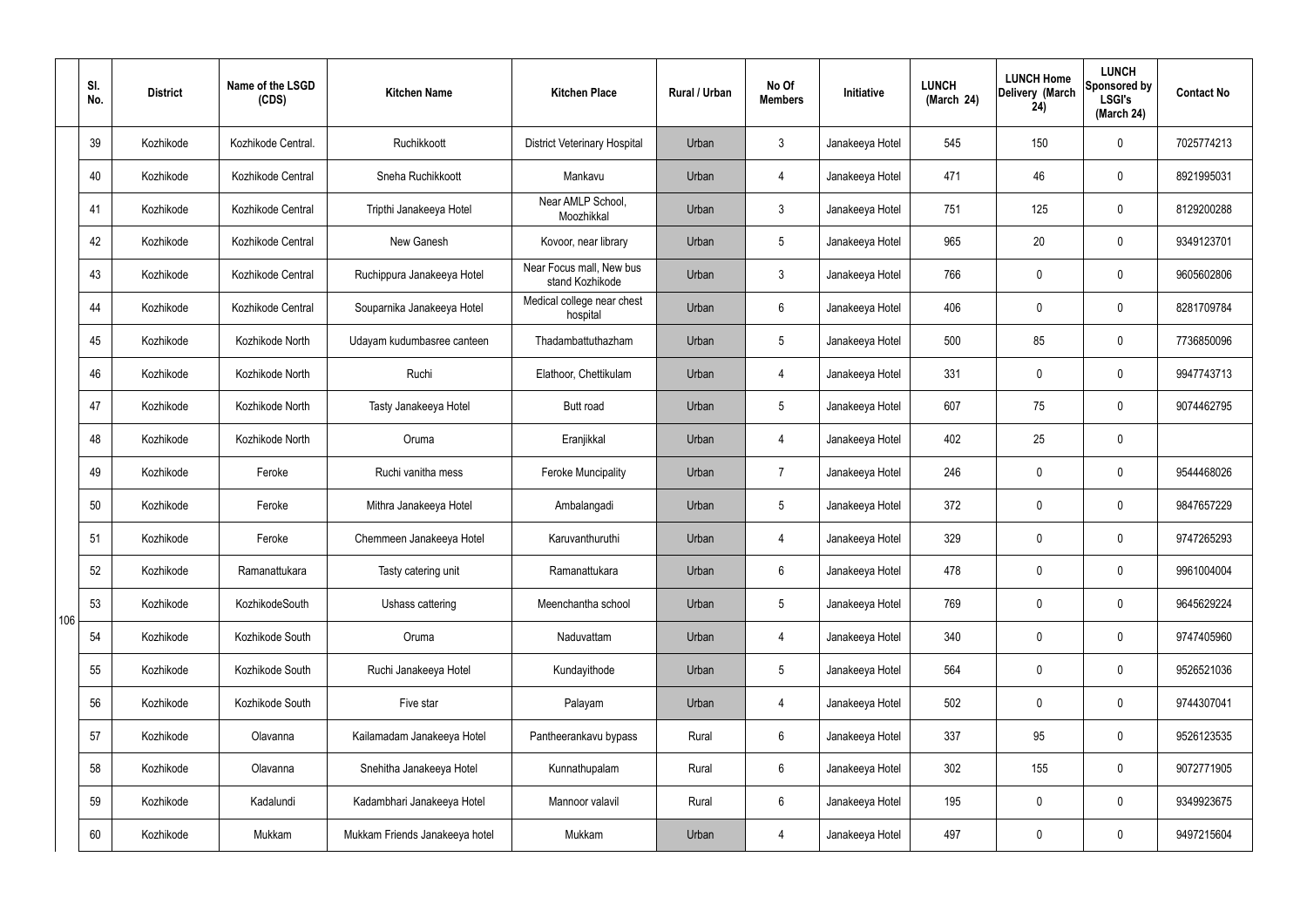| SI.<br>No. | <b>District</b> | Name of the LSGD<br>(CDS) | <b>Kitchen Name</b>                       | <b>Kitchen Place</b>               | Rural / Urban | No Of<br><b>Members</b> | Initiative      | <b>LUNCH</b><br>(March 24) | <b>LUNCH Home</b><br>Delivery (March<br>24) | <b>LUNCH</b><br>Sponsored by<br><b>LSGI's</b><br>(March 24) | <b>Contact No</b> |
|------------|-----------------|---------------------------|-------------------------------------------|------------------------------------|---------------|-------------------------|-----------------|----------------------------|---------------------------------------------|-------------------------------------------------------------|-------------------|
| 61         | Kozhikode       | Mukkam                    | Oottupura Janakeeya Hotel                 | Manassery                          | Urban         | 4                       | Janakeeya Hotel | 390                        | 0                                           | 0                                                           | 9645563417        |
| 62         | Kozhikode       | Chathamangalam            | Prakruthi                                 | Chathamangalam vipanana<br>kendram | Rural         | $5\phantom{.0}$         | Janakeeya Hotel | 88                         | $\mathbf 0$                                 | 0                                                           | 9745828787        |
| 63         | Kozhikode       | Chathamangalam            | Oruma                                     | Milk society                       | Rural         | $5\phantom{.0}$         | Janakeeya Hotel | 245                        | $\mathbf 0$                                 | 0                                                           | 9847872378        |
| 64         | Kozhikode       | Perumanna                 | Thushara Janakeeya Hotel                  | Vallikkunnu                        | Rural         | $5\phantom{.0}$         | Janakeeya Hotel | 204                        | $\mathbf 0$                                 | 0                                                           | 8113873612        |
| 65         | Kozhikode       | Kodiyathur                | Kanivu                                    | Eranjimavu                         | Rural         | $\overline{4}$          | Janakeeya Hotel | 167                        | $\mathbf 0$                                 | 0                                                           | 9048094053        |
| 66         | Kozhikode       | Karassery                 | Karassery CDS Janakeeya Hotel             | Near karassery panchayath          | Rural         | $\overline{4}$          | Janakeeya Hotel | 222                        | $\mathbf 0$                                 | 0                                                           | 9645120636        |
| 67         | Kozhikode       | Kuruvattoor               | Nanma Janakeeya Hotel                     | Payambra                           | Rural         | $\overline{4}$          | Janakeeya Hotel | 153                        | 0                                           | 0                                                           | 8547413299        |
| 68         | Kozhikode       | Mavoor                    | Koottayma Janakeeya Hotel                 | Mavoor                             | Rural         | $\overline{4}$          | Janakeeya Hotel | 340                        | 0                                           | 0                                                           | 9961856227        |
| 69         | Kozhikode       | Peruvayal                 | Tripthi Janakeeya Hotel                   | Velliparambu                       | Rural         | $5\phantom{.0}$         | Janakeeya Hotel | 122                        | 0                                           | 0                                                           | 6238723687        |
| 70         | Kozhikode       | Kuttiadi                  | Janakeeya Hotel                           | Kuttiadi Town                      | Rural         | 9                       | Janakeeya Hotel | 229                        | $\mathbf 0$                                 | $\overline{2}$                                              | 8606099575        |
| 71         | Kozhikode       | Kavilumpara               | Kavilumpara panchayath Janakeeya<br>Hotel | Thottilpalam                       | Rural         | $\overline{4}$          | Janakeeya Hotel | 266                        | $\boldsymbol{0}$                            | 0                                                           | 8157900256        |
| 72         | Kozhikode       | Maruthonkara              | Thanima Janakeeya Hotel                   | Adukkath                           | Rural         | $5\phantom{.0}$         | Janakeeya Hotel | 318                        | 0                                           | 0                                                           | 9846974198        |
| 73         | Kozhikode       | Velom                     | Samridhi                                  | Kallumpuram - Theekkuni            | Rural         | 5                       | Janakeeya Hotel | 202                        | $\mathbf 0$                                 | 0                                                           | 9846813401        |
| 74         | Kozhikode       | Kunnummal                 | Ruchi Janakeeya Hotel                     | Kakkattil                          | Rural         | $5\phantom{.0}$         | Janakeeya Hotel | 420                        | $\mathbf 0$                                 | 0                                                           | 9605800608        |
| 75         | Kozhikode       | Naripatta                 | Sthree sakthi Janakeeya Hotel             | Kaiveli                            | Rural         | $5\phantom{.0}$         | Janakeeya Hotel | 130                        | $\mathbf 0$                                 | 0                                                           | 9645339232        |
| 76         | Kozhikode       | Kayakkodi                 | Samridhi Janakeeya Hotel                  | Kayakkodi                          | Rural         | $5\phantom{.0}$         | Janakeeya Hotel | 213                        | $\boldsymbol{0}$                            | 0                                                           | 9495587551        |
| 77         | Kozhikode       | Thurayur                  | Cds coffee house                          | Thurayur                           | Rural         | $5\phantom{.0}$         | Janakeeya Hotel | 201                        | $\boldsymbol{0}$                            | 0                                                           | 9048028293        |
| 78         | Kozhikode       | Payyoli                   | Mithra                                    | Payyoli Municipality               | Urban         | $5\phantom{.0}$         | Janakeeya Hotel | 205                        | $\boldsymbol{0}$                            | 0                                                           | 8606505900        |
| 79         | Kozhikode       | Meppayur                  | Ruchi canteen                             | Meppayur                           | Rural         | $5\phantom{.0}$         | Janakeeya Hotel | 263                        | $\boldsymbol{0}$                            | 0                                                           | 9447469729        |
| 80         | Kozhikode       | Thikkodi                  | Kaippunnyam Janakeeya Hotel               | Thikkodi                           | Rural         | $5\phantom{.0}$         | Janakeeya Hotel | 180                        | $\boldsymbol{0}$                            | 0                                                           | 9526071250        |
| 81         | Kozhikode       | Keezhariyur               | Tripthi Janakeeya Hotel                   | Arayanattu para                    | Rural         | 8                       | Janakeeya Hotel | 278                        | $\boldsymbol{0}$                            | 0                                                           | 8592834034        |
| 82         | Kozhikode       | Chakkittappara            | Chakkittapara cds Hotel                   | Chakkittapara CDS                  | Rural         | $\mathbf{3}$            | Janakeeya Hotel | 210                        | $\boldsymbol{0}$                            | 0                                                           | 9526881089        |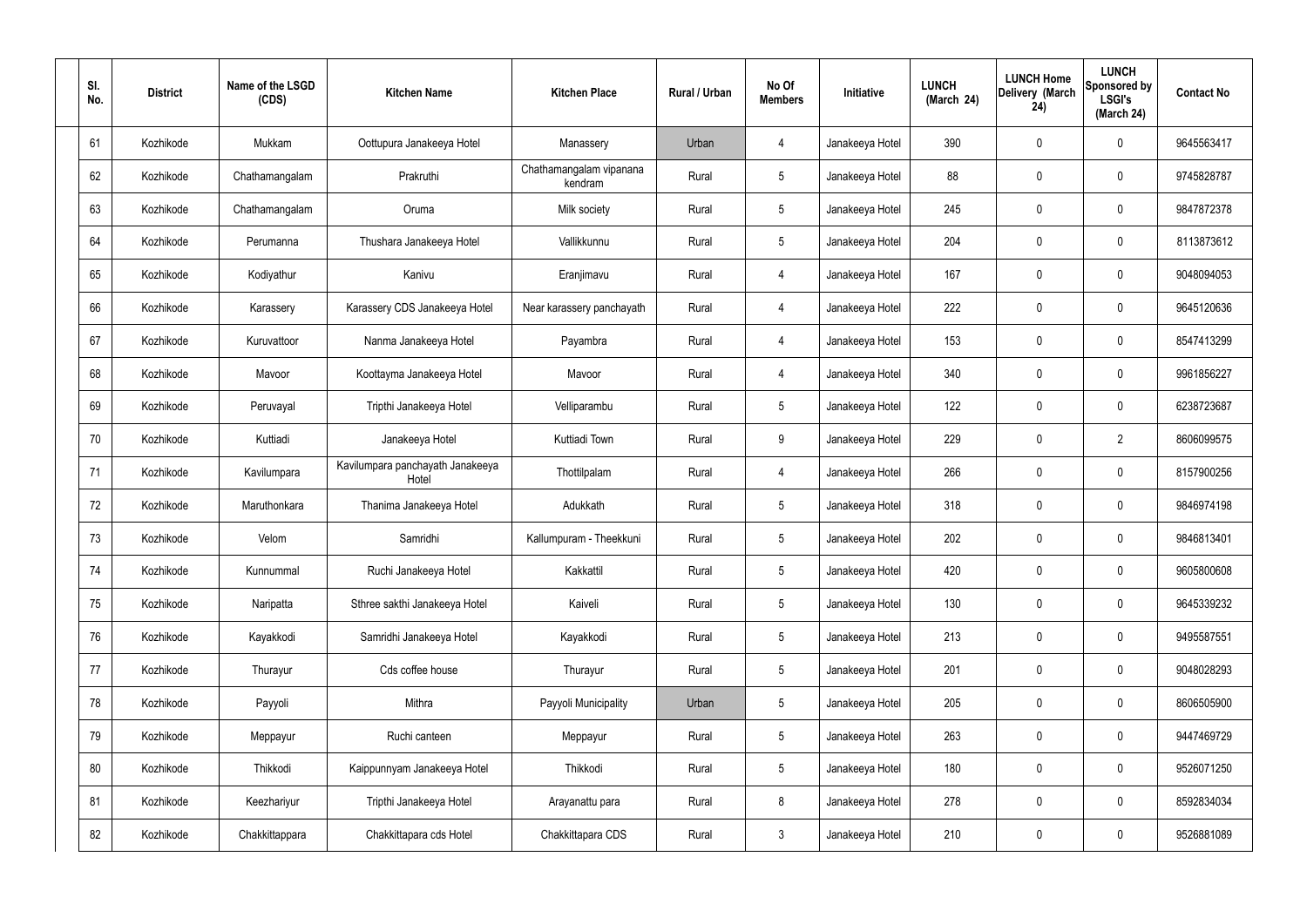| SI.<br>No. | <b>District</b> | Name of the LSGD<br>(CDS) | <b>Kitchen Name</b>                                  | <b>Kitchen Place</b>                               | Rural / Urban | No Of<br><b>Members</b> | Initiative      | <b>LUNCH</b><br>(March 24) | <b>LUNCH Home</b><br>Delivery (March<br>24) | <b>LUNCH</b><br>Sponsored by<br><b>LSGI's</b><br>(March 24) | <b>Contact No</b> |
|------------|-----------------|---------------------------|------------------------------------------------------|----------------------------------------------------|---------------|-------------------------|-----------------|----------------------------|---------------------------------------------|-------------------------------------------------------------|-------------------|
| 83         | Kozhikode       | Cheruvannur               | Vanitha canteen                                      | near cheruvannur panchayath<br>office, Cheruvannur | Rural         | $5\phantom{.0}$         | Janakeeya Hotel | 155                        | $\mathbf 0$                                 | 0                                                           | 9400676505        |
| 84         | Kozhikode       | Koothali                  | Salkara stationary cum Coffee house<br>and photostat | Near Koothali panchayath<br>office                 | Rural         | 6                       | Janakeeya Hotel | 242                        | 0                                           | $\mathbf 0$                                                 | 9847642496        |
| 85         | Kozhikode       | Changaroth                | Changorath Janakeeya Hotel                           | Near Vadakkumbad HSS                               | Rural         | $5\phantom{.0}$         | Janakeeya Hotel | 200                        | $\mathbf 0$                                 | $\mathbf 0$                                                 | 9747353283        |
| 86         | Kozhikode       | Perambra                  | Perambra Janakeeya Hotel                             | Perambra                                           | Rural         | 4                       | Janakeeya Hotel | 325                        | $\mathbf{0}$                                | $\boldsymbol{0}$                                            | 6238677483        |
| 87         | Kozhikode       | Kayanna                   | Kudumbashree Janakeeya Hotel<br>Kayanna              | Kayanna Bazar                                      | Rural         | $\mathbf{3}$            | Janakeeya Hotel | 60                         | $\mathbf{0}$                                | $\mathbf 0$                                                 | 9496130121        |
| 88         | Kozhikode       | Nochad                    | Kudumbashree Janakeeya Hotel                         | Muliyangal                                         | Rural         | $5\phantom{.0}$         | Janakeeya Hotel | 180                        | 0                                           | $\mathbf 0$                                                 | 7034944936        |
| 89         | Kozhikode       | Nochad                    | Ruchi Janakeeya Hotel                                | Kalpathur                                          | Rural         | $5\phantom{.0}$         | Janakeeya Hotel | 120                        | $\mathbf 0$                                 | $\mathbf 0$                                                 | 9946006742        |
| 90         | Kozhikode       | Ayenchery                 | Janakeeya Hotel Ayanchery                            | Ayanchery                                          | Rural         | 4                       | Janakeeya Hotel | 194                        | 0                                           | $\boldsymbol{0}$                                            | 8078369520        |
| 91         | Kozhikode       | Maniyur                   | Ruchikoott Vanitha Hotel                             | Near maniyur panchayath<br>office, Navodaya stop   | Rural         | 4                       | Janakeeya Hotel | 135                        | 0                                           | $\mathbf 0$                                                 | 9400097895        |
| 92         | Kozhikode       | Villiappally              | Janakeeya Hotel Villiappally                         | Keezhal Mukku                                      | Rural         | 4                       | Janakeeya Hotel | 174                        | 0                                           | $\boldsymbol{0}$                                            | 8086472039        |
| 93         | Kozhikode       | Thiruvallur               | Ruchi Janakeeya Hotel                                | Thiruvallur                                        | Rural         | $5\phantom{.0}$         | Janakeeya Hotel | 214                        | $\mathbf 0$                                 | $\boldsymbol{0}$                                            | 9400723619        |
| 94         | Kozhikode       | Edachery                  | Kudumbasree cafe and helpdesk                        | Edachery                                           | Rural         | 4                       | Janakeeya Hotel | 275                        | 0                                           | $\boldsymbol{0}$                                            | 7736287974        |
| 95         | Kozhikode       | Nadapuram                 | Uttupura canteen and catering                        | Kallachi                                           | Rural         | 6                       | Janakeeya Hotel | 400                        | $\mathbf 0$                                 | 0                                                           | 9946448011        |
| 96         | Kozhikode       | Chekkyad                  | Ruchi vanitha hotel                                  | Puliyav                                            | Rural         | $\overline{4}$          | Janakeeya Hotel | 257                        | 0                                           | $\mathbf 0$                                                 | 9048541152        |
| 97         | Kozhikode       | Valayam                   | Nanma Janakeeya Hotel                                | Valayam                                            | Rural         | $5\phantom{.0}$         | Janakeeya Hotel | 141                        | $\mathsf{0}$                                | $\mathbf 0$                                                 | 9207821783        |
| 98         | Kozhikode       | Purameri                  | Nanma Janakeeya Hotel                                | Purameri                                           | Rural         | $6\,$                   | Janakeeya Hotel | 254                        | 0                                           | $\mathbf 0$                                                 | 9745393164        |
| 99         | Kozhikode       | Vanimel                   | Vanimel Janakeeya Hotel                              | Bhoomivathukkal                                    | Rural         | $5\phantom{.0}$         | Janakeeya Hotel | 200                        | 0                                           | $\mathbf 0$                                                 | 9048163049        |
| 100        | Kozhikode       | Tuneri                    | Menma Oottupura Janakeeya Hotel                      | Tuneri                                             | Rural         | $\mathfrak{Z}$          | Janakeeya Hotel | 190                        | 0                                           | $\mathbf 0$                                                 | 9745251928        |
| 101        | Kozhikode       | Onchiyam                  | Adukkala                                             | Kannookkara                                        | Rural         | $\mathfrak{Z}$          | Janakeeya Hotel | 156                        | 0                                           | $\mathbf 0$                                                 | 8606115054        |
| 102        | Kozhikode       | Chorode                   | Janani Hotel and Catering Unit                       | Chorode                                            | Rural         | $\overline{4}$          | Janakeeya Hotel | 238                        | $\pmb{0}$                                   | $\mathbf 0$                                                 | 9645426343        |
| 103        | Kozhikode       | Eramala                   | Janakeeya Hotel - Eramala                            | Orkkatteri                                         | Rural         | 8                       | Janakeeya Hotel | 130                        | 0                                           | $\mathbf 0$                                                 | 9645239675        |
| 104        | Kozhikode       | Vadakara West             | Chithra Janakeeya Hotel                              | Vadakara New bus stand                             | Urban         | $\mathfrak{Z}$          | Janakeeya Hotel | 256                        | $\pmb{0}$                                   | $\pmb{0}$                                                   | 9387762939        |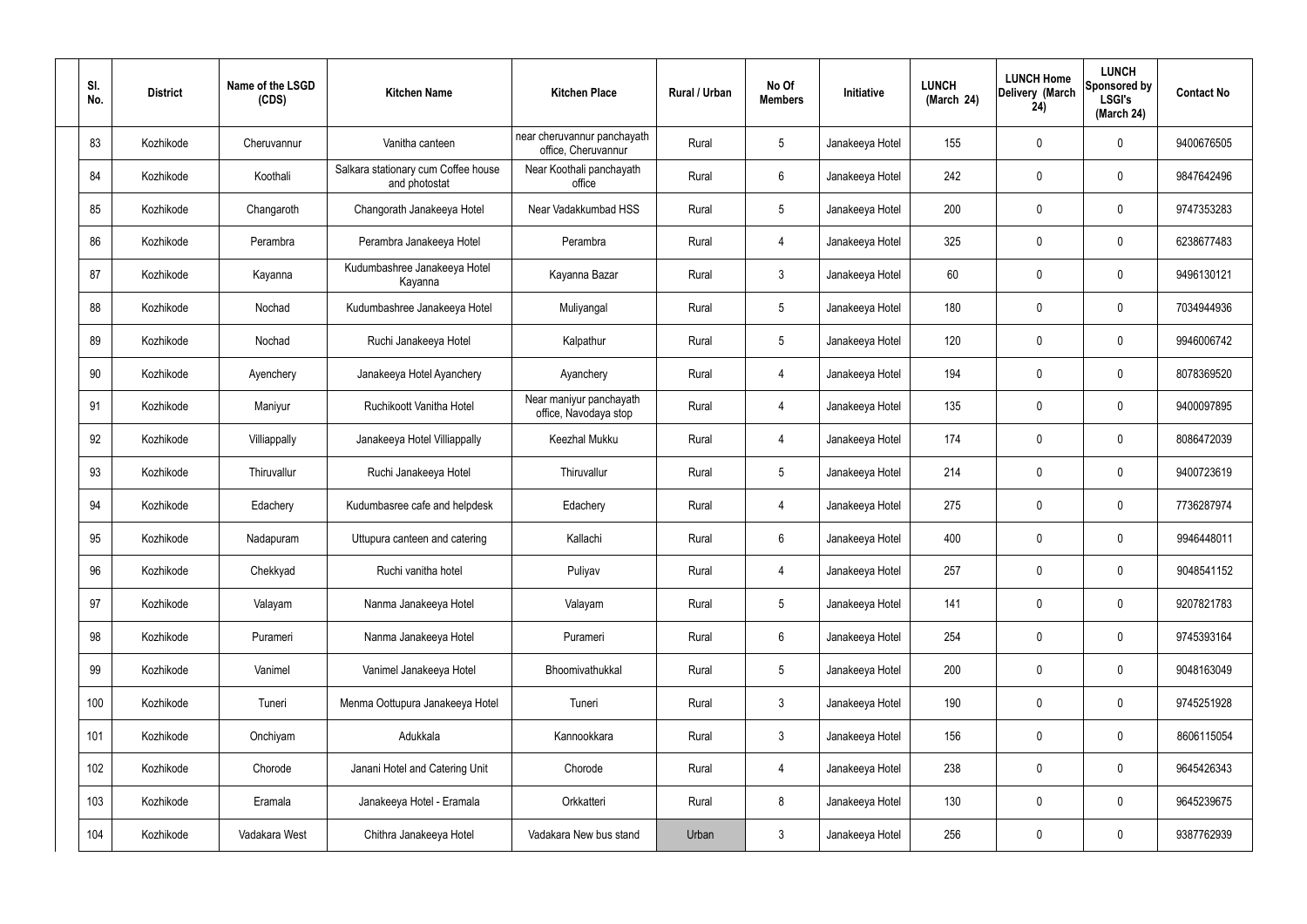|     | SI.<br>No.     | <b>District</b> | Name of the LSGD<br>(CDS) | <b>Kitchen Name</b>                   | <b>Kitchen Place</b>                     | Rural / Urban | No Of<br><b>Members</b> | Initiative      | <b>LUNCH</b><br>(March 24) | <b>LUNCH Home</b><br>Delivery (March<br>24) | <b>LUNCH</b><br>Sponsored by<br><b>LSGI's</b><br>(March 24) | <b>Contact No</b> |
|-----|----------------|-----------------|---------------------------|---------------------------------------|------------------------------------------|---------------|-------------------------|-----------------|----------------------------|---------------------------------------------|-------------------------------------------------------------|-------------------|
|     | 105            | Kozhikode       | Vadakara East             | Janakeeya Hotel Vadakara Municipality | Edodi                                    | Urban         | 6                       | Janakeeya Hotel | 357                        | $\mathbf 0$                                 | $\mathbf 0$                                                 | 9207604876        |
|     | 106            | Kozhikode       | Azhiyoor                  | Janakeeya Hotel Azhiyoor              | Chombala near Block Office               | Rural         | $\mathbf{3}$            | Janakeeya Hotel | 190                        | $\mathbf 0$                                 | $\mathbf 0$                                                 | 8086159250        |
| 106 |                |                 |                           |                                       |                                          |               | 505                     |                 | 30541                      | 776                                         | 9                                                           |                   |
|     | -1             | Malappuram      | Triprangode               | Vishista Vanitha Canteen              | Ottumpuram                               | Rural         | $5\phantom{.0}$         | Janakeeya Hotel | 210                        | 20                                          | $\mathbf 0$                                                 | 9526951352        |
|     | $\overline{2}$ | Malappuram      | Kondotty-2                | Amrutham Janakeeya Hotel              | Kondotty busstand                        | Urban         | 4                       | Janakeeya Hotel | 378                        | $\mathbf 0$                                 | 4                                                           | 7356582539        |
|     | $\mathbf{3}$   | Malappuram      | Ponmundam                 | Janakeeya hotel                       | Athanikkal                               | Rural         | 4                       | Janakeeya Hotel | 228                        | $\mathbf 0$                                 | $\mathbf 0$                                                 |                   |
|     | 4              | Malappuram      | Ponnani-1                 | Samridhi                              | Ponnani                                  | Urban         | $5\overline{)}$         | Janakeeya Hotel | 85                         | 0                                           | $\mathbf 0$                                                 |                   |
|     | 5              | Malappuram      | Parappanangadi            | Thathoos janakeeya hotel              | Parappanangadi                           | Urban         | $\mathbf{3}$            | Janakeeya Hotel | 179                        | 164                                         | $\mathbf 0$                                                 |                   |
|     | 6              | Malappuram      | Edayur                    | mathuraka vanita hotel                | vattaparamb                              | Rural         | $\mathbf{3}$            | Janakeeya Hotel | 128                        | 0                                           | $\mathbf 0$                                                 |                   |
|     | 7              | Malappuram      | Kaladi                    | Thripthi Janakeeya Hotel              | Naripparamb                              | Rural         | 4                       | Janakeeya Hotel | 162                        | $\mathbf 0$                                 | $\mathbf 0$                                                 |                   |
|     | 8              | Malappuram      | Tavanur                   | Snehitha                              | Ayankalam                                | Rural         | $5\phantom{.0}$         | Janakeeya Hotel | 64                         | $\mathbf 0$                                 | $\mathbf 0$                                                 |                   |
|     | 9              | Malappuram      | Karulai                   | Janakeeya Hotel                       | Karulayi Town                            | Rural         | 4                       | Janakeeya Hotel | 68                         | 22                                          | $\mathbf 0$                                                 | 9388070564        |
|     | 10             | Malappuram      | Melattur                  | Melattur Janakeeya Hotel              | Melattur                                 | Rural         | $5\overline{)}$         | Janakeeya Hotel | 257                        | $\mathbf 0$                                 | $\mathbf 0$                                                 | 9497644650        |
|     | 11             | Malappuram      | Vallikkunnu               | Ruchikootu                            | Anangadi                                 | Rural         | $\overline{4}$          | Janakeeya Hotel | 197                        | 95                                          | $\mathbf 0$                                                 | 9846828029        |
|     | 12             | Malappuram      | Parappanangadi            | Sobhika Janakeeya hotel               | Parappanangadi                           | Urban         | $5\phantom{.0}$         | Janakeeya Hotel | 469                        | 170                                         | $\mathbf 0$                                                 | 9048220552        |
|     | 13             | Malappuram      | Vazhakkad                 | Ruchi hotel vazhakkad                 | Gup school vazhakkad                     | Rural         | $5\phantom{.0}$         | Janakeeya Hotel | 345                        | 224                                         | $\mathbf 0$                                                 | 9656316072        |
|     | 14             | Malappuram      | Amarambalam               | Janakeeya Hotel                       | Opposite Federal Bank<br>Pookkottumpadam | Rural         | $\overline{4}$          | Janakeeya Hotel | 79                         | $\mathfrak{Z}$                              | $\overline{4}$                                              | 8157060589        |
|     | 15             | Malappuram      | Marakkara                 | Famous Hotel                          | marakkara                                | Rural         | $\mathbf{3}$            | Janakeeya Hotel | 122                        | 0                                           | $\mathbf 0$                                                 | 6238909658        |
|     | 16             | Malappuram      | Ozhur                     | Archana Vanitha Canteen               | Pulparambu                               | Rural         | $\overline{2}$          | Janakeeya Hotel | 190                        | $\pmb{0}$                                   | $\mathbf 0$                                                 | 9645906084        |
|     | 17             | Malappuram      | Keezhuparambu             | Sisiram hotel keezhuparambu           | New bazar kuniyil                        | Rural         | $5\phantom{.0}$         | Janakeeya Hotel | 105                        | 79                                          | $\mathbf 0$                                                 | 8086830582        |
|     | 18             | Malappuram      | Irimbiliyam               | nandanam vanita hotel                 | kotappuram                               | Rural         | $5\phantom{.0}$         | janakeeya Hotel | 241                        | 0                                           | $\mathbf 0$                                                 | 7306302029        |
|     | 19             | Malappuram      | Porur                     | Kudumbasree vanitha canteen           | Cherukod                                 | Rural         | $\overline{4}$          | Janakeeya Hotel | 220                        | 0                                           | $\boldsymbol{0}$                                            | 9745425647        |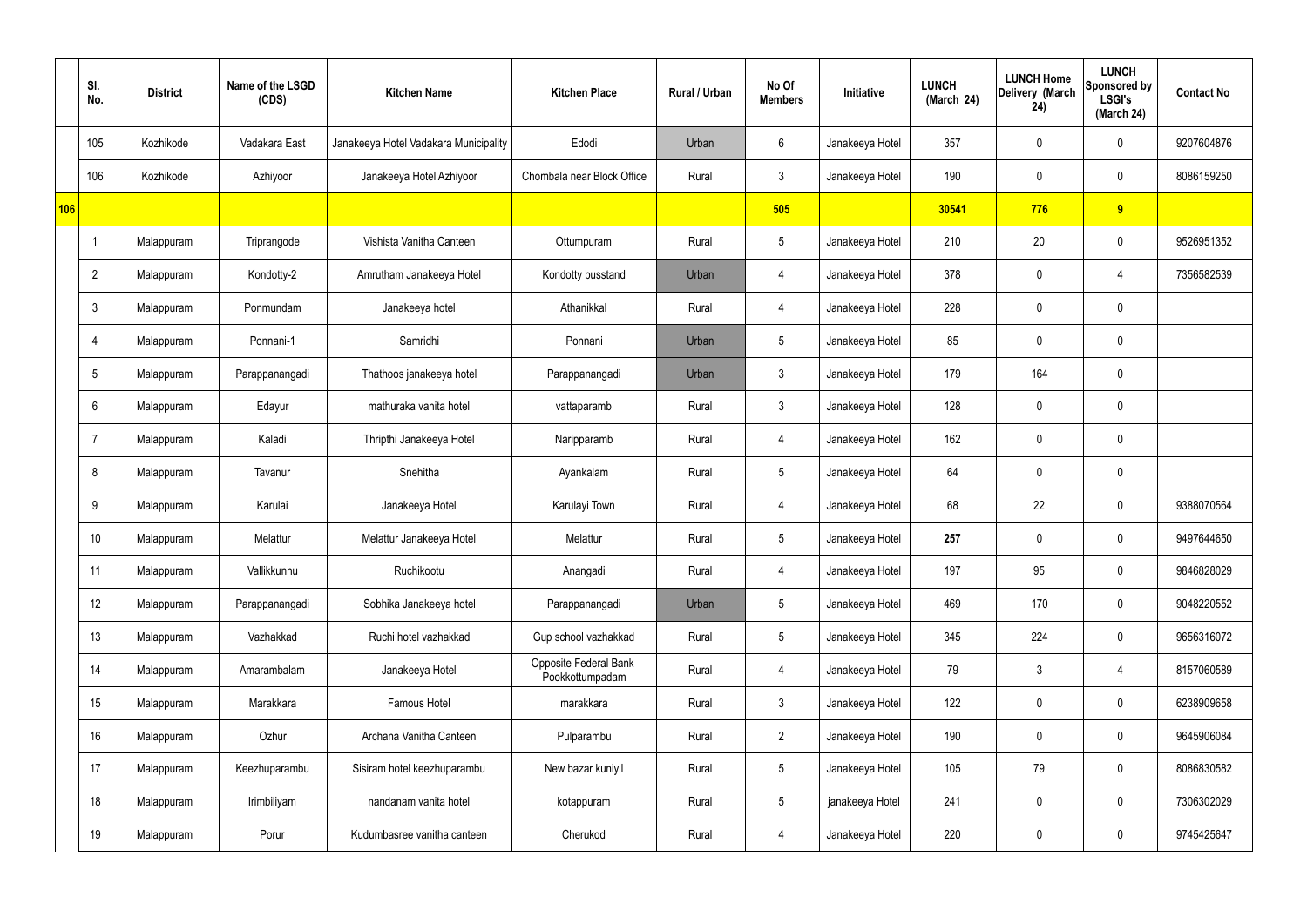| SI.<br>No. | <b>District</b> | Name of the LSGD<br>(CDS) | <b>Kitchen Name</b>        | <b>Kitchen Place</b> | Rural / Urban | No Of<br><b>Members</b> | Initiative      | <b>LUNCH</b><br>(March 24) | <b>LUNCH Home</b><br>Delivery (March<br>24) | <b>LUNCH</b><br>Sponsored by<br><b>LSGI's</b><br>(March 24) | <b>Contact No</b> |
|------------|-----------------|---------------------------|----------------------------|----------------------|---------------|-------------------------|-----------------|----------------------------|---------------------------------------------|-------------------------------------------------------------|-------------------|
| 20         | Malappuram      | Tirunavaya                | Vibhava Cafesree           | Karathoor            | Rural         | $\overline{4}$          | Janakeeya Hotel | 0                          | 0                                           | $\mathbf 0$                                                 | 9645414837        |
| 21         | Malappuram      | Moothedam                 | Moothedam janakeeya hotel  | Karappuram           | Rural         | $\mathbf{3}$            | Janakeeya Hotel | 272                        | $\mathbf 0$                                 | $\mathbf 0$                                                 | 9447630154        |
| 22         | Malappuram      | Vazhayur                  | Three Star Janakeeya Hotel | Karad                | Rural         | 4                       | Janakeeya Hotel | 302                        | 38                                          | $\mathbf 0$                                                 | 9744305921        |
| 23         | Malappuram      | urngattiri                | Oottupura                  | Therattummal         | Rural         | $5\phantom{.0}$         | Janakeeya Hotel | 124                        | 103                                         | $\pmb{0}$                                                   | 9562851125        |
| 24         | Malappuram      | Maranchery                | Janakeeya Hotel maranchey  | Panambad             | Rural         | $5\phantom{.0}$         | Janakeeya Hotel | 83                         | 148                                         | $\mathbf 0$                                                 | 9048081621        |
| 25         | Malappuram      | Athavanad                 | Janakeeya Bhakshanasala    | Vettichira           | Rural         | $5\phantom{.0}$         | Janakeeya Hotel | $\mathbf 0$                | $\boldsymbol{0}$                            | $\mathbf 0$                                                 | 9495291580        |
| 26         | Malappuram      | Pothukal                  | Vanitha Canteen            | Nettikulam           | Rural         | $6\phantom{.}6$         | Janakeeya Hotel | 105                        | $\boldsymbol{0}$                            | $\mathbf 0$                                                 | 9048501397        |
| 27         | Malappuram      | Mampad                    | <b>Bismi Cafe</b>          | Mampad               | Rural         | $\mathbf{3}$            | Janakeeya Hotel | 181                        | $\mathbf 0$                                 | $\mathbf 0$                                                 | 9961170251        |
| 28         | Malappuram      | Marakkara                 | Ruchikoottu                | <b>AC Nirappu</b>    | Rural         | $5\phantom{.0}$         | Janakeeya Hotel | 70                         | $\boldsymbol{0}$                            | $\mathbf 0$                                                 | 9745625415        |
| 29         | Malappuram      | Alipparambu               | Oottupura                  | Alipparambu          | Rural         | $5\phantom{.0}$         | Janakeeya Hotel | 179                        | 0                                           | $\mathbf 0$                                                 | 9847690941        |
| 30         | Malappuram      | Valanchery                | Janakkeeya Hotel           | Valanchery           | Urban         | $5\phantom{.0}$         | Janakeeya Hotel | 157                        | $\mathbf 0$                                 | $\boldsymbol{0}$                                            | 8593812408        |
| 31         | Malappuram      | Chaliyar                  | Chaliyar Janakeeya Hotel   | Akambaadam           | Rural         | $\mathbf{3}$            | Janakeeya Hotel | 161                        | 43                                          | $\boldsymbol{0}$                                            | 9605274841        |
| 32         | Malappuram      | Kalikavu                  | Friends Janakeeya Hotel    | Kalikavu             | Rural         | $\overline{4}$          | Janakeeya Hotel | 133                        | 15                                          | $\boldsymbol{0}$                                            | 9745751684        |
| 33         | Malappuram      | Angadipuram               | Janakeeya Hotel            | Angadipuram          | Rural         | 4                       | Janakeeya Hotel | 198                        | $\mathsf{0}$                                | $\mathbf 0$                                                 | 7902314724        |
| 34         | Malappuram      | Puzhakkattri              | Jasmin                     | Puzhakkattiri        | Rural         | $5\phantom{.0}$         | Janakeeya Hotel | 168                        | 107                                         |                                                             | 9495497872        |
| 35         | Malappuram      | Nannamukku                | Tanima                     | Nannamukku           | Rural         | $5\phantom{.0}$         | Janakeeya Hotel | 139                        | 75                                          | $\mathbf 0$                                                 | 8943417885        |
| 36         | Malappuram      | Moorkkanad                | Oruma Janakeeya Hotel      | Moorkkanad           | Rural         | $5\phantom{.0}$         | Janakeeya Hotel | 182                        | 53                                          |                                                             | 9605728248        |
| 37         | Malappuram      | Edavanna                  | Souhrtham Janakeeya Hotel  | Edavanna             | Rural         | $5\phantom{.0}$         | Janakeeya Hotel | 454                        | 256                                         | $\mathbf 0$                                                 | 9746986110        |
| 38         | Malappuram      | Tirur                     | Ruchi Janakeeya Hotel      | Tirur                | Urban         | 4                       | Janakeeya Hotel | 458                        | 38                                          | $\mathbf 0$                                                 | 9895409528        |
| 39         | Malappuram      | Tirur                     | Amrutham Janakeeya Hotel   | Tirur                | Urban         | 4                       | Janakeeya Hotel | 298                        | $\mathbf 0$                                 | $\mathbf 0$                                                 | 9745074259        |
| 40         | Malappuram      | Edappal                   | Daya Cafesree              | Edappal              | Rural         | $5\,$                   | Janakeeya Hotel | 159                        | 0                                           | $\mathbf 0$                                                 | 9895439056        |
| 41         | Malappuram      | Koottilangadi             | Janakeeya Hotel            | Koottilangadi        | Rural         | 4                       | Janakeeya Hotel | 70                         | $30\,$                                      | $\overline{2}$                                              | 9539471939        |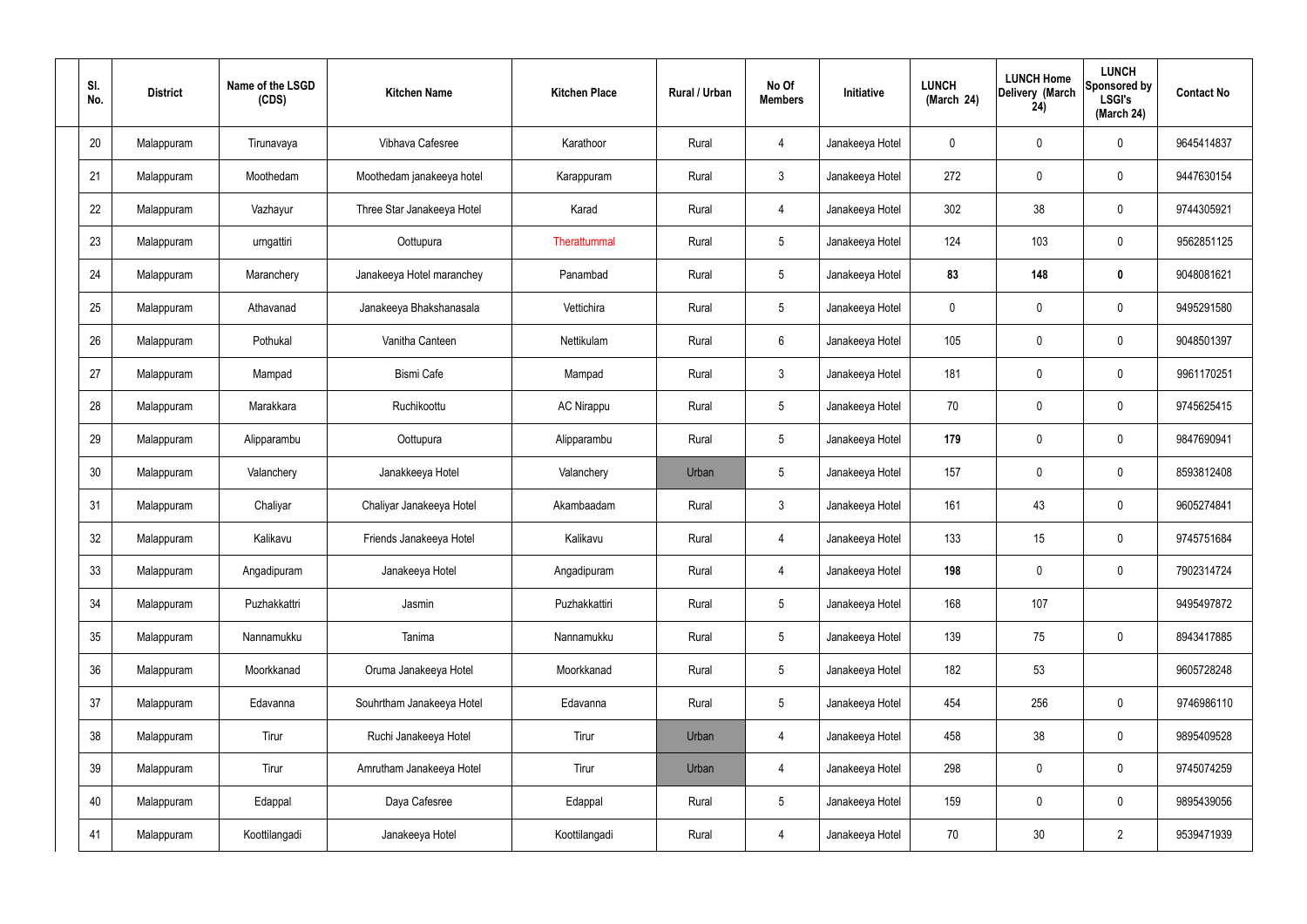| SI.<br>No. | <b>District</b> | Name of the LSGD<br>(CDS) | <b>Kitchen Name</b>                               | <b>Kitchen Place</b>   | Rural / Urban | No Of<br><b>Members</b> | Initiative      | <b>LUNCH</b><br>(March 24) | <b>LUNCH Home</b><br>Delivery (March<br>24) | <b>LUNCH</b><br>Sponsored by<br><b>LSGI's</b><br>(March 24) | <b>Contact No</b> |
|------------|-----------------|---------------------------|---------------------------------------------------|------------------------|---------------|-------------------------|-----------------|----------------------------|---------------------------------------------|-------------------------------------------------------------|-------------------|
| 42         | Malappuram      | Vattamkulam               | Vibhava Janakeeya Hotel                           | Edappal                | Rural         | 4                       | Janakeeya Hotel | 124                        | 0                                           | 0                                                           | 9744844512        |
| 43         | Malappuram      | Nilambur                  | Annapporna Janakeeya Hotel                        | Nilambur               | Urban         | 8                       | Janakeeya Hotel | 212                        | 139                                         | 0                                                           | 8547795364        |
| 44         | Malappuram      | Puzhakkattri              | PT Group                                          | Ramapuram              | Rural         | $\overline{4}$          | Janakeeya Hotel | 190                        | 62                                          | 0                                                           | 9745108676        |
| 45         | Malappuram      | Vazhikkadavu              | Vanitha Janakeeya Hotel                           | Manimooli              | Rural         | 4                       | Janakeeya Hotel | 48                         | 0                                           | 0                                                           | 8943046755        |
| 46         | Malappuram      | Chungathara               | Chungathara Annapoorna Vanitha<br>Janakeeya Hotel | Chalikkulam            | Rural         | $\mathbf{3}$            | Janakeeya Hotel | 172                        | 64                                          |                                                             | 9745674102        |
| 47         | Malappuram      | Vallikunnu                | Punathil Janakeeya Hotel                          | Vallikunnu             | Rural         | $\overline{4}$          | Janakeeya Hotel | 136                        | 175                                         | 0                                                           | 9946051042        |
| 48         | Malappuram      | Tirurangadi               | Nirmalyam Janakeeya Hotel                         | Chanthappadi           | Urban         | $5\phantom{.0}$         | Janakeeya Hotel | 127                        | 129                                         | 0                                                           | 9895168511        |
| 49         | Malappuram      | Purathur                  | Purathur Janakeeya Hotel                          | Kavilakkad             | Rural         | $\mathbf{3}$            | Janakeeya Hotel | 96                         | 89                                          | 0                                                           | 9645170119        |
| 50         | Malappuram      | Kuruva                    | Swad                                              | Ambalaparamb           | Rural         | $\overline{4}$          | Janakeeya Hotel | 36                         | 41                                          | 0                                                           | 9495993543        |
| 51         | Malappuram      | Perumanna Klari           | Perumanna Klari Janakeeya Hotel                   | Near Panjayathu office | Rural         | $\mathbf{3}$            | Janakeeya Hotel | 90                         | $\mathbf 0$                                 | 0                                                           | 7306197556        |
| 52         | Malappuram      | Kuttippuram               | Janakeeya Hotel Kuttippurram                      | Kuttipuram             | Rural         | $5\phantom{.0}$         | Janakeeya Hotel | 292                        | 0                                           | 0                                                           | 8921459017        |
| 53         | Malappuram      | Niramaruthur              | Annapporna Janakeeya Hotel                        | Mangad                 | Rural         | $\mathbf{3}$            | Janakeeya Hotel | 175                        | 0                                           | 0                                                           | 9746334349        |
| 54         | Malappuram      | Veliyancode               | Cafe Kudumbashree                                 | Eramangalam            | Rural         | $\mathfrak{Z}$          | Janakeeya Hotel | 54                         | 63                                          | 0                                                           | 9567575145        |
| 55         | Malappuram      | Pulilkal                  | Ruchi Koottu Janakeeya Hotel                      | Pulikkal               | Rural         | $\overline{4}$          | Janakeeya Hotel | 197                        | 32                                          | 0                                                           | 9947039208        |
| 56         | Malappuram      | Karuvarakund              | Janakeeya Hotel                                   | Karuvarakund           | Rural         | $\overline{4}$          | Janakeeya Hotel | 168                        | 8                                           | $\mathbf 0$                                                 | 9562233316        |
| 57         | Malappuram      | Thuvvur                   | Janakeeya Hotel                                   | Thuvvur                | Rural         | $5\overline{)}$         | Janakeeya Hotel | 196                        | 45                                          | 0                                                           | 8075365565        |
| 58         | Malappuram      | Kottakkal                 | Kottakkal Janakeeya Hotel                         | Kottakkal              | Urban         | $\mathbf{3}$            | Janakeeya Hotel | 353                        | $\mathbf 0$                                 | 0                                                           | 9946216609        |
| 59         | Malappuram      | Kuzhimanna                | Mythri Janakkeeya Hotel                           | Cheruparamb            | Rural         | $\overline{4}$          | Janakeeya Hotel | 179                        | 120                                         | 0                                                           | 9961738543        |
| 60         | Malappuram      | Talakkad                  | Talakkad Janakeeya Hotel                          | <b>BP</b> Angadi       | Rural         | $\overline{4}$          | Janakeeya Hotel | 150                        | 27                                          | 0                                                           | 9447824517        |
| 61         | Malappuram      | Areecode                  | Haritha sree Janakeeya Hotel                      | Pookottuchola          | Rural         | $\overline{4}$          | Janakeeya Hotel | 124                        | 32                                          | 0                                                           | 7025072558        |
| 62         | Malappuram      | Cherukkavu                | Kitchen Hut Janakeeya Hotel                       | Chevayoor              | Rural         | $\overline{4}$          | Janakeeya Hoel  | 168                        | 90                                          | 0                                                           | 9895195887        |
| 63         | Malappuram      | Thiruvali                 | Janakeeya hotel                                   | Thiruvali              | Rural         | $5\phantom{.0}$         | Janakeeya Hotel | 154                        | $\pmb{0}$                                   | 0                                                           | 9746385945        |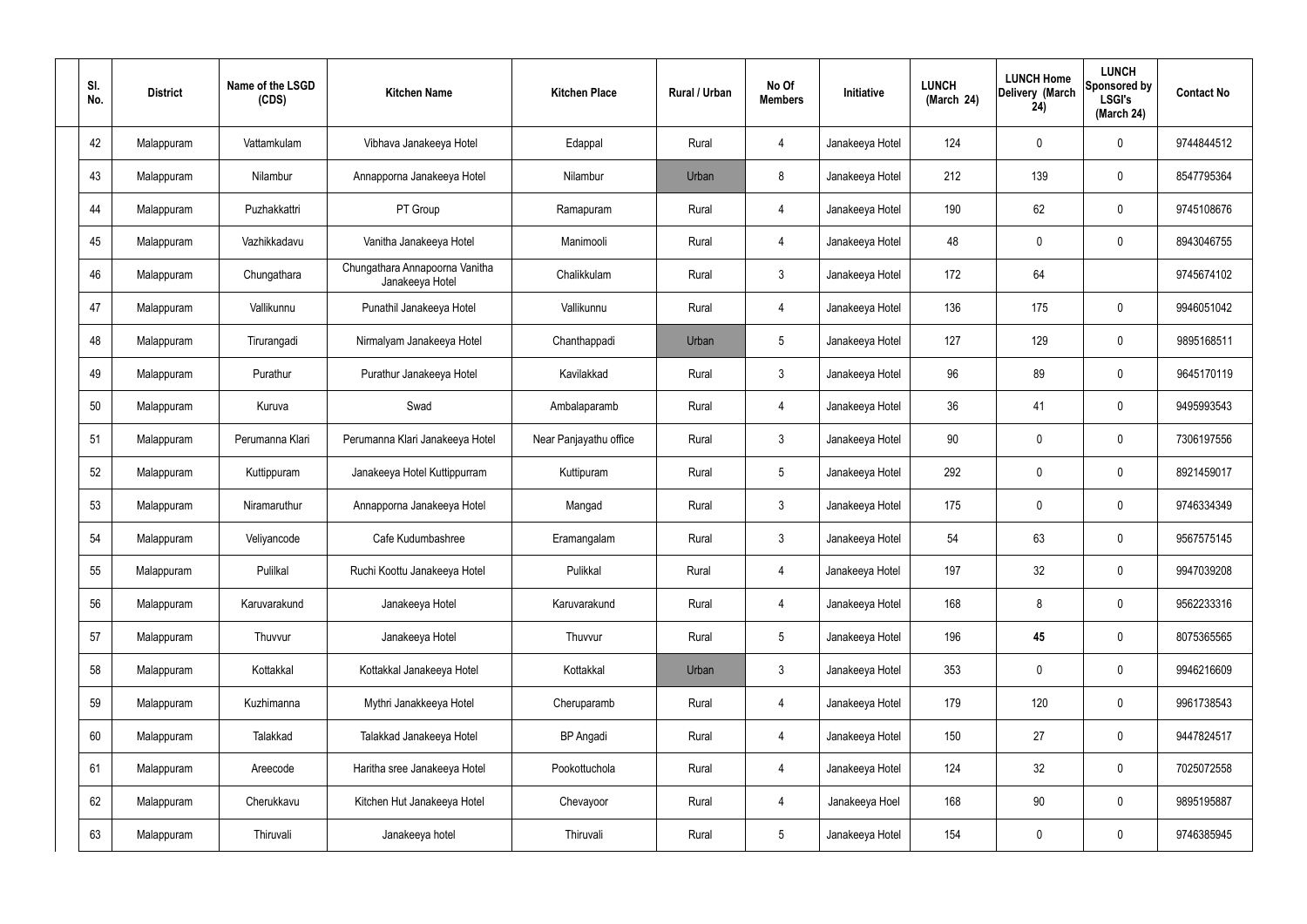|     | SI.<br>No. | <b>District</b> | Name of the LSGD<br>(CDS) | <b>Kitchen Name</b>        | <b>Kitchen Place</b> | Rural / Urban | No Of<br><b>Members</b> | Initiative      | <b>LUNCH</b><br>(March 24) | <b>LUNCH Home</b><br>Delivery (March<br>24) | <b>LUNCH</b><br>Sponsored by<br><b>LSGI's</b><br>(March 24) | <b>Contact No</b> |
|-----|------------|-----------------|---------------------------|----------------------------|----------------------|---------------|-------------------------|-----------------|----------------------------|---------------------------------------------|-------------------------------------------------------------|-------------------|
| 128 | 64         | Malappuram      | Alamcode                  | Janakeeya hotel            | Alamcode             | Rural         | $5\phantom{.0}$         | Janakeeya Hotel | 107                        | 93                                          | $\mathbf 0$                                                 | 8129368109        |
|     | 65         | Malappuram      | Manjeri 1                 | Cafe Janakeeya hotel       | Manjeri              | Urban         | $6\phantom{.}6$         | Janakeeya Hotel | 198                        | 16                                          | $\mathbf 0$                                                 | 7336671011        |
|     | 66         | Malappuram      | kalpakanchery             | Janakeeya HOTEL            | Kalpakanchery        | Rural         | $\overline{4}$          | Janakeeya Hotel | 140                        | 0                                           | $\mathbf 0$                                                 | 9048929947        |
|     | 67         | Malappuram      | Kodur                     | Janakeeya hotel            | vadakkemanna         | Rural         | $\mathbf{3}$            | Janakeeya hotel | 181                        | 0                                           | $\mathbf 0$                                                 | 9605430938        |
|     | 68         | Malappuram      | Anakayam                  | janakeeya hotel            | Anakayam             | Rural         | $5\phantom{.0}$         | Janakeeya hotel | 255                        | 0                                           | $\mathbf 0$                                                 | 7025840671        |
|     | 69         | Malappuram      | Malappuram                | Janakeeya Hotel            | Malappuram           | Urban         | $\mathbf{3}$            | Janakeeya Hotel | 227                        | $\mathbf 0$                                 | $\mathbf 0$                                                 | 8281125864        |
|     | 70         | Malappuram      | Tanur                     | Azhimukham Janakeeya hotel | tanur                | Urban         | $\mathbf{3}$            | Janakeeya Hotel | 186                        | $\mathbf 0$                                 | $\mathbf 0$                                                 | 7594914843        |
|     | 71         | Malappuram      | Elamkulam                 | Janapriya                  | Kunnakav             | Rural         | 4                       | Janakeeya Hotel | 171                        | $\mathbf 0$                                 | $\mathbf 0$                                                 | 9496725446        |
|     | 72         | Malappuram      | Wandoor                   | Janakeeya Hotel            | wandoor              | Rural         | 4                       | Janakeeya Hotel | 219                        | 0                                           | $\mathbf 0$                                                 | 8086064498        |
|     | 73         | Malappuram      | Perinthalmanna            | samrthi janakeeya hotei    | Perinthalmanna       | Urban         | $5\phantom{.0}$         | Janakeeya hotel | 168                        | 0                                           | $\mathbf 0$                                                 | 7994259773        |
|     | 74         | Malappuram      | Munniyur                  | Oottupura                  | Munniyur             | Rural         | $5\phantom{.0}$         | Janakeeya Hotel | 198                        | 180                                         | $\pmb{0}$                                                   |                   |
|     | 75         | Malappuram      | AR Nagar                  | Aiswarya                   | AR Nagar             | Rural         | $\mathbf{3}$            | Janakeeya Hotel | 219                        | 0                                           | $\mathbf 0$                                                 |                   |
|     | 76         | Malappuram      | Thenjippalam              | Nanma                      | Thenjippalam         | Rural         | 4                       | Janakeeya Hotel | 253                        | 94                                          | $\mathbf 0$                                                 |                   |
|     | 77         | Malappuram      | Peruvallur                | Anugraha                   | Super bazar          | Rural         | $5\overline{)}$         | Jankeeya Hotel  | 125                        | 97                                          | $\overline{2}$                                              | 9747037665        |
|     | 78         | Malappuram      | Muthuvallur               | Nanma janakeeya hotel      | Muthuparambu         | Rural         | $3\phantom{a}$          | Janakeeya hotel | 412                        | $\mathbf 0$                                 | $\mathbf 0$                                                 | 9744406501        |
|     | 79         | Malappuram      | mankada                   | janakeeya hatel            | Aryiranazhipadi      | Rural         | $\mathbf{3}$            | janakeeya hotel | 162                        | 107                                         |                                                             | 9539855520        |
|     | 80         | Malappuram      | Vengara                   | Ponnoos hotel              | Vengara              | Rural         | 4                       | Janakeeya hotel | 242                        | 0                                           | $\mathbf 0$                                                 | 9947424618        |
|     | 81         | Malappuram      | Pulpatta                  | Santhwanam Janakeeya hotel | Padikkal parambil    | Rural         | $5\phantom{.0}$         | Janakeeya hotel | 397                        | 263                                         | $\mathbf 0$                                                 | 9526367569        |
|     | 82         | Malappuram      | Keezhattur                | Keezhattur Janakeeya hotel | Keezhattur           | Rural         | 4                       | Janakeeya hotel | 75                         | 0                                           | $\mathbf 0$                                                 | 9539209640        |
|     | 83         | Malappuram      | Cheriyamundam             | Nanma janakeeya hotel      | Manchingapara        | Rural         | 4                       | Janakeeya hotel | 125                        | 0                                           | $\mathbf 0$                                                 | 9496048689        |
|     | 84         | Malappuram      | Chelambre                 | Soorya Janakeeya hotel     | Pulluparamb          | Rural         | $\mathbf{3}$            | Janakeeya hotel | 112                        | 72                                          | $\mathbf 0$                                                 | 7994179285        |
|     | 85         | Malappuram      | Ponmala                   | Janakeeya hotel            | Chappangadi          | Rural         | 4                       | Janakeeya hotel | 224                        | 0                                           | $\mathbf 0$                                                 | 9605811748        |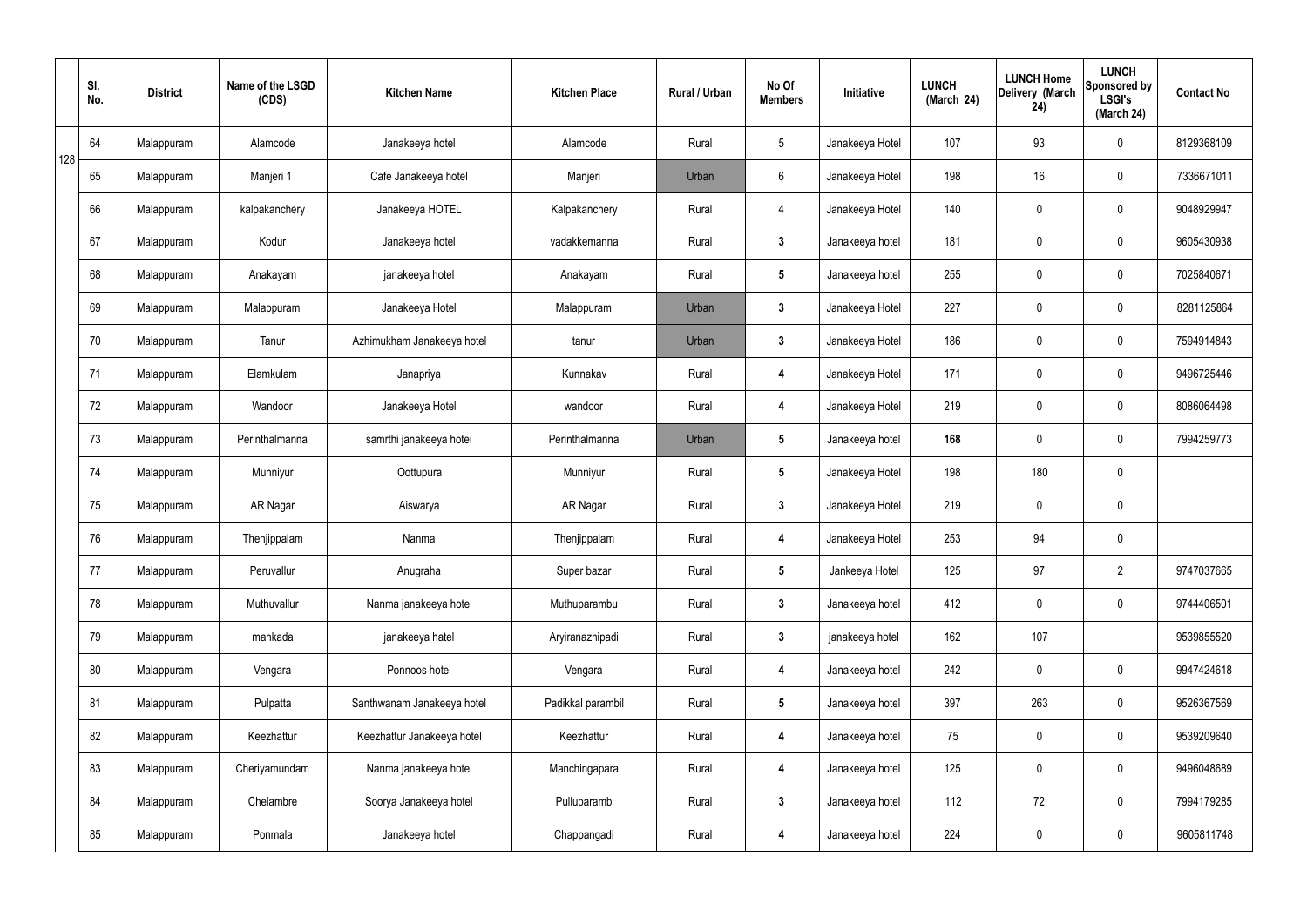| SI.<br>No. | <b>District</b> | Name of the LSGD<br>(CDS) | <b>Kitchen Name</b>      | <b>Kitchen Place</b> | Rural / Urban | No Of<br><b>Members</b> | Initiative      | <b>LUNCH</b><br>(March 24) | <b>LUNCH Home</b><br>Delivery (March<br>24) | <b>LUNCH</b><br>Sponsored by<br><b>LSGI's</b><br>(March 24) | <b>Contact No</b> |
|------------|-----------------|---------------------------|--------------------------|----------------------|---------------|-------------------------|-----------------|----------------------------|---------------------------------------------|-------------------------------------------------------------|-------------------|
| 86         | Malappuram      | Thennala                  | <b>Bismi Hotel</b>       | Pookkiparamb         | Rural         | 4                       | Jankeeya Hotel  | 260                        | $\mathbf 0$                                 | $\mathbf 0$                                                 | 9995757092        |
| 87         | Malappuram      | Tanalur                   | Janakeeya Hotel          | Tanalur              | Rural         | $\mathbf{3}$            | Jankeeya Hotel  | 252                        | $\pmb{0}$                                   | $\mathbf 0$                                                 |                   |
| 88         | Malappuram      | Parappur                  | Janakeeya Hotel          | chullipparambu       | Rural         | $5\phantom{.0}$         | Janakeeya Hotel | 296                        | $\pmb{0}$                                   | $\mathbf 0$                                                 | 9961091317        |
| 89         | Malappuram      | Edarikkode                | Janakeeya Hotel          | Edarikkod            | Rural         | $\mathbf{3}$            | Janakeeya Hotel | $\mathbf 0$                | $\pmb{0}$                                   | $\mathbf 0$                                                 | 8089003770        |
| 90         | Malappuram      | Oorakam                   | Ammoos                   | Panchayath padi      | Rural         | $3\phantom{a}$          | Janakeeya Hotel | 247                        | $\mathbf 0$                                 | $\mathbf 0$                                                 | 9526449294        |
| 91         | Malappuram      | Nannambra                 | Veeturuchi               | Kundoor Athani       | Rural         | 4                       | Janakeeya Hotel | 34                         | 347                                         | $\mathbf 0$                                                 | 9400618659        |
| 92         | Malappuram      | Pandikkad                 | Janakeeya Hotel          | Pandikkad            | Rural         | 4                       | Janakeeya Hotel | 240                        | $\pmb{0}$                                   | $\mathbf 0$                                                 | 9995504081        |
| 93         | Malappuram      | Chokkad                   | Natturuchi               | Chokkad              | Rural         | $5\phantom{.0}$         | Janakeeya Hotel | 100                        | 21                                          | $\mathbf 0$                                                 |                   |
| 94         | Malappuram      | Cheekode                  | Cheekode Janakeeya Hotel | Cheekode             | Rural         | 4                       | Janakeeya Hotel | 135                        | 79                                          | $\mathbf 0$                                                 |                   |
| 95         | Malappuram      | Makkarapparamb            | Subiksha                 | Makkarapparamb       | Rural         | $\mathbf{3}$            | Janakeeya Hotel | 85                         | 22                                          |                                                             | 8089003770        |
| 96         | Malappuram      | Ponnani-1                 | Devi Janakeeya Hotel     | Ponnani              | Urban         | $5\phantom{.0}$         | Janakeeya Hotel | 258                        | $\mathbf 0$                                 | $\mathbf 0$                                                 | 9961919097        |
| 97         | malappuram      | mangalam                  | Soubagya                 | mangalam             | Rural         | $5\phantom{.0}$         | janakeeya hotel | 150                        | 27                                          | $\mathbf 0$                                                 |                   |
| 98         | Malappuram      | Trikkalangode             | janakeeya hotel          | karakkunnu           | Rural         | $6\phantom{1}$          | Janakeeya Hotel | 314                        | $\mathbf 0$                                 | $\mathbf 0$                                                 |                   |
| 99         | Malppuram       | Morayoor                  | Janakeeya hotel          | Valanchery           | Rural         | $3\phantom{a}$          | Janakeeya hotel | 120                        | $\pmb{0}$                                   | $\mathbf 0$                                                 |                   |
| 100        | Malappuram      | Perumbadapp               | Janakeeya hotel          | Perumbadapp          | Rural         | $\overline{\mathbf{4}}$ | Janakeeya hotel | 105                        | 30                                          | $\mathbf 0$                                                 |                   |
| 101        | Malappuram      | Tirur                     | Samruthi Janakeeya Hotel | Vettom               | <b>RURAL</b>  | $5\overline{)}$         | Janakeeya hotel | 131                        | 252                                         | $\mathbf 0$                                                 |                   |
| 102        | Malappuram      | Kondotty                  | Janakeeya hotel          | vazhakad             | <b>RURAL</b>  | 4                       | janakeeya hotel | 324                        | 242                                         | $\mathbf 0$                                                 |                   |
| 103        | Malappuram      | Pulamanthol               | Janakeeya hotel          | pulamanthole         | <b>RURAL</b>  | $\overline{\mathbf{4}}$ | Janakeeya hotel | 217                        | $\pmb{0}$                                   | $\mathbf 0$                                                 |                   |
| 104        | Malappuram      | Valavannur                | Jankeeya hotel           | Valavannur           | <b>RURAL</b>  | $5\phantom{.0}$         | Janakeeya hotel | 185                        | $\pmb{0}$                                   | $\mathbf 0$                                                 |                   |
| 105        | Malappuram      | kottakkal                 | Janakeeya hotel          | kotakkal             | <b>URBAN</b>  | 4                       | Janakeeya hotel | 275                        | $\pmb{0}$                                   | $\mathbf 0$                                                 |                   |
| 106        | Malappuram      | Vettom                    | Thripthi Janakeeya Hotel | vettom               | <b>RURAL</b>  | 4                       | Janakeeya hotel | 177                        | 10                                          | $\mathbf 0$                                                 |                   |
| 107        | Malappuram      | Nilambur                  | Janakeeya hotel          | nilambur             | <b>URBAN</b>  | $5\phantom{.0}$         | Janakeeya hotel | 310                        | 80                                          | $\pmb{0}$                                                   |                   |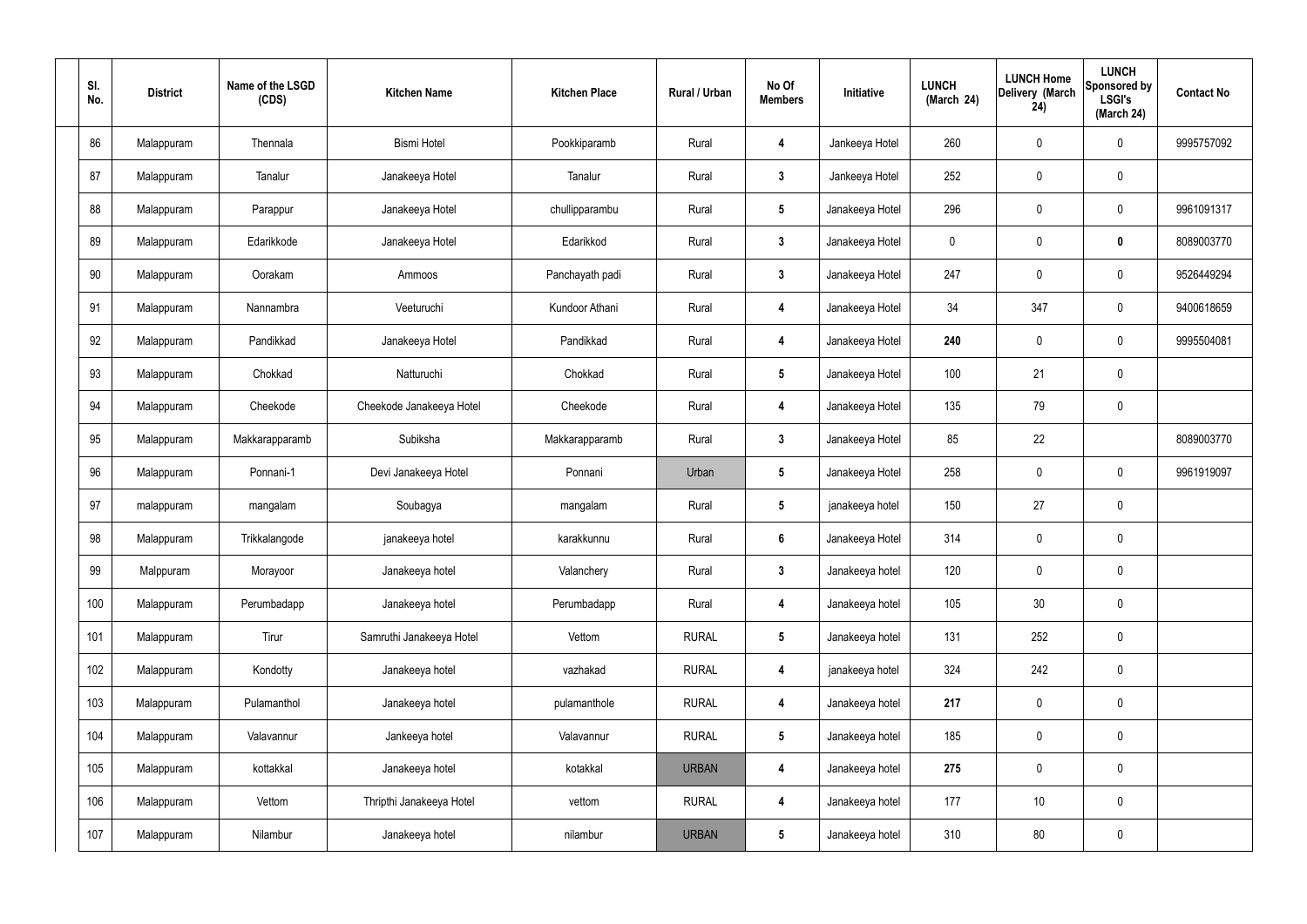|            | SI.<br>No. | <b>District</b> | Name of the LSGD<br>(CDS) | <b>Kitchen Name</b>        | <b>Kitchen Place</b> | Rural / Urban | No Of<br><b>Members</b> | Initiative      | <b>LUNCH</b><br>(March 24) | <b>LUNCH Home</b><br>Delivery (March<br>24) | <b>LUNCH</b><br>Sponsored by<br><b>LSGI's</b><br>(March 24) | <b>Contact No</b> |
|------------|------------|-----------------|---------------------------|----------------------------|----------------------|---------------|-------------------------|-----------------|----------------------------|---------------------------------------------|-------------------------------------------------------------|-------------------|
|            | 108        | Malappuram      | Nilambur                  | Janakeeya hotel            | nilambur             | <b>URBAN</b>  | $\boldsymbol{4}$        | Janakeeya hotel | 355                        | $\mathbf 0$                                 | $\mathbf 0$                                                 |                   |
|            | 109        | Malappuram      | Vallikkunn                | Rasakkut                   | Vallikunnu           | Rural         | 4                       | janakeeyahotel  | 152                        | 184                                         | $\mathbf 0$                                                 |                   |
|            | 110        | Malappuram      | kuruva                    | Ruchi                      | Kurava               | Rural         | $5\overline{)}$         | Janakeeyahotel  | 108                        | 27                                          |                                                             | 9745414800        |
|            | 111        | Malappuram      | Kannamangalam             | Ruchikoott                 | Kannamangalam        | Rural         | $\mathbf{3}$            | Janakeeya Hotel | 291                        | $\mathbf 0$                                 | $\mathbf 0$                                                 |                   |
|            | 112        | Malappuram      | Othungal                  | janakeeya hotel            | Othukkungal          | Rural         | $5\overline{)}$         | Janakeeya Hotel | 302                        | $\mathbf 0$                                 | $\mathbf 0$                                                 | 9656716066        |
|            | 113        | Malappuram      | Pookkottur                | janakeeya hotel            | valluvambram         | Rural         | 4                       | Janakeeya Hotel | 197                        | $\mathbf 0$                                 | $\mathbf 0$                                                 | 9447334084        |
|            | 114        | Malappuram      | Edakkara                  | Edakkara janakeeya hotel   | Edakkara             | Rural         | $\overline{\mathbf{4}}$ | janakeeya hotel | 195                        | $\mathbf 0$                                 | $\mathbf 0$                                                 |                   |
|            | 115        | Malappuram      | porur                     | Thanima Janakeeya Hotel    | Porur                | Rural         | $\mathbf{3}$            | janakeeya hotel | 138                        | $\mathbf 0$                                 | $\mathbf 0$                                                 | 9539928567        |
|            | 116        | Malappuram      | Pulikkal                  | Janakeeya Hotel            | pulikkal             | Rural         | $\overline{\mathbf{4}}$ | Janakeeya Hotel | 103                        | 40                                          | $\mathbf 0$                                                 |                   |
|            | 117        | malappuram      | Tanur                     | amma janakeeyahottel       | Tanur                | <b>URBAN</b>  | $5\phantom{.0}$         | janakeeyahottel | 291                        | $\pmb{0}$                                   | $\mathbf 0$                                                 |                   |
|            | 118        | malappuram      | Pallikkal                 | padheyam janakeeyahottel   | Pallikkal            | Rural         | $5\phantom{.0}$         | janakeeyahotel  | 72                         | 100                                         | $\mathbf 0$                                                 |                   |
|            | 119        | Malappuram      | Chelembra                 | janakeeyahotel2            | Chelembra            | Rural         | 4                       | janakeeyahotel  | 173                        | 89                                          | $\mathbf 0$                                                 |                   |
|            | 120        | Malappuram      | Purathur                  | Safa Janakeeya Hotel       | Paravanna            | Rural         | 4                       | Janakeeya Hotel | 85                         | 22                                          | $\mathbf 0$                                                 |                   |
|            | 121        | malappuram      | vazhayur                  | puthuma janakeeyahotel     | Vazhayur             | Rural         | $\overline{\mathbf{4}}$ | janakeeyahotel  | 205                        | 50                                          | $\mathbf 0$                                                 |                   |
|            | 122        | malappuram      | mangalam                  | Swathistam                 | Vadikkal             | Rural         | $\overline{\mathbf{4}}$ | janakeeyahotel  | 288                        | 18                                          | $\mathbf 0$                                                 |                   |
|            | 123        | malappuram      | kuttippuram               | nilayoram janakeeya hotel  | Kuttipuram           | Rural         | $\overline{\mathbf{4}}$ | janakeeyahotel  | 143                        | $\mathbf 0$                                 | $\pmb{0}$                                                   |                   |
|            | 124        | malapluram      | thazhekode                | Thazhekode Janakeeya Hotel | Thazhekode           | Rural         | $\overline{\mathbf{4}}$ | Janakeeya Hotel | 520                        | $\mathbf 0$                                 | $\pmb{0}$                                                   |                   |
|            | 125        | malappuram      | munniyur                  | my kitchen                 | Alinchuvad           | Rural         | $5\phantom{.0}$         | janakeeya hotel | 129                        | 166                                         | $\pmb{0}$                                                   | 8589809765        |
|            | 126        | Malappuram      | Mangalam                  | Ruchikkoottu               | Mangalam             | Rural         | $\overline{\mathbf{4}}$ | Janakeeya hotel | 179                        | 38                                          | $\mathbf 0$                                                 |                   |
|            | 127        | Malappuram      | Ponnani                   | Thripthi                   | Ponnani              | Urban         | $5\overline{)}$         | Janakeeya Hotel | 184                        | $\mathbf 0$                                 | $\mathbf 0$                                                 |                   |
|            | 128        | Malappuram      | Tanur                     | Krishna                    | Tanur                | Urban         | $5\overline{)}$         | janakeeya hotel | 286                        | $\pmb{0}$                                   | $\mathbf 0$                                                 |                   |
| <b>128</b> |            |                 |                           |                            |                      |               | 537                     |                 | 24068                      | 5565                                        | 12                                                          |                   |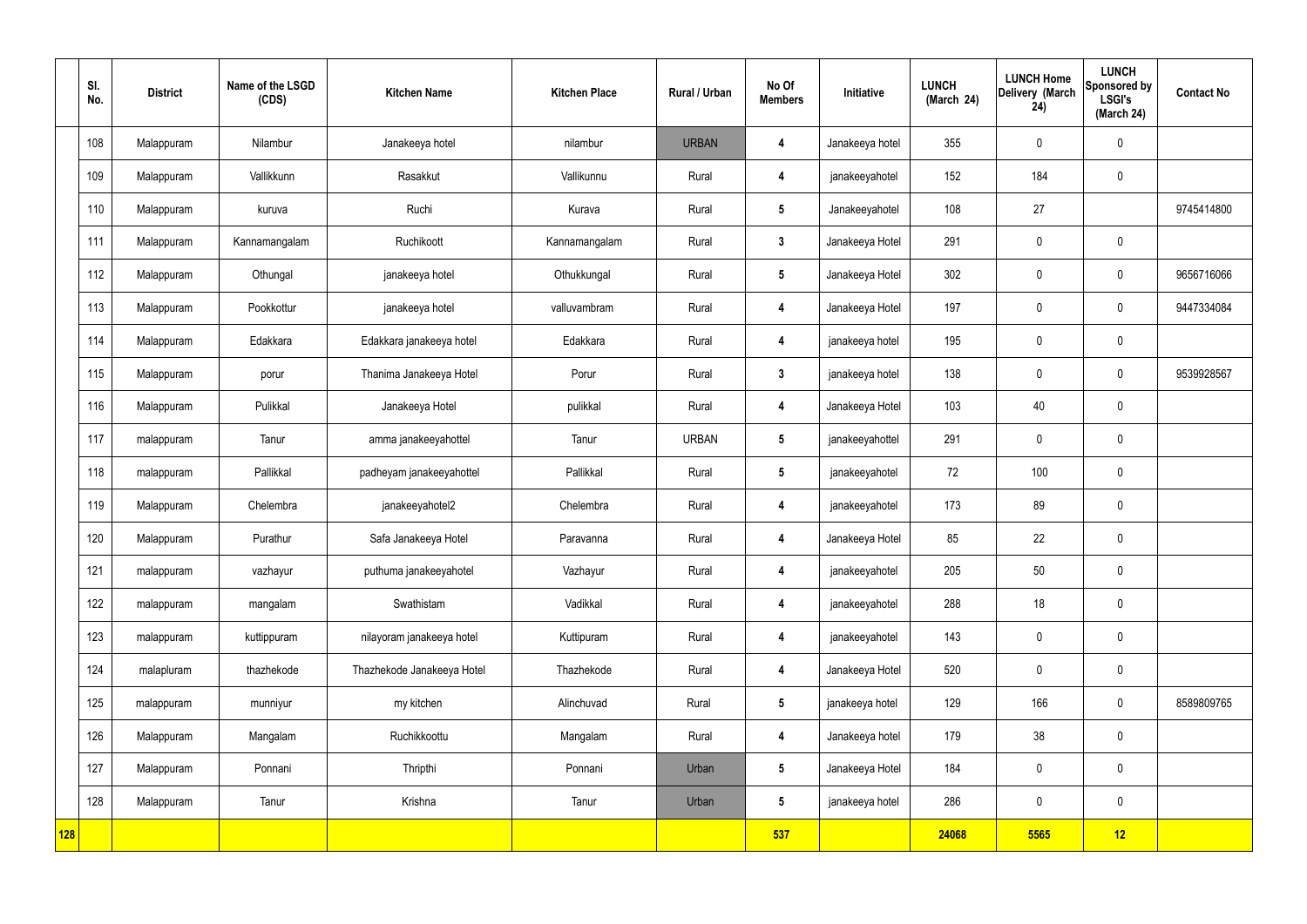| SI.<br>No.      | <b>District</b> | Name of the LSGD<br>(CDS) | <b>Kitchen Name</b>             | <b>Kitchen Place</b>                      | Rural / Urban | No Of<br><b>Members</b> | Initiative      | <b>LUNCH</b><br>(March 24) | <b>LUNCH Home</b><br>Delivery (March<br>24) | <b>LUNCH</b><br>Sponsored by<br><b>LSGI's</b><br>(March 24) | <b>Contact No</b> |
|-----------------|-----------------|---------------------------|---------------------------------|-------------------------------------------|---------------|-------------------------|-----------------|----------------------------|---------------------------------------------|-------------------------------------------------------------|-------------------|
|                 | Palakkad        | Elapully                  | Nakshathra Vanitha canteen      | Canteen                                   | Rural         | 4                       | Janakeeya Hotel | 209                        | 0                                           | $\mathbf 0$                                                 | 24068             |
| $\overline{2}$  | Palakkad        | Nalleppilly               | Vanitha Canteen                 | Canteen                                   | Rural         | $\overline{4}$          | Janakeeya Hotel | 172                        | 0                                           | $\mathbf 0$                                                 | 9656232569        |
| 3               | Palakkad        | Chittur                   | Thanal vanitha Canteen          | Thathamangalam, Mettuvalavu               | Urban         | $\mathbf{3}$            | Janakeeya Hotel | 347                        | 0                                           | $\mathbf 0$                                                 | 9447105400        |
| 4               | Palakkad        | chittur                   | urapp janakeeya hotel           | Anicode junction                          | urban         | $5\phantom{.0}$         | Janakeeya hotel | 185                        | 0                                           | $\mathbf 0$                                                 | 9349930549        |
| 5               | Palakkad        | polpully                  | subiksha janakeeya hotel        | kallootiyal                               | Rural         | $5\phantom{.0}$         | Janakeeya hotel | 141                        | 0                                           | $\mathbf 0$                                                 | 9495197498        |
| 6               | Palakkad        | Eruthenpathy              | Nila janakeeya hotel            | Mooniilmada muniyappan<br>kshethram near  | Rural         | $5\phantom{.0}$         | Janakeeya hotel | $\mathbf 0$                | 0                                           | $\mathbf 0$                                                 | 9037290925        |
| $\overline{7}$  | Palakkad        | Perumatty                 | Nanam Janakeeya hotel           | kannimari                                 | Rural         | $\mathbf{3}$            | Janakeeya hotel | 78                         | 0                                           | $\mathbf 0$                                                 | 9605529657        |
| 8               | Palakkad        | Vadakarapathy             | soubhagya janakeeya hotel       | vadakarapathy panchayath                  | Rural         | $5\phantom{.0}$         | Janakeeya hotel | 141                        | 0                                           | $\mathbf 0$                                                 | 9633578756        |
| 9               | Palakkad        | Kozhinjampara             | Sreesakthi Janakeeya hotel      | Kozhinjampara<br>gramapanchayth, near bus | Rural         | $5\phantom{.0}$         | Janakeeya hotel | 85                         | 0                                           | $\mathbf 0$                                                 | 9847121105        |
| 10 <sup>°</sup> | Palakkad        | Vadakkenchery             | Oottupura Vanitha Canteen       | Panchayath building,<br>Vadakkenchery     | Rural         | 4                       | Janakeeya Hotel | 237                        | 0                                           | $\mathbf 0$                                                 | 9656360141        |
| 11              | Palakkad        | PKD North                 | Cafesree                        | opp. ksrtc bus stand,<br>Manjakulam road  | Urban         | $5\phantom{.0}$         | Janakeeya Hotel | 0                          | 0                                           | $\mathbf 0$                                                 | 9037332005        |
| 12              | Palakkad        | Ongallur                  | Amma canteen                    | Ongallur vipanana kendram                 | Rural         | 4                       | Janakeeya Hotel | 115                        | 0                                           | $\boldsymbol{0}$                                            | 7560924507        |
| 13              | Palakkad        | Muthuthala                | Sreelakshmi vanitha canteen     | Muthuthala panchayath                     | Rural         | 4                       | Janakeeya Hotel | 97                         | 0                                           | 0                                                           | 7558865485        |
| 14              | Palakkad        | Koppam                    | Natturuchi kudumbashree cafe    | Near koppam village                       | Rural         | $5\phantom{.0}$         | Janakeeya Hotel | 113                        | $\mathbf 0$                                 | $\mathbf 0$                                                 | 8075779172        |
| 15              | Palakkad        | Paruthur                  | Mamatty vanitha canteen         | Near panchayath                           | Rural         | $5\phantom{.0}$         | Janakeeya Hotel | 76                         | $\mathbf 0$                                 | $\mathbf 0$                                                 | 9544847874        |
| 16              | Palakkad        | Vilayur                   | Souhritha caffesree (Ruchipura) | Near Vilayur Panchayath                   | Rural         | $6\phantom{.}6$         | Janakeeya Hotel | 154                        | $\mathbf 0$                                 | $\mathbf 0$                                                 | 9747342046        |
| 17              | palakkad        | Kulukkallur               | Snehitha Janakeeya hotel        | Kulukkallur panchayath                    | Rural         | $5\phantom{.0}$         | Janakeeya hotel | 95                         | $\mathbf 0$                                 | $\mathbf 0$                                                 | 9746701454        |
| 18              | Palakkad        | Pattambi                  | Janakeeya hotel                 | near Govt samskritha college,<br>Pattambi | Urban         | 4                       | Janakeeya hotel | $\mathbf 0$                | 0                                           | $\mathbf 0$                                                 | 9562043428        |
| 19              | Palakkad        | Erimayur                  | Thanima Vanitha Canteen         | Panchayath building, Erimayur             | Rural         | $5\,$                   | Janakeeya Hotel | 60                         | $\mathbf 0$                                 | $\overline{2}$                                              | 9746440633        |
| 20              | Palakkad        | Kizhekkencheri            | Vanitha Canteen                 | Panchayath Building,<br>Kizhakkenchery    | Rural         | 4                       | Janakeeya Hotel | 90                         | $\mathbf 0$                                 | $\mathbf 1$                                                 | 9747923418        |
| 21              | Palakkad        | Peringottukkurrissi       | Aiswarya Vanitha canteen        | Panchayth building                        | Rural         | $\mathfrak{Z}$          | Janakeeya Hotel | 75                         | 0                                           | $\mathbf 0$                                                 | 9048665884        |
| 22              | Palakkad        | Mundoor                   | Bharath vanitha canteen         | Panchayath building                       | Rural         | $\mathfrak{Z}$          | Janakeeya Hotel | 180                        | $\pmb{0}$                                   | $\boldsymbol{0}$                                            | 8592830607        |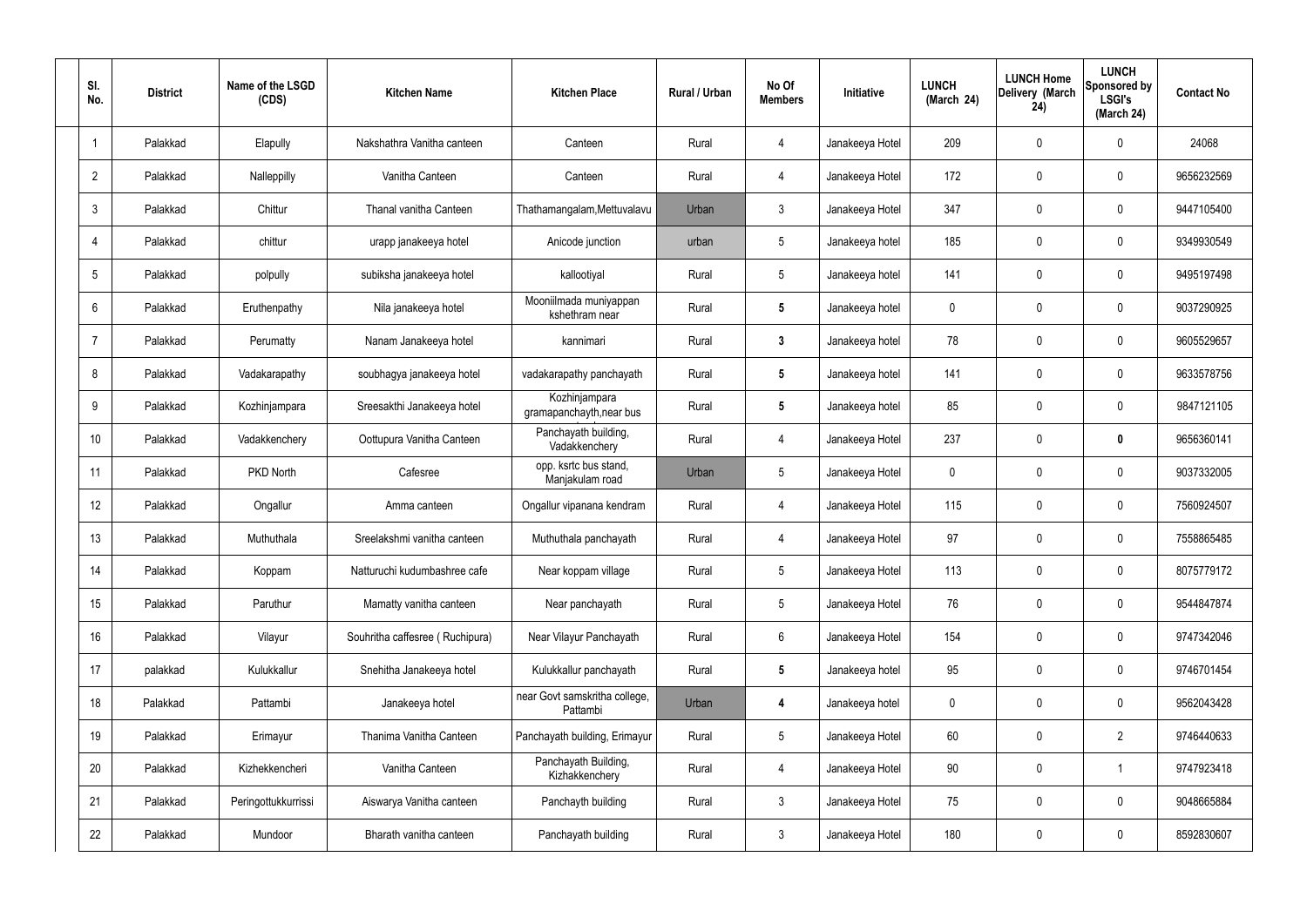| SI.<br>No. |    | <b>District</b> | Name of the LSGD<br>(CDS) | <b>Kitchen Name</b>                      | <b>Kitchen Place</b>                            | Rural / Urban | No Of<br><b>Members</b> | Initiative       | <b>LUNCH</b><br>(March 24) | <b>LUNCH Home</b><br>Delivery (March<br>24) | <b>LUNCH</b><br>Sponsored by<br><b>LSGI's</b><br>(March 24) | <b>Contact No</b> |
|------------|----|-----------------|---------------------------|------------------------------------------|-------------------------------------------------|---------------|-------------------------|------------------|----------------------------|---------------------------------------------|-------------------------------------------------------------|-------------------|
| 23         |    | Palakkad        | Kodumbu                   | kripa                                    | kodumb panchayath                               | Rural         | 4                       | Janakeeya HoteL  | 65                         | $\mathbf 0$                                 | 0                                                           | 9048682860        |
| 24         |    | Palakkad        | Thirumittakode            | Thirumuttam Janakeeya Hotel              | Karukaputhur                                    | Rural         | $6\phantom{.}6$         | Janakeeya Hotel  | 180                        | 0                                           | $\mathbf 0$                                                 | 9072841599        |
| 25         |    | Palakkad        | Akathethara               | Nanma canteen                            | kalyanamandapam                                 | Rural         | $\mathbf{3}$            | Janakeeya Hotel  | 80                         | 0                                           | $\mathbf 0$                                                 | 7025563510        |
| 26         |    | Palakkad        | Marutharoad               | flavours cantteen                        | panchayath                                      | Rural         | $5\phantom{.0}$         | Janakeeya Hotela | 125                        | 0                                           | $\mathbf 0$                                                 | 9746227966        |
| 27         |    | Palakkad        | Trithala                  | Kairali Vanitha Hotel                    | Thirthala                                       | Rural         | $5\phantom{.0}$         | Janakeeya Hotel  | 158                        | $\mathbf 0$                                 | $\mathbf 0$                                                 | 9048710155        |
| 28         |    | Palakkad        | Kongad                    | Annapoorna vanitha canteen               | Near Kongad village office                      | Rural         | $5\phantom{.0}$         | Janakeeya Hotel  | 125                        | 0                                           | $\mathbf 0$                                                 | 9645425774        |
| 29         |    | Palakkad        | Sreekrishnapuram          | Subiksha canteen                         | Near panchayath office                          | Rural         | $\mathbf{3}$            | Janakeeya Hotel  | 124                        | $\mathbf 0$                                 | $\mathbf 0$                                                 | 8086697226        |
| 30         |    | Palakkad        | Pallassana                | dhanalakshmi vanitha canteen             | pallassana panchayath<br>building               | Rural         | $5\phantom{.0}$         | Janakeeya Hotel  | 163                        | 0                                           | $\mathbf 0$                                                 | 8943225892        |
| 31         |    | Palakkad        | Nenmmara                  | Nemmara Janakeeya hotel                  | Nemmara junction                                | Rural         | $\overline{4}$          | Janakeeya hotel  | 270                        | 0                                           | $\mathbf 0$                                                 | 8157850935        |
| 32         |    | Palakkad        | Ayilur                    | Janakeeya hotel                          | Thalavettanpara, Ayilur                         | Rural         | $\mathbf{3}$            | Janakeeya hotel  | 163                        | 0                                           | $\mathbf 0$                                                 | 9539517856        |
| 33         |    | Palakkad        | Melarkode                 | Janakeeya Hotel                          | near Melarkode panchayath                       | Rural         | 4                       | Janakeeya hotel  | 137                        | 0                                           | $\mathbf 0$                                                 | 8606193918        |
| 34         |    | Palakkad        | Vandazhi                  | janakeeya hotel                          | Kaniyamangalam                                  | Rural         | $\mathbf{3}$            | Janakeeya hotel  | 64                         | $\mathbf 0$                                 | $\mathbf 0$                                                 | 9645919937        |
| 35         |    | Palakkad        | Nelliayampathy            | Janakeeya hotel                          | near Panchayat, kaikaty                         | Rural         | 4                       | Janakeeya hotel  | 90                         | $\mathbf 0$                                 | 0                                                           | 9497123529        |
| 36         |    | Palakkad        | Elavanchery               | Snehatheeram                             | Near GUPS, Vattekkad                            | Rural         | $5\phantom{.0}$         | Janakeeya Hotel  | 280                        | $\mathbf 0$                                 | $\mathbf 0$                                                 | 9744195274        |
| 37         |    | Palakkad        | Kollemkode                | Priya Vanitha Canteen                    | Block Panchayath Office,<br>Kollengode          | Rural         | $\overline{4}$          | Janakeeya Hotel  | 249                        | 0                                           | $\mathbf 0$                                                 | 9745456764        |
| 38         |    | Palakkad        | Koduvayur                 | Samridhi Kudumbashree Vanitha<br>Canteen | Panchayath Building                             | Rural         | $5\phantom{.0}$         | Janakeeya Hotel  | 116                        | 0                                           | $\mathbf 0$                                                 | 8086263595        |
|            | 39 | Palakkad        | Pattanchery               | Sreelakshmi vanitha canteen              | Panchayath Building                             | Rural         | $\overline{4}$          | Janakeeya Hotel  | 76                         | 0                                           | $\mathbf 0$                                                 | 8086916932        |
|            | 40 | Palakkad        | Pudunagaram               | Janakeeya Hotel                          | Near KSEB, Pudunagaram                          | Rural         | 4                       | Janakeeya hotel  | 207                        | 0                                           | $\mathbf 0$                                                 | 9497241598        |
| 41         |    | Palakkad        | Vadavanoor                | Sree Muruka Janakeeya Hotel              | Vydhyasala, Vadavanoor                          | Rural         | $5\phantom{.0}$         | Janakeeya hotel  | 188                        | $\mathbf 0$                                 | $\mathbf 0$                                                 | 9567011729        |
|            | 42 | Palakkad        | Peruvemba                 | Samridi Janakeeya Hotel                  | Peruvemba Junction                              | Rural         | 4                       | Jankeeya hotel   | 220                        | 0                                           | $\mathbf 0$                                                 | 918089611261      |
|            | 43 | Palakkad        | Muthalamada               | Janakeeya Hotel                          | Chulliyarmedu                                   | Rural         | 4                       | Jankeeya hotel   | 280                        | 0                                           | $\mathbf 0$                                                 | 9633730067        |
|            | 44 | Palakkad        | Cherppalasseri            | Swad Janakiyahotel, CPY                  | Scheduled caste coperative<br>society hall, cpy | Urban         | $5\phantom{.0}$         | Janakeeya Hotel  | 174                        | 0                                           | $\mathbf 0$                                                 | 9447746082        |
|            | 45 | Palakkad        | Vellinezhi                | Aiswarya kudumbashree                    | Adakkaputhur                                    | Rural         | $\mathfrak{Z}$          | Janakeeya Hotel  | 95                         | 0                                           | $\mathbf 0$                                                 | 9747730588        |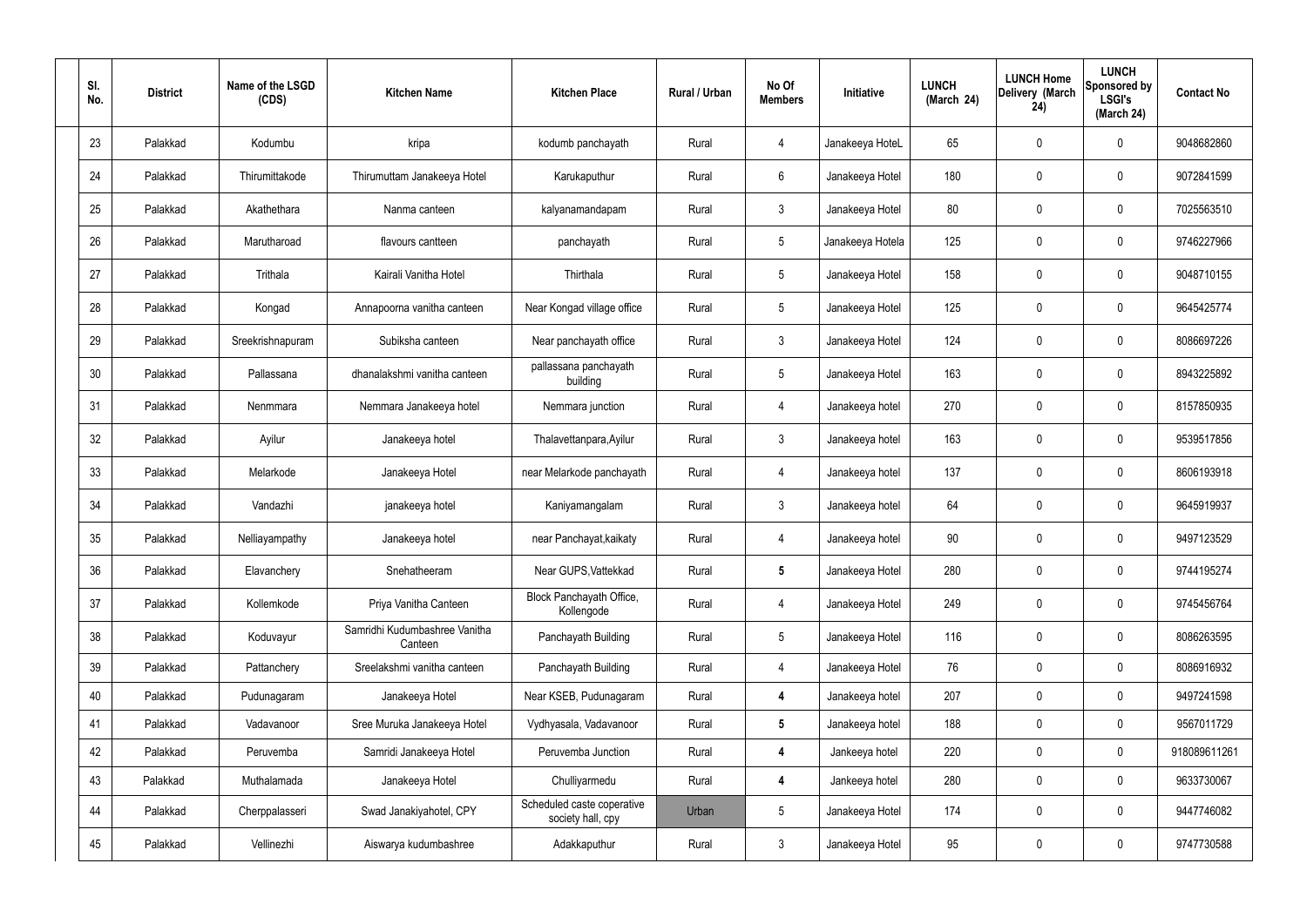|     | SI.<br>No. | <b>District</b> | Name of the LSGD<br>(CDS) | <b>Kitchen Name</b>                         | <b>Kitchen Place</b>                              | Rural / Urban | No Of<br><b>Members</b> | <b>Initiative</b> | <b>LUNCH</b><br>(March 24) | <b>LUNCH Home</b><br>Delivery (March<br>24) | <b>LUNCH</b><br>Sponsored by<br><b>LSGI's</b><br>(March 24) | <b>Contact No</b> |
|-----|------------|-----------------|---------------------------|---------------------------------------------|---------------------------------------------------|---------------|-------------------------|-------------------|----------------------------|---------------------------------------------|-------------------------------------------------------------|-------------------|
|     | 46         | Palakkad        | Keralasseri               | Bhagyasree janakeeya hotel                  | Near village office                               | Rural         | $\mathbf{3}$            | Janakeeya Hotel   | 50                         | 0                                           | $\mathbf 0$                                                 | 8606125128        |
|     | 47         | Palakkad        | Kottayi                   | Kudumbashree Vanitha canteen                | Near Kottayi Panchayath                           | Rural         | 4                       | Jankeeya hotel    | 97                         | 0                                           | $\mathbf 0$                                                 | 9605699847        |
|     | 48         | Palakkad        | anakkara                  | udayasurya vanitha canteen                  | kumbidi                                           | rural         | $5\phantom{.0}$         | Janakeeya Hotel   | 184                        | 0                                           | $\mathbf 0$                                                 | 9895947614        |
|     | 49         | Palakkad        | kappur                    | jeevanam hotel                              | kumaranellur                                      | rural         | $6\phantom{.}6$         | Janakeeya Hotel   | 245                        | 0                                           | $\mathbf 0$                                                 | 9605308385        |
| 102 | 50         | Palakkad        | Malampauzha               | Nandhanam canteen                           | near fantasy park                                 | Rural         | $5\phantom{.0}$         | Janakeeya HotelT  | 288                        | 0                                           | $\mathbf 0$                                                 | 807587062         |
|     | 51         | Palakkad        | Puduppariyaram            | Anaswara Canteen                            | Panchayath                                        | Rural         | $\overline{4}$          | Janakeeya Hotel   | 172                        | 0                                           | $\mathbf 0$                                                 | 9526677781        |
|     | 52         | Palakkad        | kadambazhipuram           | Reshmi janakeeya hotel                      | 16 mail                                           | Rural         | $5\phantom{.0}$         | Janakeeya Hotel   | 78                         | 0                                           | $\mathbf 0$                                                 | 9048375891        |
|     | 53         | Palakkad        | Kadambazhipuram           | Ardhram Janakeeya hotel                     | Pulapatta                                         | Rural         | $\mathbf{3}$            | Janakeeya Hotel   | 86                         | 0                                           | $\mathbf 0$                                                 | 9495775246        |
|     | 54         | Palakkad        | Kannambra                 | Sree kurumba canteen                        | kannambra                                         | Rural         | $\overline{4}$          | Janakeeya Hotel   | 203                        | 0                                           | $\mathbf 0$                                                 | 8157815819        |
|     | 55         | Palakkad        | karakkurissi              | Janakiya hotel                              | Near ammus auditorium,<br>Ayappankavu             | Rural         | $\mathbf{3}$            | Janakeeya Hotel   | 133                        | 0                                           | $\mathbf 0$                                                 | 6238788932        |
|     | 56         | Palakkad        | Thenkara                  | Subiksham janakeeya hotel                   | Ayurveda hospital compound<br>Then kara           | Rural         | $5\phantom{.0}$         | Janakeeya Hotel   | 150                        | 0                                           | $\mathbf 0$                                                 | 9747557333        |
|     | 57         | Palakkad        | Alanallur                 | Keerthi vanitha canteen and catering        | Near panchayath Alanallur                         | Rural         | $5\phantom{.0}$         | Janakeeya hotel   | 152                        | 0                                           | $\mathbf 0$                                                 | 9495447569        |
|     | 58         | Palakkad        | Pudur                     | Asil canteen                                | Pudur panchayath                                  | Rural         | 4                       | Janakeeya hotel   | 74                         | 0                                           | 0                                                           | 8086968050        |
|     | 59         | Palakkad        | Parali                    | Annasree Janakeeya hotel                    | Near parali panchayath                            | Rural         | 4                       | Janakeeya hotel   | 120                        | $\mathbf 0$                                 | $\mathbf 0$                                                 | 8281829238        |
|     | 60         | Palakkad        | Mannur                    | Kudumbasree janakeeya hotel                 | Mannur panchayath                                 | Rural         | $5\phantom{.0}$         | Janakeeya hotel   | 56                         | $\mathbf 0$                                 | $\mathbf 0$                                                 | 9495771095        |
|     | 61         | Palakkad        | Kuzhalmannam              | Janasree jankeeya hotel                     | Kuzhalmannam block<br>panchayth                   | Rural         | $\mathbf{3}$            | Jankeeya hotel    | 170                        | 0                                           | $\mathbf 0$                                                 | 9847364980        |
|     | 62         | Palakkad        | Kavassery                 | samridhi Janakeeya Hotel                    | Alathur road, kavasheery                          | Rural         | $6\,$                   | Janakeeya hotel   | 80                         | 0                                           | $\mathbf 0$                                                 | 9747570761        |
|     | 63         | palakkad        | chalissery                | Thanal janakeeya hotel                      | chalissery panchayath building                    | Rural         | $\mathfrak{Z}$          | Janakeeya hotel   | 32                         | 0                                           | $\pmb{0}$                                                   | 9562702284        |
|     | 64         | palakkad        | Kottopadam                | Iva canteen and catering janakeeya<br>hotel | <b>Block building, Near</b><br>aryambavu junction | Rural         | $\overline{4}$          | Janakeeya hotel   | 136                        | 0                                           | $\mathbf 0$                                                 | 9074818126        |
|     | 65         | palakkad        | kumaramputhur             | Ruchi cafe janakeeya hotel                  | Panchayath kumaramputhur                          | Rural         | $\mathbf{3}$            | Janakeeya hotel   | 276                        | 0                                           | $\mathbf 0$                                                 | 8589968705        |
|     | 66         | palakkad        | Malampuzha                | Amma janakeeya hotel                        | kadukkamkunnu, Malampuzha                         | Rural         | $\mathbf{3}$            | Janakeeya hotel.  | 405                        | 0                                           | $\mathbf 0$                                                 | 9446521664        |
|     | 67         | palakkad        | Alathur                   | Rich Janakeeya hotel                        | Near bus stand, Alathur                           | Rural         | 4                       | Janakeeya hotel   | 242                        | 0                                           | 11                                                          | 9947030779        |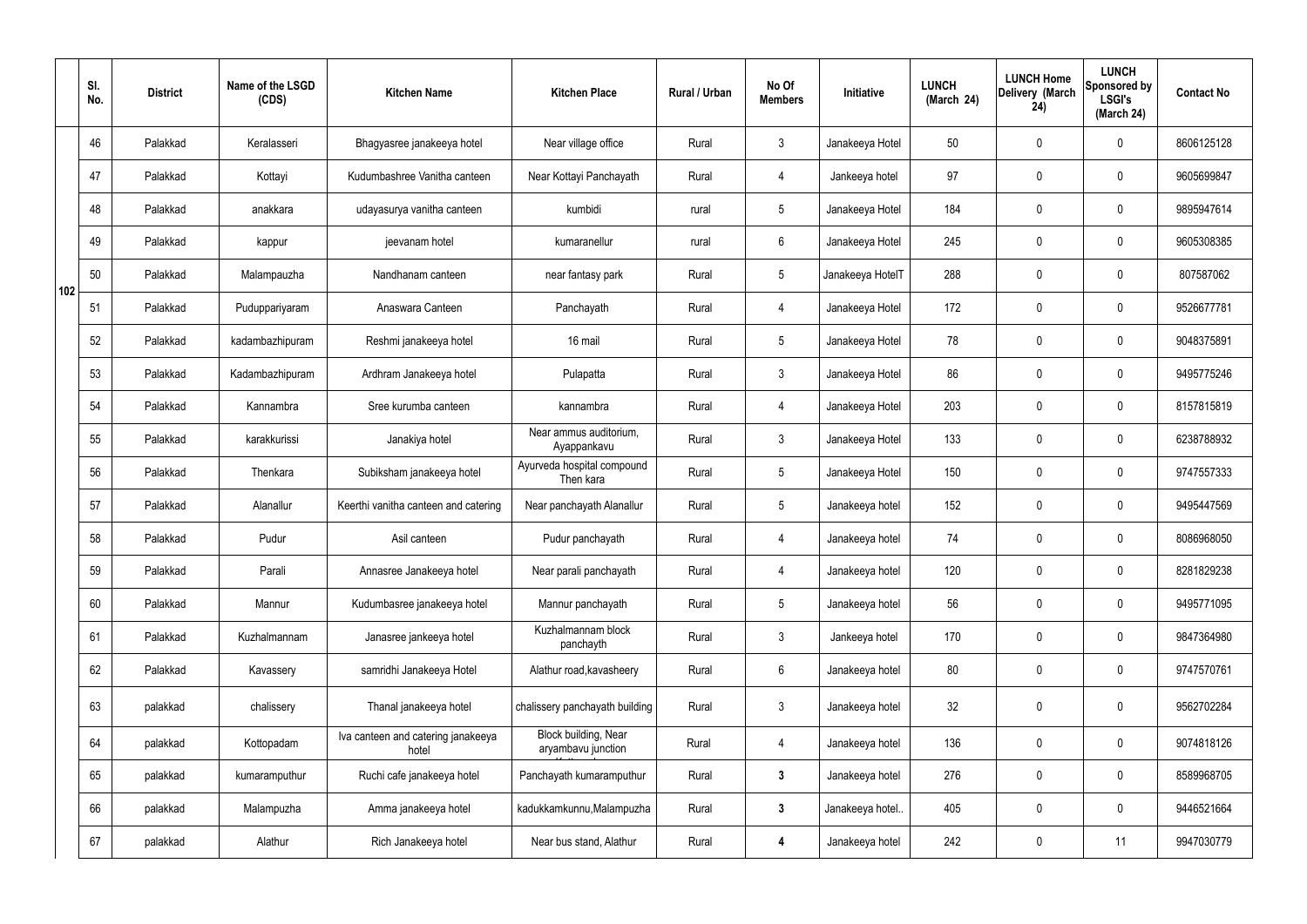| SI.<br>No. | <b>District</b> | Name of the LSGD<br>(CDS) | <b>Kitchen Name</b>         | <b>Kitchen Place</b>                | Rural / Urban | No Of<br><b>Members</b> | Initiative       | <b>LUNCH</b><br>(March 24) | <b>LUNCH Home</b><br>Delivery (March<br>24) | <b>LUNCH</b><br>Sponsored by<br><b>LSGI's</b><br>(March 24) | <b>Contact No</b> |
|------------|-----------------|---------------------------|-----------------------------|-------------------------------------|---------------|-------------------------|------------------|----------------------------|---------------------------------------------|-------------------------------------------------------------|-------------------|
| 68         | palakkad        | Karimpuzha                | Janakeeya hotel             | Karimpuzha panchayath               | Rural         | $\mathbf{3}$            | Janakeeya hotel  | 118                        | $\mathbf 0$                                 | $\mathbf 0$                                                 | 9961502739        |
| 69         | Palakkad        | Thenkurissi               | Eyeshee janakeeya hotel     | Panchayth building,<br>Thenkurissi  | Rural         | $\overline{4}$          | Jankeeya hotel   | 106                        | $\mathbf 0$                                 | $\mathbf 0$                                                 | 9995662723        |
| 70         | Palakkad        | Agali                     | Janakeeya Hotel             | Block Panchayath building,<br>Agali | Rural         | $5\phantom{.0}$         | Jankeeya hotel   | 171                        | $\mathbf 0$                                 | $\mathbf 0$                                                 | 9037878897        |
| 71         | Palakkad        | Sholayur                  | Powrnami janakeeya hotel    | anakkatty bus stand                 | Rural         | $\overline{4}$          | Jankeeya hotel   | 80                         | $\mathbf 0$                                 | $\boldsymbol{0}$                                            | 9159556404        |
| 72         | Palakkad        | Puthushery                | Janakeeya hotel             | Puthushery panchayath               | Rural         | $5\phantom{.0}$         | Janakeeya hotel. | 138                        | 0                                           | $\mathbf 0$                                                 | 9562772723        |
| 73         | Palakkad        | Karimba                   | Janakeeya hotel             | Panchayath premise                  | Rural         | $\mathbf{3}$            | Janakeeya Hotel  | 122                        | 0                                           | $\boldsymbol{0}$                                            | 9562163979        |
| 74         | Palakkad        | Nagalasseri               | Janakeeya hotel             | near koottanad bus stand            | Rural         | $5\phantom{.0}$         | Janakeeya hotel  | 195                        | 0                                           | $\mathbf 0$                                                 | 8921928291        |
| 75         | Palakkad        | Mathur                    | Nila janakeeya Hotel        | Near Panchayth, Mathur              | Rural         | $\overline{4}$          | Jankeeya hotel   | 159                        | 0                                           | $\mathbf 0$                                                 | 9562356483        |
| 76         | Palakkad        | Chalavara                 | Janakeeya hotel             | Chalavara panchayath                | Rural         | $5\phantom{.0}$         | Janakeeya hotel  | 146                        | 0                                           | $\mathbf 0$                                                 | 9544659942        |
| 77         | Palakkad        | Ananganadi                | vanitha cateen              | near Ananganadi panchayath          | Rural         | $\mathfrak{Z}$          | Janakeeya Hotel  | 98                         | 0                                           | $\boldsymbol{0}$                                            | 8921410495        |
| 78         | Palakkad        | Lakkidiperur              | Janakeeya hotel             | Lekkidi perur panchayath            | Rural         | $5\phantom{.0}$         | Jankeeya hotel   | 170                        | $\mathbf 0$                                 | $\mathbf 0$                                                 | 6238921903        |
| 79         | Palakkad        | Nellaya                   | Janakeeya hotel             | Nellaya panchayath                  | Rural         | $\overline{\mathbf{4}}$ | Janakeeya hotel  | 65                         | 0                                           | $\mathbf 0$                                                 | 9562432883        |
| 80         | Palakkad        | Shornur                   | Oottupura Janakeeya hotel   | near bus stand, Shoranur            | Urban         | $5\phantom{.0}$         | Janakeeya hotel  | 153                        | $\mathbf 0$                                 | $\mathbf 0$                                                 | 9747102377        |
| 81         | Palakkad        | Shornur                   | Snehadeepam Janakeeya hotel | Shoranur municipality               | Urban         | $\overline{4}$          | Janakeeya hotel  | 152                        | $\overline{0}$                              | $\mathbf 0$                                                 | 6238755729        |
| 82         | Palakkad        | Thrikkadiri               | Janakeeya hotel             | Samskarika nilayam                  | Rural         | $\overline{4}$          | Janakeeya hotel  | 48                         | $\mathbf 0$                                 | $\mathbf 0$                                                 | 9544806032        |
| 83         | palakkad        | Vaniyamkulam              | Janakeeya hotel             | near PK DAS hospital                | Rural         | $3\phantom{.0}$         | Janakeeya hotel  | 250                        | $\pmb{0}$                                   | $\mathbf{3}$                                                | 9947408415        |
| 84         | Palakkad        | Ambalappara               | Janakiya hotel              | ambalappara<br>kalyanamandapam      | Rural         | 5                       | Janakeeya Hotel  | 50                         | $\pmb{0}$                                   | $\pmb{0}$                                                   | 8129562289        |
| 85         | Palakkad        | Vallappuzha               | Janakeeya hotel             | Hayath Complex, Vallappuzha         | Rural         | $5\phantom{.0}$         | Janakeeya Hotel  | 341                        | $\pmb{0}$                                   | $\mathbf 0$                                                 | 8086406897        |
| 86         | Palakkad        | Shoranur                  | Ela janakeeya hotel         | Vpc market, kulappully              | Urban         | $\mathbf{3}$            | Janakeeya hotel  | 118                        | $\pmb{0}$                                   | $\mathbf 0$                                                 | 8129769113        |
| 87         | Palakkad        | Mankara                   | Subiksha Janakeeya hotel    | Near Mankara Panchayath             | Rural         | $5\phantom{.0}$         | Janakeeya hotel  | 80                         | $\pmb{0}$                                   | $\mathbf 0$                                                 | 8549045637        |
| 88         | Palakkad        | Kanjirapuzha              | Surya Janakeeya hotel,      | Kanjirapuzha, panchayath            | Rural         | $5\phantom{.0}$         | Janakeeya hotel  | 150                        | $\pmb{0}$                                   | $\pmb{0}$                                                   | 9048698194        |
| 89         | Palakkad        | Thachanattukara           | Haritham janakeeya hotel    | 53 mile, Thachanattukara            | Rural         | $\mathbf{3}$            | Janakeeya hotel  | 67                         | $\boldsymbol{0}$                            | $\pmb{0}$                                                   | 9605097810        |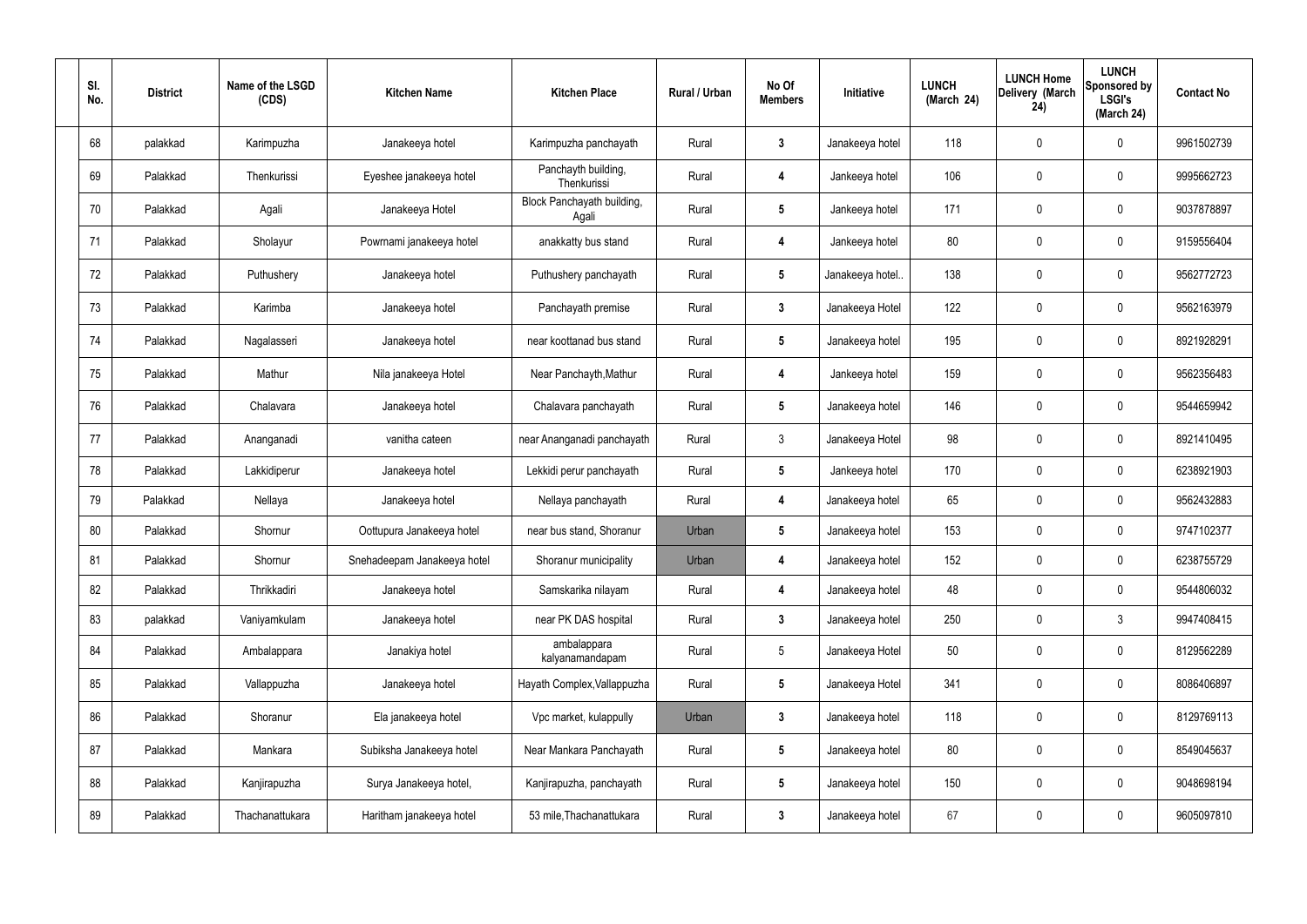|    | SI.<br>No.              | <b>District</b> | Name of the LSGD<br>(CDS) | <b>Kitchen Name</b>             | <b>Kitchen Place</b>                       | <b>Rural / Urban</b> | No Of<br><b>Members</b> | Initiative      | <b>LUNCH</b><br>(March 24) | <b>LUNCH Home</b><br>Delivery (March<br>24) | <b>LUNCH</b><br>Sponsored by<br><b>LSGI's</b><br>(March 24) | <b>Contact No</b> |
|----|-------------------------|-----------------|---------------------------|---------------------------------|--------------------------------------------|----------------------|-------------------------|-----------------|----------------------------|---------------------------------------------|-------------------------------------------------------------|-------------------|
|    | 90                      | Palakkad        | Puthukode                 | Puthuma jankeeya hotel          | Thachanadi junction                        | Rural                | $\boldsymbol{6}$        | Janakeeya hotel | 254                        | $\pmb{0}$                                   | $\mathbf 0$                                                 | 9744459080        |
|    | 91                      | Palakkad        | Tarur                     | Jankeeya Hotel                  | Infront of vilage office, Tarurk           | Rural                | 4                       | Janakeeya hotel | 160                        | $\mathbf 0$                                 | $\mathbf 0$                                                 | 8606780959        |
|    | 92                      | Palakkad        | Pirayiri                  | Janakeeya hotel                 | Near Panchayath office                     | Rural                | $5\phantom{.0}$         | Janakeeya hotel | 103                        | $\mathbf 0$                                 | $\mathbf 0$                                                 | 9037495586        |
|    | 93                      | Palakkad        | Palakkad ulb              | Ruchi                           | Near Balaji hospital, Fort<br>Maidan       | Urban                | 4                       | Janakeeya hotel | 270                        | $\pmb{0}$                                   | $\mathbf 0$                                                 | 7994185687        |
|    | 94                      | Palakkad        | Pookkottukavu             | Punya                           | Pookkottukavu Centre                       | Rural                | $\overline{\mathbf{4}}$ | Janakeeya Hotel | 75                         | $\mathbf 0$                                 | $\mathbf 0$                                                 | 9745511432        |
|    | 95                      | Palakkad        | Kuthanoor                 | Suryodayam jankeeya hotel       | Kalapara, kuthanoor                        | Rural                | $5\phantom{.0}$         | Jankeeya hotel  | 60                         | $\mathbf 0$                                 | $\mathbf 0$                                                 | 9995159738        |
|    | 96                      | Palakkad        | Thiruvegappura            | Janakeeya Hotel                 | Kaippuram                                  | Rural                | $5\phantom{.0}$         | Jankeeya hotel  | 193                        | $\mathbf 0$                                 | $\mathbf 0$                                                 | 8921882903        |
|    | 97                      | Palakkad        | Thachampara               | Vanitha canteen Janakeeya Hotel | Thachampara town                           | Rural                | $\overline{\mathbf{4}}$ | Jankeeya hotel  | 207                        | $\pmb{0}$                                   | $\mathbf 0$                                                 | 9497826216        |
|    | 98                      | Palakkad        | Kannadi                   | Sweet jankeeya hotel            | Yakkara junction                           | Rural                | $\mathbf{3}$            | Jankeeya hotel  | 260                        | $\mathbf 0$                                 | $\mathbf 0$                                                 | 9846918028        |
|    | 99                      | Palakkad        | Pattithara                | Bavana janakeeya hotel          | kottappadam                                | Rural                | $5\phantom{.0}$         | Janakeeya hotel | $\mathbf 0$                | $\pmb{0}$                                   | $\mathbf 0$                                                 | 9074163402        |
|    | 100                     | Palakkad        | Mannarkkad                | Janakeeya Hotel                 | muncipal building, busstand,<br>mannarkkad | Urban                | 4                       | Janakeeya hotel | $\mathbf 0$                | $\mathbf 0$                                 | $\mathbf 0$                                                 |                   |
|    | 101                     | Palakkad        | Pirayiri                  | Kudumbashree janakeeya hotel    | Kallekkad Block Panchayath                 | Rural                | $5\phantom{.0}$         | janakeeya hotel | 81                         | $\mathbf 0$                                 | $\mathbf 0$                                                 | 8137940343        |
|    | 102                     | Palakkad        | Marutharoad               | Sreelakshmi janakeeya hotel     | Pirivusala                                 | Rural                | 4                       | janakeeya hotel | 235                        | $\pmb{0}$                                   | $\mathbf 0$                                                 | 9048636162        |
|    | 103                     | Palakkad        | Puthussery                | Ruchi janakeeya hotel           | puthussery junction                        | Rural                | $5\phantom{.0}$         | janakeeya hotel | 66                         | $\pmb{0}$                                   | $\mathbf 0$                                                 |                   |
| 99 |                         |                 |                           |                                 |                                            |                      | 439                     |                 | 14649                      | $\overline{0}$                              | 17                                                          |                   |
|    | $\overline{\mathbf{1}}$ | Pathanamthitta  | Anicadu                   | Janatha janakeeya hotel         | Nooromave                                  | Rural                | $\mathbf{3}$            | Janakeeya Hotel | 129                        | $\pmb{0}$                                   | $\mathbf 0$                                                 | 6282875679        |
|    | $\overline{2}$          | Pathanamthitta  | Kaviyoor                  | Janakeeya Hotel                 | Manakkachira                               | Rural                | $\overline{4}$          | Janakeeya Hotel | 219                        | $\pmb{0}$                                   | $\mathbf 0$                                                 | 9747886172        |
|    | $\mathfrak{Z}$          | Pathanamthitta  | Kottanadu                 | Janakeeya Hotel                 | Kottanadu                                  | Rural                | $\overline{4}$          | Janakeeya Hotel | 90                         | $\pmb{0}$                                   | $\pmb{0}$                                                   | 6282382608        |
|    | $\overline{4}$          | Pathanamthitta  | Kalloopara                | Janakeeya Hotel                 | Kalloopara                                 | Rural                | $5\phantom{.0}$         | Janakeeya Hotel | 101                        | $\pmb{0}$                                   | $\mathbf 0$                                                 | 9947471024        |
|    | $\sqrt{5}$              | Pathanamthitta  | Kunnamthanam              | Thripthi Hotel                  | Kunnamthanam                               | Rural                | $\mathbf{3}$            | Janakeeya Hotel | 70                         | $\pmb{0}$                                   | $\mathbf 0$                                                 | 6235908328        |
|    | $6\phantom{.}6$         | pathanamthitta  | mallappally               | janakeeya hotel                 | mallappally                                | Rural                | $\mathbf{3}$            | janakeeya hotel | 160                        | $\pmb{0}$                                   | $\boldsymbol{0}$                                            | 9744194830        |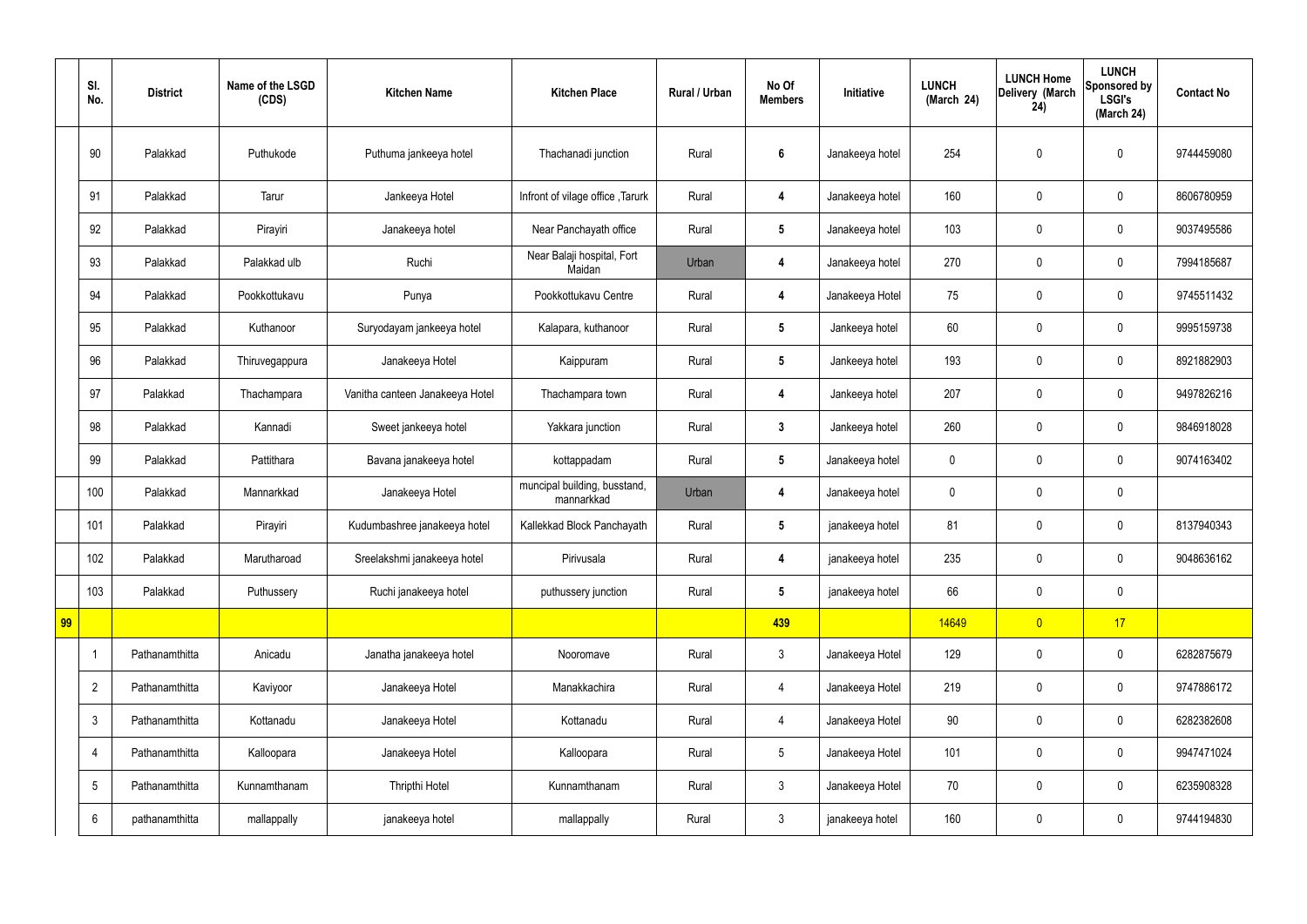| SI.<br>No.     | <b>District</b> | Name of the LSGD<br>(CDS) | <b>Kitchen Name</b>             | <b>Kitchen Place</b>        | Rural / Urban | No Of<br><b>Members</b> | Initiative      | <b>LUNCH</b><br>(March 24) | <b>LUNCH Home</b><br>Delivery (March<br>24) | <b>LUNCH</b><br>Sponsored by<br><b>LSGI's</b><br>(March 24) | <b>Contact No</b> |
|----------------|-----------------|---------------------------|---------------------------------|-----------------------------|---------------|-------------------------|-----------------|----------------------------|---------------------------------------------|-------------------------------------------------------------|-------------------|
| $\overline{7}$ | Pathanamthitta  | kottangal                 | janakeeya hotel                 | kottangal                   | Rural         | $\mathbf{3}$            | Janakeeya Hotel | 103                        | 0                                           | $\mathbf 0$                                                 | 9526690541        |
| 8              | Pathanamthitta  | Nedumpuram                | Nedumpram Janakeeya Hotel       | Podiyadi                    | Rural         | $5\phantom{.0}$         | Janakeeya Hotel | $\mathbf 0$                | 0                                           | $\mathbf 0$                                                 | 919188291409      |
| 9              | Pathanamthitta  | Niranam                   | Sakhi cafe                      | Niranam                     | Rural         | $\mathbf{3}$            | Janakeeya Hotel | 42                         | 0                                           | $\boldsymbol{0}$                                            | 919526423710      |
| 10             | Pathanamthitta  | Peringara                 | Haritha samrudhi Catering       | <b>PMVHS Pringara</b>       | Rural         | 4                       | Janakeeya Hotel | 62                         | 0                                           | $\mathbf 0$                                                 | 919961219550      |
| 11             | Pathanamthitta  | Peringara                 | Pulari janakeeya Hotel          | swamipalam                  | Rural         | $\overline{4}$          | Janakeeya hotel | 30 <sub>2</sub>            | 0                                           | $\boldsymbol{0}$                                            | 919656132036      |
| 12             | Pathanamthitta  | Kuttor                    | Nanma Catering                  | <b>GHS Kuttoor</b>          | Rural         | $\mathfrak{Z}$          | Janakeeya Hotel | 130                        | 0                                           | $\mathbf 0$                                                 | 919526323212      |
| 13             | Pathanamthitta  | Kadapra                   | Niradeepam janakeeya hotel      | Kadapra                     | Rural         | 4                       | Janakeeya Hotel | 95                         | 0                                           | $\mathbf 0$                                                 | 9656512066        |
| 14             | Pathanamthitta  | Eraviperoor               | Avi cafe                        | Avi cafe                    | Rural         | $\mathfrak{Z}$          | Janakeeya Hotel | 119                        | 0                                           | $\boldsymbol{0}$                                            | 6238013293        |
| 15             | Pathanamthitta  | Koipuram                  | Ammas kudumbashree cafe         | Muttamon                    | Rural         | $5\phantom{.0}$         | Janakeeya Hotel | 75                         | 0                                           | $\mathbf 0$                                                 | 9961485931        |
| 16             | Pathanamthitta  | Thottappuzhassery         | Thottapuzhassery Jankeeya Hotel | Thottapuzhassery            | Rural         | 4                       | Janakeeya Hotel | $\mathbf 0$                | 0                                           | $\boldsymbol{0}$                                            | 9656403054        |
| 17             | Pathanamthitta  | Puramattom                | Top N Taste                     | Puramattom                  | Rural         | $\mathbf{3}$            | Janakeeya Hotel | 60                         | $\boldsymbol{0}$                            | $\boldsymbol{0}$                                            | 9526728230        |
| 18             | Pathanamthitta  | Ayroor                    | Janakeeya Hotel                 | Ayroor                      | Rural         | $6\phantom{.}$          | Janakeeya Hotel | 45                         | 0                                           | $\mathbf 0$                                                 | 8086653951        |
| 19             | Pathanamthitta  | Ezhumattor                | Swad Hotel                      | Thadiyoor                   | Rural         | $\mathbf{3}$            | Janakeeya Hotel | 89                         | 0                                           | 0                                                           | 9526857335        |
| 20             | Pathanamthitta  | Kozhencherry              | Ruchi Janakeeya hotel           | Community hall, kozhenchery | Rural         | $\overline{4}$          | Janakeeya Hotel | 89                         | $\mathbf 0$                                 | $\mathbf 0$                                                 | 9947387912        |
| 21             | Pathanamthitta  | Mallappuzhassery          | Snehadeepam                     | Paramootil                  | Rural         | $6\phantom{.}$          | Janakeeya Hotel | $\pmb{0}$                  | 0                                           | $\mathbf 0$                                                 | 9847170052        |
| 22             | Pathanamthitta  | Chennerkara               | Thanal Kudumbasree Cafe         | Nallanikunnu                | Rural         | 5 <sup>5</sup>          | Janakeeya Hotel | 70                         | 0                                           | $\mathbf 0$                                                 | 9747469562        |
| 23             | Pathanamthitta  | Cherukole                 | Janakeeya Hotel                 | Cherukole                   | Rural         | $\mathbf{3}$            | Janakeeya Hotel | 42                         | $\mathsf{0}$                                | $\mathbf 0$                                                 | 7907811728        |
| 24             | Pathanamthitta  | Elanthoor                 | Janakeeya Hotel                 | Vary                        | Rural         | $\overline{4}$          | Janakeeya Hotel | 30                         | $\boldsymbol{0}$                            | $\mathbf 0$                                                 | 9946047385        |
| 25             | Pathanamthitta  | naranganam                | janakeeya hotel                 | kadammanitta                | Rural         | 3 <sup>1</sup>          | janakeeya hotel | 67                         | 0                                           | $\mathbf 0$                                                 | 9744478962        |
| 26             | Pathanamthitta  | Omalloor                  | Janakeeya Hotel                 | Omalloor                    | Rural         |                         | Janakeeya Hotel | 0                          | 0                                           | $\pmb{0}$                                                   |                   |
| 27             | Pathanamthitta  | Chittar                   | Chittar janakiya hotel          | Koothattukulam              | Rural         | 3 <sup>1</sup>          | Janakeeya Hotel | 45                         | 152                                         | $\pmb{0}$                                                   | 9072374618        |
| 28             | Pathanamthitta  | Naranammoozhi             | Thanima                         | Arakkamon                   | Rural         | $\mathbf{3}$            | Janakeeya Hotel | 0                          | 0                                           | $\boldsymbol{0}$                                            | 9605021278        |
| 29             | Pathanamthitta  | Perunadu                  | Perunadu Janakeeya Hotel        | Perunadu                    | Rural         | $5\phantom{.0}$         | Janakeeya Hotel | 0                          | 0                                           | $\pmb{0}$                                                   |                   |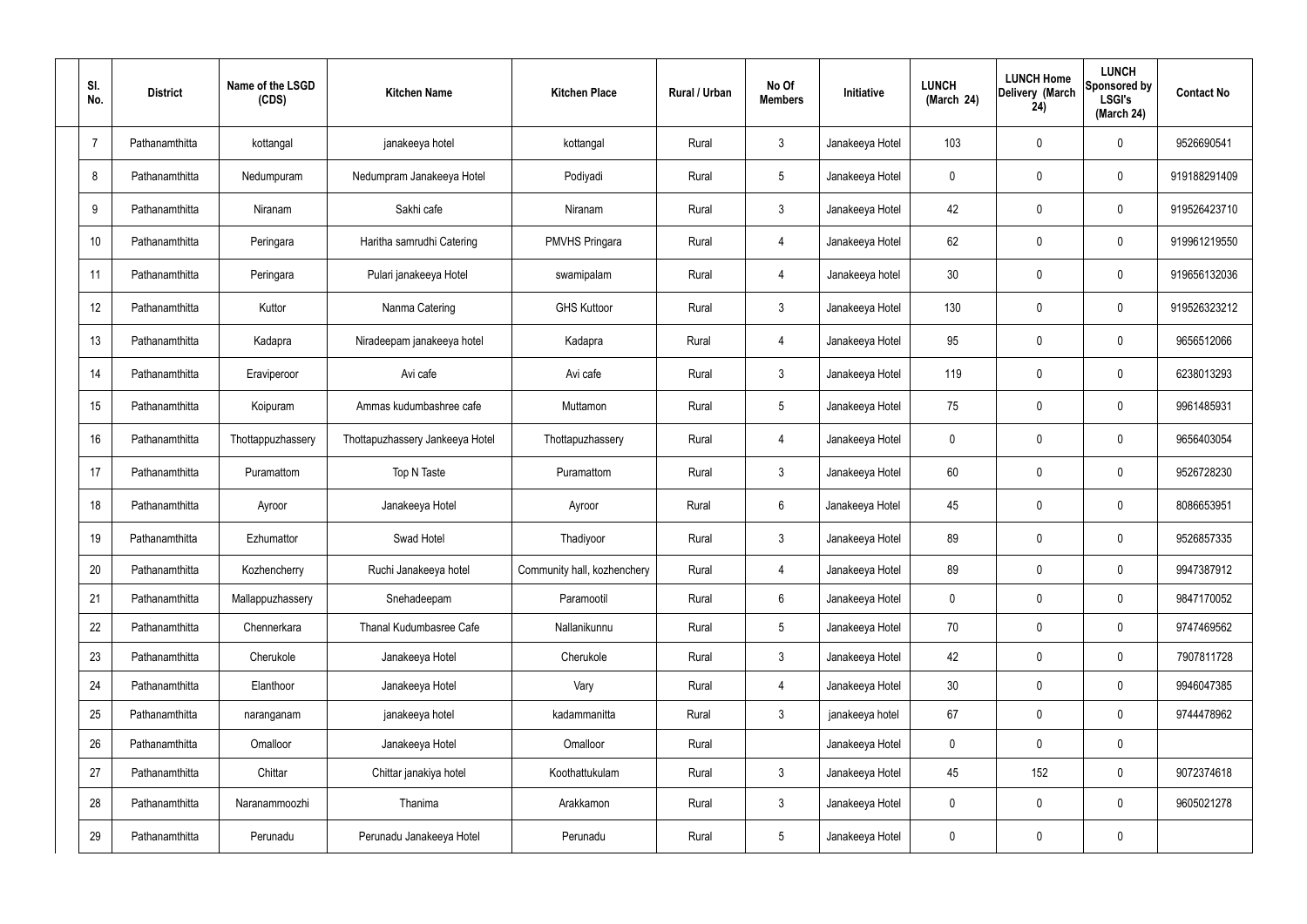|    | SI.<br>No. | <b>District</b> | Name of the LSGD<br>(CDS) | <b>Kitchen Name</b>        | <b>Kitchen Place</b>   | Rural / Urban | No Of<br><b>Members</b> | Initiative      | <b>LUNCH</b><br>(March 24) | <b>LUNCH Home</b><br>Delivery (March<br>24) | <b>LUNCH</b><br>Sponsored by<br><b>LSGI's</b><br>(March 24) | <b>Contact No</b> |
|----|------------|-----------------|---------------------------|----------------------------|------------------------|---------------|-------------------------|-----------------|----------------------------|---------------------------------------------|-------------------------------------------------------------|-------------------|
| 58 | 30         | Pathanamthitta  | Ranni-Angadi              | Angadi Janakeeya Hotel     | Thoodathil church hall | Rural         | $5\,$                   | Janakeeya Hotel | 18                         | 64                                          | 0                                                           | 9961190622        |
|    | 31         | Pathanamthitta  | Ranni-Pazhavangadi        | Navami Hotel               | Makkappuzha            | Rural         | 4                       | Janakeeya Hotel | $\mathbf 0$                | 0                                           | $\boldsymbol{0}$                                            | 9562135824        |
|    | 32         | Pathanamthitta  | Seethathodu               | Thanima catering unit      | Seethathodu            | Rural         | $5\phantom{.0}$         | Janakeeya Hotel | 79                         | 95                                          | $\boldsymbol{0}$                                            | 9747622310        |
|    | 33         | Pathanamthitta  | Ranni                     | Janakeeya Hotel            | Ranni                  | Rural         | $\overline{4}$          | Janakeeya Hotel | 14                         | 42                                          | $\mathbf 0$                                                 | 99462338752       |
|    | 34         | Pathanamthitta  | Vechhoochira              | Annapoorneswary hotel      | Venkurinji             | Rural         | 4                       | Janakeeya Hotel | $\mathbf 0$                | 0                                           | $\boldsymbol{0}$                                            | 8547264134        |
|    | 35         | Pathanamthitta  | Vadasserikara             | Thannal Janakeeya Hotel    | Vadasserikara          | Rural         | $\sqrt{5}$              | Janakeeya Hotel | 27                         | 123                                         | $\mathbf 0$                                                 | 8590107684        |
|    | 36         | Pathanamthitta  | Vallickodu                | Janakeeya Hotel            | Vallicodu              | Rural         | $5\phantom{.0}$         | Janakeeya Hotel | 107                        | $\boldsymbol{0}$                            | $\mathbf 0$                                                 | 8547121591        |
|    | 37         | Pathanamthitta  | Pramadom                  | Aishwarya Janakeeya Hotel  | Pramadom               | Rural         | $\mathbf{3}$            | Janakeeya Hotel | 70                         | 0                                           | $\mathbf 0$                                                 | 9495312020        |
|    | 38         | Pathanamthitta  | Aruvappulam               | Janakeeya Hotel            | Kallely                | Rural         | $\mathbf{3}$            | Janakeeya Hotel | 89                         | $\boldsymbol{0}$                            | $\mathbf 0$                                                 | 9656700499        |
|    | 39         | Pathanamthitta  | mylapra                   | Manna janakeeya hotel      | mylapra                | Rural         | $\mathbf{3}$            | janakeeya hotel | $\mathbf 0$                | 0                                           | $\mathbf 0$                                                 | 9961750470        |
|    | 40         | Pathanamthitta  | Thannithodu               | Flowers janakeeya hotel    | Thannithodu            | Rural         | $\mathbf{3}$            | Janakeeya hotel | 138                        | $\boldsymbol{0}$                            | $\mathbf 0$                                                 | 9061295035        |
|    | 40         | Pathanamthitta  | Malayappuzha              | Janakeeya Hotel            | Malayappuzha           | Rural         | $\mathbf{3}$            | Janakeeya Hotel | 217                        | 0                                           | $\mathbf 0$                                                 |                   |
|    | 41         | Pathanamthitta  | Konni                     | Janakeeya Hotel            | Konni                  | Rural         | $\mathbf{3}$            | Janakeeya Hotel | 0                          | $\boldsymbol{0}$                            | $\mathbf 0$                                                 |                   |
|    | 43         | Pathanamthitta  | Kalanjoor                 | Kalanjoor janakeeya Hotel  | Kalanjoor              | Rural         | $\overline{4}$          | Janakeeya Hotel | 172                        | 0                                           | $\pmb{0}$                                                   | 6238045066        |
|    | 44         | Pathanamthitta  | Ezhamkulam                | Swad Catering Unit         | Enathu                 | Rural         | $5\phantom{.0}$         | Janakeeya Hotel | 100                        | 0                                           | $\mathbf 0$                                                 | 9747243317        |
|    | 45         | Pathanamthitta  | Kodumon                   | Ruchiyidam Janakeeya Hotel | Kodumon                | Rural         | $\overline{7}$          | Janakeeya Hotel | 49                         | 0                                           | $\mathbf 0$                                                 | 75611017112       |
|    | 46         | Pathanamthitta  | Erathu                    | Janakeeya Hotel            | Erathu                 | Rural         | $\overline{4}$          | Janakeeya Hotel | 245                        | $\mathsf{0}$                                | $\mathbf 0$                                                 | 9645102262        |
|    | 47         | Pathanamthitta  | Enadimangalam             | Janakeeya Hotel            | Elamannoor             | Rural         | $\overline{4}$          | Janakeeya Hotel | 102                        | $\mathsf{0}$                                | $\mathbf 0$                                                 |                   |
|    | 48         | Pathanamthitta  | Kadampanadu               | Janakeeya Hotel            | Mannady                | Rural         | 3 <sup>7</sup>          | Janakeeya Hotel | 83                         | 0                                           | $\mathbf 0$                                                 |                   |
|    | 49         | Pathanamthitta  | Pallickal                 |                            |                        | Rural         |                         | Janakeeya Hotel | 150                        | 0                                           | $\mathbf 0$                                                 |                   |
|    | 50         | Pathanamthitta  | Thumpamon                 | Ruchi Cafe                 | Mampilali              | Rural         | $5\overline{)}$         | Janakeeya Hotel | 170                        | 0                                           | $\mathbf 0$                                                 | 9188300026        |
|    | 51         | Pathanamthitta  | Kulanada                  | Bhagyalekshmi cafe unit    | Kaipuzha               | Rural         | $\mathbf{3}$            | Janakeeya Hotel | 95                         | 0                                           | $\pmb{0}$                                                   |                   |
|    | 52         | Pathanamthitta  | Pandalam Thekkekara       | Pandalam Thekkekara        | Thatta                 | Rural         | $3\phantom{.0}$         | Janakeeya Hotel | 0                          | 0                                           | $\mathbf 0$                                                 | 9526224922        |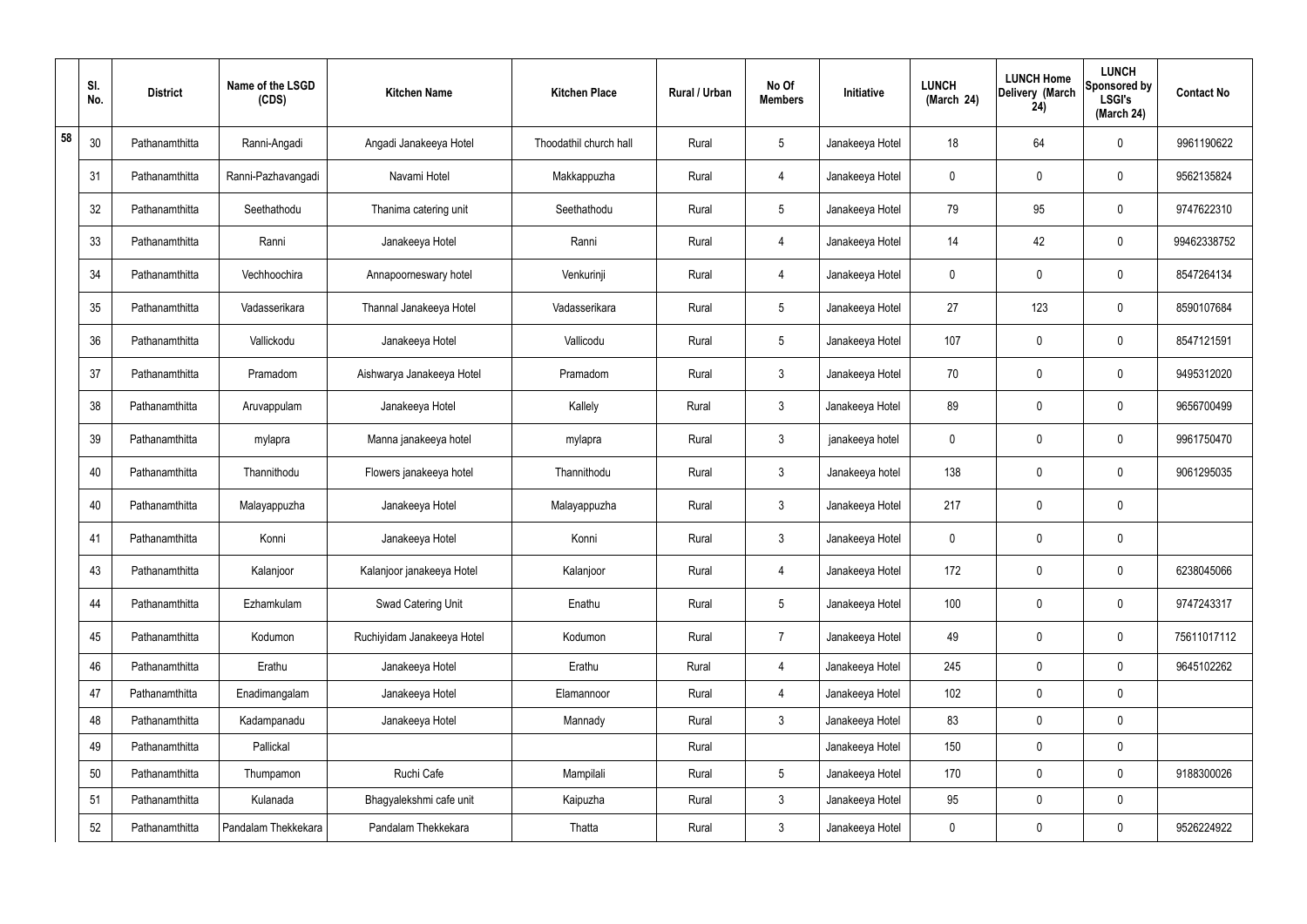|    | SI.<br>No.      | <b>District</b>    | Name of the LSGD<br>(CDS) | <b>Kitchen Name</b>                       | <b>Kitchen Place</b>                 | Rural / Urban | No Of<br><b>Members</b> | Initiative      | <b>LUNCH</b><br>(March 24) | <b>LUNCH Home</b><br>Delivery (March<br>24) | <b>LUNCH</b><br>Sponsored by<br><b>LSGI's</b><br>(March 24) | <b>Contact No</b> |
|----|-----------------|--------------------|---------------------------|-------------------------------------------|--------------------------------------|---------------|-------------------------|-----------------|----------------------------|---------------------------------------------|-------------------------------------------------------------|-------------------|
|    | 53              | Pathanamthitta     | Aranmula                  | Janakeeya Hotel                           | Aranmula                             | Rural         | $5\phantom{.0}$         | Janakeeya Hotel | 17                         | 0                                           | $\mathbf 0$                                                 | 9656296503        |
|    | 54              | Pathanamthitta     | Mezhuveli                 | Thripthi Janakeeya Hotel                  | Mezhuveli                            | Rural         | 3                       | Janakeeya Hotel | 45                         | $\mathbf 0$                                 | $\pmb{0}$                                                   | 9495265971        |
|    | 55              | Pathanamthitta     | Adoor                     | Amma Catering Unit                        | Adoor                                | Urban         | $5\phantom{.0}$         | Janakeeya Hotel | 0                          | 0                                           | $\mathbf 0$                                                 | 8606887490        |
|    | 56              | Pathanamthitta     | Pandalam                  | Ruchi catering                            | Sivarenjini Auditorium               | Urban         | $5\phantom{.0}$         | Janakeeya Hotel | 0                          | 0                                           | $\pmb{0}$                                                   | 9846212739        |
|    | 57              | Pathanamthitta     | <b>Thiruvalla East</b>    | janakeeya hotel                           | near private bus stand<br>thiruvalla | Urban         | $5\phantom{.0}$         | Janakeeya Hotel | 326                        | 0                                           | $\mathbf 0$                                                 | 919847729416      |
|    | 58              | Pathanamthitta     | <b>Thiruvalla West</b>    | janakeeya hotel                           | kizhakkan muthoor                    | Urban         | 5                       | Janakeeya Hotel | 121                        | 0                                           | $\pmb{0}$                                                   | 919656132036      |
|    | 59              | Pathanamthitta     | Pathanamthitta            | Janakeeya Hotel                           | Near Municipality Office             | Urban         | $5\phantom{.0}$         | Janakeeya Hotel | 0                          | 0                                           | $\mathbf 0$                                                 |                   |
| 58 |                 |                    |                           |                                           |                                      |               | 229                     |                 | 4396                       | 476                                         | $\bullet$                                                   |                   |
|    | 1               | Thiruvananthapuram | Parassala                 | Bhagyalekshmi janakeeya hotel             | Mundaplavila                         | Rural         | $5\phantom{.0}$         | Janakeeya Hotel | 362                        | 0                                           | $\mathbf 0$                                                 | 9895463718        |
|    | $\overline{2}$  | Thiruvananthapuram | Karode                    | Karode janakeeya hotel                    | Paavaara,<br>pazhaya uchakkada       | Rural         | 5                       | Janakeeya Hotel | 383                        | 0                                           | $\mathbf 0$                                                 | 9605122139        |
|    | $\mathfrak{Z}$  | Thiruvananthapuram | Thirupuram                | Thirupuram janakeeya hotel                | Pazhayakada                          | Rural         | $5\phantom{.0}$         | Janakeeya Hotel | 173                        | 0                                           | $\mathbf 0$                                                 | 7034723987        |
|    | $\overline{4}$  | Thiruvananthapuram | Chenkal                   | Karuna janakeeya hotel                    | Udiyankulangara                      | Rural         | $5\phantom{.0}$         | Janakeeya Hotel | 400                        | 0                                           | $\mathbf 0$                                                 | 9746726109        |
|    | 5               | Thiruvananthapuram | Kulathoor                 | Nakshatra janakeeya hotel                 | Attapuram                            | Rural         | $5\phantom{.0}$         | Janakeeya Hotel | 358                        | 0                                           | $\mathbf 0$                                                 | 8301924221        |
|    | $6\,$           | Thiruvananthapuram | Neyyattinkara 1           | Oottupura                                 | Neyyattinkara                        | Urban         | $5\phantom{.0}$         | Janakeeya Hotel | 428                        | 0                                           | $\pmb{0}$                                                   | 8129192485        |
|    | $\overline{7}$  | Thiruvananthapuram | Neyyattinkara 1           | Cafesree Janakeeya Hotel                  | Vazhimukku                           | Urban         | $5\phantom{.0}$         | Janakeeya Hotel | 566                        | 0                                           | $\mathbf 0$                                                 | 9995604997        |
|    | 8               | Thiruvananthapuram | Neyyattinkara 1           | Thripthi janakeeya Hotel                  | perumpazhuthoor                      | urban         | 4                       | janakeeya Hotel | 150                        | 0                                           | $\pmb{0}$                                                   | 6282944199        |
|    | 9               | Thiruvananthapuram | Neyyattinkara 2           | Harsha catering unit                      | Neyyattinkara                        | Urban         | $5\phantom{.0}$         | Janakeeya Hotel | 310                        | 0                                           | $\mathbf 0$                                                 | 9048822770        |
|    | 10 <sup>°</sup> | Thiruvananthapuram | Neyyattinkara 2           | Devarose Janakeeya Hotel                  | Amaravila                            | Urban         | $5\phantom{.0}$         | Janakeeya Hotel | 140                        | 0                                           | $\pmb{0}$                                                   | 9995028659        |
|    | 11              | Thiruvananthapuram | Kollayil                  | ems janakeeya hotel                       | Dhanuvachapuram                      | Rural         | $5\phantom{.0}$         | Janakeeya Hotel | 496                        | 0                                           | $\pmb{0}$                                                   | 8157880624        |
|    | 12              | Thiruvananthapuram | Kunnathukal               | Aiswarya Janakeeya Hotel -<br>Kunnathukal | Kuruwad, paliyodu                    | Rural         | $\mathfrak{Z}$          | Janakeeya Hotel | 86                         | 0                                           | $\pmb{0}$                                                   | 9539549507        |
|    | 13              | Thiruvananthapuram | Vellarada                 | Eden Janakeeya Hotel                      | Panachamoodu, Vellarada              | Rural         | $5\phantom{.0}$         | Janakeeya Hotel | 109                        | 0                                           | $\pmb{0}$                                                   | 8547973305        |
|    | 14              | Thiruvananthapuram | Vellarada                 | Chandrika Janakeeya Hotel - Vellarada     | Vellarada                            | Rural         | 6                       | Janakeeya Hotel | 693                        | 0                                           | $\pmb{0}$                                                   | 9539366295        |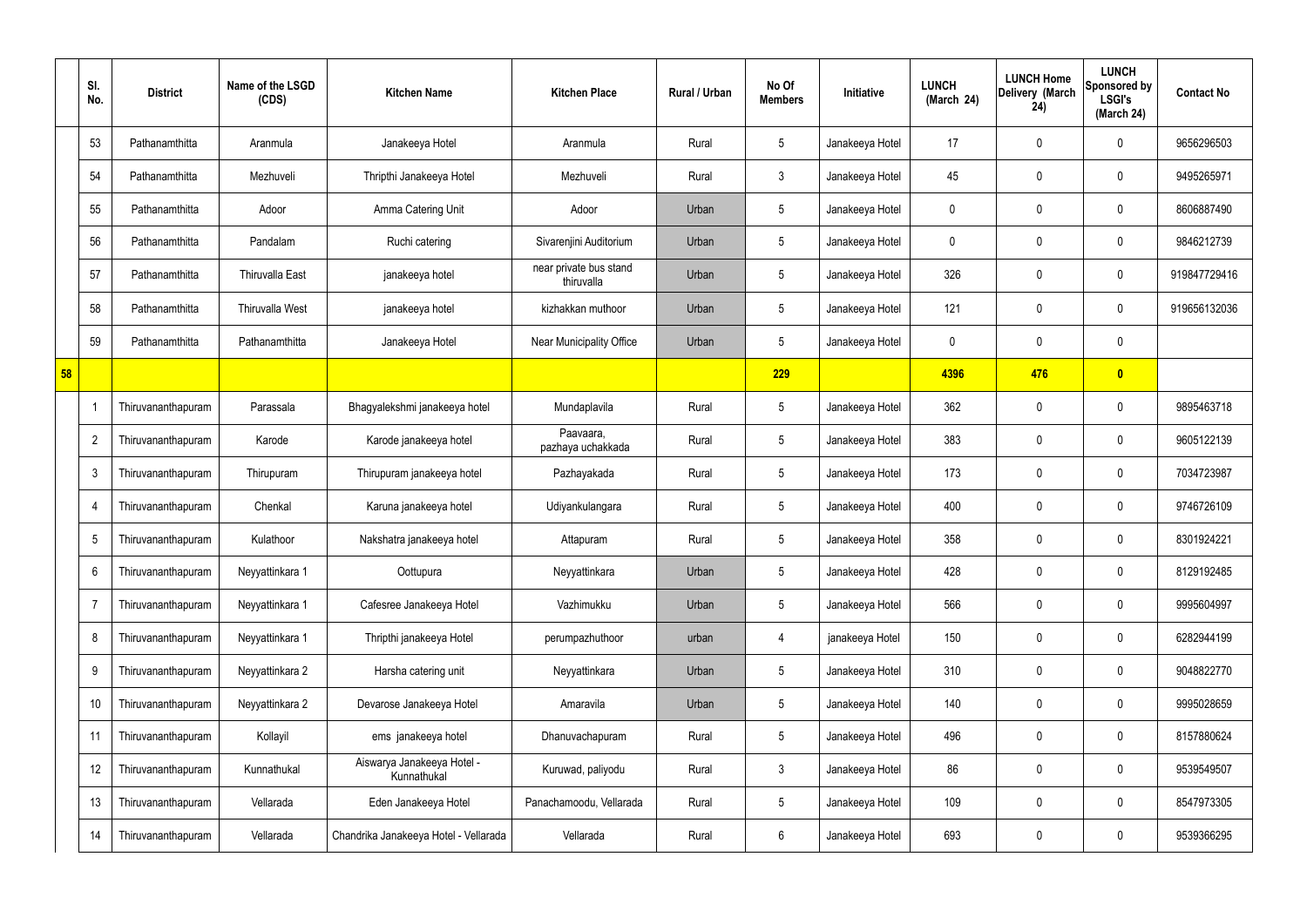| SI.<br>No. | <b>District</b>    | Name of the LSGD<br>(CDS) | <b>Kitchen Name</b>                          | <b>Kitchen Place</b>                              | Rural / Urban | No Of<br><b>Members</b> | Initiative      | <b>LUNCH</b><br>(March 24) | <b>LUNCH Home</b><br>Delivery (March<br>24) | <b>LUNCH</b><br>Sponsored by<br><b>LSGI's</b><br>(March 24) | <b>Contact No</b> |
|------------|--------------------|---------------------------|----------------------------------------------|---------------------------------------------------|---------------|-------------------------|-----------------|----------------------------|---------------------------------------------|-------------------------------------------------------------|-------------------|
| 15         | Thiruvananthapuram | Aryankode                 | Aryan Janakeeya Hotel - Aryankode            | Aryankode                                         | Rural         | $5\phantom{.0}$         | Janakeeya Hotel | 257                        | 0                                           | $\mathbf 0$                                                 | 9746905408        |
| 16         | Thiruvananthapuram | Aryankode                 | stree souhritha jh                           | chemboor                                          | Rural         | $5\phantom{.0}$         | Janakeeya Hotel | 170                        | $\mathbf 0$                                 | $\mathbf 0$                                                 |                   |
| 17         | Thiruvananthapuram | Ottashekharamangala<br>m  | Minnaram Janakeeya Hotel                     | Kuravara, Near<br>Ottashekharamangalam UPS        | Rural         | $\overline{4}$          | Janakeeya Hotel | 267                        | 0                                           | $\mathbf 0$                                                 | 9567553161        |
| 18         | Thiruvananthapuram | Kollayil                  | Janakeeya Hotel                              | Mylakkara                                         | Rural         | $5\overline{)}$         | Janakeeya Hotel | 147                        | $\mathbf 0$                                 | $\mathbf 0$                                                 | 9605076268        |
| 19         | Thiruvananthapuram | perunkadavila             | shankholi janakeeya hotel                    | perunkadavila                                     | rural         | $\mathbf{3}$            | Janakeeya Hotel | 258                        | $\mathbf 0$                                 | $\mathbf 0$                                                 |                   |
| 20         | Thiruvananthapuram | Amboori                   | Janakeeya Hotel                              | Amboori                                           | Rural         | $5\phantom{.0}$         | Janakeeya Hotel | 324                        | 0                                           | $\mathbf 0$                                                 | 9747169098        |
| 21         | Thiruvananthapuram | Athiyanoor                | Kudumbashree janakeeya hotel                 | Venpakal                                          | Rural         | 4                       | Janakeeya Hotel | 325                        | $\mathbf 0$                                 | $\mathbf 0$                                                 | 919562752580      |
| 22         | Thiruvananthapuram | Kottukal                  | Vismaya janakeeya hotel                      | Uchakkada                                         | Rural         | $5\phantom{.0}$         | Janakeeya Hotel | 578                        | 0                                           | $\mathbf 0$                                                 | 6282447041        |
| 23         | Thiruvananthapuram | Kottukal                  | Udaya janakeeya Hotel                        | Punnakkulam                                       | Rural         | 4                       | Janakeeya Hotel | 305                        | 0                                           | $\mathbf 0$                                                 |                   |
| 24         | Thiruvananthapuram | Karumkulam                | Alil Janakeeya Hotel                         | Pallam                                            | Rural         | $5\phantom{.0}$         | Janakeeya Hotel | 147                        | 0                                           | $\mathbf 0$                                                 | 917736513673      |
| 25         | Thiruvananthapuram | Venganoor                 | Venganoor Ruchi janakeeya hotel              | Peringamala                                       | Rural         | 10 <sup>°</sup>         | Janakeeya Hotel | 158                        | $\mathbf 0$                                 | $\mathbf 0$                                                 | 9656309710        |
| 26         | Thiruvananthapuram | Vilavoorkkal              | Priyam Janakeeya Hotel                       | Chanthamukku, Peyadu Jn                           | Rural         | $5\phantom{.0}$         | Janakeeya Hotel | 321                        | 0                                           | $\mathbf 0$                                                 | 7902504494        |
| 27         | Thiruvananthapuram | Vilavoorkal               | Vilavoorkal janakeeya hotel                  | Pottayil                                          | Rural         | $5\phantom{.0}$         | Janakeeya Hotel | 298                        | 0                                           | $\mathbf 0$                                                 | 9497883130        |
| 28         | Thiruvananthapuram | Kalliyoor                 | Stree Shakthi Janakeeya Hotel                | Kalliyoor                                         | Rural         | $5\overline{)}$         | Janakeeya Hotel | 72                         | $\mathbf 0$                                 | $\mathbf 0$                                                 | 9074998782        |
| 29         | Thiruvananthapuram | Maranalloor               | Mayooram Janakeeya Hotel                     | Mannadikkonam                                     | Rural         | 4                       | Janakeeya Hotel | 123                        | $\mathbf 0$                                 | $\mathbf 0$                                                 | 9847371025        |
| 30         | Thiruvananthapuram | Pallichal                 | Vandhanam Janakeeya hotel                    | Naruvamoodu                                       | Rural         | 4                       | Janakeeya Hotel | 180                        | $\mathbf 0$                                 | $\overline{0}$                                              | 9562636222        |
| 31         | Thiruvananthapuram | Vilappil                  | Sreebhadra janakeey a hotel                  | peyad                                             | Rural         | $5\phantom{.0}$         | Janakeeya Hotel | 244                        | $\mathbf 0$                                 | $\mathbf 0$                                                 | 919496194745      |
| 32         | Thiruvananthapuram | Malayinkeezhu             | Thapasya janakeeya hotel                     | Aruvacode                                         | Rural         | $5\phantom{.0}$         | Janakeeya Hotel | 169                        | 0                                           | $\mathbf 0$                                                 | 9074329707        |
| 3,3        | Thiruvananthapuram | balaramapuram             | Karunya                                      | balaramapuram                                     | rural         | $5\phantom{.0}$         | Janakeeya Hotel | 176                        | 0                                           | $\mathbf 0$                                                 |                   |
| 34         | Thiruvananthapuram | Andoorkonam               | Thiruvathira janakeeya hotel                 | Kaniyapuram                                       | Rural         | $\mathbf{3}$            | Janakeeya Hotel | 180                        | 0                                           | $\pmb{0}$                                                   | 8921698989        |
| 35         | Thiruvananthapuram | Kadinamkulam              | Sabarmathi janakeeya hotel                   | Chitattumukku                                     | Rural         | 4                       | Janakeeya Hotel | 62                         | 0                                           | $\pmb{0}$                                                   |                   |
| 36         | Thiruvananthapuram | Azhoor                    | Kudumbadsree janakeeya hotel                 | Azhoor                                            | Rural         | $\overline{4}$          | Janakeeya Hotel | 90                         | 0                                           | $\pmb{0}$                                                   | 8129060294        |
| 37         | Thiruvanathapuram  | Pothencode                | Pothencode Kudumbashree Janakeeya<br>hotel   | Pothencode ayiroorppara<br>Farmers centre         | Rural         | $\sqrt{5}$              | Janakeeya Hotel | 180                        | 0                                           | $\pmb{0}$                                                   | 9037832338        |
| 38         | Thiruvananthapuram | Mangalapuram              | Mangalapuram Kudumbashree<br>Janakeeya Hotel | Managalapuram Junction,<br>Near Panchayath Office | Rural         | $\sqrt{5}$              | Janakeeya Hotel | 210                        | 0                                           | $\pmb{0}$                                                   | 9995459534        |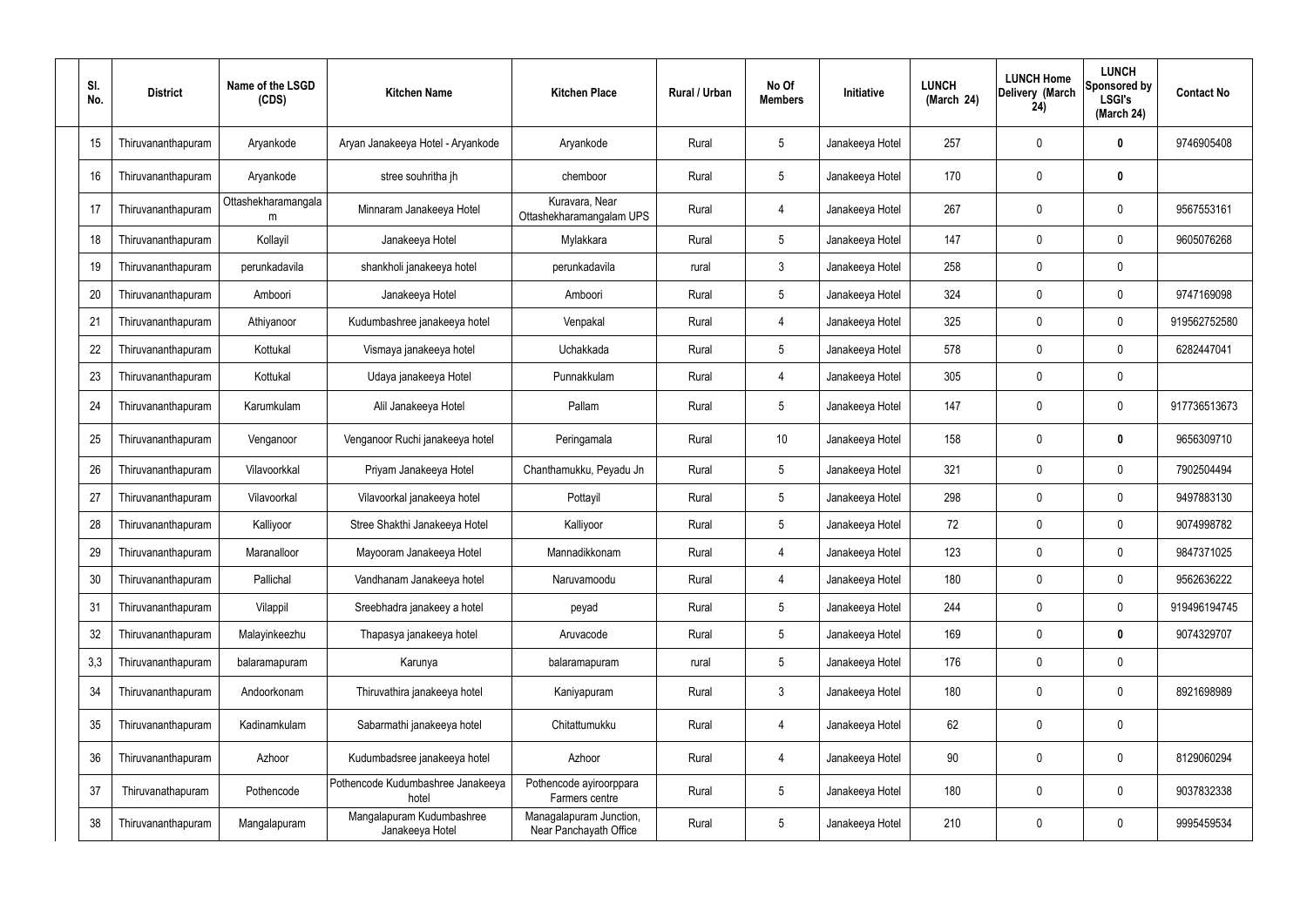|     | SI.<br>No. | <b>District</b>    | Name of the LSGD<br>(CDS)                    | <b>Kitchen Name</b>                           | <b>Kitchen Place</b>                              | <b>Rural / Urban</b> | No Of<br><b>Members</b> | Initiative      | <b>LUNCH</b><br>(March 24) | <b>LUNCH Home</b><br>Delivery (March<br>24) | <b>LUNCH</b><br>Sponsored by<br><b>LSGI's</b><br>(March 24) | <b>Contact No</b> |
|-----|------------|--------------------|----------------------------------------------|-----------------------------------------------|---------------------------------------------------|----------------------|-------------------------|-----------------|----------------------------|---------------------------------------------|-------------------------------------------------------------|-------------------|
|     | 39         | Thiruvananthapuram | Mangalapuram                                 | Swad Kudumbashree Janakeeya hotel             | Murukkumpuzha                                     | Rural                | $\mathbf{3}$            | Janakeeya Hotel | 120                        | $\mathbf 0$                                 | $\mathbf 0$                                                 | 8281624670        |
|     | 40         | Thiruvananthapuram | Mangalapuram                                 | Ruchisagaram Kudumbashree<br>Janakeeya Hotel  | Chembakamangalam                                  | Rural                | 5                       | Janakeeya Hotel | 110                        | 0                                           | $\pmb{0}$                                                   | 8139079929        |
|     | 41         | Thiruvanathapuram  | <b>TVM Corporation CDS</b>                   | Krishnakripa Janakeeya hotel                  | Anayara                                           | Urban                | 5                       | Janakeeya Hotel | 455                        | $\mathbf 0$                                 | $\mathbf 0$                                                 | 9745823832        |
|     | 42         | Thiruvanathapuram  | <b>TVM Corporation CDS</b>                   | Vanitha Janakeeya Hotel                       | Manvila                                           | Urban                | 4                       | Janakeeya Hotel | 420                        | 0                                           | $\mathbf 0$                                                 | 8129412369        |
|     | 43         | Thiruvanathapuram  | <b>TVM Corporation CDS</b>                   | Bhagyalekshmi Kudumbashree<br>Janakeeya Hotel | EK Nayanar Trust, Medical<br>College              | Urban                | 6                       | Janakeeya Hotel | 250                        | $\mathbf 0$                                 | $\mathbf 0$                                                 |                   |
|     | 44         | Thiruvanathapuram  | <b>TVM Corporation CDS</b>                   | Tripthi Janakeeya Hotel                       | Pallithura                                        | Urban                | $\mathfrak{Z}$          | Janakeeya Hotel | 350                        | 0                                           | $\mathbf 0$                                                 | 9387738568        |
|     | 45         | Thiruvanathapuram  | <b>TVM Corporation CDS</b>                   | soubhagya janakeeya Hotel                     | kazhakoottam                                      | Urban                | $\mathbf{3}$            | janakeeya Hotel | 320                        | 0                                           | $\mathbf 0$                                                 | 8921555192        |
|     | 46         | Thiruvanathapuram  | <b>TVM Corporation CDS</b>                   | Uthradam Janakeeya Hotel                      | Pattom                                            | Urban                | $\mathbf{3}$            | janakeeya Hotel | 410                        | 0                                           | $\pmb{0}$                                                   | 8281062575        |
|     | 47         | Thiruvananthapuram | <b>TVM Corporation CDS</b>                   | Kismath Janakeeya Hotel                       | Pottakuzhi                                        | Urban                | $\mathbf{3}$            | Janakeeya Hotel | 648                        | 0                                           | $\mathbf 0$                                                 | 8281088923        |
|     | 48         | Thiruvananthapuram | <b>TVM Corporation CDS</b>                   | Anugraha janakeeya Hotel                      | sreekaryam                                        | Urban                | 4                       | Janakeeya Hotel | 210                        | 0                                           | $\pmb{0}$                                                   |                   |
|     | 49         | Thiruvananthapuram | <b>TVM Corporation CDS</b><br>$\overline{2}$ | janakeeya hotel                               | mannarakkonam                                     | Urban                | $\mathbf{3}$            | Janakeeya Hotel | 411                        | 0                                           | $\mathbf 0$                                                 | 8129179622        |
|     | 50         | Thiruvananthapuram | <b>TVM Corporation CDS</b><br>2              | Salt and Pepper                               | Poomalliyoorkkonam                                | Urban                | $\mathbf{3}$            | Janakeeya Hotel | 312                        | 0                                           | $\mathbf 0$                                                 | 8593986935        |
|     | 51         | Thiruvananthapuram | <b>TVM Corporation CDS</b>                   | Sreebhadra Janakeeya Hotel                    | Pettah                                            | Urban                | 4                       | Janakeeya Hotel | 318                        | 0                                           | 0                                                           | 9847227647        |
|     | 52         | Thiruvananthapuram | <b>TVM Corporation CDS</b>                   | kalavara Janakeeya Hotel                      | vattiyoorkavu                                     | Urban                | 3                       | Janakeeya Hotel | 325                        | 0                                           | $\mathbf 0$                                                 | 9847655426        |
|     | 53         | Thiruvananthapuram | <b>TVM Corporation CDS</b>                   | punartham kudumbashree                        | kudappanakunnu                                    | Urban                | $\mathbf{3}$            | Janakeeya Hotel | 156                        | 0                                           | $\pmb{0}$                                                   | 9747115789        |
|     | 54         | Thiruvananthapuram | <b>TVM Corporation CDS</b><br>2              | peroor JH                                     | Palayam                                           | Urban                | $\mathbf{3}$            | Janakeeya Hotel | 345                        | 0                                           | $\bm{0}$                                                    | 8086119633        |
|     | 55         | Thiruvananthapuram | Aryanadu                                     | Aryanad Janakeeya Hotel                       | Aryanad                                           | Rural                | 6                       | Janakeeya Hotel | 238                        | 0                                           | $\pmb{0}$                                                   | 9207447839        |
|     | 56         | Thiruvananthapuram | Kuttichal                                    | Kutichal Janakeeya Hotel                      | Kuttichal                                         | Rural                | 5                       | Janakeeya Hotel | 197                        | 0                                           | $\pmb{0}$                                                   | 9446331479        |
| 110 | 57         | Thiruvananthapuram | Poovachal                                    | Poovachal Janakeeya Hotel                     | Poovachal Panchayath                              | Rural                | 5                       | Janakeeya Hotel | 168                        | 0                                           | $\pmb{0}$                                                   | 9495225046        |
|     | 58         | Thiruvananthapuram | Vithura                                      | Navodaya Janakeeya hotel                      | Koppam, Vithura                                   | Rural                | $\overline{4}$          | Janakeeya Hotel | 0                          | 0                                           | $\pmb{0}$                                                   | 9946837014        |
|     | 59         | Thiruvananthapuram | Tholicode                                    | Tholicode Janakeeya Hotel                     | Pulimoodu, Near Bharath<br>Petrol Pump, Tholicode | Rural                | 4                       | Janakeeya Hotel | 257                        | 0                                           | $\mathbf 0$                                                 | 9539995862        |
|     | 60         | Thiruvananthapuram | uzhamalackal                                 | mazhavil jh                                   | Puthukulangara                                    | Rural                | 5                       | Janakeeya Hotel | 297                        | 0                                           | $\pmb{0}$                                                   | 96457 54988       |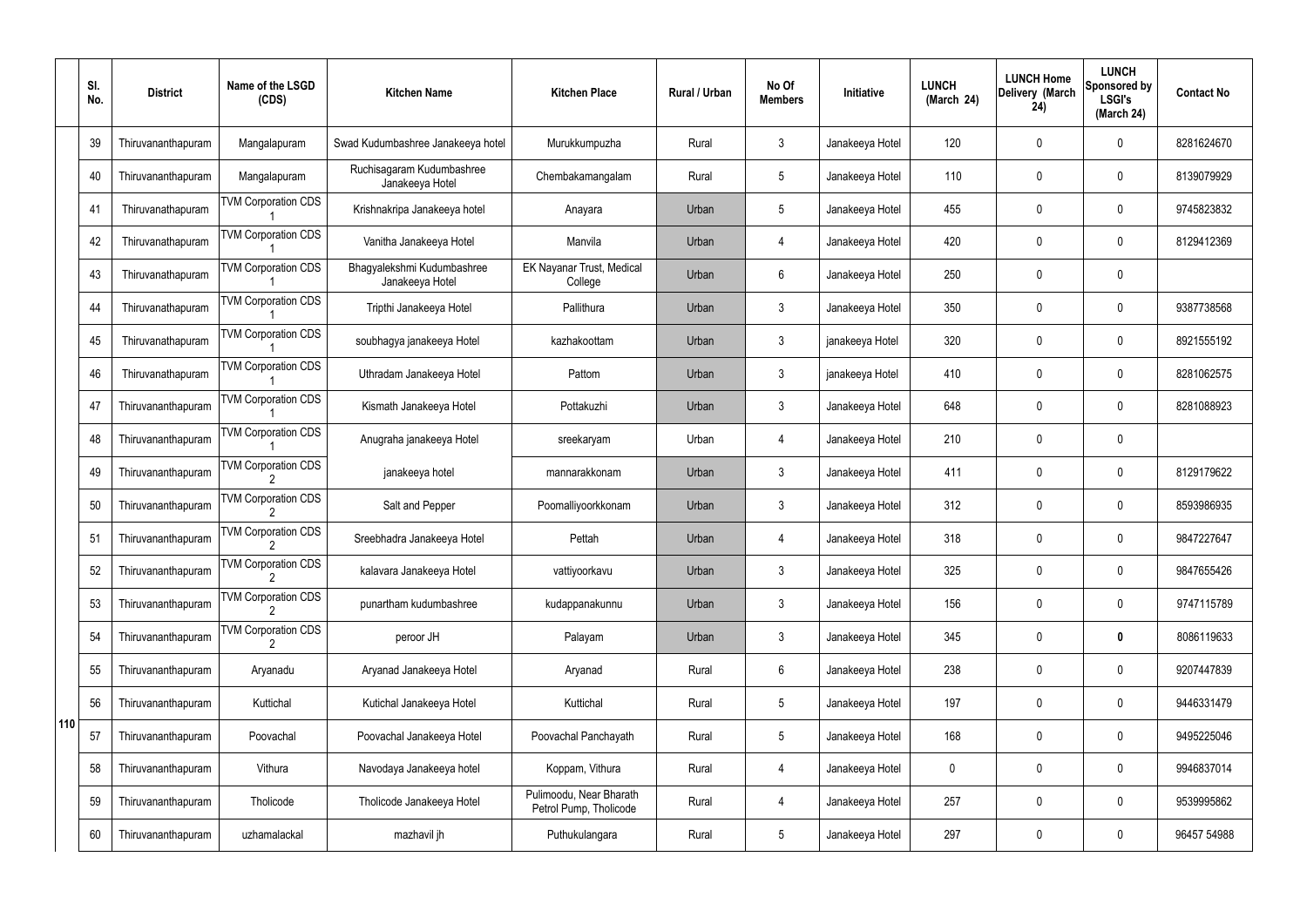| SI.<br>No. | <b>District</b>    | Name of the LSGD<br>(CDS) | <b>Kitchen Name</b>                  | <b>Kitchen Place</b>                      | Rural / Urban | No Of<br><b>Members</b> | Initiative      | <b>LUNCH</b><br>(March 24) | <b>LUNCH Home</b><br>Delivery (March<br>24) | <b>LUNCH</b><br>Sponsored by<br><b>LSGI's</b><br>(March 24) | <b>Contact No</b> |
|------------|--------------------|---------------------------|--------------------------------------|-------------------------------------------|---------------|-------------------------|-----------------|----------------------------|---------------------------------------------|-------------------------------------------------------------|-------------------|
| 61         | Thiruvananthapuram | <b>TVPM Corpn CDS 4</b>   | Maithri Janakeeya Hotel              | Poozhyakkunnu, Nemom, TVM                 | Urban         | $5\phantom{.0}$         | Janakeeya Hotel | 687                        | 0                                           | 0                                                           | 9846905594        |
| 62         | Thiruvananthapuram | TVPM. Corpn. CDS III      | Janatha hotel                        | Over bridge                               | Urban         | 9                       | Janakeeya Hotel | 0                          | 0                                           | $\pmb{0}$                                                   | 919746149160      |
| 63         | Thiruvananthapuram | TVPM. Corpn. CDS III      | Asraya Janakeeya Hotel               | <b>DPI</b>                                | Urban         | $\overline{4}$          | Janakeeya Hotel | 708                        | 0                                           | $\mathbf 0$                                                 | 918113008306      |
| 64         | Thiruvananthapuram | TVPM. Corpn. CDS III      | Ruchikkoott                          | Mudavanmukal                              | Urban         | $\overline{4}$          | Janakeeya Hotel | 100                        | 0                                           | $\mathbf 0$                                                 | 917907579424      |
| 65         | Thiruvananthapuram | TVPM. Corpn. CDS IV       | Janakeeya hotel tvm corporation cds4 | Vallakkadavu                              | Urban         | $5\phantom{.0}$         | Janakeeya Hotel | 256                        | 0                                           | $\mathbf 0$                                                 | 8129795072        |
| 66         | Thiruvananthapuram | TVPM. Corpn. CDS IV       | Karuna Janakeeya Hotel               | Avaduthura                                | Urban         | $5\phantom{.0}$         | Janakeeya Hotel | 47                         | 0                                           | 3                                                           | 9567523799        |
| 67         | Thiruvananthapuram | Anadu                     | Nanma anad                           | <b>Govt LPS Anad</b>                      | Rural         | 4                       | Janakeeya Hotel | 0                          | 0                                           | $\mathbf 0$                                                 | 9645709754        |
| 68         | Thiruvananthapuram | Vembayam                  | Liya canteen                         | Perumboor near panchayath<br>office       | Rural         | $5\phantom{.0}$         | Janakeeya Hotel | 220                        | 0                                           | $\mathbf 0$                                                 | 9544337362        |
| 69         | Thiruvananthapuram | Vembayam                  | Four's Janakeeya Hotel               | Naduveli Konchira                         | Rural         | 4                       | Janakeeya Hotel | 210                        | 0                                           | $\mathbf 0$                                                 | 9526253578        |
| 70         | Thiruvananthapuram | Nedumangad 1              | Subhiksham                           | Irinjayam                                 | Urban         | 4                       | Janakeeya Hotel | 260                        | 0                                           | $\boldsymbol{0}$                                            | 9745606588        |
| 71         | Thiruvananthapuram | Nedumangad 1              | Ootupura                             | Pazhakutty                                | Urban         | 6                       | Janakeeya Hotel | 420                        | 0                                           | $\boldsymbol{0}$                                            | 7510910614        |
| 72         | Thiruvananthapuram | Nedumangad 2              | Niravu                               | Near ksrtc bus stand                      | Urban         | 4                       | Janakeeya Hotel | 310                        | 0                                           | $\boldsymbol{0}$                                            | 9645958207        |
| 73         | Thiruvananthapuram | Nedumangad 2              | Ruchiyidam                           | <b>Near Municipality</b>                  | Urban         | $\mathbf 0$             | Janakeeya Hotel | 380                        | 0                                           | 0                                                           | 9846371353        |
| 74         | Thiruvananthapuram | Karakulam                 | Karakulam Vanitha hotel              | Karakulam Junction                        | Rural         | 4                       | Janakeeya Hotel | 0                          | 0                                           | $\mathbf 0$                                                 | 9747176668        |
| 75         | Thiruvananthapuram | Panavoor                  | Kudumbashree vanitha hotel           | HI auditorium near panavoor<br>panchayath | Rural         | $6\phantom{.}$          | Janakeeya Hotel | 255                        | 0                                           | $\sqrt{5}$                                                  | 9526740817        |
| 76         | Thiruvananthapuram | Aruvikara                 | Nanma                                | Aruvikara junction                        | Rural         | $\mathbf{3}$            | Janakeeya hotel | 0                          | 0                                           | $\boldsymbol{0}$                                            | 8606524464        |
| 77         | Thiruvananthapuram | Pullampara                | Janakeeya Hotel                      | Kalumkinmukham                            | Rural         | $5\phantom{.0}$         | Janakeeya Hotel | 125                        | 0                                           | $\mathbf 0$                                                 |                   |
| 78         | Thiruvananthapuram | Pangode                   | Bhagyalekshmi janakeeya hotel        | Pangodu Panchayath Hall                   | Rural         | $5\phantom{.0}$         | Janakeeya Hotel | 136                        | 0                                           | $\mathbf 0$                                                 |                   |
| 79         | Thiruvananthapuram | Manickal                  | Janakeeya hotel                      | Pirappancode                              | Rural         | $6\phantom{.}$          | Janakeeya Hotel | 145\$                      | 0                                           | $\pmb{0}$                                                   | 9745874522        |
| 80         | Thiruvananthapuram | Vamanapuram               | Pournami Kalamachal                  | Kalamachal                                | Rural         | $5\phantom{.0}$         | Janakeeya Hotel | 185                        | 0                                           | $\boldsymbol{0}$                                            | 9846825964        |
| 81         | Thiruvananthapuram | kallara                   | Amma janakeeya hotel                 | kallara                                   | rural         | 4                       | Janakeeya Hotel | 169                        | 0                                           | $\pmb{0}$                                                   | 8111891405        |
| 82         | Thiruvananthapuram | nellanad                  | Nellanad janakeeya hotel             | keezhayikkonam                            | rural         | 6                       | Janakeeya Hotel | 147                        | 0                                           | $\pmb{0}$                                                   | 9946994811        |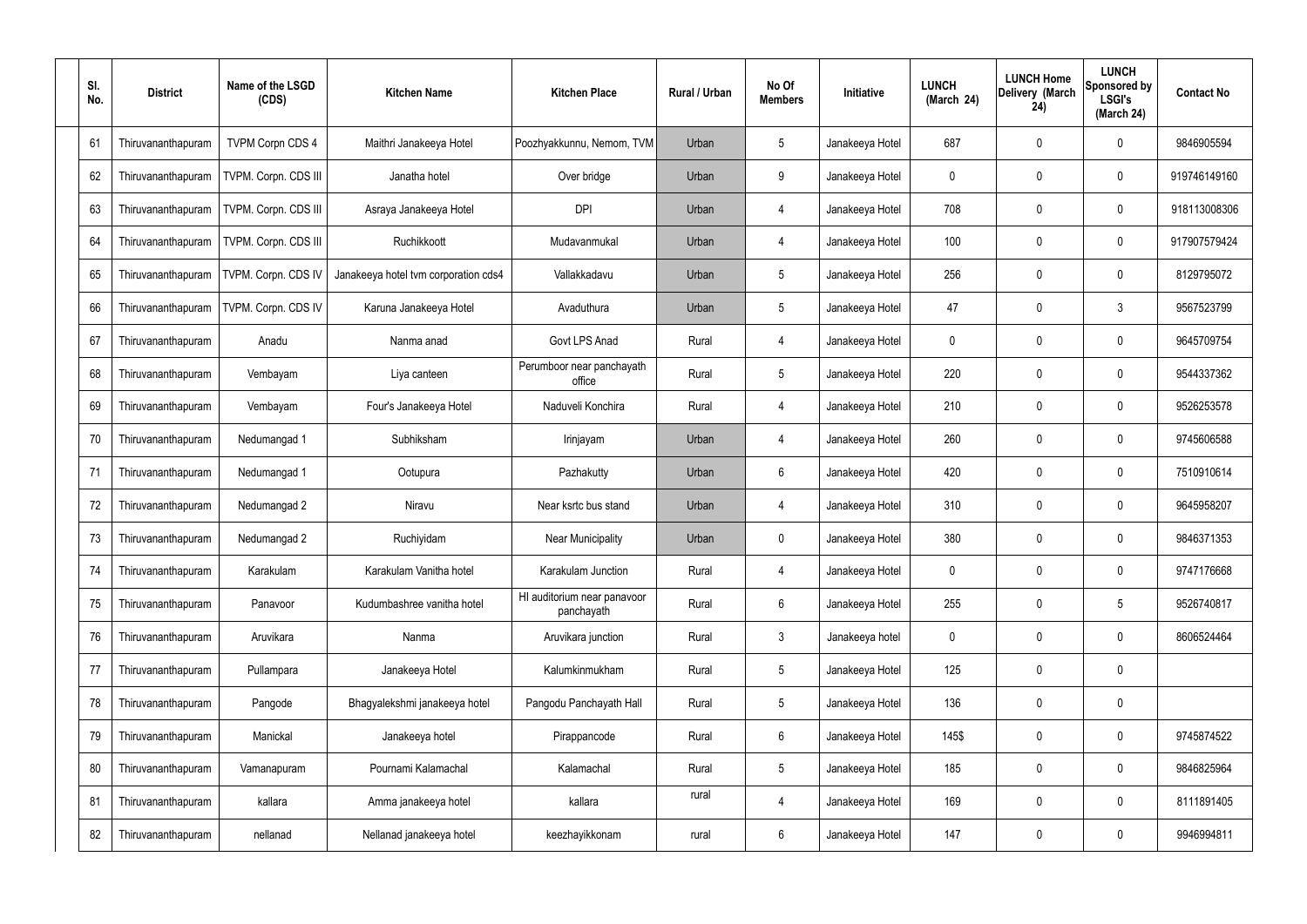| SI.<br>No. | <b>District</b>    | Name of the LSGD<br>(CDS) | <b>Kitchen Name</b>                 | <b>Kitchen Place</b>     | Rural / Urban | No Of<br><b>Members</b> | <b>Initiative</b> | <b>LUNCH</b><br>(March 24) | <b>LUNCH Home</b><br>Delivery (March<br>24) | <b>LUNCH</b><br>Sponsored by<br><b>LSGI's</b><br>(March 24) | <b>Contact No</b> |
|------------|--------------------|---------------------------|-------------------------------------|--------------------------|---------------|-------------------------|-------------------|----------------------------|---------------------------------------------|-------------------------------------------------------------|-------------------|
| 83         | Thiruvananthapuram | Pazhayakunnummel          | Chaitanya janakeeya hotel           | Pazhayakunnumel          | Rural         | 5                       | Janakeeya Hotel   | 0                          | 0                                           | $\mathbf 0$                                                 | 9496997201        |
| 84         | Thiruvananthapuram | Karavaram                 | Takkolam, Karavaram janakeeya hotel | Pullurmukk, kallambalam  | Rural         | $5\phantom{.0}$         | Janakeeya Hotel   | 170                        | 0                                           | $\mathbf 0$                                                 | 9539723288        |
| 85         | Thiruvananthapuram | Kilimanoor                | Tanima vanitha canteen              | Kilimanoor               | Rural         | 4                       | Janakeeya Hotel   | 173                        | 0                                           | $\mathbf 0$                                                 | 9846657166        |
| 86         | Thiruvananthapuram | Pulimath                  | Iswarya catering unit               | Pulimath, Karet          | Rural         | 4                       | Janakeeya Hotel   | 98                         | 0                                           | $\mathbf 0$                                                 | 9645514593        |
| 87         | Thiruvananthapuram | Navaikkulam               | Kudumbashree janakeeya hotel        | Kadambaattukonam         | Rural         | $5\phantom{.0}$         | Janakeeya Hotel   | 185                        | 0                                           | $\mathbf 0$                                                 | 9400619476        |
| 88         | Thiruvananthapuram | Nagaroor                  | Janakeeya Hotel                     | Altharamoodu             | Rural         | $5\phantom{.0}$         | Janakeeya Hotel   | 120                        | 0                                           | $\mathbf 0$                                                 | 7034964806        |
| 89         | Thiruvananthapuram | Pallikal                  | pallikkal janakeeya hotel           | pakalkkuri               | rural         | 4                       | Janakeeya Hotel   | 157                        | 0                                           | $\mathbf 0$                                                 | 9447886364        |
| 90         | Thiruvananthapuram | Madavoor                  | Madavoor janakeeya hotel            | madavoor                 | rural         | $5\phantom{.0}$         | Janakeeya Hotel   | 125                        | 0                                           | $\mathbf 0$                                                 | 9526206002        |
| 91         | Thiruvananthapuram | Chirayinkeezh             | Sevenstar Janakeeya Hotel           | Sarkkara                 | Rural         | $5\phantom{.0}$         | Janakeeya Hotel   | 108                        | 0                                           | $\mathbf 0$                                                 | 8921556636        |
| 92         | Thiruvananthapuram | Kadaykkavoor              | Karmalamatha Janakeeya Hotel        | Kadakkavoor              | Rural         | $5\phantom{.0}$         | Janakeeya Hotel   | 116                        | 0                                           | $\boldsymbol{0}$                                            | 9645405591        |
| 93         | Thiruvananthapuram | Mudakkal                  | Sarovaram Janakeeya Hotel           | Valakkadu                | Rural         | $\mathfrak{Z}$          | Janakeeya Hotel   | 135                        | 0                                           | 0                                                           | 8086240900        |
| 94         | Thiruvananthapuram | Vakkom                    | Jananai Janakeeya Hotel             | SN Junction, Jeeva Dhara | Rural         | $5\phantom{.0}$         | Janakeeya Hotel   | 122                        | 0                                           | $\boldsymbol{0}$                                            | 8137014724        |
| 95         | Thiruvananthapuram | Vakkom                    | Diya Janakeeya Hotel                | Panayile Kadavu          | Rural         | 5                       | Janakeeya Hotel   | 147                        | 0                                           | 0                                                           | 8590439391        |
| 96         | Thiruvananthapuram | Kizhuvilam                | Kudumbashree vanitha canteen        | Kizhuvillam              | Rural         | 4                       | Janakeeya Hotel   | 168                        | 0                                           | $\mathbf 0$                                                 | 9747361312        |
| 97         | Thiruvananthapuram | Anchuthengu               | Swad Janakeeya Hotel                | Anchuthengu              | Rural         | $5\phantom{.0}$         | Janakeeya Hotel   | 158                        | $\mathbf 0$                                 | $\pmb{0}$                                                   |                   |
| 98         | Thiruvananthapuram | Attingal                  | Bhagyashree janakeeya hotel         | Attingal                 | Urban         | $\sqrt{5}$              | Janakeeya Hotel   | 136                        | 0                                           | $\mathbf 0$                                                 | 9539968503        |
| 99         | Thiruvananthapuram | Cherunniyoor              | Lekshmi janakeeya hotel             | Dhalavapuram             | Rural         | $\mathfrak{Z}$          | Janakeeya Hotel   | 90                         | $\mathbf 0$                                 | $\mathbf 0$                                                 | 9995391999        |
| 100        | Thiruvananthapuram | Chemmaruthi               | Dreams janakeeya hotel              | Mavinmoodu, muthana      | Rural         | $5\,$                   | Janakeeya Hotel   | $\mathbf 0$                | 0                                           | $\mathbf 0$                                                 | 8129240185        |
| 101        | Thiruvananthapuram | Chemmaruthi               | Natturuchi janakeeya hotel          | Panayara&sivapuram       | Rural         | $5\,$                   | Janakeeya Hotel   | 96                         | $\boldsymbol{0}$                            | $\mathbf 0$                                                 | 8129240185        |
| 102        | Thiruvananthapuram | Chemmaruthi               | Bhanusree                           | Chavadimukku             | Rural         | 4                       | Janakeeya Hotel   | 169                        | 0                                           | $\mathbf 0$                                                 | 8129240185        |
| 103        | Thiruvananthapuram | Chemmaruthi               | saphalyam janakeeya Hotel           | chemmaruthi              | Rural         | $5\,$                   | Janakeeya hotel   | 152                        | 0                                           | $\mathbf 0$                                                 | 9539925641        |
| 104        | Thiruvananthapuram | Manamboor                 | Manamboor janakeeya hotel           | Kavalayoor               | Rural         | 4                       | Janakeeya Hotel   | 117                        | 0                                           | 0\$                                                         | 9074388684        |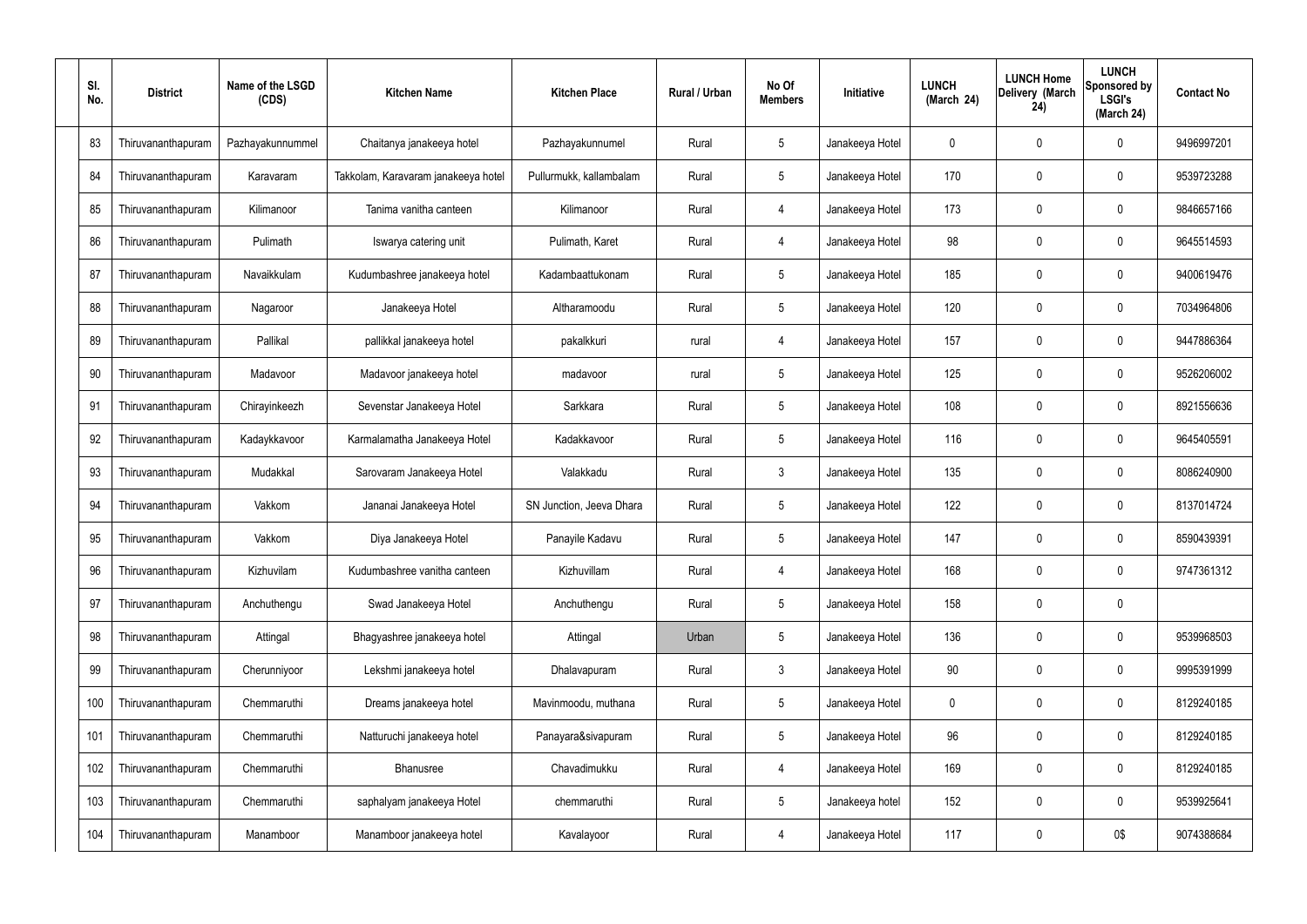|     | SI.<br>No.      | <b>District</b>    | Name of the LSGD<br>(CDS) | <b>Kitchen Name</b>                        | <b>Kitchen Place</b>                             | Rural / Urban | No Of<br><b>Members</b> | Initiative      | <b>LUNCH</b><br>(March 24) | <b>LUNCH Home</b><br>Delivery (March<br>24) | <b>LUNCH</b><br>Sponsored by<br><b>LSGI's</b><br>(March 24) | <b>Contact No</b> |
|-----|-----------------|--------------------|---------------------------|--------------------------------------------|--------------------------------------------------|---------------|-------------------------|-----------------|----------------------------|---------------------------------------------|-------------------------------------------------------------|-------------------|
|     | 105             | Thiruvananthapuram | Edava                     | Sreenandha janakeeyahotel                  | Kaappil                                          | Rural         | $5\phantom{.0}$         | Janakeeya Hotel | 156                        | 0                                           | $\boldsymbol{0}$                                            | 9895337334        |
|     | 106             | Thiruvananthapuram | Elakamon                  | Sreenarayana janakeeya hotel               | Elakamon                                         | Rural         | $\overline{7}$          | Janakeeya Hotel | 114                        | 0                                           | $\pmb{0}$                                                   | 8086637798        |
|     | 107             | Thiruvananthapuram | Elakamon                  | kudumbashree janakeeya hotel               | Elakamon                                         | Rural         | $5\phantom{.0}$         | janakeeya hotel | 53                         | 0                                           | $\boldsymbol{0}$                                            | 8590725126        |
|     | 108             | Thiruvananthapuram | Vettoor                   | Kashi janakeeya hotel                      | Vettoor                                          | Rural         | 4                       | Janakeeya Hotel | 68                         | 0                                           | $\pmb{0}$                                                   | 9061547396        |
|     | 109             | Thiruvananthapuram | Ottoor                    | Kudumbashree Janakeeya hotel               | ottoor                                           | rural         | $\mathbf{3}$            | Janakeeya Hotel | 107                        | 0                                           | $\mathbf 0$                                                 | 8590570561        |
|     | 110             | Thiruvanathapuram  | Varkala                   | Janakeeya hotel                            | Varkala municipality                             | Urban         | $5\phantom{.0}$         | Janakeeya Hotel | 27                         | $\mathbf 0$                                 | $\pmb{0}$                                                   | 8943261611        |
| 110 |                 |                    |                           |                                            |                                                  |               | 501                     |                 | 24239                      | $\mathbf{0}$                                | $\boldsymbol{8}$                                            |                   |
|     | $\overline{1}$  | Thrissur           | Kadangodu                 | Janakeeya Hotel Kadangod                   | Kadangod                                         | Rural         | 4                       | Janakeeya Hotel | 68                         | 65                                          | $\overline{7}$                                              |                   |
|     | $\overline{2}$  | Thrissur           | Chalakudy                 | Thripthy Janakeeya Hotel Chalakudy         | North Busstand Chalakudy                         | Urban         | 4                       | Janakeeya Hotel | 240                        | 148                                         | $\mathbf 0$                                                 |                   |
|     | $\mathbf{3}$    | Thrissur           | Pananchery                | Pananchery Janakeeya Hotel                 | Pattikkad                                        | Rural         | $5\phantom{.0}$         | Janakeeya Hotel | 173                        | 69                                          | $\pmb{0}$                                                   |                   |
|     | 4               | Thrissur           | Kadavallur                | Janakeeya Hotel Kadavalloor                | Panjayath Compound                               | Rural         | 4                       | Janakeeya Hotel | 90                         | 65                                          | $\mathbf 0$                                                 |                   |
|     | 5               | Thrissur           | Kattoor                   | Janakeeya Hotel Kattoor                    | Kudumbashree Vipanana<br>Kendram, Katoor Bazzar, | Rural         | $5\phantom{.0}$         | Janakeeya Hotel | 0                          | $\mathbf 0$                                 | $\pmb{0}$                                                   |                   |
|     | 6               | Thrissur           | Elavally                  | Janakeeya Hotel Elavally                   | Elavally Panchayath<br>Compound                  | Rural         | 4                       | Janakeeya Hotel | 152                        | 0                                           | $\mathbf 0$                                                 |                   |
|     | $\overline{7}$  | Thrissur           | Paralam                   | Paralam Janakeeya Hotel                    | Nanma Kudumbashree<br>canteen                    | Rural         | $\mathfrak{Z}$          | Janakeeya Hotel | 0                          | 64                                          | $\pmb{0}$                                                   |                   |
|     | 8               | Thrissur           | Kadukutty                 | Uppum Mulakum Janakeeya Hotel<br>Kadukutty | Kottamuri Junction                               | Rural         | $5\phantom{.0}$         | Janakeeya Hotel | 45                         | 41                                          | $\pmb{0}$                                                   |                   |
|     | 9               | Thrissur           | Thrissur 2                | Kuttanellur Janakeeya Hotel                | Kuttanellur                                      | Urban         | $5\phantom{.0}$         | Janakeeya Hotel | 38                         | $\mathbf 0$                                 | $\pmb{0}$                                                   |                   |
|     | 10 <sup>°</sup> | Thrissur           | Pazhayannur               | Janakeeya Hotel, Pazhayanoor               | Pazhayannur Panchayath                           | Rural         | 4                       | Janakeeya Hotel | 180                        | 0                                           | $\mathbf 0$                                                 |                   |
|     | 11              | Thrissur           | Aloor                     | Aloor Janakeeya Hotel                      | Aloor                                            | Rural         | $5\phantom{.0}$         | Janakeeya Hotel | 97                         | 49                                          | $\mathbf 0$                                                 |                   |
|     | 12              | Thrissur           | Muriyad                   | Jankeeya Hotel, Muriyad                    | Karuna Canteen, Muriyad                          | Rural         | $5\phantom{.0}$         | Janakeeya Hotel | 75                         | 0                                           | $\mathbf 0$                                                 |                   |
|     | 13              | Thrissur           | Valapad                   | Janakeeya Hotel Valapad                    | Valapad Chanthapadi                              | Rural         | $6\phantom{.}6$         | Janakeeya Hotel | 136                        | 0                                           | $\pmb{0}$                                                   |                   |
|     | 14              | Thrissur           | Kaipamangalam             | Kaipamngalam Janakeeya Hotel               | Kaipamangalam Panchayath                         | Rural         | $\mathbf{3}$            | Janakeeya Hotel | 199                        | 0                                           | $\overline{2}$                                              |                   |
|     | 15              | Thrissur           | Annamanada                | Snehitha Catering                          | Annamanada                                       | Rural         | $5\phantom{.0}$         | Janakeeya Hotel | 0                          | 29                                          | $\pmb{0}$                                                   |                   |
|     | 16              | Thrissur           | Vellangallur              | Janakeeya Hotel Vellangallur               | Panchayath Community Hall                        | Rural         | $6\phantom{.}$          | Janakeeya Hotel | 47                         | 39                                          | $\pmb{0}$                                                   |                   |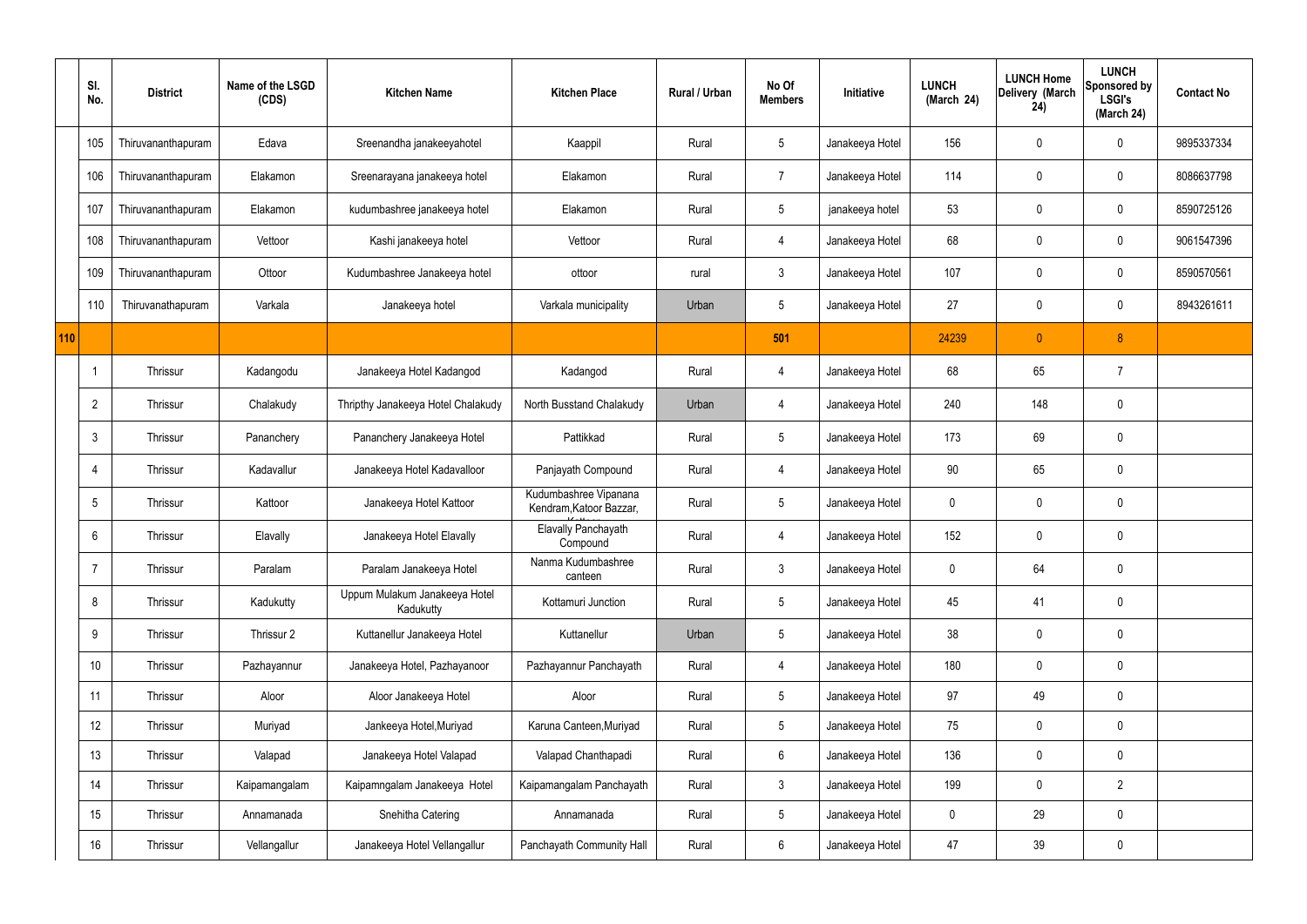| SI.<br>No.      | <b>District</b> | Name of the LSGD<br>(CDS) | <b>Kitchen Name</b>                             | <b>Kitchen Place</b>                         | Rural / Urban | No Of<br><b>Members</b> | Initiative      | <b>LUNCH</b><br>(March 24) | <b>LUNCH Home</b><br>Delivery (March<br>24) | <b>LUNCH</b><br>Sponsored by<br><b>LSGI's</b><br>(March 24) | <b>Contact No</b> |
|-----------------|-----------------|---------------------------|-------------------------------------------------|----------------------------------------------|---------------|-------------------------|-----------------|----------------------------|---------------------------------------------|-------------------------------------------------------------|-------------------|
| 17              | Thrissur        | Pavaratty                 | Janakeeya Hotel Pavaratty                       | Akashaya Vanitha Canteen                     | Rural         | $\mathbf{3}$            | Janakeeya Hotel | 147                        | 0                                           | $\mathbf 0$                                                 |                   |
| 18              | Thrissur        | Edathiruthy               | Janakeeya Hotel Edathuruthi (Nalinam<br>Stores) | Opposite of GLPS,<br>Chenthrappinni Centre   | Rural         | $\overline{4}$          | Janakeeya Hotel | $\mathbf 0$                | 128                                         | $\mathbf 0$                                                 |                   |
| 19              | Thrissur        | Adatt                     | Janakeeya Hotel Adat                            | Muthuvara                                    | Rural         | 7                       | Janakeeya Hotel | 79                         | 57                                          | $\mathbf 0$                                                 |                   |
| 20              | Thrissur        | Irinjalakuda 1            | Janakeeya Hotel Irinjalakuda Cds1               | Irinjalakuda Muncipality                     | Urban         | $\overline{4}$          | Janakeeya Hotel | 83                         | 0                                           | $\mathbf 0$                                                 |                   |
| 21              | Thrissur        | Parapookkara              | Janakeeya Hotel, Parapookkara                   | Panchayath Canteen                           | Rural         | $5\phantom{.0}$         | Janakeeya Hotel | 85                         | 0                                           | $\mathbf 0$                                                 |                   |
| 22              | Thrissur        | Puthanchira               | Annapoorna Janakeeya Hotel<br>Puthenchira       | Panchayath Community Hall                    | Rural         | $5\phantom{.0}$         | Janakeeya Hotel | 36                         | 20                                          | $\pmb{0}$                                                   |                   |
| 23              | Thrissur        | SreeNarayanapuram         | Sree Narayana Puram Janakeeya<br>Hotel          | Sreenarayanapuram<br>Panchayath              | Rural         | $5\phantom{.0}$         | Janakeeya Hotel | 0                          | 219                                         | 0\$                                                         |                   |
| 24              | Thrissur        | Nadathara                 | Nadathara Janakeeya Hotel                       | Moorkanikkara                                | Rural         | $5\phantom{.0}$         | Janakeeya Hotel | 27                         | 53                                          | 0\$                                                         |                   |
| 25              | Thrissur        | Vallachira                | Vallachira Janakeeya Hotel                      | Vallachira Gramapanchayath                   | Rural         | $\overline{4}$          | Janakeeya Hotel | 0                          | 46                                          | $\mathbf 0$                                                 |                   |
| 26              | Thrissur        | Poyya                     | Janakeeya Hotel , Poyya                         | Poyya Junction                               | Rural         | $5\phantom{.0}$         | Janakeeya Hotel | 20                         | 20                                          | $\pmb{0}$                                                   |                   |
| 27              | Thrissur        | Wadakanchery 1            | Vrindavan Janakeeya Hotel                       | Ottupara                                     | Urban         | $5\phantom{.0}$         | Janakeeya Hotel | 161                        | 64                                          | $\mathbf 0$                                                 |                   |
| 28              | Thrissur        | Varandarappilly           | Janakeeya Hotel                                 | Varandarappilly Panchayath                   | Rural         | $5\phantom{.0}$         | Janakeeya Hotel | 141                        | 27                                          | $\pmb{0}$                                                   |                   |
| 29              | Thrissur        | Nenmanikkara              | Vanitha Janakeeya Hotel                         | Paliyekkara, Nenmanikkara<br>Gramapanchayath | Rural         | $5\phantom{.0}$         | Janakeeya Hotel | 54                         | 20                                          | $\mathbf 0$                                                 |                   |
| 30 <sub>2</sub> | Thrissur        | Kodakara                  | Nanma Janakeeya Hotel                           | Kodakara Bus Stand                           | Rural         | $5\,$                   | Janakeeya Hotel | 237                        | 230                                         | $\pmb{0}$                                                   |                   |
| 31              | Thrissur        | Thekkumkkara              | Janakeeya Hotel Thekkumkara                     | Vanitha Canteen, Thekkumkara                 | Rural         | $\overline{4}$          | Janakeeya Hotel | 50                         | 0                                           | $\pmb{0}$                                                   |                   |
| 32              | Thrissur        | Alagappa Ngar             | Janakeeya Hotel                                 | Amballur                                     | Rural         | $5\phantom{.0}$         | Janakeeya Hotel | 120                        | 48                                          | $\pmb{0}$                                                   |                   |
| 33              | Thrissur        | Kolazhy                   | Janakeeya Hotel Kolazhy                         | <b>ZMLP School</b>                           | Rural         | $\overline{4}$          | Janakeeya Hotel | $\mathbf 0$                | 89                                          | $\mathbf 0$                                                 |                   |
| 34              | Thrissur        | Manalur                   | Janakeeya Hotel Manalur                         | Govt High School, Manaloor                   | Rural         | $6\phantom{.}$          | Janakeeya Hotel | 0                          | 0                                           | $\pmb{0}$                                                   |                   |
| 35              | Thrissur        | Arimpur                   | Janakeeya Hotel Arimbur                         | Kudumbashree Vanitha<br>Canteen, Arimbur     | Rural         | $5\overline{)}$         | Janakeeya Hotel | 193                        | 82                                          | $\pmb{0}$                                                   |                   |
| 36              | Thrissur        | Thanniyam                 | Thannyam Janakeeya Hotel                        | Peringottukara                               | Rural         | $\overline{4}$          | Janakeeya Hotel | 61                         | 9                                           | $\pmb{0}$                                                   |                   |
| 37              | Thrissur        | Madakkathara              | Madakkathara Annapoorna Janakeeya<br>Hotel      | Madakkathara                                 | Rural         | $6\,$                   | Janakeeya Hotel | 95                         | 58                                          | $\overline{2}$                                              |                   |
| 38              | Thrissur        | Athirappilly              | Panchayath Kudumbashree Canteen                 | Athirappilly                                 | Rural         | $3\phantom{.0}$         | Janakeeya Hotel | 0                          | 0                                           | $\pmb{0}$                                                   |                   |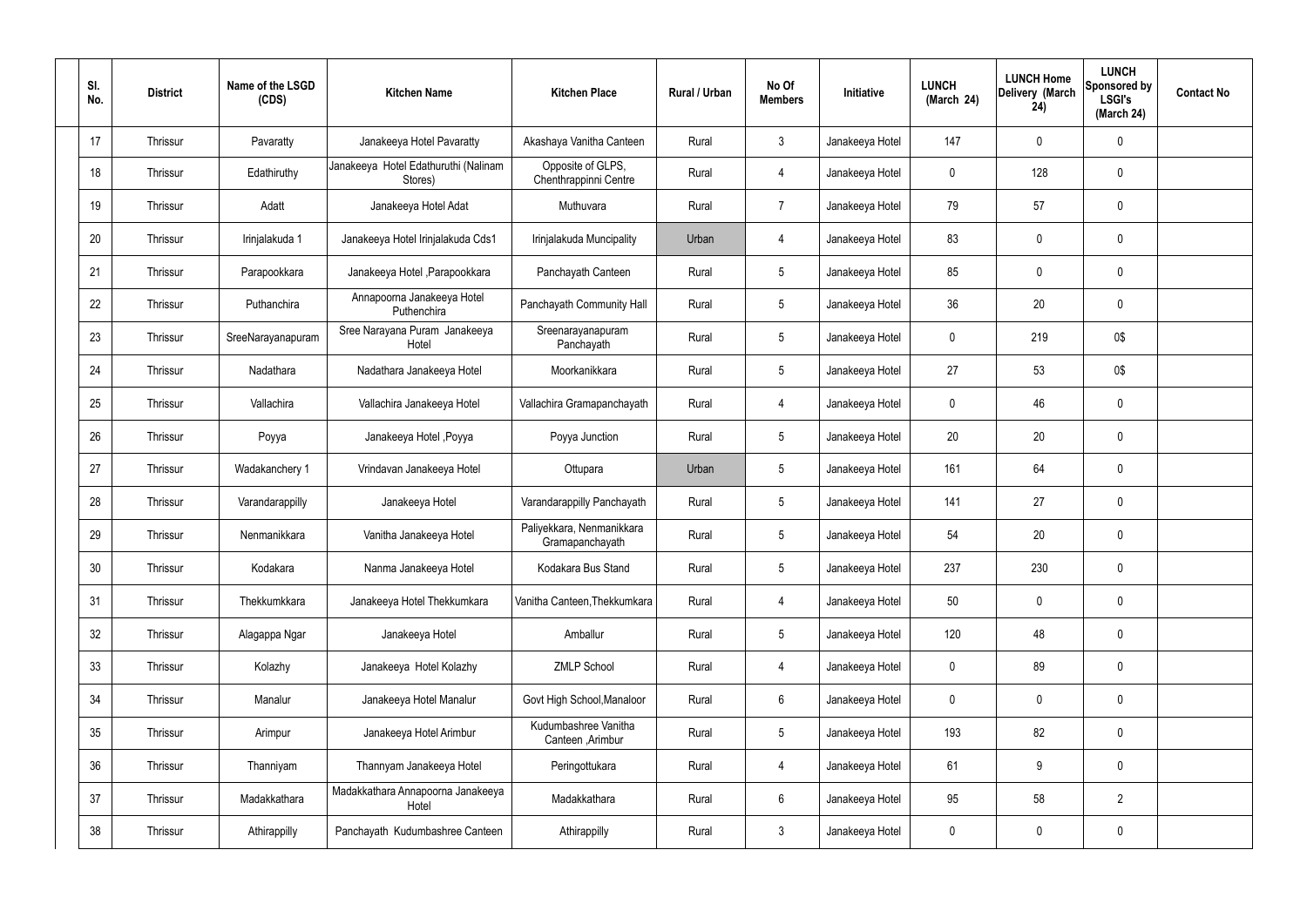|    | SI.<br>No. | <b>District</b> | Name of the LSGD<br>(CDS) | <b>Kitchen Name</b>                    | <b>Kitchen Place</b>               | Rural / Urban | No Of<br><b>Members</b> | Initiative      | <b>LUNCH</b><br>(March 24) | <b>LUNCH Home</b><br>Delivery (March<br>24) | <b>LUNCH</b><br><b>Sponsored by</b><br><b>LSGI's</b><br>(March 24) | <b>Contact No</b> |
|----|------------|-----------------|---------------------------|----------------------------------------|------------------------------------|---------------|-------------------------|-----------------|----------------------------|---------------------------------------------|--------------------------------------------------------------------|-------------------|
|    | 39         | Thrissur        | Kodassery                 | Five Star Janakeeya Hotel              | Kodassery                          | Rural         | $\overline{4}$          | Janakeeya Hotel | 157                        | 63                                          | $\mathbf 0$                                                        |                   |
|    | 40         | Thrissur        | Mattathur                 | Karunya<br>kudumbShree                 | Vellikkulangara                    | Rural         | $\overline{4}$          | Janakeeya Hotel | 186                        | 92                                          | $\mathbf 0$                                                        |                   |
|    | 41         | Thrissur        | Koratty                   | Ruchi Janakeeya Hotel                  | Koratty                            | Rural         | $\overline{4}$          | Janakeeya Hotel | 81                         | 41                                          | $\mathbf 0$                                                        |                   |
|    | 42         | Thrissur        | Thrikkoor                 | Susthira Janakeeya Hotel               | Alengaad                           | Rural         | $\mathbf{3}$            | Janakeeya Hotel | 154                        | 46                                          | 4                                                                  |                   |
|    | 43         | Thrissur        | Venkitangu                | Ottupura<br>Janakeeya Hotel Vengidangu | Vengidangu Panchayath              | Rural         | $\mathbf{3}$            | Janakeeya Hotel | 206                        | 64                                          | $\mathbf 0$                                                        |                   |
|    | 44         | Thrissur        | Padiyoor                  | Padiyoor<br>Janakeya Hotel             | HDC School, Kakkathuruthy          | Rural         | $5\phantom{.0}$         | Janakeeya Hotel | 76                         | 35                                          | $\pmb{0}$                                                          |                   |
|    | 45         | Thrissur        | Pariyaram                 | Samridhi Janakeeya Hotel               | Pariyaram                          | Rural         | $5\phantom{.0}$         | Janakeeya Hotel | 103                        | 99                                          | $\mathbf 0$                                                        |                   |
|    | 46         | Thrissur        | Wadakanchery cds2         | Janakeeya Hotel, Wadakanchery cds2     | Minaloor                           | Urban         | $\mathbf{3}$            | Janakeeya Hotel | 88                         | $\mathbf 0$                                 | $\pmb{0}$                                                          |                   |
|    | 47         | Thrissur        | Kodungaloor cds2          | Jathikka Janakeeya Hotel               | Arakkulam                          | Urban         | $\overline{4}$          | Janakeeya Hotel | 102                        | 0                                           | $\pmb{0}$                                                          |                   |
|    | 48         | Thrissur        | Punnayur                  | Kaipunnyam Janakeeya Hotel             | Edakazhiyur                        | Rural         | $5\phantom{.0}$         | Janakeeya Hotel | 101                        | 41                                          | $\mathbf 0$                                                        |                   |
| 97 | 49         | Thrissur        | Velookkara                | Velookkara Janakeeya Hotel             | Panchayath shopping complex        | Rural         | $\mathbf{3}$            | Janakeeya Hotel | 43                         | 0                                           | $\pmb{0}$                                                          |                   |
|    | 50         | Thrissur        | Meloor                    | Thanima Janakeeya Hotel Meloor         | Meloor centre                      | Rural         | $\overline{4}$          | Janakeeya Hotel | 247                        | 26                                          | $\pmb{0}$                                                          |                   |
|    | 51         | Thrissur        | Vallathol Nagar           | Janakeeya Hotel, Vallathol Nagar       | near youth welfare center          | rural         | $5\phantom{.0}$         | Janakeeya Hotel | 186                        | 0                                           | $\pmb{0}$                                                          |                   |
|    | 52         | Thrissur        | Eriyad                    | janakeeya Hotel, eriyad                | community hall                     | Rural         | $\overline{4}$          | Janakeeya Hotel | 0                          | $\mathbf 0$                                 | $\pmb{0}$                                                          |                   |
|    | 53         | Thrissur        | Edavilangu                | Janakeeya Hotel, Edavilangu            | Edavilangu Center                  | Rural         | $\overline{4}$          | Janakeeya Hotel | 199                        | $\pmb{0}$                                   | $\mathbf 0$                                                        |                   |
|    | 54         | Thrissur        | Avanoor                   | Janakeeya Hotel, Avanoor               | near panchayath office,<br>Avanoor | Rural         | $5\phantom{.0}$         | Janakeeya Hotel | 0                          | 0                                           | $\mathbf 0$                                                        |                   |
|    | 55         | Thrissur        | Mala                      | Janakeeya hotel Mala                   | Near panchayath office, Mala       | Rural         | $\overline{4}$          | Janakeeya Hotel | 121                        | 38                                          | $\pmb{0}$                                                          |                   |
|    | 56         | Thrissur        | Guruvayur1                | Guruvayur Janakeeya Hotel              | Guruvayur                          | Urban         | $\mathbf{3}$            | Janakeeya Hotel | 386                        | 590                                         | $\mathbf 0$                                                        |                   |
|    | 57         | Thrissur        | Vadakkekad                | Kudumbasree janakeeya hotel            | Nalam kallu                        | Rural         | $\overline{4}$          | Janakeeya Hotel | 85                         | 40                                          | $\mathbf 0$                                                        |                   |
|    | 58         | Thrissur        | Kadappuram                | Kadappuram janakeeya hotel             | Kadappuram panchayath<br>building  | Rural         | $\overline{4}$          | Janakeeya Hotel | 78                         | 36                                          | $\mathbf 0$                                                        |                   |
|    | 59         | Thrissur        | Chavakkad                 | Chavakkad Janakeeya hotel              | Chavakkad, near bus stand          | Urban         | $5\phantom{.0}$         | Janakeeya Hotel | 198                        | 57                                          | $\pmb{0}$                                                          |                   |
|    | 60         | Thrissur        | Engadiyoor                | pavithra janikeeya hotel               | Pokulangara                        | Rural         | $5\phantom{.0}$         | Janakeeya Hotel | 45                         | 0                                           | $\pmb{0}$                                                          |                   |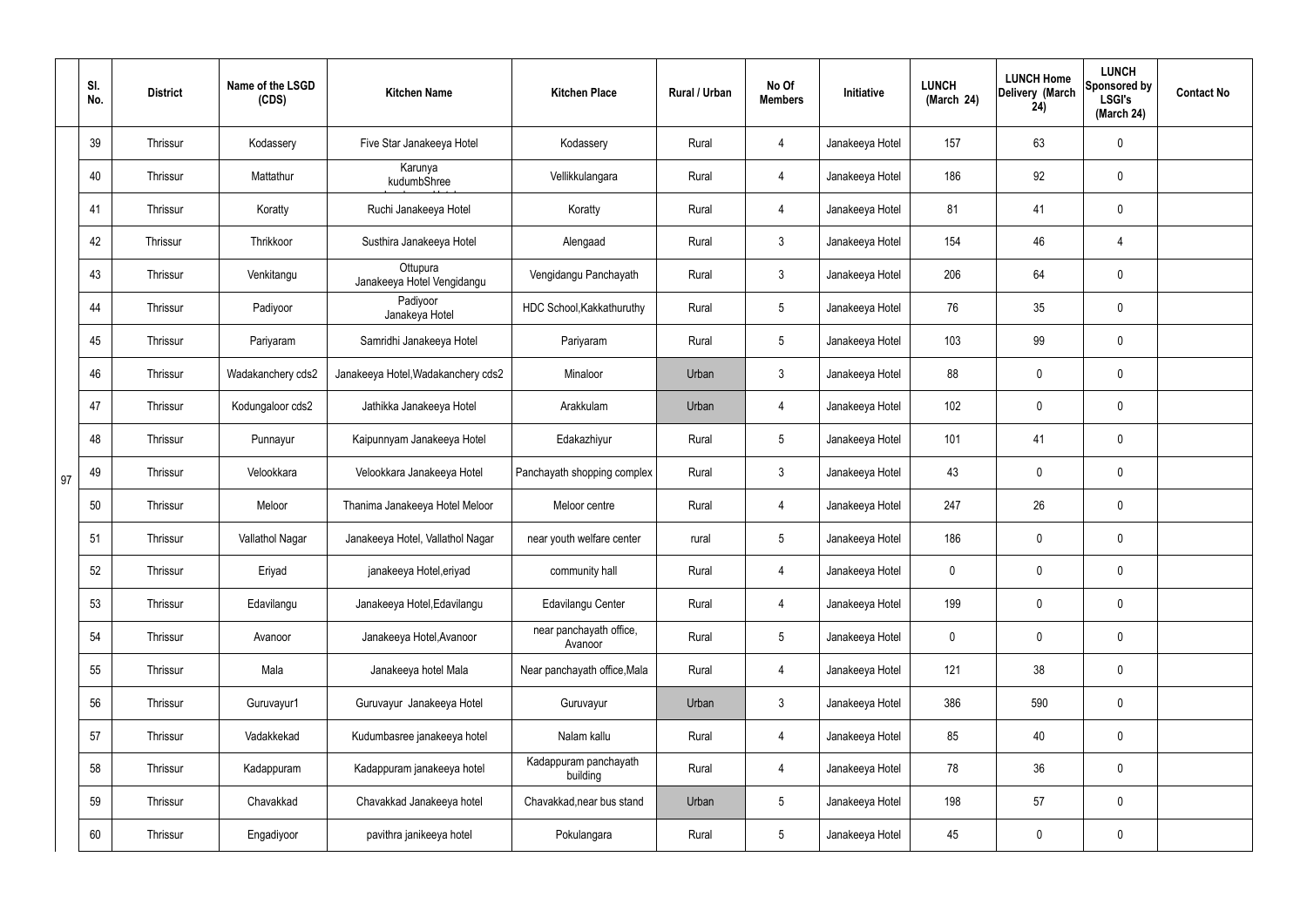| SI.<br>No. | <b>District</b> | Name of the LSGD<br>(CDS) | <b>Kitchen Name</b>               | <b>Kitchen Place</b>       | Rural / Urban | No Of<br><b>Members</b> | Initiative      | <b>LUNCH</b><br>(March 24) | <b>LUNCH Home</b><br>Delivery (March<br>24) | <b>LUNCH</b><br><b>Sponsored by</b><br><b>LSGI's</b><br>(March 24) | <b>Contact No</b> |
|------------|-----------------|---------------------------|-----------------------------------|----------------------------|---------------|-------------------------|-----------------|----------------------------|---------------------------------------------|--------------------------------------------------------------------|-------------------|
| 61         | Thrissur        | Varavoor                  | Friends janakeeya hotel, Varavoor | Thichur                    | Rural         | $\mathbf{3}$            | Janakeeya Hotel | 86                         | 0                                           | $\pmb{0}$                                                          |                   |
| 62         | Thrisssur       | Punnayurkulam             | Punnayurkkulam janakeeya hotel    | Althara centre             | Rural         | $5\phantom{.0}$         | Janakeeya Hotel | 140                        | 35                                          | $\pmb{0}$                                                          |                   |
| 63         | Thrissur        | Thiruwilamala             | Villuadry Janakeeya hotel         | Thiruwilamala              | Rural         | $5\phantom{.0}$         | Janakeeya Hotel | 162                        | 0                                           | $\pmb{0}$                                                          |                   |
| 64         | Thrissur        | Kattakampal               | Janakeeya Hotel Kattakampal       | Chirakkal                  | Rural         | $\overline{4}$          | Janakeeya Hotel | 45                         | 30                                          | $\pmb{0}$                                                          |                   |
| 65         | Thrissur        | Kandanassery              | kandanassery janakeeya hotel      | kandanassery               | Rural         | $5\phantom{.0}$         | Janakeeya Hotel | 32                         | 22                                          | $\pmb{0}$                                                          |                   |
| 66         | Thrissur        | Kaiparambu                | Janakeeya Hotel Kaiparambu        | Near mundoor health center | Rural         | $5\phantom{.0}$         | janakeeya hotel | 32                         | 30                                          | $\pmb{0}$                                                          |                   |
| 67         | Thrissur        | Thrissur 2(new)           | kitchen girls janakeeya hotel     | Olari                      | urban         | $\overline{4}$          | janakeeya hotel | 108                        | 93                                          | $\pmb{0}$                                                          |                   |
| 68         | Thrissur        | Kuzhur                    |                                   | kuzhur                     | Rural         | $\overline{4}$          | janakeeya hotel | $\mathbf 0$                | 0                                           | $\pmb{0}$                                                          |                   |
| 69         | Thrissur        | Chazhur                   | Chazur Janakeeya Hotel            | Pazhuvil Center            | Rural         | 4                       | janakeeya hotel | 110                        | 30                                          | $\pmb{0}$                                                          |                   |
| 70         | Thrissur        | Nattika                   | uttupura                          | Thriprayar                 | Rural         | $5\phantom{.0}$         | janakeeya hotel | 140                        | 0                                           | $\pmb{0}$                                                          |                   |
| 71         | Thrissur        | Thalikulam                | Nidhi janakeeya hotel             | Puthenthodu                | Rural         | $5\,$                   |                 | 192                        | 0                                           | $\mathbf 0$                                                        |                   |
| 72         | Thrissur        | Vadanapilly               | vadanappilly janakeeya hotel      | vadanapilly                | Rural         | $5\phantom{.0}$         | janakeeya hotel | 0                          | 0                                           | $\mathbf 0$                                                        |                   |
| 73         | Thrissur        | orumanayur                | orumanayur janakeeya hotel        | orumanayur                 | rural         | $\sqrt{5}$              | janakeeya hotel | 83                         | 41                                          | $\pmb{0}$                                                          |                   |
| 74         | Thrissur        | Panjal                    | Five-star Janakeeya hotel         | Panjal                     | Rural         | 5                       | janakeeya hotel | 199                        | 0                                           | 0                                                                  |                   |
| 75         | Thrissur        | veloor                    | Veloor Janakeeya hotel            | veloor                     | Rural         | $5\overline{)}$         | janakeeya hotel | 44                         | 40                                          | $\mathbf 0$                                                        |                   |
| 76         | Thrissur        | Chowanoor                 | Chowanoor Janakeeya hotel         | Chowanoor                  | Rural         | 3 <sup>1</sup>          | janakeeya hotel | 60                         | 24                                          | $\pmb{0}$                                                          |                   |
| 77         | Thrissur        | Puthur                    | Puthur janakeeyahotel             | puthur                     | Rural         | $5\overline{)}$         | janakeeya hotel | 56                         | 51                                          | $\mathbf 0$                                                        |                   |
| 78         | Thrissur        | Erumapetty                | subhiksha janakeeya hotel         | Erumapetty                 | Rural         | $5\phantom{.0}$         | janakeeya hotel | 124                        | 51                                          | $\pmb{0}$                                                          |                   |
| 79         | Thrissur        | Kondazhy                  | Santhwanam Janakeeya Hotel        | Kondazhy                   | Rural         | $\overline{4}$          | janakeeya hotel | 25                         | 0                                           | $\pmb{0}$                                                          |                   |
| 80         | Thrissur        | Mullurkkara               | Kaniv Janakeeya Hotel             | Atoor                      | Rural         | $\overline{4}$          | janakeeya hotel | $\pmb{0}$                  | 0                                           | $\mathbf 0$                                                        |                   |
| 81         | Thrissur        | Porkkulam                 | Porkulam janakeeya hotel          | Parempadam                 | Rural         | $5\phantom{.0}$         | Janakeeya hotel | $\pmb{0}$                  | 70                                          | $\pmb{0}$                                                          |                   |
| 82         | Thrissur        | Puthukkad                 | Puthukkad Janakeeya Hotel         | Puthukkad                  | Rural         | $5\phantom{.0}$         | Janakeeya hotel | 53                         | 25                                          | $\pmb{0}$                                                          |                   |
| 83         | Thrissur        | Choondal                  | Choondal Janakeeya Hotel          | <b>Kechery Centre</b>      | Rural         | $8\,$                   | Janakeeya Hotel | $70\,$                     | $50\,$                                      | $\pmb{0}$                                                          |                   |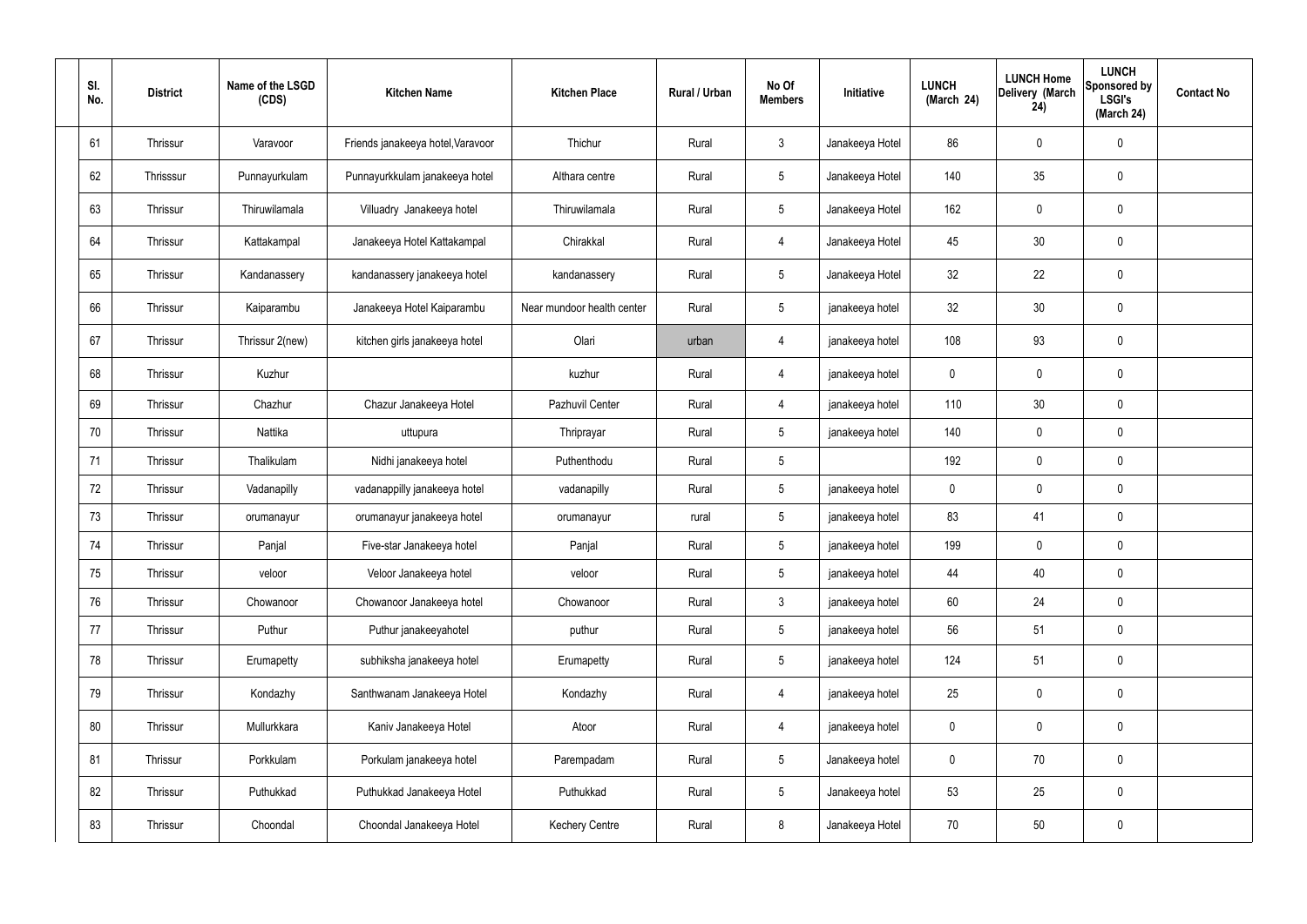| SI.<br>No.           | <b>District</b> | Name of the LSGD<br>(CDS) | <b>Kitchen Name</b>         | <b>Kitchen Place</b>                   | Rural / Urban | No Of<br><b>Members</b> | Initiative      | <b>LUNCH</b><br>(March 24) | <b>LUNCH Home</b><br>Delivery (March<br>24) | <b>LUNCH</b><br>Sponsored by<br><b>LSGI's</b><br>(March 24) | <b>Contact No</b> |
|----------------------|-----------------|---------------------------|-----------------------------|----------------------------------------|---------------|-------------------------|-----------------|----------------------------|---------------------------------------------|-------------------------------------------------------------|-------------------|
| 84                   | Thrissur        | Cherpu                    | Cherpu Janakeeya Hotel      | Cherpu                                 | Rural         | 3                       | Janakeeya Hotel | 0                          | 0                                           | $\mathbf 0$                                                 |                   |
| 85                   | Thrissur        | Mathilakam                | Mathilakam Janakeeya hotel  | Mathilakam gramapanchayath<br>compound | Rural         | $\mathbf{3}$            | Janakeeya hotel | 25                         | $\mathsf{0}$                                | $\pmb{0}$                                                   |                   |
| 86                   | Thrissur        | Anthikad                  | Anthikad Janakeeya hotel    | Anthikad                               | Rural         | $\overline{4}$          | Janakeeya hotel | 0                          | $\mathbf 0$                                 | $\mathbf 0$                                                 | $\mathbf 0$       |
| 87                   | Thrissur        | Mullassery                | Mullassery Janakeeya Hotel  | Mullassery centre                      | Rural         | $5\overline{)}$         | Janakeeya hotel | 90                         | 168                                         | $\mathbf 0$                                                 |                   |
| 88                   | Thrissur        | Karalam                   | Karalam Janakeeya Hotel     |                                        | Rural         | $\overline{4}$          | Janakeeya hotel | 80                         | 0                                           | $\pmb{0}$                                                   |                   |
| 89                   | Thrissur        | Poomangalam               | Poomangalam Janakeeya Hotel | Edakkulam                              | Rural         | $\mathbf{3}$            | Janakeeya hotel | 62                         | 16                                          | $\pmb{0}$                                                   |                   |
| 90                   | Thrissur        | MG Kavu                   | Annapoorna Janakeeya Hotel  | <b>MG Kavu</b>                         | Rural         | $\overline{4}$          | Janakeeya hotel | 174                        | 55                                          | $\pmb{0}$                                                   |                   |
| 91                   | Thrissur        | chelakkara                | Nila janakeeya hotel        | chelakkara                             | rural         | $5\phantom{.0}$         | janakeeya hotel | 128                        | 0                                           | $\pmb{0}$                                                   |                   |
| 92                   | Thrissur        | Avinissery                | Avinissery Janakeeya Hotel  | Palakkal                               | Rural         | $\overline{4}$          | janakeeya hotel | 0                          | 0                                           | $\mathbf 0$                                                 |                   |
| 93                   | Thrissur        | Nadathara 2               | Grandmaas Janakeeya hotel   | Nadathara                              | Rural         | $5\overline{)}$         | Janakeeya Hotel | 104                        | 208                                         | $\pmb{0}$                                                   |                   |
| 94                   | Thrissur        | Chavakkad                 | Janakeeya hotel             | Chavakkad                              | Urban         | $5\phantom{.0}$         | Janakeeya hotel | 212                        | 41                                          | $\pmb{0}$                                                   |                   |
| 95                   | Thrissur        | Mala 2                    | Janakeeya hotel             |                                        | Rural         | 5 <sup>5</sup>          | janakeeya hotel | 119                        | 43                                          | $\pmb{0}$                                                   |                   |
| 96                   | Thrissur        | Thrissur1                 | Janakeeya hotel             | Mannuthy                               | Urban         | $5\phantom{.0}$         | janakeeya hotel | 137                        | 16                                          | $\mathbf{1}$                                                |                   |
| 97                   | Thrissur        | Vadanappilly2             | Janakeeya hotel             | Vadanappilly                           | Rural         | $3\phantom{a}$          | janakeeya hotel | 190                        | $\mathbf 0$                                 | $\mathbf 0$                                                 |                   |
|                      |                 |                           |                             |                                        |               | 433                     |                 | 9053                       | 4146                                        | 16                                                          |                   |
| $\blacktriangleleft$ | Wayanad         | Vellamunda                | Thanima mess                | 8/4 vellamuda                          | Rural         | $\overline{4}$          | janakeeya Hotel | $\mathbf 0$                | 0                                           | $\mathbf 0$                                                 | 7025659685        |
| $\overline{2}$       | Wayanad         | Thavinjal                 | Sobhagya Vanitha mess       | Thalappuzha<br>chungam                 | Rural         | $\overline{4}$          | janakeeya Hotel | 179                        | 0                                           | $\mathbf 0$                                                 | 9497247541        |
| $3\phantom{.0}$      | Wayanad         | Vythiri                   | Dharshana catering          | Vythiri                                | Rural         | $\overline{4}$          | janakeeya Hotel | 215                        | 0                                           | $\mathbf 0$                                                 | 9074598184        |
| 4                    | Wayanad         | Mullankolly               | Kairali catering group      | Mullankolli                            | Rural         | $\mathbf{3}$            | janakeeya Hotel | 127                        | 0                                           | $\mathbf 0$                                                 | 9526706627        |
| 5                    | Wayanad         | Poothadi                  | Mary matha mess             | Kenichira                              | Rural         | $5\overline{)}$         | janakeeya Hotel | 146                        | 0                                           | $\mathbf 0$                                                 | 9526376970        |
| 6                    | Wayanad         | Meppadi                   | Cafe Kudumbashree           | Meppadi                                | Rural         | $5\phantom{.0}$         | janakeeya Hotel | 197                        | 0                                           | $\mathbf 0$                                                 | 9207935764        |
| $\overline{7}$       | Wayanad         | Pozhuthana                | Dhanya mess                 | Pozhuthana                             | Rural         | 3 <sup>1</sup>          | janakeeya Hotel | 201                        | $\pmb{0}$                                   | $\pmb{0}$                                                   | 8111838165        |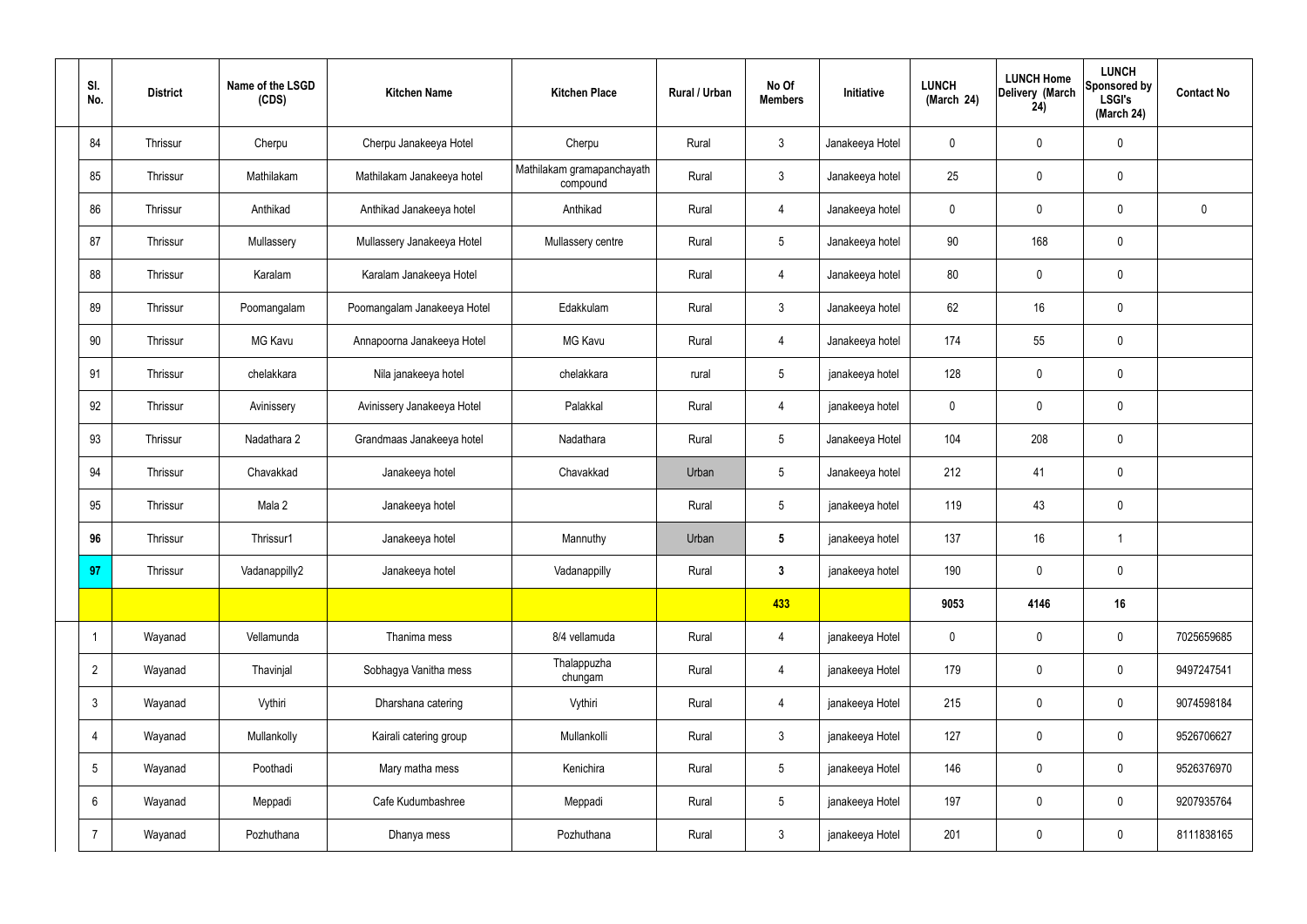|    | SI.<br>No. | <b>District</b> | Name of the LSGD<br>(CDS) | <b>Kitchen Name</b>              | <b>Kitchen Place</b>                   | Rural / Urban | No Of<br><b>Members</b> | Initiative      | <b>LUNCH</b><br>(March 24) | <b>LUNCH Home</b><br>Delivery (March<br>24) | <b>LUNCH</b><br>Sponsored by<br><b>LSGI's</b><br>(March 24) | <b>Contact No</b> |
|----|------------|-----------------|---------------------------|----------------------------------|----------------------------------------|---------------|-------------------------|-----------------|----------------------------|---------------------------------------------|-------------------------------------------------------------|-------------------|
|    | 8          | Wayanad         | Thondernad                | Thanima canteen                  | Korom                                  | Rural         | $\mathbf{3}$            | janakeeya Hotel | 106                        | $\mathbf 0$                                 | $\mathbf 0$                                                 | 8943476943        |
|    | 9          | Wayanad         | Meenangady                | Haritham Janakeeya Hotel         | Opposite police station,<br>Meenangadi | Rural         | $6\overline{6}$         | janakeeya Hotel | 183                        | $\mathbf 0$                                 | $\mathbf 0$                                                 | 9526895975        |
|    | 10         | Wayanad         | Nenmeni                   | Minnaram Mess and Chappathi Unit | Cheeral                                | Rural         | $5\phantom{.0}$         | janakeeya Hotel | 136                        | $\mathbf 0$                                 | $\mathbf 0$                                                 | 8086835886        |
|    | 11         | Wayanad         | Thirunelli                | Adigamanai Mess and Catering     | Kartikulam                             | Rural         | $5\phantom{.0}$         | janakeeya Hotel | 169                        | $\mathbf 0$                                 | $\mathbf 0$                                                 | 9207406211        |
|    | 12         | Wayanad         | Mananthavady              | Dhanasree canteen                | Mananthavadi                           | Urban         | $5\overline{)}$         | janakeeya Hotel | 285                        | $\mathbf 0$                                 | $\mathbf 0$                                                 | 9496997382        |
| 28 | 13         | Wayanad         | Ambalavayal               | <b>Ruchi Catering</b>            | kalathuvayal                           | Rural         | $5\phantom{.0}$         | janakeeya Hotel | 317                        | $\pmb{0}$                                   | $\mathbf 0$                                                 | 9495084437        |
|    | 14         | Wayanad         | Kaniyambetta              | sree Vinayaka                    | millumukk                              | rural         | $5\phantom{.0}$         | janakeeya Hotel | 168                        | $\mathbf 0$                                 | $\mathbf 0$                                                 | 9061486938        |
|    | 15         | Wayanad         | Pulpally                  | Vinayaka catering                | Pulpally                               | Rural         | $5\phantom{.0}$         | janakeeya Hotel | 270                        | $\mathbf 0$                                 | $\mathbf 0$                                                 | 9947319307        |
|    | 16         | Wayanad         | Noolpuzha                 | Friends catering                 | Naikketty                              | Rural         | $5\phantom{.0}$         | janakeeya Hotel | 242                        | $\mathbf 0$                                 | $\mathbf 0$                                                 | 7558019388        |
|    | 17         | Wayanad         | Panamaram                 | Testy mess                       | Panamaram                              | Rural         | 4                       | janakeeya Hotel | 260                        | $\mathbf 0$                                 | $\mathbf 0$                                                 | 9605814620        |
|    | 18         | wayanad         | Moopainad                 | vanitha mess                     | vaduvanchal                            | Rural         | $5\phantom{.0}$         | janakeeya Hotel | 386                        | $\mathbf 0$                                 | $\mathbf 0$                                                 | 974596708         |
|    | 19         | wayanad         | Edavaka                   | <b>Teasty Mess</b>               | Irumbupalam                            | Rural         | $\overline{4}$          | janakeeya Hotel | $\mathbf 0$                | $\mathbf 0$                                 | $\mathbf 0$                                                 | 9847842390        |
|    | 20         | wayanad         | kalpetta                  | shiya catering                   | pallithazhe, kalpetta town             | urban         | $\mathbf{3}$            | janakeeya Hotel | 394                        | $\mathbf 0$                                 | $\mathbf 0$                                                 | 6282822890        |
|    | 21         | wayanad         | sulthan bathery           | preethis                         | near telephone exchange                | urban         | $5\phantom{.0}$         | janakeeya Hotel | 348                        | $\mathbf 0$                                 | $\mathbf 0$                                                 | 9961088393        |
|    | 22         | wayanad         | Muttil                    | swad cattering                   | Muttil bus stand                       | Rural         | 5 <sup>5</sup>          | janakeeya Hotel | 248                        | $\pmb{0}$                                   | $\mathbf 0$                                                 | 9074461322        |
|    | 23         | wayanad         | padinjarathara            | oruma                            | padinjarathara town                    | Rural         | 5 <sub>5</sub>          | janakeeya Hotel | 449                        | $\pmb{0}$                                   | $\mathbf 0$                                                 | 9495814542        |
|    | 24         | wayanad         | kalpetta                  | Anjuse cattering                 | kalpetta town                          | Urban         | 5 <sub>5</sub>          | janakeeya Hotel | 382                        | $\mathbf 0$                                 | $\mathbf 0$                                                 | 9745883809        |
|    | 25         | wayanad         | Thariyode                 | Haritham                         | kavumadham town                        | Rural         | $\mathbf{3}$            | janakeeya Hotel | 131                        | $\mathbf 0$                                 | $\mathbf 0$                                                 | 9074095457        |
|    | 26         | wayanad         | Mananthavady              | chothis mess                     | Kozhikode road,<br>Mananthavady        | Urban         | $\mathbf{3}$            | janakeeya Hotel | 240                        | $\pmb{0}$                                   | $\mathbf 0$                                                 | 9947376596        |
|    | 27         | wayanad         | vengapalli                | Annapoorna                       | vengapalli town                        | Rural         | $5\overline{)}$         | janakeeya Hotel | 312                        | $\pmb{0}$                                   | $\mathbf 0$                                                 | 7592831851        |
|    | 28         | Wayanad         | Kottathara                | Jyothi vanitha mess              | Venniyod                               | Rural         | 3                       | janakeeya Hotel | 255                        | $\mathbf 0$                                 | $\mathbf 0$                                                 | 9961844026        |
|    | 29         | Wayanad         | Sulthan Bathery           | Elite                            | Mysore road, Bathery                   | Urban         | $\mathbf{3}$            | janakeeya Hotel | 315                        | $\mathbf{0}$                                | $\mathbf 0$                                                 | 9778180571        |
|    | <b>29</b>  |                 |                           | 708                              |                                        | <b>TOTAL</b>  | 122<br>4638             |                 | 6661<br>13322              | 0<br>9161                                   | $\boldsymbol{0}$<br>89                                      |                   |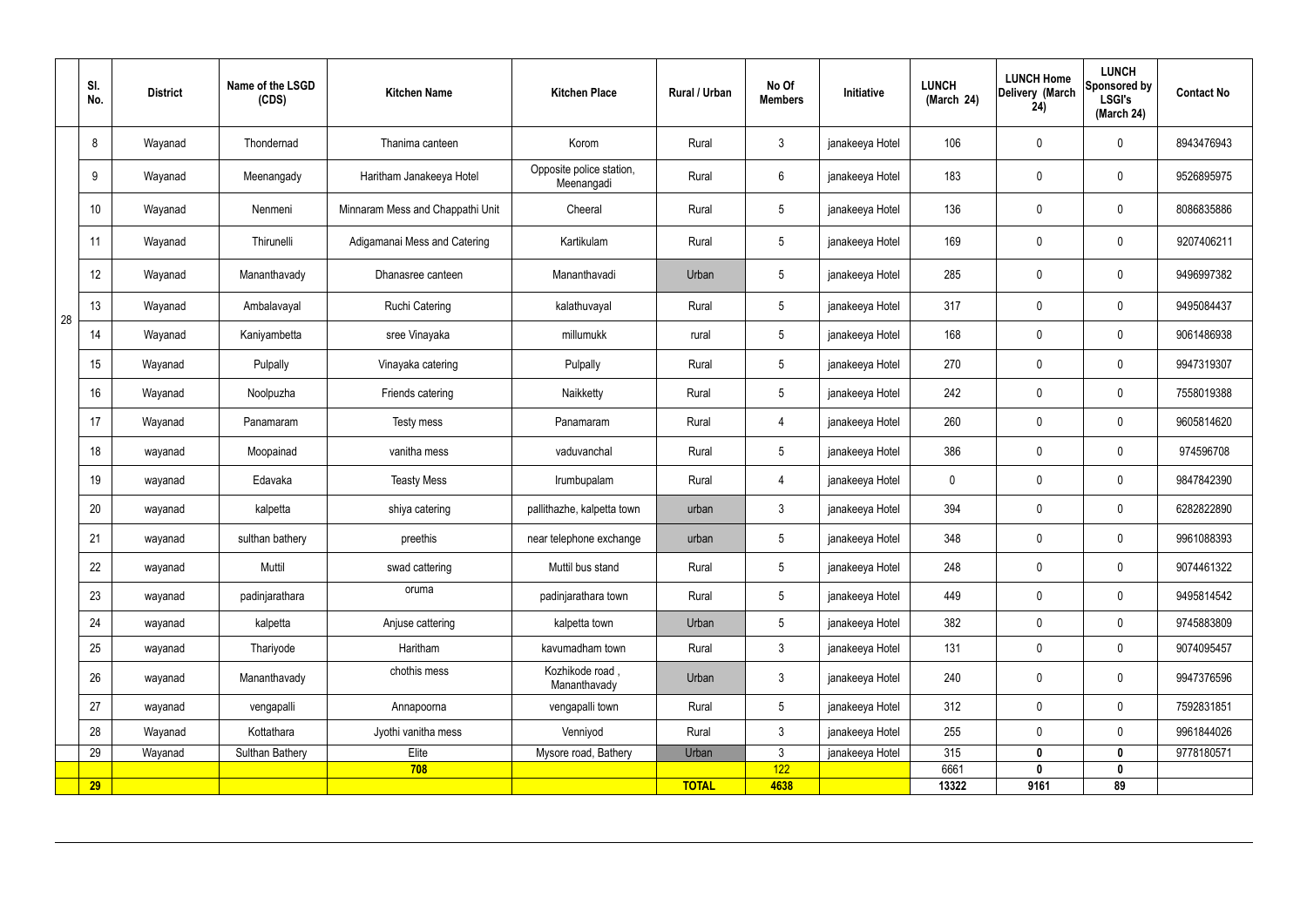| SI.<br>No. | <b>District</b> | Name of the LSGD<br>(CDS)                                                                        | <b>Kitchen Name</b>                                | <b>Kitchen Place</b>  | <b>Rural / Urban</b>            | No Of<br><b>Members</b> | Initiative                                                           | <b>LUNCH</b><br>(March 24) | <b>LUNCH Home</b><br>Delivery (March<br>24) | <b>LUNCH</b><br>Sponsored by<br><b>LSGI's</b><br>(March 24) | <b>Contact No</b> |
|------------|-----------------|--------------------------------------------------------------------------------------------------|----------------------------------------------------|-----------------------|---------------------------------|-------------------------|----------------------------------------------------------------------|----------------------------|---------------------------------------------|-------------------------------------------------------------|-------------------|
|            |                 |                                                                                                  | STATUS OF JANAKEEYA HOTELS FUNCTIONING IN DISTRICT |                       |                                 |                         | STATUS OF FOOD DISTRIBUTED THROUGH JANAKEEYA HOTELS AS ON 24.03.2022 |                            |                                             |                                                             |                   |
|            | <b>District</b> | <b>Total</b><br><b>Janakeeya Hotels</b>                                                          | <b>Rural Units</b>                                 | <b>Urban</b><br>units | <b>STATUS OF</b><br><b>FOOD</b> | Home<br><b>Delivery</b> | Food Sponsored<br>by LSGIs                                           |                            | <b>TOTAL Meals</b><br><b>Distributed</b>    |                                                             |                   |
|            | <b>TVM</b>      | 110                                                                                              | 79                                                 | 31                    | 24,239                          | $\overline{0}$          | 8 <sup>°</sup>                                                       |                            | 24,247                                      |                                                             |                   |
|            | <b>KLM</b>      | 82                                                                                               | 72                                                 | 10 <sup>°</sup>       | 12868                           | $\overline{0}$          | $6^{\circ}$                                                          |                            | 12,874                                      |                                                             |                   |
|            | PTA             | 59                                                                                               | 54                                                 | $\sqrt{5}$            | 4485                            | 476                     | $\overline{0}$                                                       |                            | 4,961                                       |                                                             |                   |
|            | <b>ALP</b>      | 89                                                                                               | 80                                                 | $\overline{9}$        | 6344                            | 1295                    | 12 <sup>°</sup>                                                      |                            | 7,651                                       |                                                             |                   |
|            | <b>KTM</b>      | 82                                                                                               | 74                                                 | 8 <sup>°</sup>        | 21873                           | 79                      | $\overline{7}$                                                       |                            | 21,959                                      |                                                             |                   |
|            | <b>IDK</b>      | 50                                                                                               | 49                                                 | $\blacktriangleleft$  | 7285                            | $\overline{0}$          | 5 <sub>5</sub>                                                       |                            | 7,290                                       |                                                             |                   |
|            | <b>EKM</b>      | 114                                                                                              | 81                                                 | 33                    | 19698                           | 970                     | $\overline{0}$                                                       |                            | 20,668                                      |                                                             |                   |
|            | <b>TSR</b>      | 97                                                                                               | 86                                                 | 11                    | 9,053                           | 4,146                   | 16                                                                   |                            | 13,215                                      |                                                             |                   |
|            | <b>PGT</b>      | $102$                                                                                            | 92                                                 | 10 <sup>°</sup>       | 14,649                          | $\overline{0}$          | 17                                                                   |                            | 14,666                                      |                                                             |                   |
|            | <b>MLP</b>      | 128                                                                                              | 107                                                | 21                    | 24,068                          | 5565                    | 12 <sup>°</sup>                                                      |                            | 29,645                                      |                                                             |                   |
|            | <b>WYD</b>      | 29                                                                                               | 24                                                 | 5 <sub>5</sub>        | 6661                            | $\overline{0}$          | $\overline{0}$                                                       |                            | 6,661                                       |                                                             |                   |
|            | <b>KKD</b>      | 106                                                                                              | 76                                                 | 30 <sup>°</sup>       | 30,541                          | 776                     | $9\,$                                                                |                            | 31,326                                      |                                                             |                   |
|            | <b>KNR</b>      | 90                                                                                               | 75                                                 | 15 <sub>1</sub>       | 18,448                          | $\overline{0}$          | 13 <sup>°</sup>                                                      |                            | 18,461                                      |                                                             |                   |
|            | <b>KSG</b>      | 43                                                                                               | 37                                                 | 6 <sup>1</sup>        | 7026                            | $\overline{0}$          | $\pmb{0}$                                                            |                            | 7,026                                       |                                                             |                   |
|            | <b>Total</b>    | 1181                                                                                             | 986                                                | 195                   | 207,238                         | 13,307                  | 105                                                                  |                            | 220,650                                     |                                                             |                   |
|            |                 |                                                                                                  | 2252                                               |                       |                                 | 220,650                 |                                                                      |                            |                                             |                                                             |                   |
|            | <b>Date</b>     | <b>Grand Total of meals</b><br><b>Distributed through</b><br>Janakeeya hotel as<br>on 24.03.2022 | Urban<br>units                                     | <b>Total</b><br>units | Rs. 20 /Lunch<br><b>Parcel</b>  | Home<br><b>Delivery</b> | <b>LUNCH</b><br>sponsored by<br><b>LSGIs</b>                         |                            | <b>Total Meals</b>                          |                                                             |                   |
|            |                 | 986                                                                                              | 195                                                | 1181                  | 207,238                         | 13,307                  | 105                                                                  |                            | 220,650                                     |                                                             |                   |